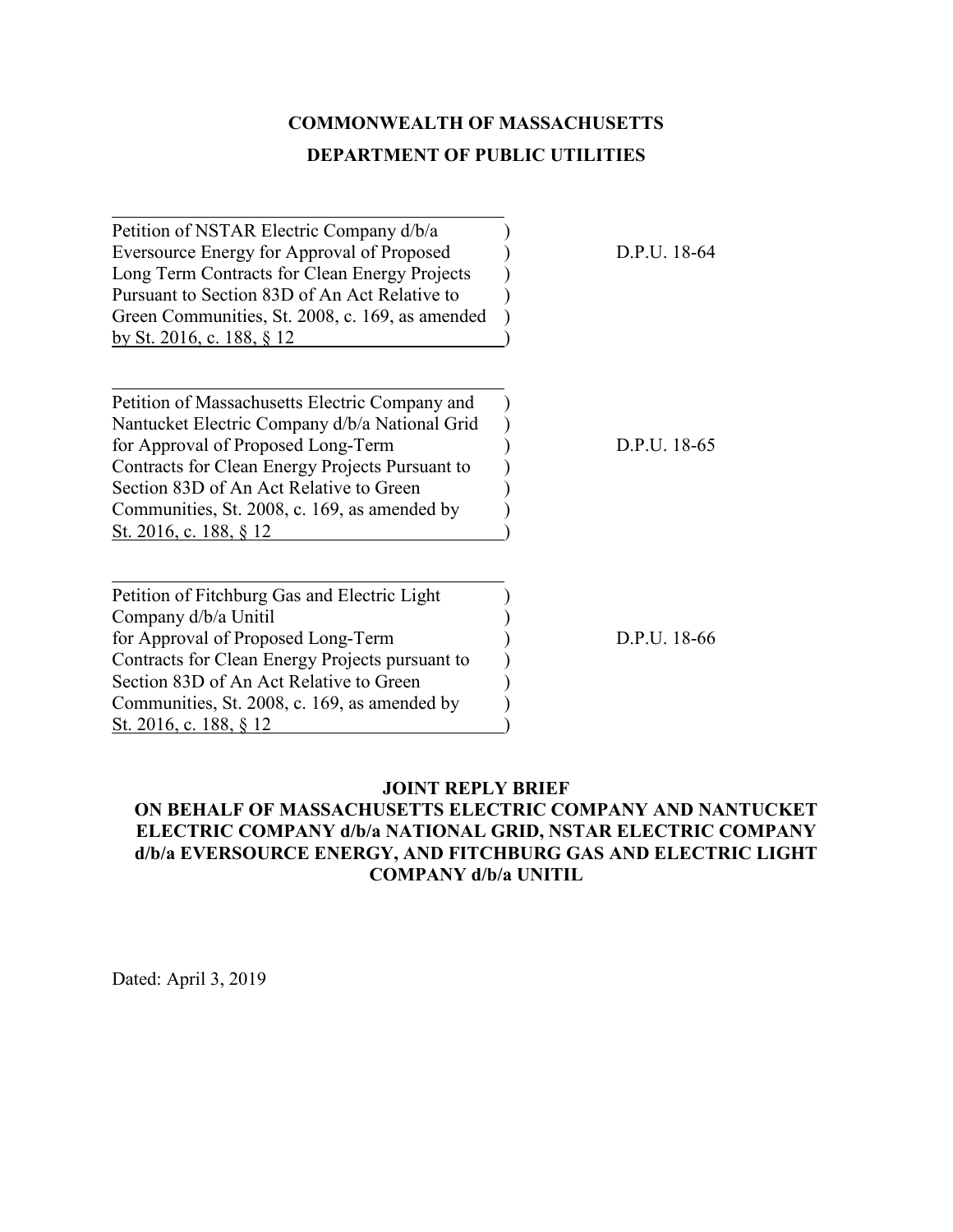| I.  |                                                                                                                       |                                                                                                                                                       |  |  |
|-----|-----------------------------------------------------------------------------------------------------------------------|-------------------------------------------------------------------------------------------------------------------------------------------------------|--|--|
|     | A.                                                                                                                    |                                                                                                                                                       |  |  |
| II. | THE PPA TERMS REGARDING INCREMENTAL HYDROELECTRIC<br><b>GENERATION COMPLY WITH SECTION 83D AND PROVIDE ADDITIONAL</b> |                                                                                                                                                       |  |  |
|     | A.                                                                                                                    | The PPAs Comply With The Statutory Definition Of Clean Energy Generation. 3                                                                           |  |  |
|     | <b>B.</b>                                                                                                             |                                                                                                                                                       |  |  |
|     | $\mathcal{C}$ .                                                                                                       | The Baseline Hydro Provisions In Exhibit H Of Each PPA Provides Greater<br>Protections To Customers Than Initially Included In The RFP.  10           |  |  |
|     |                                                                                                                       | 1. Exhibit H Introduces An Enforcement Mechanism Not Included In The RFP                                                                              |  |  |
|     |                                                                                                                       | The Minimum Required Baseline Hydroelectric Generation Import Levels<br>2.<br>Established To Measure Damages Are the Result of Reasonable, Good-Faith |  |  |
|     | D.                                                                                                                    | The Attorney General's Recommended Changes To Exhibit H Are Unnecessary                                                                               |  |  |
| Ш.  | THE PPAS INCLUDE ADEQUATE PROTECTIONS AGAINST                                                                         |                                                                                                                                                       |  |  |
|     | A.                                                                                                                    | The PPAs Secure Firm Hydroelectric Generation Resources On Behalf Of                                                                                  |  |  |
|     | <b>B.</b>                                                                                                             | NextEra Has Not Provided Any Evidence That HQUS Will Intentionally Fail To                                                                            |  |  |
|     | $C$ .                                                                                                                 | The PPAs Include Significant Protections For Justified Circumstances When                                                                             |  |  |
| IV. | THE NECEC PROJECT WILL PROVIDE A SIGNIFICANT GHG REDUCTION                                                            |                                                                                                                                                       |  |  |
|     |                                                                                                                       | A. TCR's Quantitative Analysis Is The Best Evidence Of Expected GHG Reductions                                                                        |  |  |
|     | <b>B.</b>                                                                                                             | The Intervenors' Resource-Shuffling Arguments Are Unsupported By Evidence                                                                             |  |  |
|     |                                                                                                                       | The PPAs Require Sufficient Unit-Specific GIS Accounting of Hydroelectric<br>1.                                                                       |  |  |
|     |                                                                                                                       | 2.                                                                                                                                                    |  |  |
| V.  |                                                                                                                       | THE NECEC PROJECT WILL ENHANCE RELIABILITY IN                                                                                                         |  |  |

# **TABLE OF CONTENTS**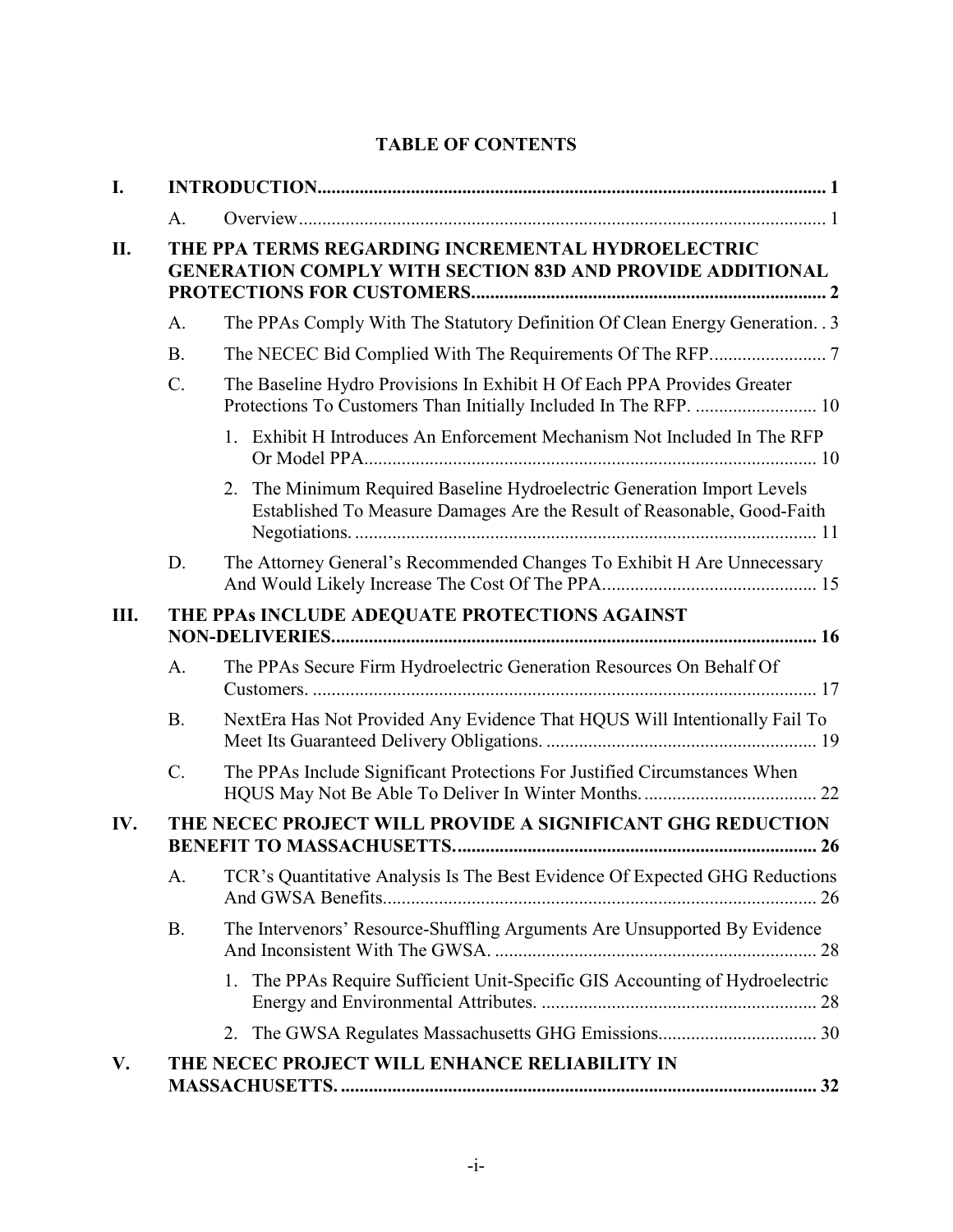|       | A.        |                                                                                                                                                            |  |
|-------|-----------|------------------------------------------------------------------------------------------------------------------------------------------------------------|--|
|       |           | 1. NextEra Withheld Responsive Documents From the Record 33                                                                                                |  |
|       |           | 2. NextEra's Allegations Are Contradicted By Its Own Bid.  36                                                                                              |  |
|       | <b>B.</b> | NextEra's Arguments Regarding Future Transmission Upgrades Are Purely                                                                                      |  |
| VI.   |           | THE ATTORNEY GENERAL'S RECOMMENDED CHANGES TO THE                                                                                                          |  |
|       | А.        |                                                                                                                                                            |  |
|       | <b>B.</b> | The Evaluation Team Appropriately Considered Top-Ranked Projects From Stage                                                                                |  |
|       | C.        | The Attorney General's Recommendation Regarding The Evaluation Team And<br>Bid Team Personnel Is Contrary To Section 83D and Inconsistent With Current     |  |
| VII.  |           |                                                                                                                                                            |  |
|       | A.        |                                                                                                                                                            |  |
|       | <b>B.</b> |                                                                                                                                                            |  |
|       |           | The AGO's Witness Is Not Qualified to Advance the Argument Put Forth by<br>$1_{\cdot}$                                                                     |  |
|       |           | There Is No Reliable Method for Quantifying the Impact of the EDCs'<br>2.<br>Acceptance of the Financial Obligation; Nor Is a Quantification Necessary. 55 |  |
|       |           | The Financial Obligations Imposed by the Contracts Ultimately Will Be<br>3.<br>Measured As Part of the Equity Investor and Credit-Rating Processes 57      |  |
|       |           | The S&P Method for Imputing Debt is Not a Method for Determining the<br>4.<br>Financial Obligation and Endangers the Interests of Customers.  63           |  |
|       |           |                                                                                                                                                            |  |
|       | C.        |                                                                                                                                                            |  |
|       | D.        |                                                                                                                                                            |  |
|       | E.        |                                                                                                                                                            |  |
| VIII. |           |                                                                                                                                                            |  |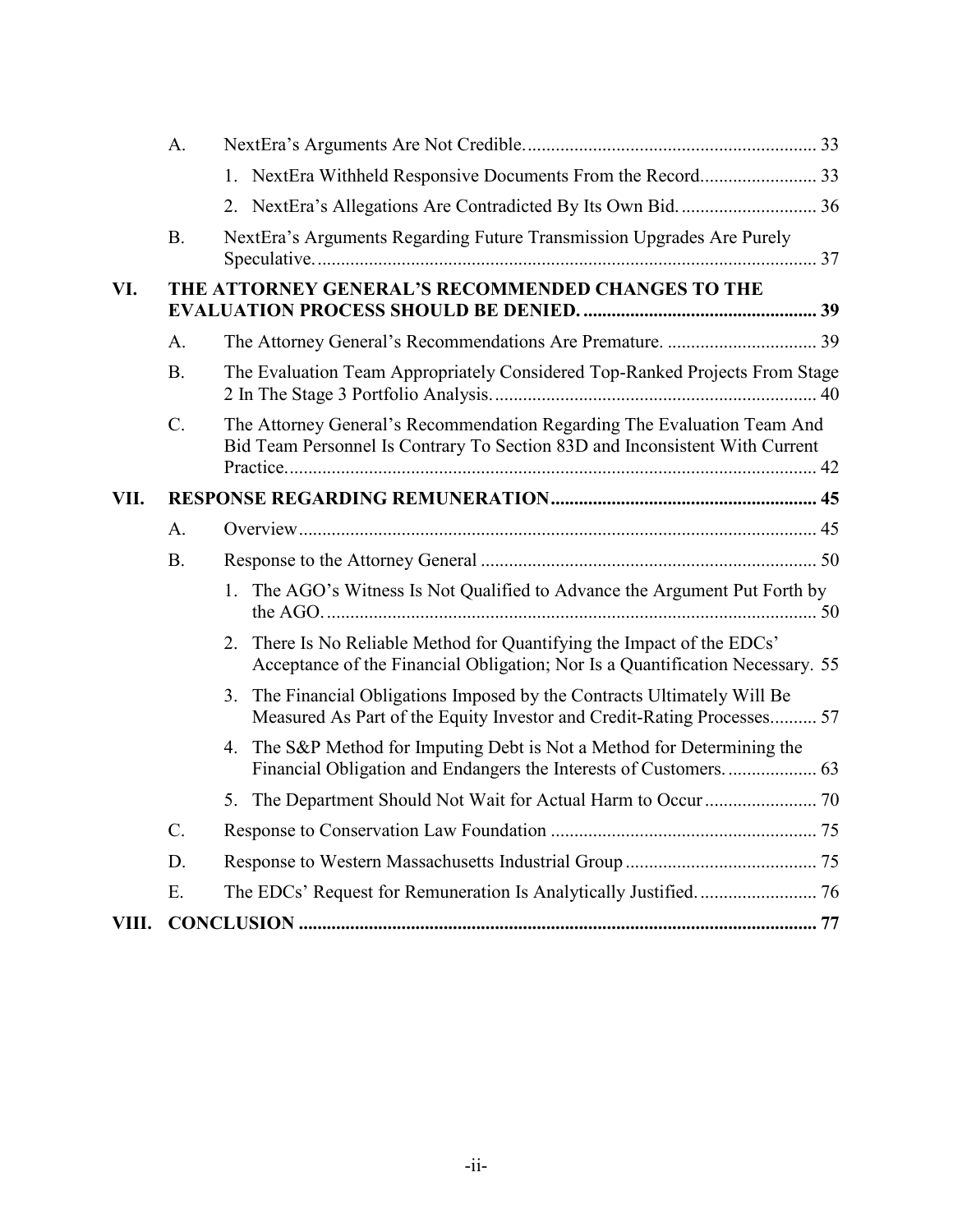#### <span id="page-3-1"></span><span id="page-3-0"></span>**I. INTRODUCTION**

#### **A. Overview**

On March 22, 2019, Massachusetts Electric Company and Nantucket Electric Company, each d/b/a National Grid (together, "National Grid"), NSTAR Electric Company d/b/a Eversource Energy ("Eversource") and Fitchburg Gas and Electric Light Company  $d/b/a$  Unitil ("Unitil") (collectively, the "Distribution Companies" or "EDCs," and singularly, "Distribution Company") submitted a Joint Initial Brief in the above-referenced proceeding, in accordance with the procedural schedule set by the Department of Public Utilities (the "Department"). The Joint Initial Brief pertained to the petitions submitted by the Distribution Companies for the Department's review and approval of a 20-year contract with H.Q. Energy Services (U.S.) Inc. ("HQUS"), an affiliate of Hydro Quebec ("HQ") (the "PPA"). The PPA provides for the purchase of an aggregate of 9,554,940 MWh annually of Qualified Clean Energy and associated Environmental Attributes from hydroelectric generation (the "PPA") to be delivered into New England over the NECEC Transmission Line, in accordance with a Transmission Service Agreement (the "TSA") executed by and between each of the Distribution Companies and Central Maine Power Company ("CMP"). [1](#page-3-2)

This Joint Reply Brief is submitted by the Distribution Companies to respond to the claims and recommendations put forth in initial briefs submitted on March 22, 2019, by the Massachusetts Office of the Attorney General ("Attorney General" or "AGO"); the Massachusetts Department of Energy Resources ("DOER"); Conservation Law Foundation ("CLF"); Central Maine Power Company ("CMP"); Hydro Quebec (US) ("HQUS"); New England Power Generators Association

<span id="page-3-2"></span> <sup>1</sup> Each Distribution Company filed a separate petition for approval of its respective PPA and TSA, pursuant to the requirements of Section 83D of An Act Relative to Green Communities, St. 2008, c. 169, as amended by St. 2016, c. 188 §12 and 220 C.M.R. § 23.00. The Department docketed Eversource's petition as D.P.U. 18-64; National Grid's petition as D.P.U. 18-65; and, Unitil's petition as D.P.U. 18-66.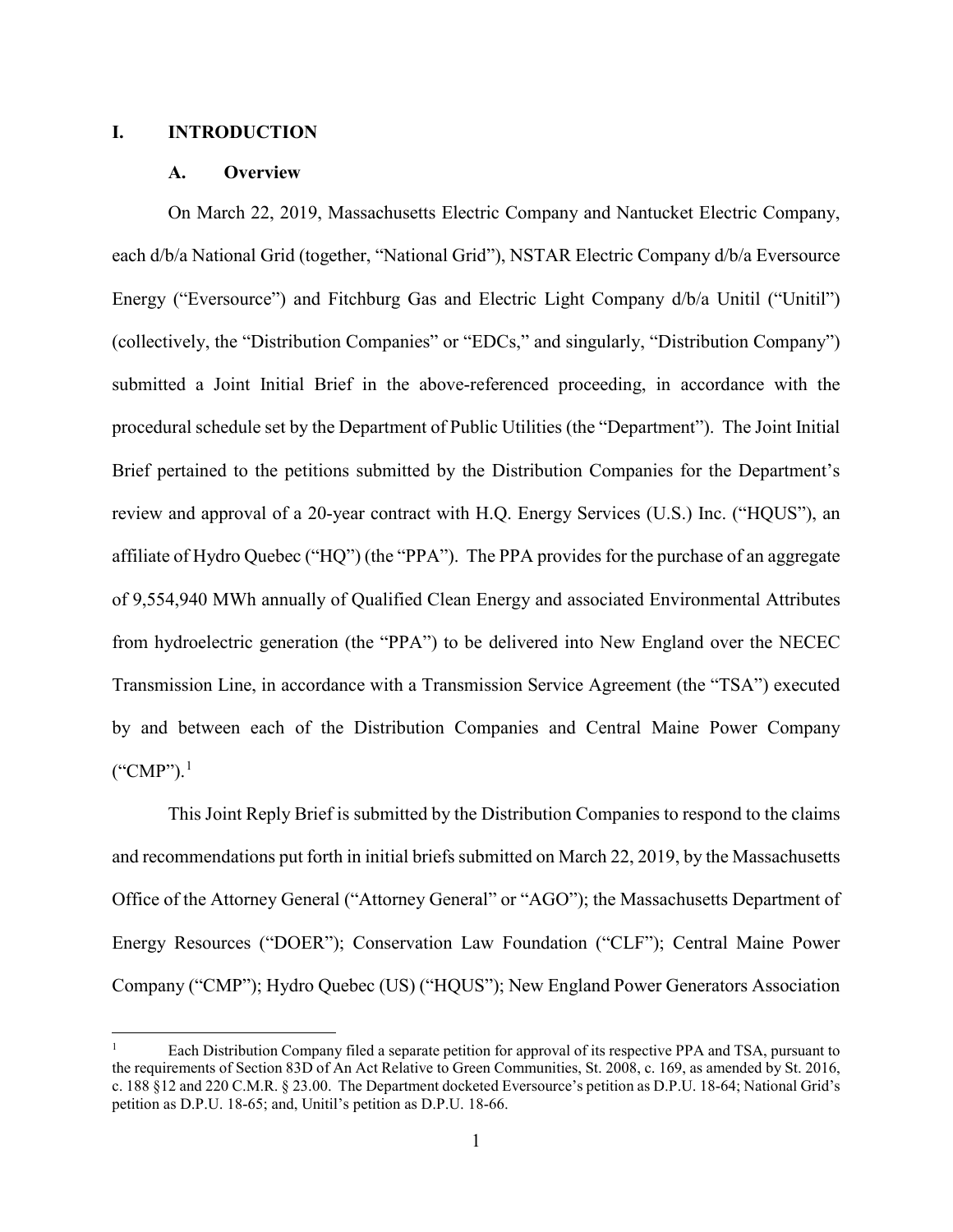("NEPGA"); NextEra Energy Resources ("NEER" or "NextEra"); RENEW Northeast Inc. ("RENEW"); and Sierra Club.

# <span id="page-4-0"></span>**II. THE PPA TERMS REGARDING INCREMENTAL HYDROELECTRIC GENERATION COMPLY WITH SECTION 83D AND PROVIDE ADDITIONAL PROTECTIONS FOR CUSTOMERS.**

Several parties have argued in their initial briefs that the PPAs before the Department fail to comply with Section 83D and the RFP as issued because the PPAs do not require HQUS to deliver a sufficient quantity of baseline hydroelectric generation over and above the 9.55 TWh of Clean Energy Generation purchased by the Distribution Companies under the terms of the PPA. Specifically, the AGO argues that the NECEC Hydro bid offered contract energy that would be incremental as defined by the RFP, but that the proposed PPAs do not incorporate the requirement that the contract energy be incremental to historical average deliveries (AGO In. Br. at 17). The AGO asks the Department to require the Distribution Companies to renegotiate the PPAs with HQUS to subject HQUS to penalties if it fails to deliver a Minimum Baseline Hydro value of 14.8 TWh per year, *in addition to* the 9.55 TWh that the Distribution Companies are purchasing (id. at  $26$  $26$ ).<sup>2</sup>

NextEra similarly argues that the Distribution Companies have failed to justify the provisions of the PPA, claiming that the changes to the PPA related to the delivery of incremental hydroelectric generation render the evaluation of the NECEC proposal invalid (NextEra In. Br. at 11-12). NEPGA, RENEW, and the Sierra Club also claim that the PPA terms do not comply with the RFP's definition of Incremental Hydroelectric Generation, and therefore, the evaluation results are in question (NEPGA In. Br. at 7-9; RENEW In. Br. at 5; Sierra Club In. Br. at 7-11). In

<span id="page-4-1"></span><sup>&</sup>lt;sup>2</sup> The specific recommendation of the AGO, including other proposed adjustments to the penalty calculation, are addressed in detail below.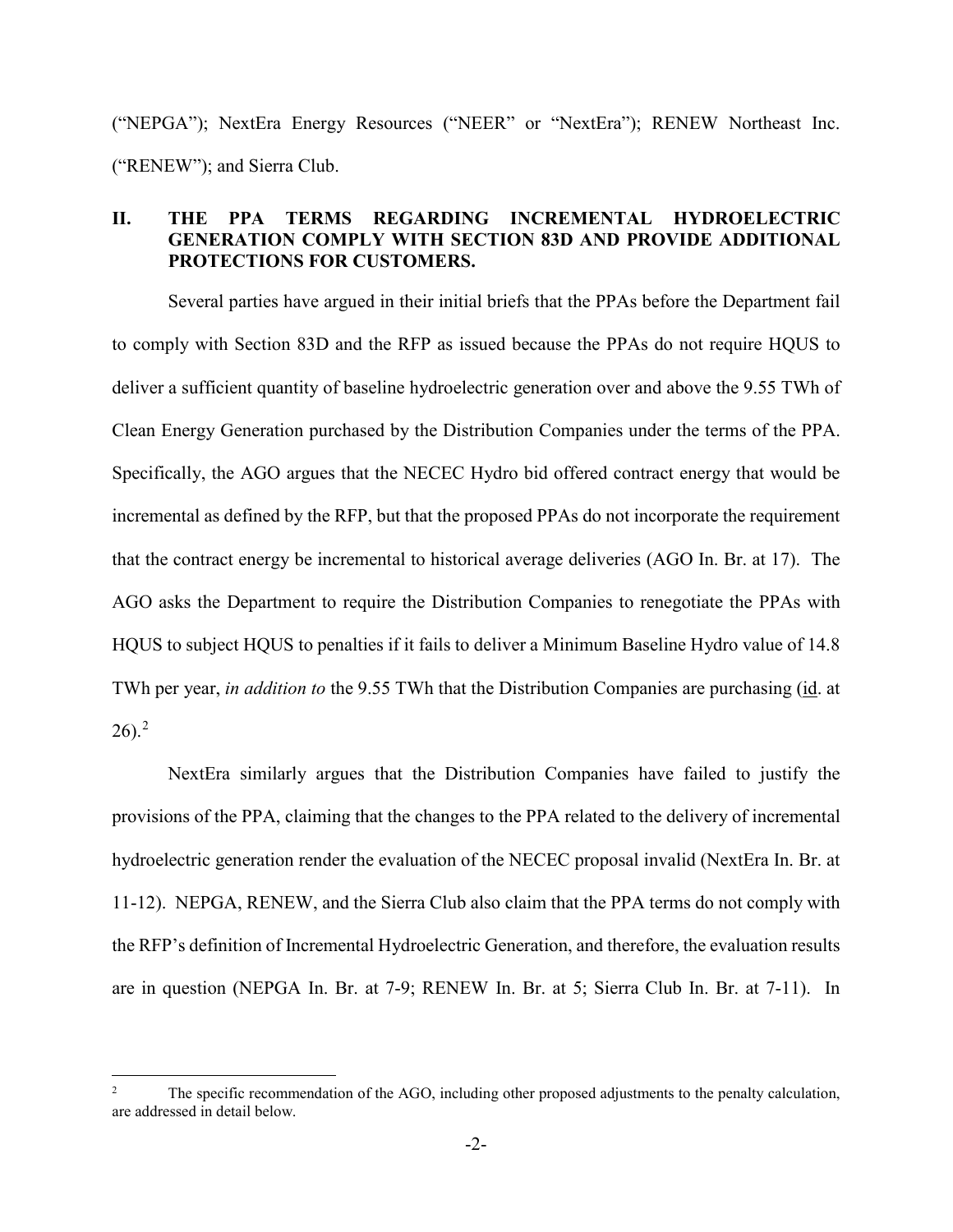addition, NextEra argues that the PPAs do not satisfy the definition of Clean Energy Generation under Section 83D, claiming that non-hydro energy will flow over the NECEC line (NextEra In. Br. at 3-4).

The Department should reject each of the above arguments regarding Incremental Hydroelectric Generation and approve the PPAs as submitted. As detailed below, Section 83D allows for the solicitation of firm-service hydroelectric power, without any requirements as to incremental deliveries above historic volumes (Exh. EDC-RB-1, at 16; Green Communities Act, Section 83B). The RFP went beyond the explicit language of Section 83D to require bids with Firm Service Hydroelectric Generation to provide "Incremental Hydroelectric Generation," representing a net increase in MWh per year as compared to the three-year historical average  $(Exh$ . EDC-RB-1, at 17). The NECEC Hydro bid complied with this requirement of the RFP.

During contract negotiations, the Distribution Companies, of their own accord without any statutory or regulatory requirement to do so, negotiated additional terms to incentivize HQUS to maintain additional deliveries of hydroelectric generation into New England over and above the purchases being made by the Distribution Companies. These provisions, contained in Exhibit H of each Distribution Company's PPA, provide additional protections to customers not previously contemplated by Section 83D, the Department's regulations, the RFP or the model PPA distributed at the time the RFP was issued. The terms are the result of reasonable negotiations between the Distribution Companies and HQUS and should be approved without modification.

## <span id="page-5-0"></span>**A. The PPAs Comply With The Statutory Definition Of Clean Energy Generation.**

Intervenors themselves state that "there is no statutory requirement that the hydroelectric energy be incremental" in Section 83D of the Green Communities Act. (NextEra In. Br. at 9; see also Exh. EDC-RB-1, at 16). Section 83D requires the Distribution Companies to solicit proposals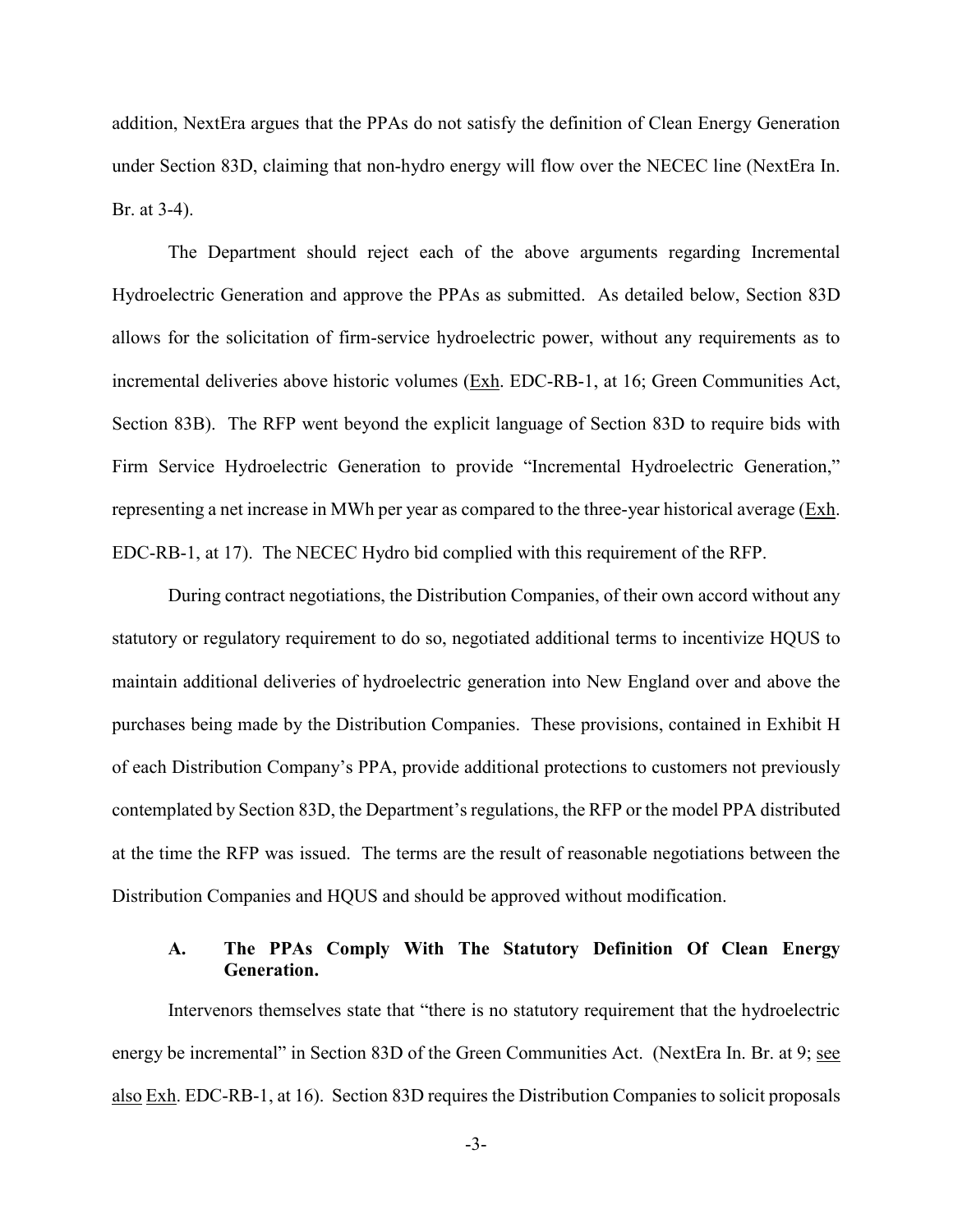of Clean Energy Generation and enter into cost-effective long-term contracts for an annual amount of electricity equal to approximately 9,450,000 MWh. Clean Energy Generation is defined by the Green Communities Act as "either: (i) firm service hydroelectric generation from hydroelectric generation alone; (ii) new Class I RPS eligible resources that are firmed up with firm service hydroelectric generation; or (iii) new Class I renewable portfolio standard eligible resources." Green Communities Act, Section 83B. Additionally, the Green Communities Act defines Firm Service Hydroelectric Generation as "hydroelectric generation provided without interruption for 1 or more discrete periods designated in a long-term contract, including but not limited to multiple hydroelectric run-of-the-river generation units managed in a portfolio that creates firm service through the diversity of multiple units." Id. The Department's regulations adopt the same definitions. 220 C.M.R. § 24.02.

NextEra, relying on a flawed and intentionally selective reading of the PPAs, argues that "HQUS' energy is neither from hydroelectric energy alone nor is the energy firm" (NextEra In. Br. at 3). NextEra rests on the definition of "Hydro-Quebec Power Resources" to argue that Hydro-Quebec's energy consists "predominantly" of hydroelectric energy, which allows for various sources of generation and imports to flow over NECEC line (NextEra In. Br. at 3-4). This argument ignores several key provisions of the PPAs that ensure the Distribution Companies are purchasing qualifying Clean Energy Generation and associated Environmental Attributes.

First, NextEra inaccurately describes the definition of "Hydro-Quebec Power Resources" under the PPAs. The full definition is as follows:

"Hydro-Quebec Power Resources" shall mean, collectively, those existing hydroelectric generating station, located in the Province of Quebec and owned and operated as a system by Hydro-Quebec or its subsidiaries from time to time, that produce electric energy, which consists predominately of low-carbon and renewable hydroelectric energy during the Services Term, **which are further described in Exhibit A**.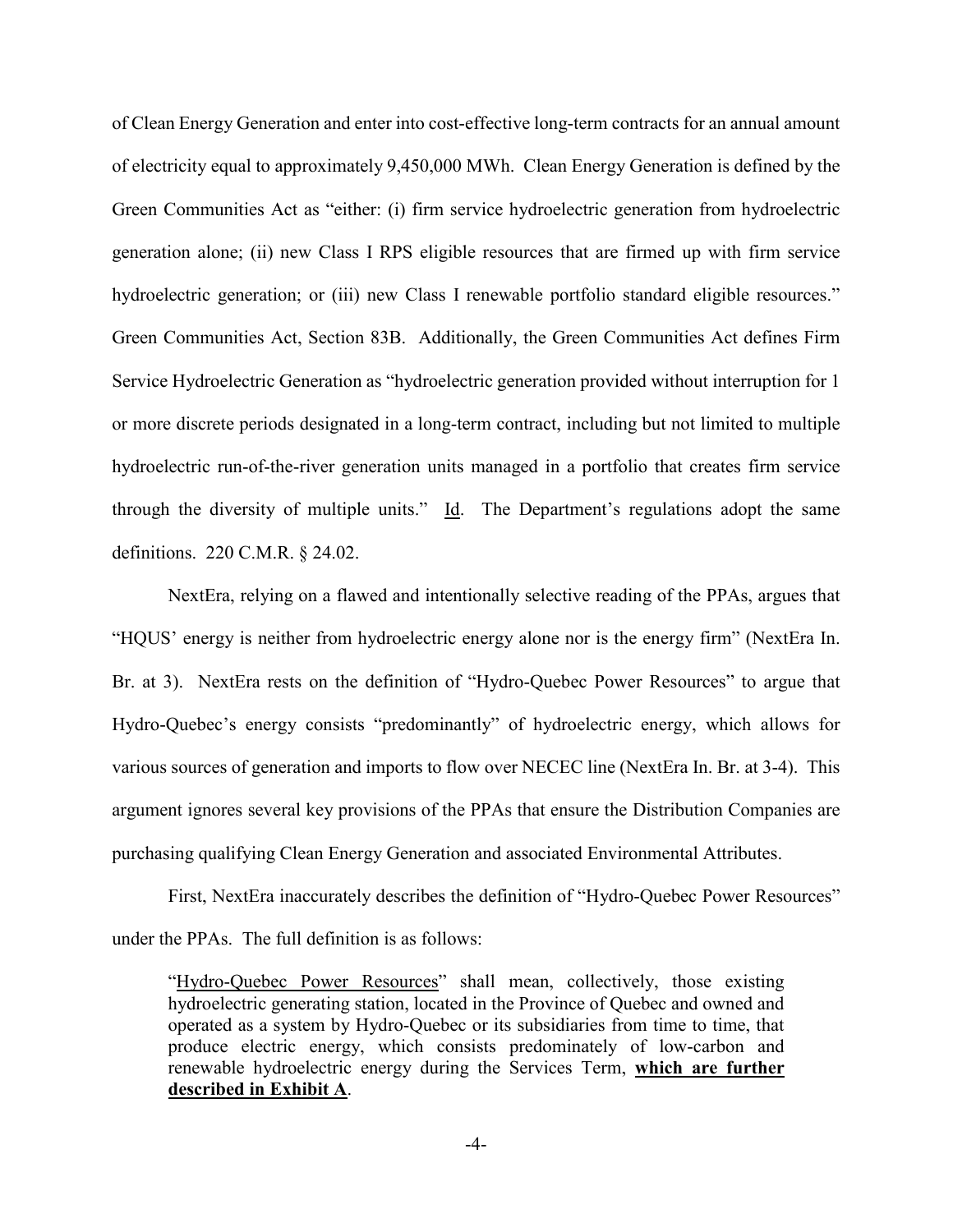(Exhs. JU-3-A at 13; JU-3-B at 14; JU-3-C at 13) (emphasis added). Exhibit A, in turn, identifies each of the 62 hydroelectric facilities that make up the Hydro-Quebec Power Resources (Exhs. JU-3-A at 70-71; JU-3-B at 78-79; JU-3-C at 70-71).

HQUS is required to physically supply Qualified Clean Energy to the Delivery Point at Larrabee Road and transfer that energy into the respective Distribution Company's ISO-NE account as settled at the Delivery Point (id. at 10 (defining "Deliver" or "Delivery")). Qualified Clean Energy is defined as follows:

"Qualified Clean Energy" shall mean **energy produced by a hydroelectric generating resource**. For the avoidance of doubt, Qualified Clean Energy from the Hydro-Quebec Power Resources and delivered over the New Transmission Facilities during the Services Term. This energy must be tracked in the GIS to ensure a unit-specific accounting of the Delivery of Qualified Clean Energy to enable the Massachusetts Department of Environmental Protection to accurately account for such Qualified Clean Energy in the state greenhouse gas emission inventory, created under chapter 298 of the Acts of 2008.

(Exhs. JU-3-A, at 16-17; JU-3-B, at 18; JU-3-C, at 16-17).

Lastly, Section 4.1 of the PPAs provides that "[a]ll Deliveries of Energy and associated Environmental Attributes must be produced by the Hydro-Quebec Power Resources that are specified in Exhibit A…" (Exh. JU-3-A at 29; JU-3-B, at 31; JU-3-C, at 29). Section 4.1 also provides that the Distribution Companies are only obligated to pay for the lesser of the total Metered Output generated by the Hydro-Quebec Power Resources in any hour, and the amount of Qualified Clean Energy Delivered to the Delivery Point for the corresponding hour (Exh. JU-3-A at 28-29; JU-3-B, at 31; JU-3-C, at 28-29). Therefore, the Distribution Companies are not required to pay for generation that is not physically delivered at the Delivery Point and are not required to pay for energy delivered in excess of that generated by the specified Hydro-Quebec Power Resources (i.e. system energy that did not come from the specified hydroelectric generation facilities).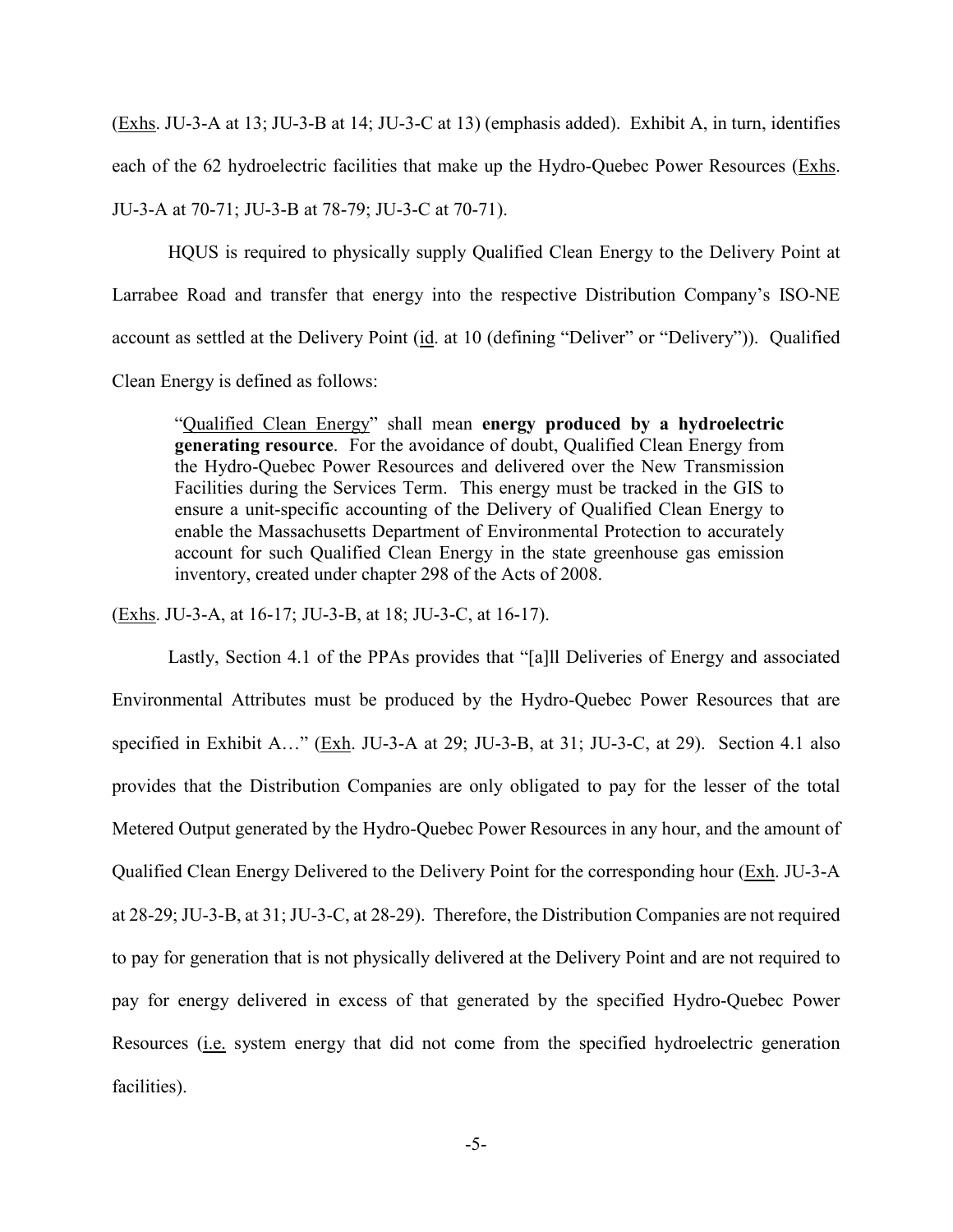Reading these provisions together, as required to fairly interpret the PPAs, it is clear that the Distribution Companies are purchasing only energy and associated Environmental Attributes actually generated by one of Hydro-Quebec's specified 62 hydroelectric generation facilities, and physically delivered to the ISO-NE PTF at Larrabee Road. The energy must also be tracked in the NEPOOL GIS system to ensure unit-specific accounting of the Delivery of Qualified Clean Energy to accurately reflect such Qualified Clean Energy in the Massachusetts greenhouse gas emission inventory. In short, NextEra's interpretation of the word "predominately" in the definition of Hydro-Quebec Power Resources is completely lacking any nexus to the PPA and should be disregarded by the Department.

NextEra's arguments also suffer from a flawed legal analysis. NextEra argues that over five percent of Hydro Quebec's system mix is wind, biomass, biogas, waste and solar, with some nuclear and fossil fuel generation (NextEra In. Br. at 3, n. 5). In fact, NextEra's own exhibits demonstrate that Hydro-Quebec's sources of energy supply are composed of over 98 percent renewable sources (Exhs. EDC-NEER-1-2-3 Att.; EDC-RB-1, at 15; HQUS In. Br. at 9). Thus, NextEra's complaint seems to be that the Distribution Companies will inadvertently import wind energy over the NECEC line in addition to hydroelectric energy (NextEra In. Br. at 3, n. 5, stating that "Hydro-Quebec purchases all the output from 39 wind farms (3,508 MW)," and that "Attachment 1 to EDC-NEER 1-2 at 1, reflects purchases of wind energy at 11.2 TWhs and biomass at 1.8 TWhs."). The problem with NextEra's argument, aside from ignoring the multiple contractual provisions and the GIS accounting discussed above, is that the statutory definition of Clean Energy Generation includes new Class I RPS eligible resources that are firmed up with firm service hydroelectric generation. Thus, even if NextEra were correct that the energy flowing over the NECEC line may include a small percentage of energy from wind or other renewable energy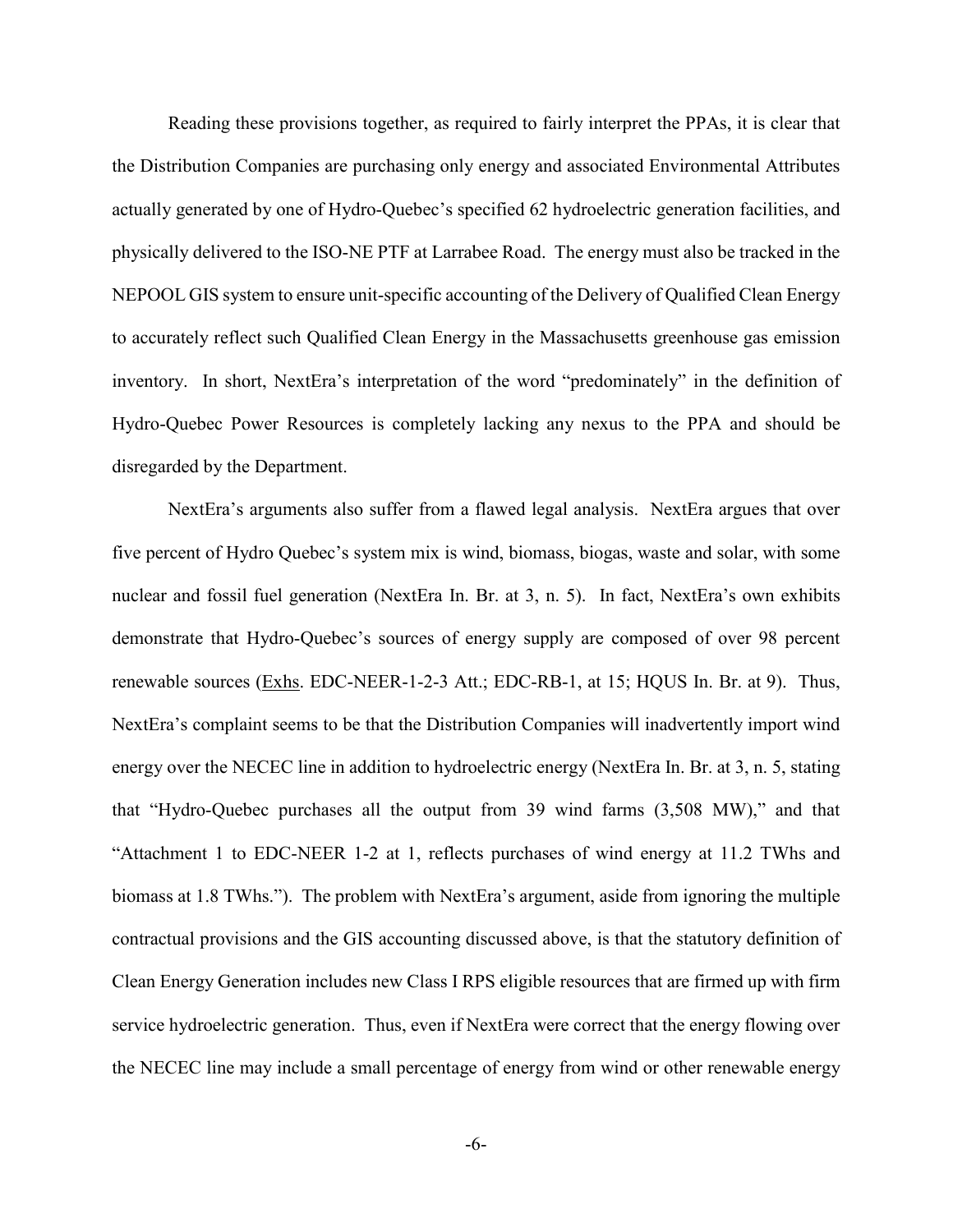sources, those circumstances would not run afoul of the definition of Clean Energy Generation, nor would it be a detriment toward meeting the Commonwealth's GWSA goals.

#### **B. The NECEC Bid Complied With The Requirements Of The RFP.**

<span id="page-9-0"></span>Although Section 83D does not require firm hydroelectric energy generation to be incremental to historic deliveries, the RFP required bids with Firm Service Hydroelectric Generation to provide "Incremental Hydroelectric Generation," which is defined as "Firm Service Hydroelectric Generation that represents a net increase in MWh per year of hydroelectric generation from the bidder and/or affiliate as compared to the 3 year historical average and/or otherwise expected delivery of hydroelectric generation from the bidder and/or affiliate within or into the New England Control Area" (Exh. JU-2, at 5).

The Department accepted this definition when it approved the RFP. Fitchburg Gas and Electric Light Company d/b/a Unitil et al., D.P.U. 17-32, at 33 (2017). It is correct that the Department declined to accept HQUS's recommendation to amend the definition so that Incremental Hydroelectric Generation means "Firm Service Hydroelectric Generation that is capable of providing a net increase in MWh per year…" as opposed to generation that "represents a net increase in MWh per year…" Id. at 32-33. However, the Department also rejected a recommendation from Pattern Development to strike the "and/or otherwise expected" clause from the definition. Id. at 31, 33. The Department accepted the definition as proposed by the Distribution Companies and DOER, finding that the Distribution Companies "appropriately applied discretion when determining that hydroelectric generation should be incremental." Id. at 33. Thus, from the beginning, the Department recognized that the baseline energy deliveries compared to which NECEC Hydro's energy must be "incremental" might be different from actual deliveries made in one or more previous years.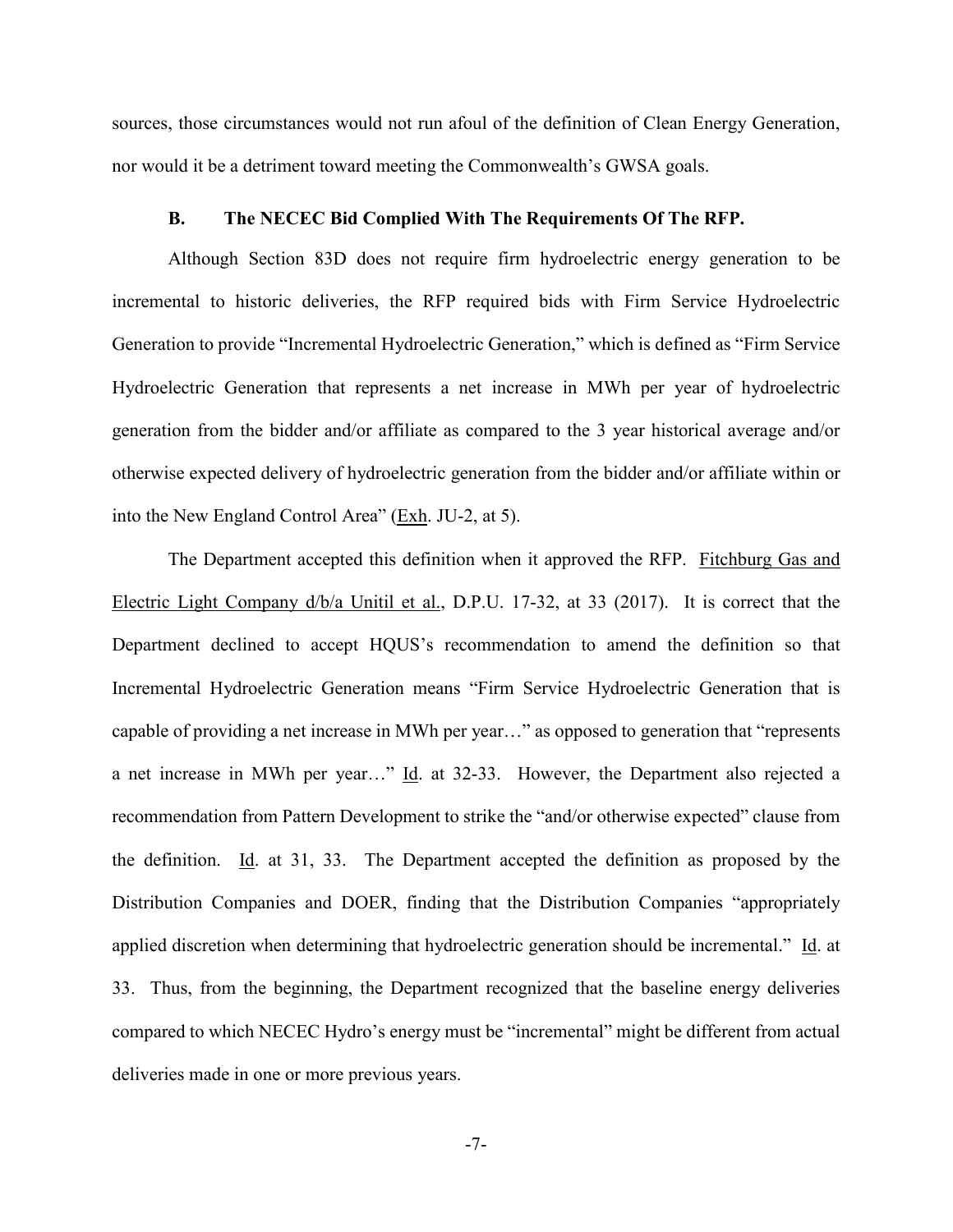The NECEC Hydro proposal complied with the requirement under the RFP to offer Incremental Hydroelectric Generation (Exh. EDC-RB-1, at 18). HQUS's affiliate, Hydro Renewable Energy, Inc. ("HRE"), confirmed that deliveries over the NECEC line will represent Incremental Hydroelectric Generation that could not otherwise have been delivered as Clean Energy Generation to New England, because the line will greatly increase the transfer capability between Québec and New England by adding a new 1200 MW interconnection (id. at 18-19; Exhs. EDC-RB-4 at 18-19; DPU-3-6). HRE also indicated that additional stations, including the Romaine 3 station completed in 2017 and the Romaine 4 station currently under construction, will supplement the HQ hydropower resources in the future, increasing the annual production capability of Hydro Quebec's system  $(Exh. EDC-RB-1, at 19, 20; Tr. 1, at 28)$ , supporting the notion that the energy flowing over the NECEC line will be in addition to energy generated by Hydro Quebec in the past. In addition, HQUS subsequently indicated that it has spilled large quantities of water that could have been used to generate additional energy upward of 10.4 TWh had there been additional transmission export capability available (Exh. EDC-RB-1, at 20). This also indicates that energy deliveries over the NECEC line will be incremental to what would have been delivered in the absence of the line.

In fact, the Attorney General's witnesses concede that Hydro-Quebec can provide Incremental Hydroelectric Generation, as offered under its bid (Exh. AG-DM-Rebuttal-1, at 16- 17). Despite criticizing the Distribution Companies and HQUS for allegedly being "vague" and "failing to offer clarity about what level of incremental hydro they are referring to, or what actual amounts of energy could be produced and delivered,"  $(\underline{Exh}$ . AG-DM-Rebuttal-1, at 14) the Attorney General's witness makes the following statement:

This information on what HQ has been able to generate and deliver to New England in the past, and the increases in generating capacity it will have going forward,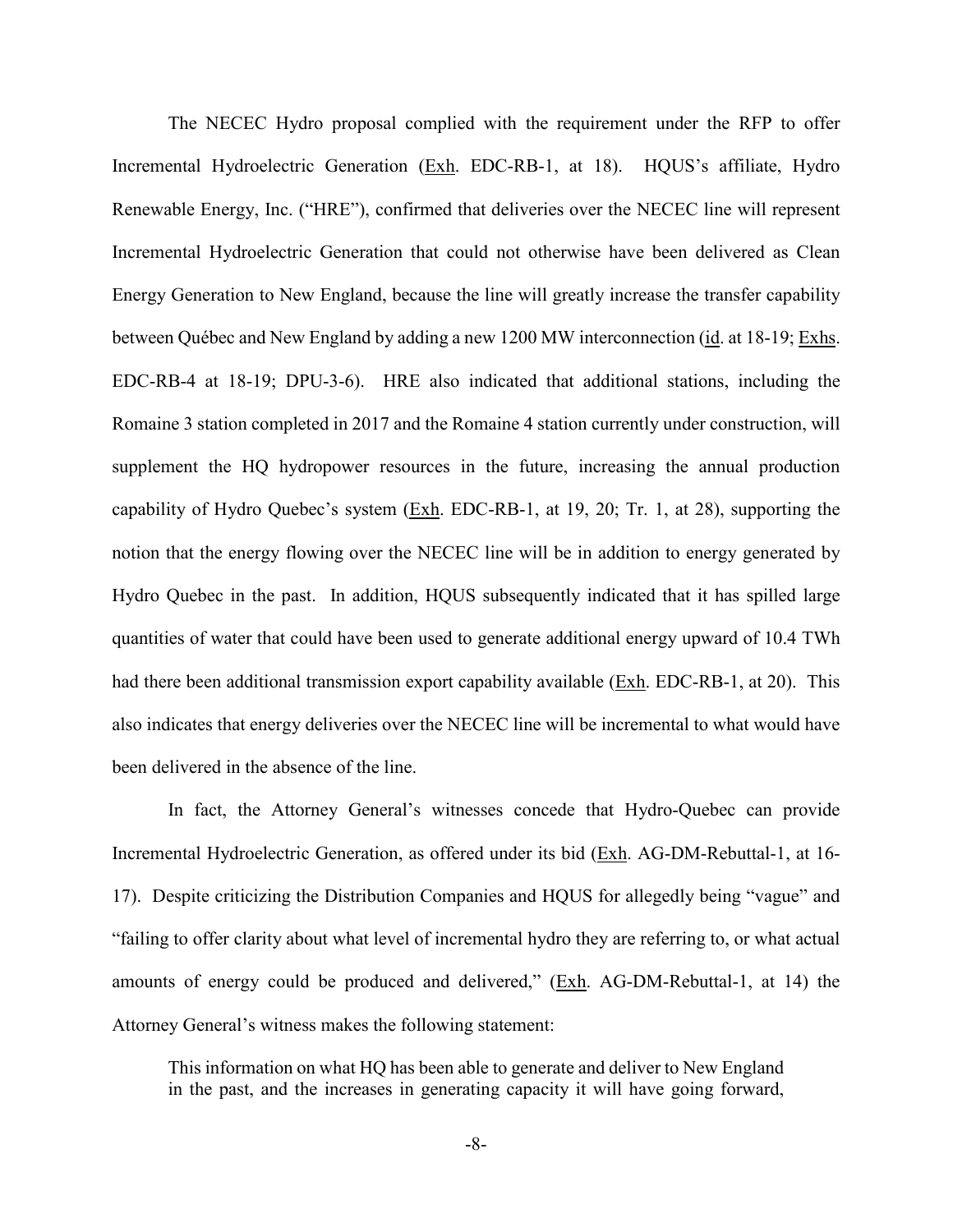taken together with its reassuring (if imprecise) statements about its ability to deliver incremental power to New England if transmission capability is added, suggest that it should be able to achieve a Minimum Baseline Requirement of 14.8 TWh. (Through time averaging or some other mechanism would likely be advisable to accommodate variable hydrological conditions.) HQ's deliveries to New England have been at or above 14.8 TWh for the last several years, it has been spilling water, and the Romaine 3 and 4 additions will increase its capabilities further, so recent years are likely a better reflection of future capabilities. Hydro-Quebec has implied, at least, that it can provide incremental hydro to New England. So there is no evidence to suggest that HQ would be unable to provide fully Incremental Hydro.

#### (Exh. AG-DM-Rebuttal-1, at 16-17).

On this point, at least, the Attorney General's witness is exactly right. All evidence in the record indicates that HQUS has satisfied the requirement in the RFP to provide Firm Service Hydroelectric Generation that represents a net increase in MWh per year of hydroelectric generation compared to the 3-year historical average and/or otherwise expected delivery of hydroelectric generation within or into the New England Control Area. Moreover, Hydro Quebec is making a significant investment and long-term commitments to be able to deliver this incremental generation into New England (Tr. 1, at 41). Assuming future market conditions remain similar to average historical conditions, the reasonable expectation is that Hydro Quebec will continue delivering an average of 14.8 TWh into New England in addition to the firm commitment to deliver 9.55 TWh annually to the Distribution Companies under these PPAs (Exh. EDC-RB-1, at 27; Tr. 1, at [3](#page-11-0)6-37, 50).<sup>3</sup>

<span id="page-11-0"></span>By the same token, if future market conditions diverge from what they have been in recent years, it is likely that the amount of energy delivered to New England would be "otherwise expected" to diverge as well, for exactly the reasons the Attorney General's witness adduces.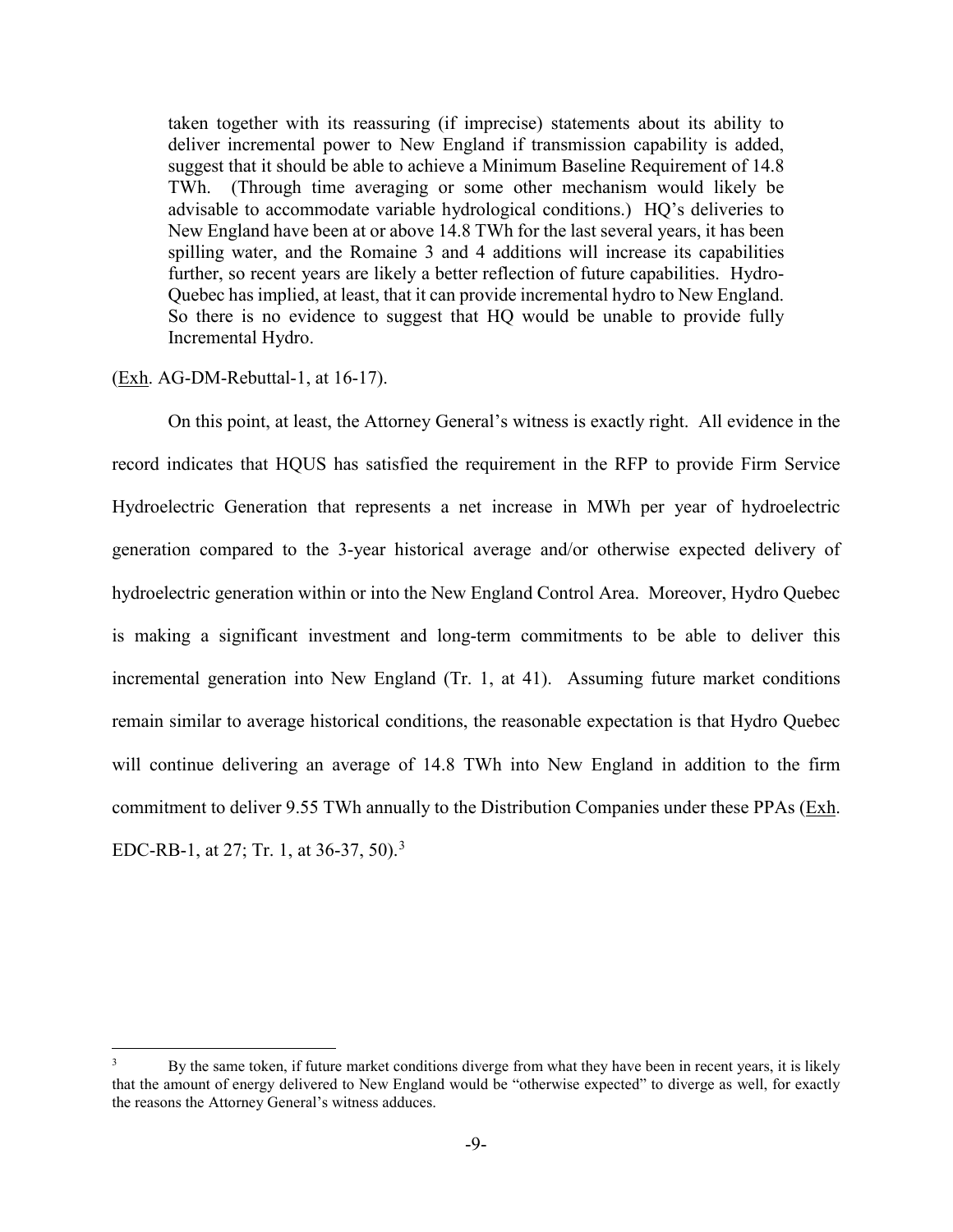## <span id="page-12-0"></span>**C. The Baseline Hydro Provisions In Exhibit H Of Each PPA Provides Greater Protections To Customers Than Initially Included In The RFP.**

1. Exhibit H Introduces An Enforcement Mechanism Not Included In The RFP Or Model PPA.

<span id="page-12-1"></span>After the NECEC Hydro proposal was selected for contract negotiation, the Distribution Companies each negotiated additional provisions of the PPA subjecting HQUS to penalties if it fails to maintain a minimum level of Baseline Hydroelectric Generation delivered into New England in addition to the Clean Energy Generation purchased under the PPA (Exh. EDC-RB-1, at 20-21; Tr. 1, at 28, 44-45). The additional requirement established by each Distribution Company is stated in Exhibit H to the respective PPAs (id. at 21). The terms of Exhibit H are intended to protect customers against the risk of paying for a net increase in hydroelectric generation not delivered by HQUS by requiring HQUS to reimburse National Grid and its customers for Transmission Service Payments incurred under the TSA in years where HQUS's non-PPA deliveries fall below the applicable Minimum Required Baseline Hydroelectric Generation Imports<sup>[4](#page-12-2)</sup> (id. at 22).

Exhibit H was not included in the model PPA appended to the RFP (Exh. EDC-RB-1, at 21). The model PPA included a definition of Incremental Hydroelectric Generation similar to the definition included in the RFP (id.; Exh. WP Support Tab G at 19). That definition was removed from the RFP when Exhibit H was negotiated because Exhibit H was intended to implement this definition with greater specificity and stronger enforcement provisions. Importantly, the model RFP did not include any provisions for tracking HQUS's baseline deliveries into New England, nor did it include any concept of imposing penalties should HQUS fail to maintain deliveries representing a net increase in MWh/year than deliveries that might otherwise have been expected

<span id="page-12-2"></span> <sup>4</sup> Eversource and Unitil use the term "Baseline Hydroelectric Generation" in their Exhibit H.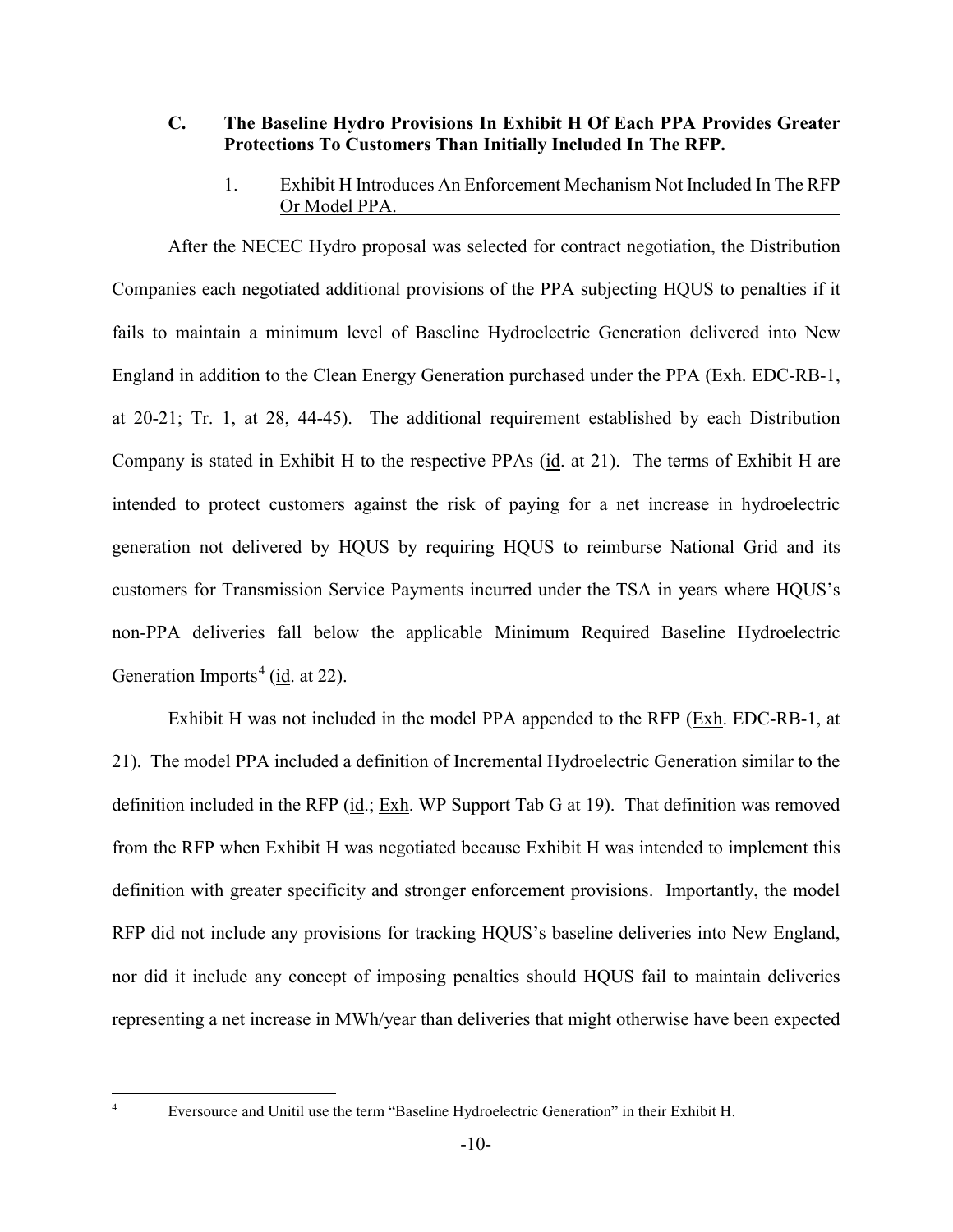without the PPA (Exh. EDC-RB-1, at 22). Accordingly, the Baseline Hydroelectric Generation provisions in Exhibit H negotiated by each Distribution Company provide greater protections than the terms included in the form PPA for firm hydroelectric power ( $Exh$ . EDC-RB-1, at 21).

> 2. The Minimum Required Baseline Hydroelectric Generation Import Levels Established To Measure Damages Are the Result of Reasonable, Good-Faith Negotiations.

<span id="page-13-0"></span>The Attorney General argues that the PPAs undermine the intent and purpose of the Section 83D solicitation because the PPAs do not include the requirement that contract energy be incremental to historic deliveries (AGO In. Br. at 17-18). The Attorney General takes the position that the PPAs must be amended to require a Minimum Baseline Hydro value of 14.8 TWh (id. at 26). The Attorney General criticizes the Distribution Companies for negotiating the Minimum Required Baseline Hydroelectric Generation Import value in Exhibit H, and incorrectly argues that the Distribution Companies excluded non-firm deliveries when determining the minimum baseline value (id. at 21, 25). NextEra argues Section 4.3(c) and 9.2(f) provide HQUS with flexibility resulting in non-firm hydroelectric service (NEER In. Br. at 22-23). RENEW, NEPGA and Sierra Club offer similar arguments that the "lowered" minimum baseline unfairly disadvantaged other bidders and the energy contracted for is not incremental (NEPGA In. Br. at 8-9; RENEW In. Br. at 7-8; Sierra Club In. Br. at 5)

The arguments raised by the Attorney General and other intervenors are rooted in a completely flawed conceptual basis. The Attorney General suggests that the PPAs will obtain no incremental deliveries in the case of Eversource and Unitil, and at most 44 percent incremental deliveries for National Grid (AGO In. Br. at 20). However, this position considers Exhibit H in isolation and attributes no value to expected market conditions in New England or HQUS's ongoing market incentives to continue delivering over the Phase II line consistent with its historical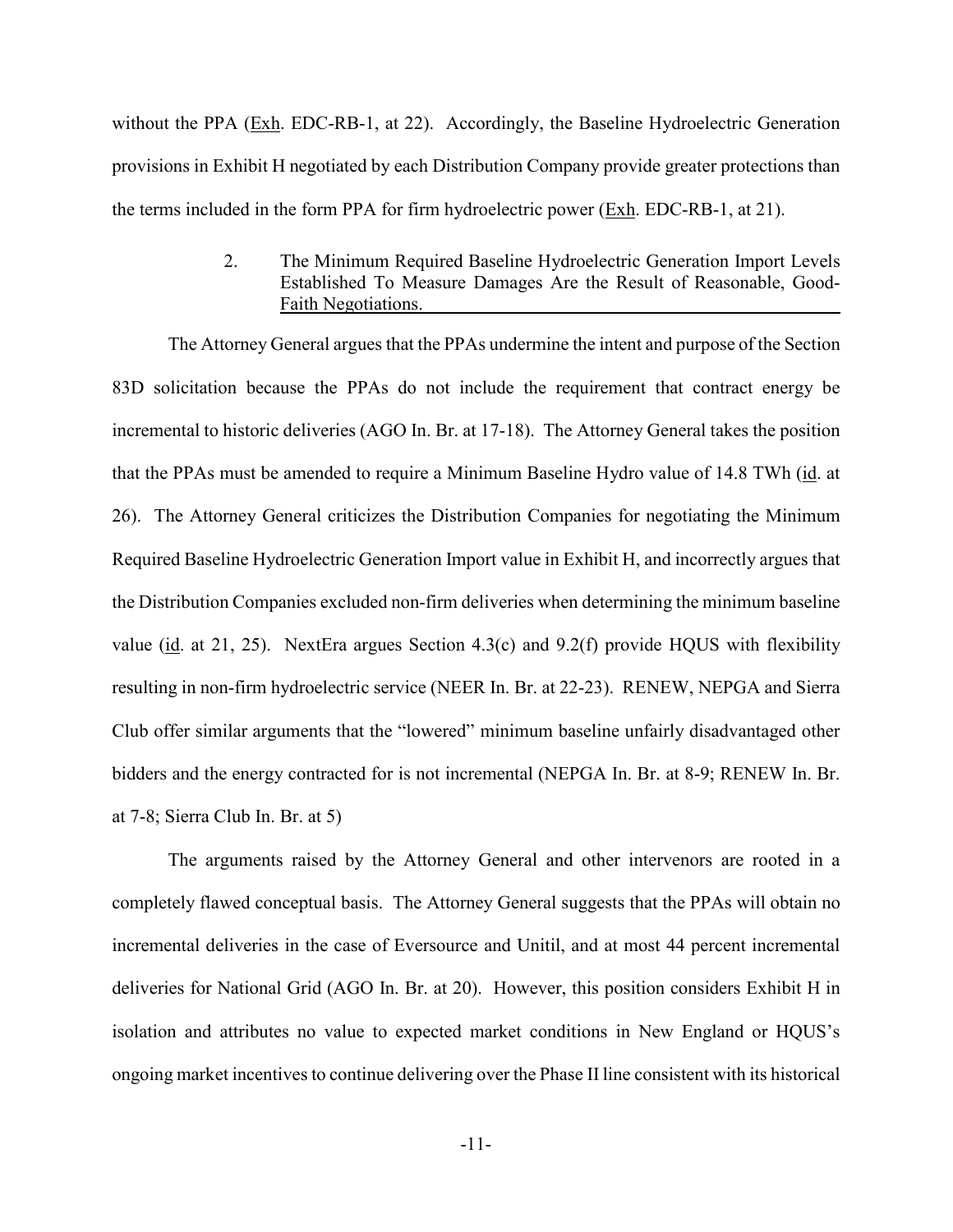practices (which market incentives are the whole reason HQUS has been making these deliveries historically). As the Distribution Companies have repeatedly explained, the baseline values in each Exhibit H represent a known and measurable level at which penalties would be assessed and provides a measurement of potential penalties (Exh. EDC-RB-1, at 22; Tr. 1, at 25). It is not reflective of the level of expected deliveries and it "is not a cap on what those deliveries will be otherwise" (Tr. 1, at 25). Rather, in assessing HQUS's incentives for continued deliveries, one must add the PPA's contractual penalties *on top of* its ordinarily existing market incentives (i.e., the fact that HQUS does not get paid for energy it does not deliver either under the PPA or as part of its baseline sales). It would make little sense from HQUS's point of view to spend large amounts of time and energy to bid for and negotiate the PPA, only to offset profits from sales over NECEC by reducing profits from its baseline sales. It would make even less sense for HQUS to spend significant amounts of its own money building the Canada portion of the transmission line if it merely intended to offset its profits in this way.

As confirmed by HRE in its bid, and acknowledged by the Attorney General's witness, the purchase of 9.55 TWh/year of firm hydroelectric generation represents an entirely new quantity of energy that could not be delivered today without the NECEC project in service (Exhs. AG-DM-Rebuttal-1, at 16-17; EDC-RB-1, at 18-19). No party has provided any evidence to suggest that HQUS will decrease its other imports to New England as a result of entering into these PPAs. Rather, HQUS should be expected to respond to market conditions when scheduling deliveries over the Phase II line in the same or similar manner that it has done historically. The penalties introduced under Exhibit H provide additional incentives for HQUS to continue delivering into New England, even if market conditions become less favorable over the 20-year term of the PPA.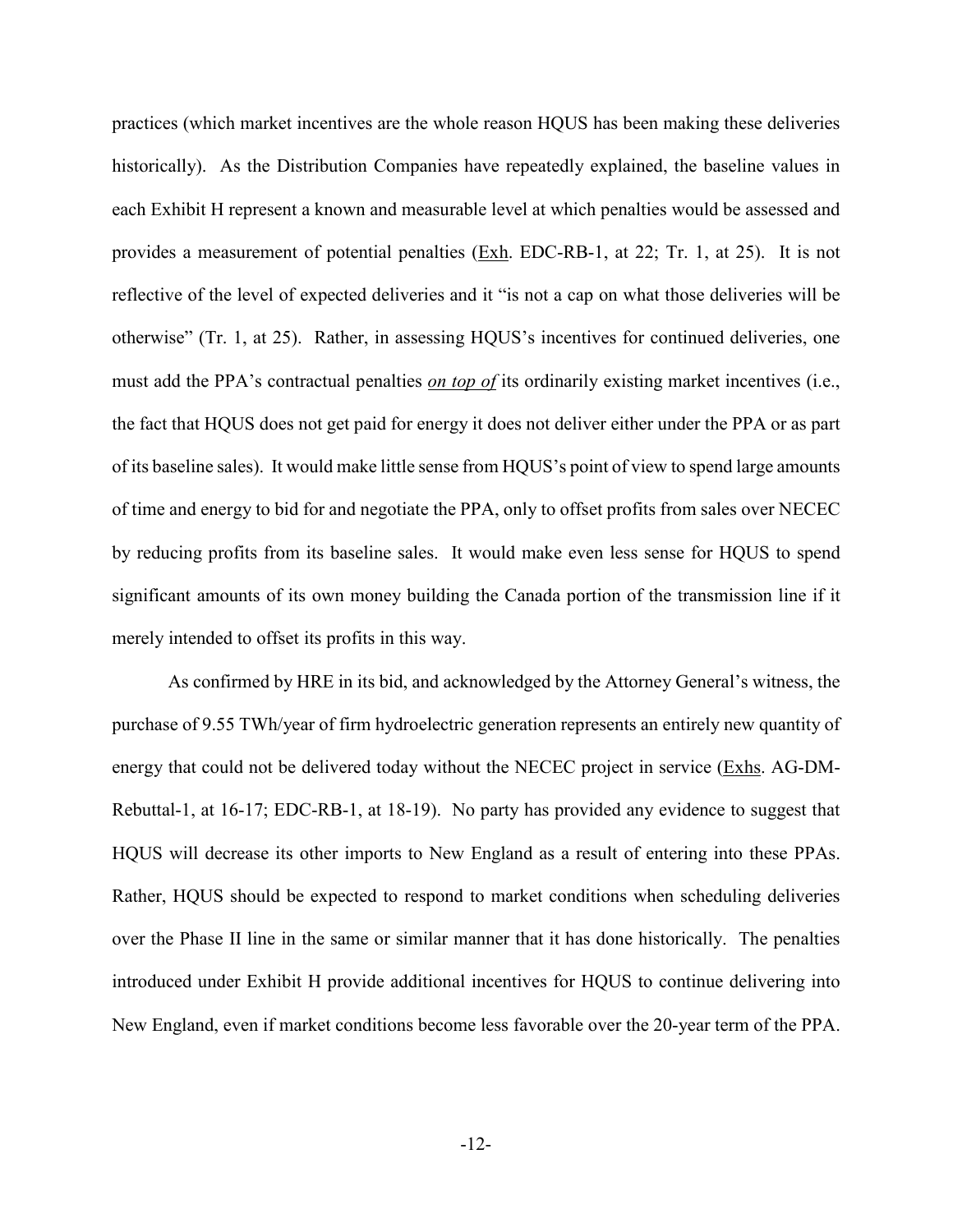However, when determining the appropriate Minimum Required Baseline Hydroelectric Generation Imports quantity at which to begin subjecting HQUS to penalties, the parties agreed that it would be unreasonable to lock HQUS into its 3-year historic average of 14.8 TWh for 20 years into the future without taking into consideration what level of deliveries might otherwise be expected if market conditions change  $(Exh. EDC-RB-1, at 23)$ . It is difficult to predict what differences from the 2014 to 2016 historical average could reasonably be expected for a period beginning several years later and continuing over the 20 years of the PPA, especially considering that the majority of Hydro Quebec's historical deliveries into ISO-NE are made on a non-firm and/or short-term basis (id. at 24). These deliveries could change quickly and significantly in future years if conditions change from those experienced historically (id.). For example, the Distribution Companies explained that the large amounts of offshore wind-generated energy that will be supplied to New England in future years could reduce the demand for the non-firm and short term HQUS resources (id.). Other factors could also influence expected deliveries, including changes in market conditions or energy policies in HQ's neighboring control areas (id.).

To be clear, the Distribution Companies did not exclude non-firm deliveries from the baseline value, as the AGO incorrectly suggests (AGO In. Br. at 21). In fact, the Distribution Companies' witnesses repeatedly corrected the AGO on this point:

- Q. So here you contend that non-firm and spot deliveries may not be appropriate for inclusion in the baseline to which future deliveries are compared. Can you please explain why non-firm and spot deliveries should be excluded?
- A. [Brennan] I guess I wouldn't say and they weren't at least in National Grid's they weren't entirely excluded, because any of these – any of these minimum required amounts that we had are primarily based on you know, the short-term trades.

(Tr. 1, at 39).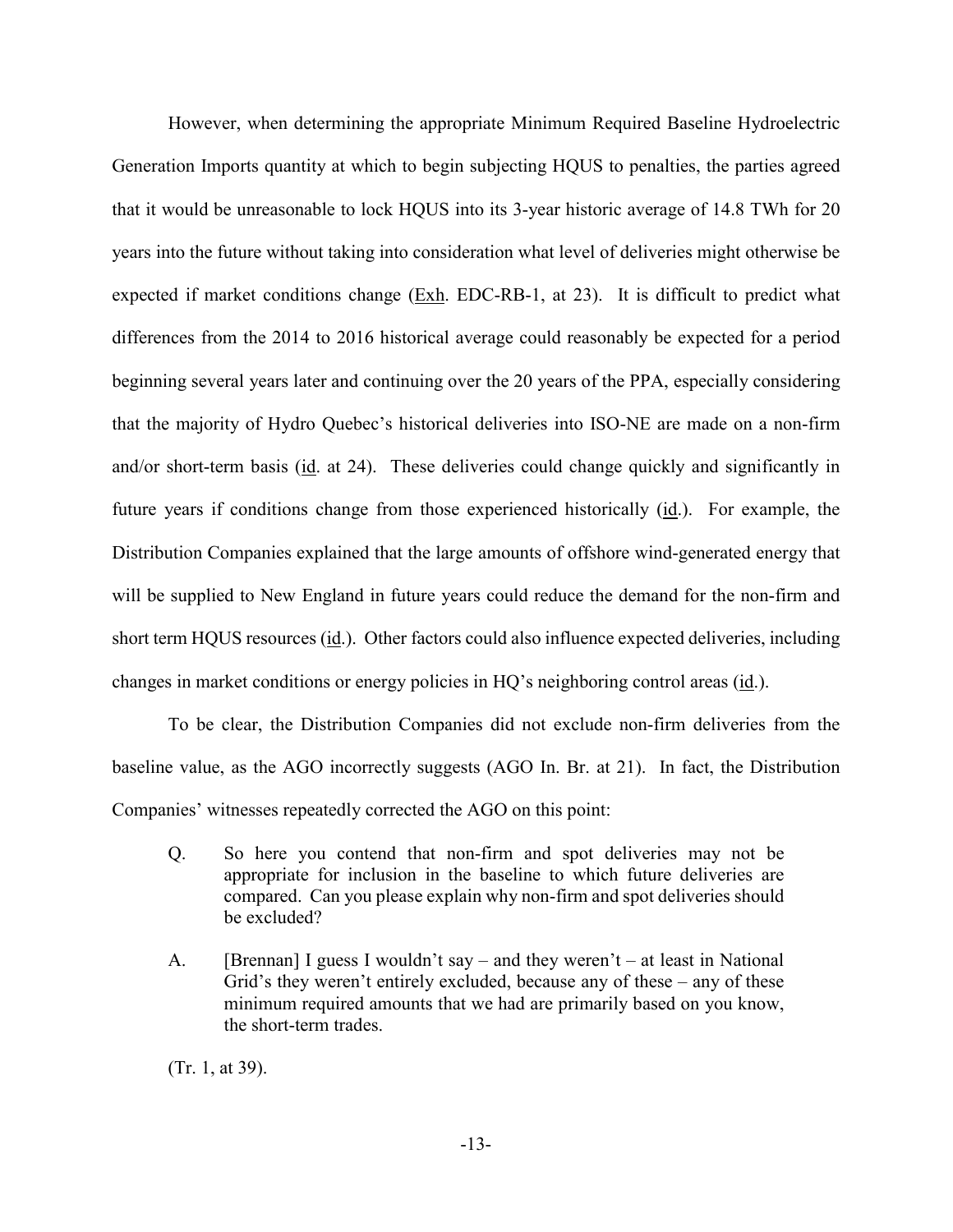- Q. If the intent of the RFP and form PPA was to exclude non-firm deliveries, why didn't the RFP and form PPA define incremental hydroelectric generation as being incremental to just ongoing long-term firm transactions, rather than incremental to total historical deliveries?
- A. [Brennan] The intent was not to exclude those from the requirement. Again, here's the three-year – you know, we want to make sure that, you know – we decided to use the most recent three-year average and say, you know, to the bidders, "You're expected for this contract not simply to utilize"  $-$  if that was the most they could do, we wouldn't want them simply saying, "We're going to take that excess we have and just shift it to the contracted amount" and then the other stuff disappears. That's not what we wanted to happen.

We wanted to say, "You must prove as a starting point and commit in your bid that you are capable of delivering more than that starting point." And that's what they committed in their bids to start with.

And then the question is, you know, what checks and balances – or checks and penalties, incentives, might you have to make sure that once they've proven their capability, you know, they're still kept to that minimum amount.

(Tr. 1, at 46-47).

To arrive at the appropriate level of penalties and incentives, the parties negotiated acceptable levels of Minimum Required Baseline Hydroelectric Generation Imports that account for the kinds of future uncertainties discussed above while still providing HQUS a strong incentive to import hydroelectric generation into New England *in addition to* the contracted quantities of 9.55 TWh, and to protect Massachusetts customers against the risk of paying for the NECEC line without receiving a net increase in annual MWhs of clean hydroelectric energy. Again, this is an additional level of customer protection that was not included in the RFP or the model PPA. In fact, for this reason, as the IE has explained, neither the IE nor DOER believed that the Distribution Companies should impose upon HQUS a PPA obligation to deliver a specific level of baseline imports; in fact, the IE and DOER raised a concern that imposing such obligations on HQUS "raised a fairness question" (Exh. IE Evaluation Report at 51). The IE advised that it was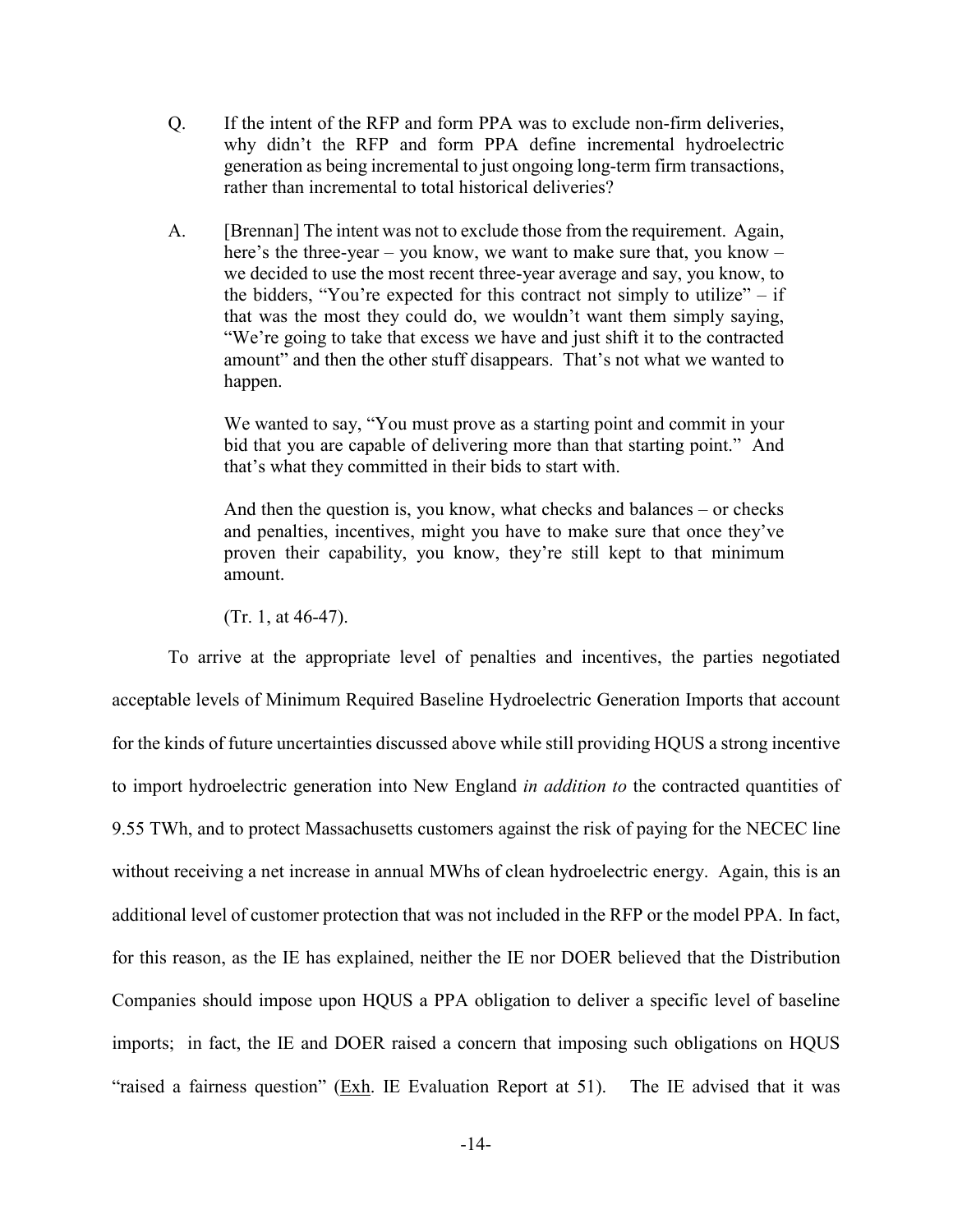acceptable to negotiate a contractual commitment from HQUS for additional baseline deliveries, "but cautioned that it be pursued in a manner that would not cause a collapse of the negotiations" (id. at 52). Thus, during negotiations, the Distribution Companies were being encouraged not to push too hard on the incrementality issue.

The Distribution Companies acted in the best interest of customers when negotiating these provisions. The Distribution Companies should not be criticized for negotiating these terms, and HQUS should not be penalized now just because it assented to the inclusion of potential penalties during negotiations. If anything, this demonstrates HQUS's strong intent to continue providing additional hydroelectric energy into New England for the foreseeable future.

## <span id="page-17-0"></span>**D. The Attorney General's Recommended Changes To Exhibit H Are Unnecessary And Would Likely Increase The Cost Of The PPA.**

The Attorney General asks the Department to direct the Distribution Companies to revise Exhibit H of each PPA to increase the Minimum Required Baseline Hydroelectric Generation Imports to 14.8 TWh such that the total required deliveries under the contracts would be 24.35 TWh/year (AGO In. Br. at 20, 26). The AGO suggests using National Grid's Exhibit H as a framework, but to make two other material changes: (1) striking adjustment factor "A," which reduces the baseline when on-peak prices are below a threshold amount; and (2) increasing the penalty calculation (AGO In. Br. at 27-29). In short, the AGO seeks to require HQUS to maintain baseline deliveries at its average 2014-2016 historic levels over the 20-year term of the PPA, no matter how the economic conditions may change, and to penalize HQUS by greater amounts if it reacts to conditions in a way that it would have been "otherwise expected" to do.

The AGO's recommended "solution" is unreasonable and would likely jeopardize important economic and environmental benefits provided by the PPAs. Exhibit H protects customers by requiring HQUS to maintain its non-contract deliveries into New England over the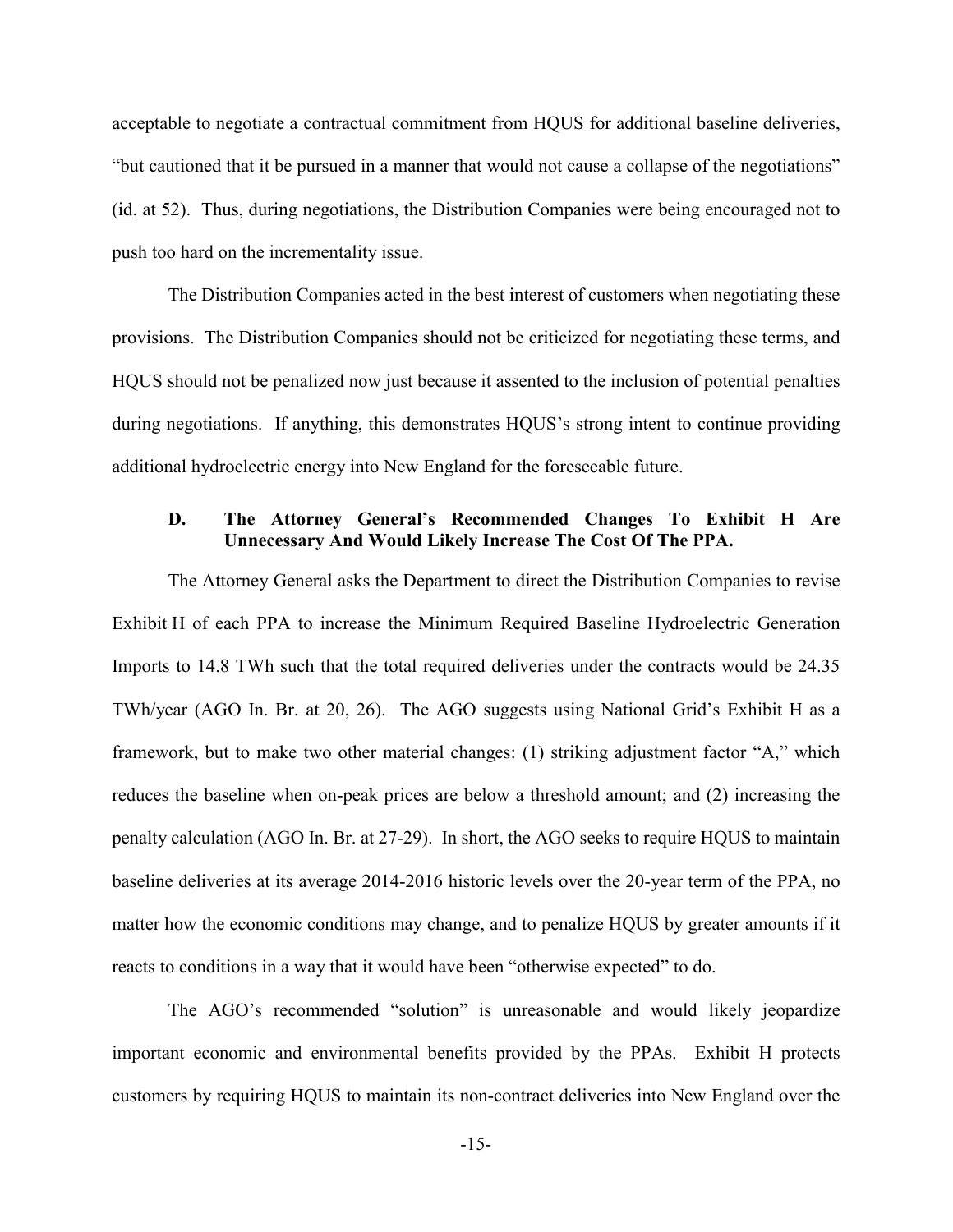term of the PPA at levels reasonably "otherwise expected," as provided in the RFP and approved by the Department. Changing a material and hard-fought provision of the PPA as the Attorney General advocates would inevitably reopen negotiations over other provisions as well – with consequences not necessarily beneficial to customers.

Under Section 18 of the PPAs, the PPAs may only be amended by written agreement by the parties (Exhs. JU-3-A at 62; JU-3-B at 70; JU-3-C at 62). Therefore, HQUS would not be obligated to accept the amendments proposed by the Attorney General, even if the Department were to order such revisions. The bids received in response to the RFP were valid for 270 days from the submission date, or April 27, 2018, and are no longer valid. Accordingly, if the Department directed the Distribution Companies to amend Exhibit H, and HQUS refused to accept any amendments at it's the current price, the Distribution Companies would be required to reissue the Section 83D RFP and start this entire process from scratch.

As detailed above, the terms of Exhibit H are the result of reasonable, good faith negotiations and provide additional protections for customers that were not contemplated in the RFP or model PPA. The Department should reject the Attorney General's request to materially modify the terms of the agreement.

## <span id="page-18-0"></span>**III. THE PPAs INCLUDE ADEQUATE PROTECTIONS AGAINST NON-DELIVERIES.**

NextEra argues that the contracts will not satisfy the statutory criteria to reduce winter price spikes and guarantee winter deliveries because the cover damages provisions in the PPAs are insufficient (NextEra In. Br. at 19). NextEra suggests that because "HQUS is a marketing entity that operates to arbitrage markets to maximize profits," it will seek every opportunity avoid its firm obligations under the PPAs and instead just pay damages (id.). Additionally, relying on data that was discredited at the evidentiary hearings, NextEra argues that HQUS has historically chosen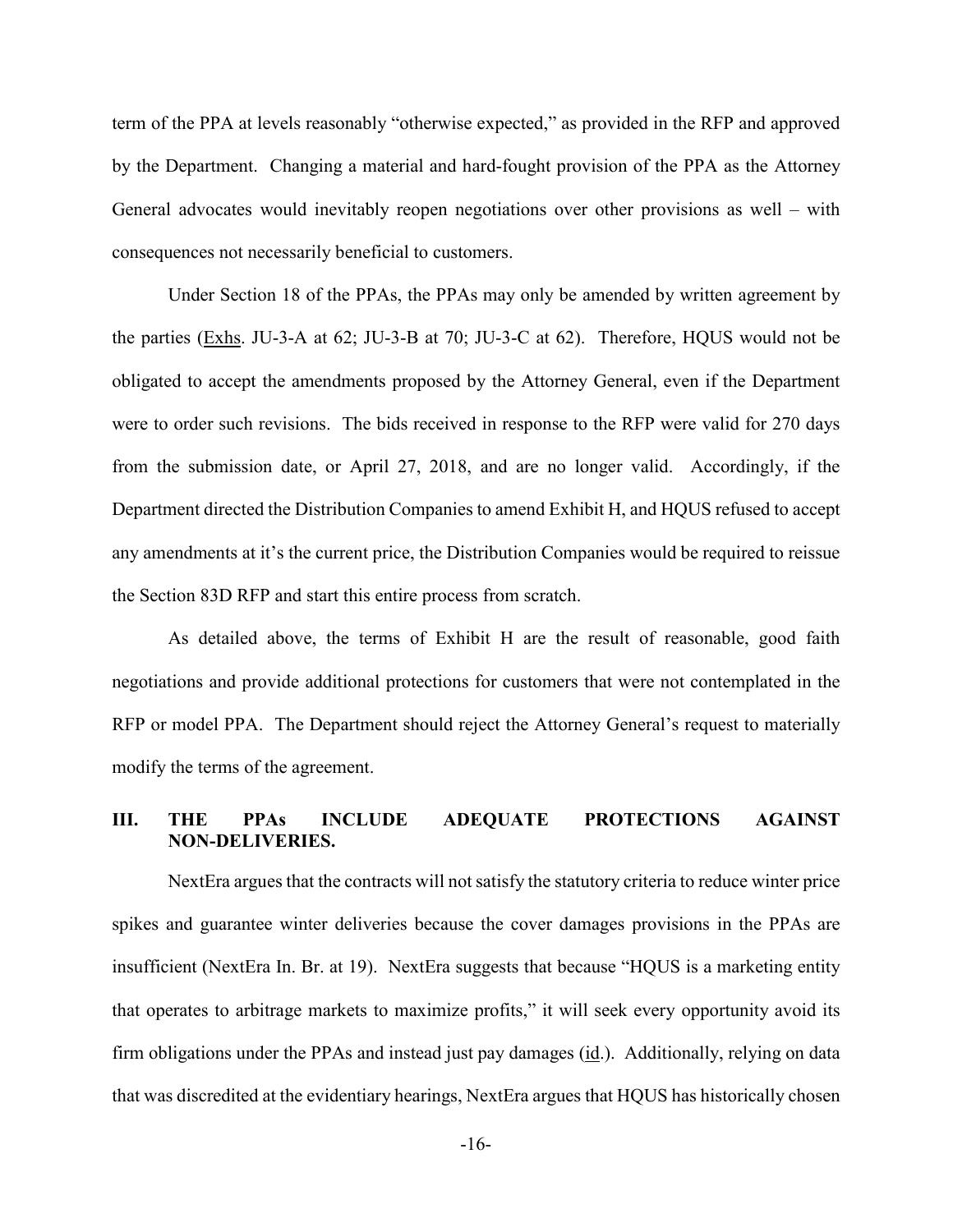not to deliver into ISO-NE in the winter (id.) Finally, NextEra falsely claims that the PPAs' cover damages will only recoup 10% of the price increases to Massachusetts customers (id. at 19-20). NEPGA similarly argues that the PPAs will not guarantee energy delivery in winter months (NEPGA In. Br. at 9). Relying on statements from NextEra's witnesses, NEPGA argues that HQUS may choose not to deliver in the winter and just pay damages instead (id. at 9-10).

The Department should reject these arguments because they are not supported by a reasonable interpretation of the PPAs, because the PPAs provide strong incentives for HQUS to perform as promised, and because NextEra has not offered any evidence to substantiate its allegations about HQUS's likelihood to pursue arbitrage strategies instead of delivering firm energy as required under the contracts.

#### <span id="page-19-0"></span>**A. The PPAs Secure Firm Hydroelectric Generation Resources On Behalf Of Customers.**

It is a well-known principal of contract interpretation that contracts should be given the intent of the contracting parties at the time the contract was entered. De Freitas v. Cote, 342 Mass. 474, 476-477 (1961) (citing McQuade v. Springfield Safe Deposit & Trust Co., 333 Mass. 229, 233 (1955); Malaguti v. Rosen, 262 Mass. 555, 560 (1928)). The circumstances surrounding the making of the agreement must be examined to determine the objective intent of the parties. Louis Stoico, Inc. v. Colonial Development Corp., 369 Mass. 898, 902, 343 N.E.2d 872 (1976).

The RFP defines the circumstances surrounding the making of these agreements. The PPAs are the result of a solicitation for Clean Energy Generation, including hydroelectric generation provided on a firm basis (Exh. JU-2 at 12). Bidders were informed that the fundamental purpose of the RFP is to satisfy the policy directives encompassed within Section 83D and to assist the Commonwealth with meeting its GWSA goals (id. at 8). Bidders were specifically put on the notice that they "must demonstrate that the proposed project will contribute to a reduction in winter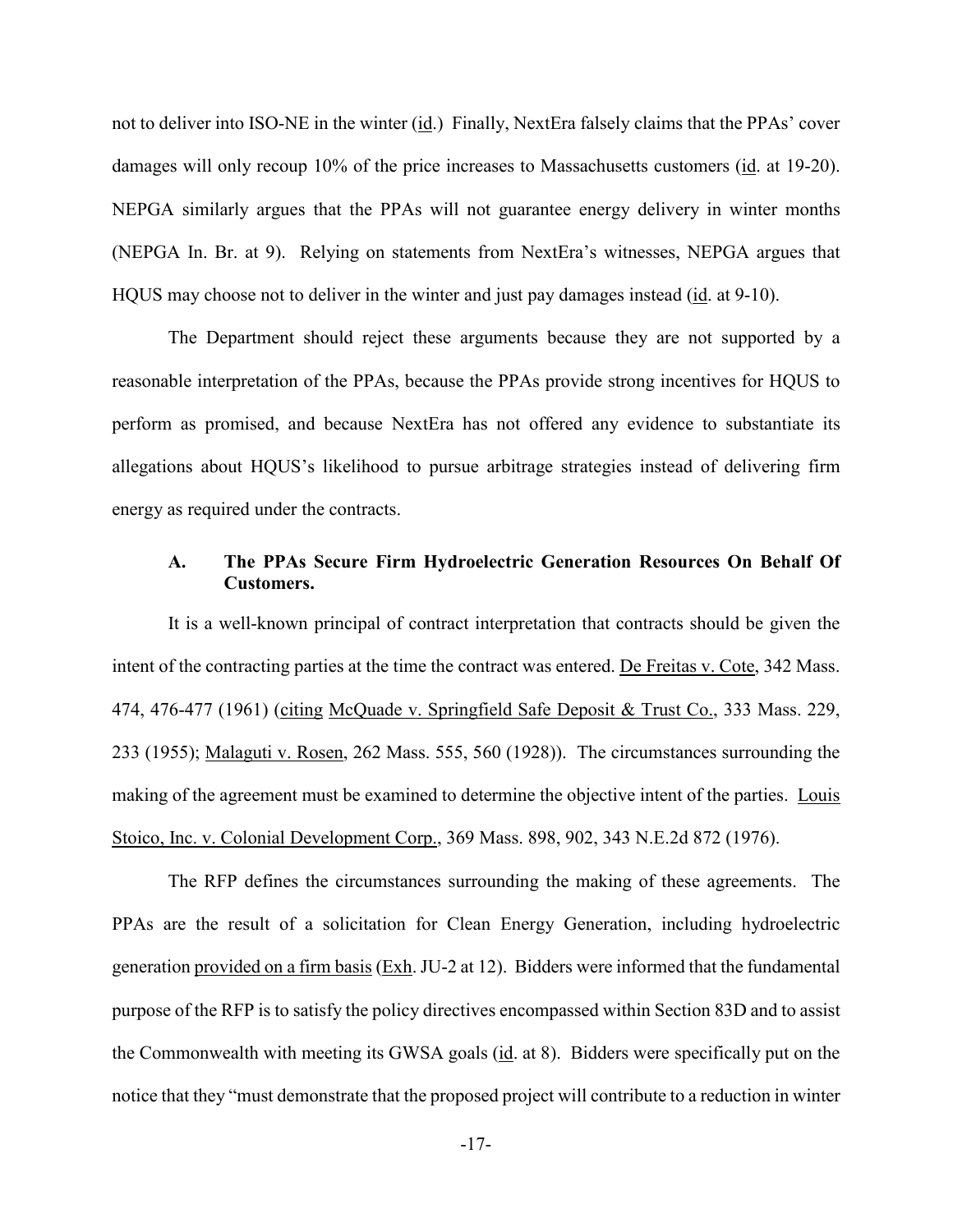electricity price spikes" by "guaranteeing delivering during the peak winter months as well as delivering when an event is called by ISO-NE" (id. at 30, 33).

The PPAs are consistent with this intent. HQUS is required to provide energy and Environmental Attributes on a firm basis, consistent with the Delivery Schedule set forth in Exhibit B (Exh. JU-3-A at 28-29, 72). HQUS's obligation to deliver energy in accordance with the Delivery Schedule "are firm and not subject to interruption except to the extent caused by Force Majeure, excused under Section 4.2(a) or cured in accordance with Section 4.3(c)" (Exhs. JU-3-A at 29; JU-3-B at 31; JU-3-C at 29). Section 4.2(a) excuses deliveries during negative LMP periods, and Section 4.3(c) relates only to circumstances where HQUS cannot deliver because of a nonexcused outage of the NECEC transmission line or an outage or reduction in the availability of the Quebec Line (id. at 23-25).

For avoidance of doubt, Section 4.1(c) of the PPA provides that:

Except in the case of any default by Buyer, Seller shall not sell, divert, grant transfer or assign the Products or any right, claim, certificate or other attribute associated with such Products to any Person other than Buyer during the Term. Seller shall not claim or enter into any agreement or arrangement under which such Products can be claimed by any Person other than Buyer. Buyer shall have the exclusive right to resell or convey such Products in its sole discretion.

(Exhs. JU-3-A at 23; JU-3-B at 31; JU-3-C at 29). HQUS acknowledged the applicability of this provision to its firm obligations under the PPA, including its obligations to guarantee delivery in winter months (HQUS In. Br. at 11).

As another example, in the event of an Uncured Delivery Shortfall, HQUS is obligated to pay damages equal to the net of the price that would have been paid under Section 5.1 of the PPA and: (1) the Replacement Price of energy applicable to the Uncured Delivery Shortfall; (2) any additional transmission costs and charges incurred to transmit Replacement Energy to the Delivery Point; (3) any other costs reasonably incurred to purchase Replacement Energy and/or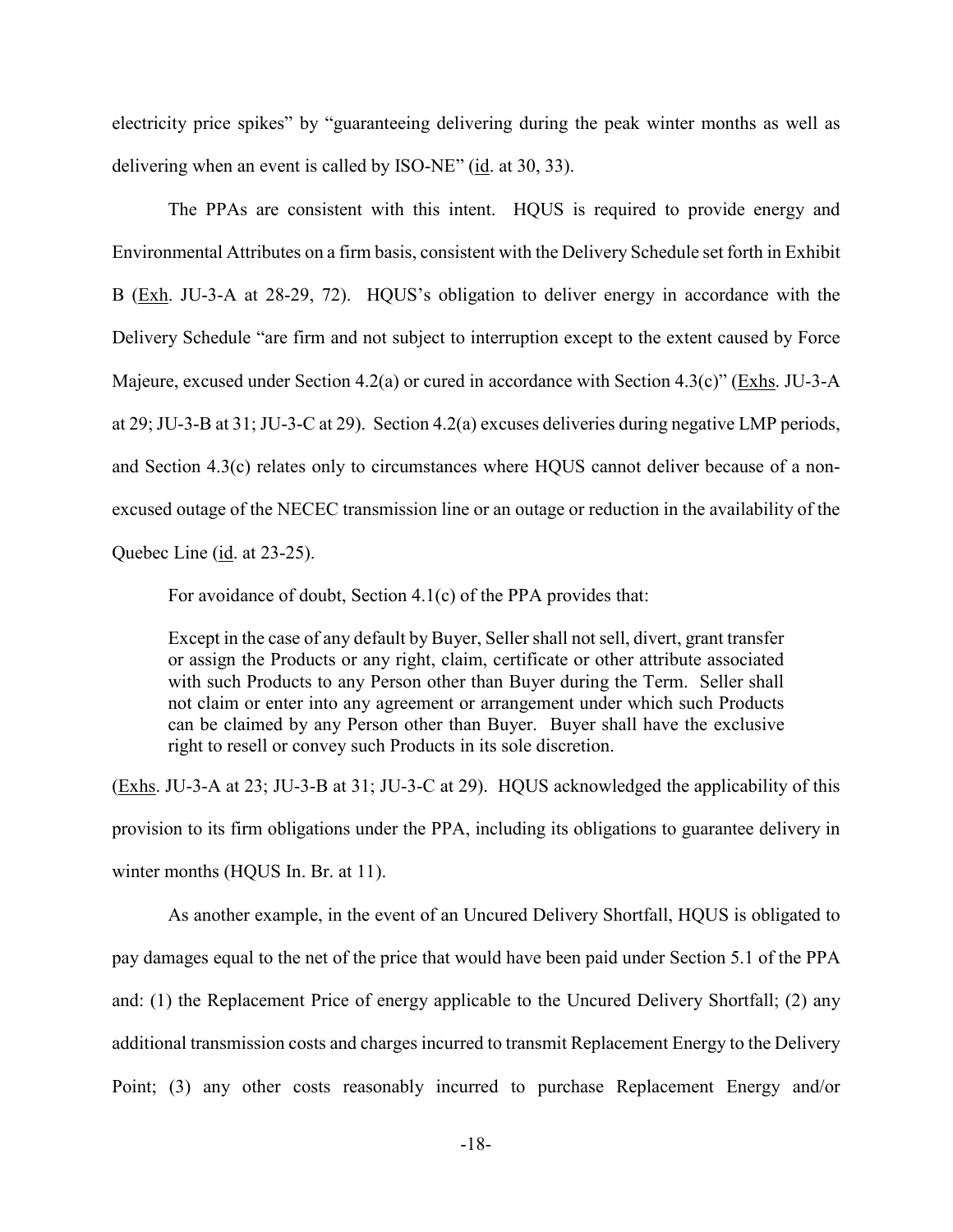Replacement Environmental Attributes; (4) any applicable ISO-NE penalties or costs; (5) any other costs or losses reasonably incurred by the Distribution Companies; and (6) any costs or charges incurred by the Distribution Companies under the TSA for the quantity of energy not delivered (Exhs. EDC-RB-1, at 31; JU-3-A at 3).

Despite these clear terms, NextEra incredulously argues that the cover damages provision "transforms the entire PPA from a guaranteed sale  $\ldots$  to a put option in favor of HQUS ( $\underline{Exh}$ . NEER-RSW-1 at 16). In NextEra's view, HQUS entered into these PPAs for firm qualified clean energy from hydroelectric generation with the intent of seeking every opportunity "[a]t any time" to "divert those sales to a more profitable market" (id.). NextEra's position assumes that HQUS is willing to ignore its contractual obligations under the PPAs, risk significant damages and/or termination, and disrupt its relationship with major customers in order to pursue marginal arbitrage positions.[5](#page-21-1) NextEra's allegations do not represent a feasible or valid foundation for its recommendation that the Department reject that PPAs. Its interpretation of the PPAs is completely counter to the clear intent of the contracting parties, as embodied in the contract terms, and must be rejected.

## <span id="page-21-0"></span>**B. NextEra Has Not Provided Any Evidence That HQUS Will Intentionally Fail To Meet Its Guaranteed Delivery Obligations.**

Despite claiming that HQUS may divert its firm sales under the PPAs to more profitable markets at any time, NextEra has not provided any evidence to support its contentions. When asked in discovery to "provide any information and analysis, up to and including historical pricing information for the last 5 years on any and all markets that Hydro-Quebec could arbitrage in

<span id="page-21-1"></span>NextEra also fails to explain why HQUS should pull energy from the Distribution Companies – losing the PPA sale price of the energy as well as paying the contractual penalties – to pursue arbitrage opportunities when it manifestly generates enough energy from its hydroelectric facilities to do both. Much of NextEra's argumentation relies on a false premise: that the only downside for HQUS in failing to perform under the PPAs is the penalties prescribed therein, ignoring the lost sales of the energy itself as well as the other issues discussed in the text.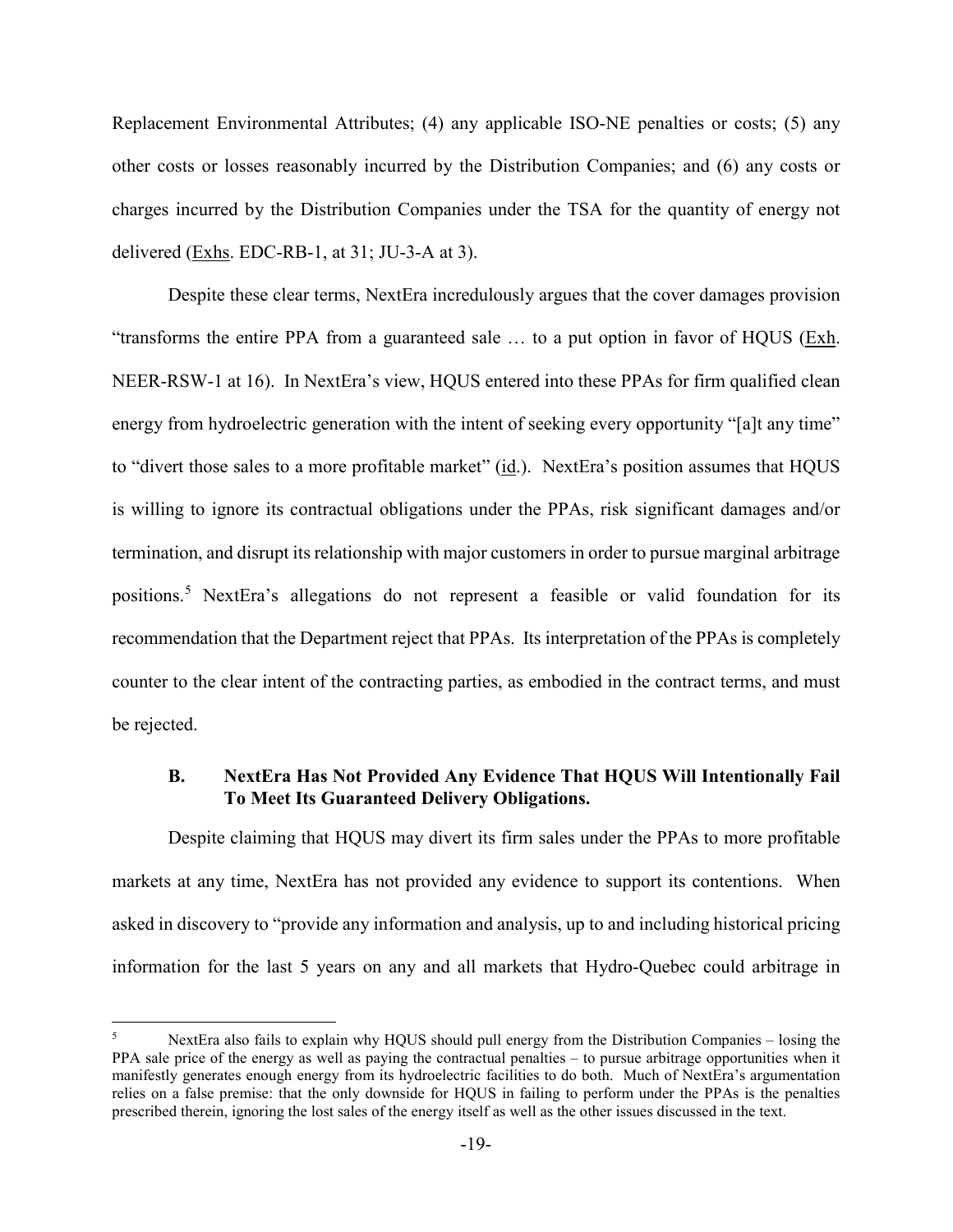(including NYISO, Ontario and Quebec)" NextEra simply responded: "There are no documents responsive to this request" (Exh. EDC-NEER-1-34; Tr. 2, at 314-315). In fact, Mr. Russo testified that "[i]t is not our job, nor is it within our capabilities, to understand exactly how the large physical and financial portfolio of Hydro-Quebec has developed and their power traders may be managed" (Tr. 2, at 316). Even though Mr. Russo was informed by the hearing officer in Maine Public Utilities Commission Docket 2017-00232 (the "Maine Proceeding") on January 11, 2019 that "from the commissions perspective … it would be important to understand how likely it might be for Hydro-Quebec to [arbitrage]," he made no attempt to quantify how likely it may be or how often HQUS could chose to sell or not to sell under the PPA in his February 15, 2019 surrebuttal testimony in this proceeding (Tr. 2 at 317-319; Exh. EDC-Hearing-3, at 47).

Unlike Mr. Russo, the Distribution Companies *have* analyzed the likelihood of such arbitrage conditions occurring. The Distribution Companies have explained that a price change that might reasonably lead to a potential arbitrage opportunity would be if the price in NYISO and/or Quebec became *more than \$50 per MWh higher than the price in Maine* (Exh. EDC-RB-1, at 35). This \$50 per MWh spread is based on a calculation of the Cover Damages payment HQUS would need to make to the Distribution Companies using the TCR Base Case cost of replacement energy in 2025, the CES compliance cost, and the loss of PPA revenue for HQUS (id. at 35, n. 18). Based on analysis of prices from 2014 through 2018, the Distribution Companies concluded that NYISO prices exceeded Maine prices by \$50 per MWh in 0.2 percent of hours over that period (id. at 35). Therefore, the Distribution Companies concluded that historical prices do not indicate virtually no opportunity for HQUS to profit by diverting energy from NECEC into NYISO and/or Quebec (id.). Ontario has a power market that relies heavily on contracted power, and therefore does not present a lucrative arbitrage opportunity for HQUS (id. at 35-36).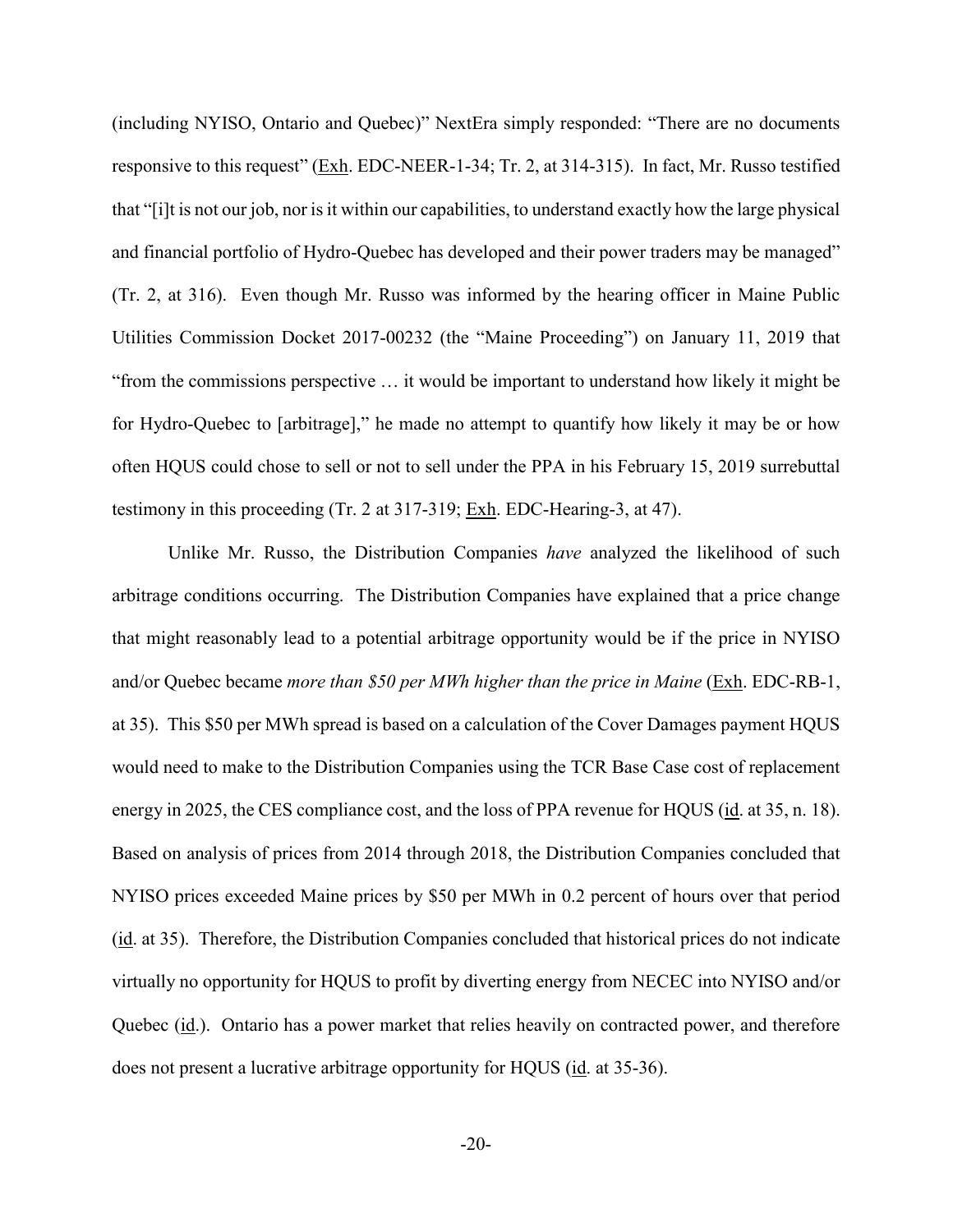Tellingly, NextEra's witnesses admitted that they "haven't done any analysis to refute this" (Tr. 2, at 332-333). As the Department is aware, it must base its findings on substantial evidence in the record, which is evidence that a reasonable mind might accept as adequate to support a conclusion. G.L. c. 30A §§ 1(6), 14(7); Sinclair v. Director of the Div. of Employment Security, 331 Mass. 101, 102 (1954); Norwood Ice Co. v. Milk Control Comm., 338 Mass. 435, 441 (1959); Singer Sewing Mach. Co. v. Assessors of Boston, 341 Mass. 513, 517 (1960); McCarthy v. Contributory Retirement Appeal Bd., 342 Mass. 45, 47 (1961). Therefore, the Department cannot reasonably rely on NextEra's pure conjecture and speculation that HQUS will intentionally fail to fulfill its obligations under the PPAs.

NextEra also argued that "HQUS has historically chosen not to deliver into ISO-NE in the winter, when ISO-NE needs the HQUS energy the most" (NextEra In. Br. at 19). With this claim, NextEra appears to be relying on the figures it prepared and provided as Figure RSW-1 in surrebuttal testimony, which NextEra claims show "direct correlations between price spikes at the ISO-NE Internal Hub and HQUS's exports over the existing Phase II and Highgate interties during the winter months" ( $Exh$ . NEER-RSW-S-1, at 17, 19-21).

However, this data was discredited at hearings. First, as Mr. Brennan explained, it is not even clear how the data was prepared because it does not indicate whether the charts are reporting hourly averages, peak averages, on-peak averages or daily averages (Tr. 1, at 237). NextEra's witnesses were not even able to confirm whether the data represents averages or some other figure (Tr. 2, at 322). From this record, the data could represent a snapshot of the lowest imports on any given day compared to the highest price, which may or may not occur to the same time. There is no way to know; indeed, NextEra's own witnesses neither knew nor supported their methodology.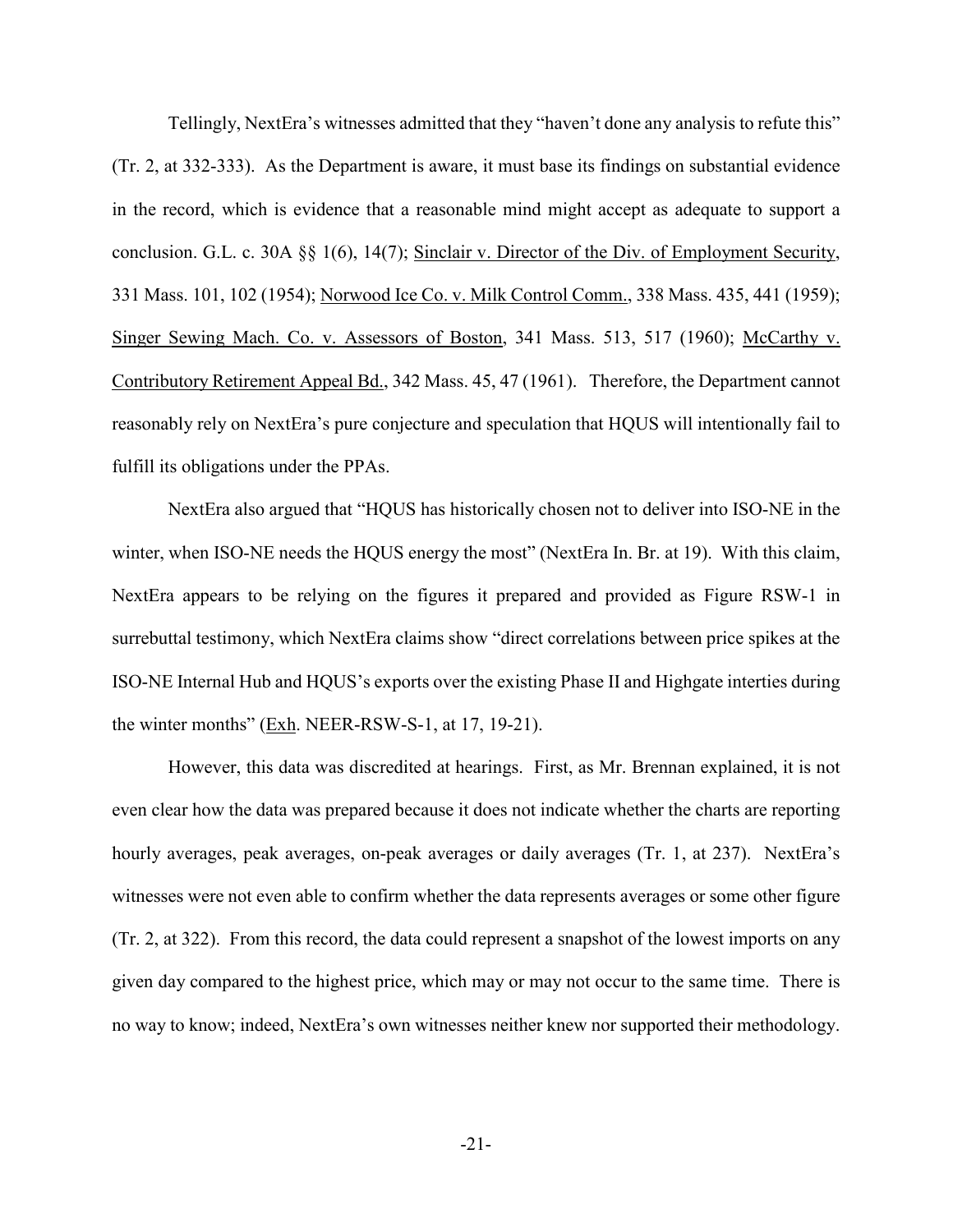Moreover, it was demonstrated that the data *does not show* that HQUS "chose" not to deliver when prices spike. NextEra agreed that the data for December 2013 to January 2014 reflects the 2013-2014 polar vortex, which "was a unique event in recent memory" (Tr. 2, at 323- 324). During that time, prices increased in mid-December with only a minor reduction in imports over the Phase II line (id. at 324; Exh. NEER-RSW-S-1, at 19). The data does not reflect a direct correlation between price spikes and HQUS backing off imports. Additionally, NextEra's witnesses acknowledged that the December 2014 reduction in imports was due to an event of sabotage causing HQ to lose two 745-kV lines feeding Montreal and requiring an emergency rampdown of imports over Phase II and Highgate to zero (Tr. 2, at 327-328). Additionally, in the winter of 2017 to 2018 the Phase II line was reduced due to the loss of a pole on the line (id. at 328). Thus, the largest instances of reduced imports into New England are easily explained by events unrelated to HQUS's economic choices to deliver to markets other than New England. Again, NextEra's contentions are not supported by credible evidence.

# <span id="page-24-0"></span>**C. The PPAs Include Significant Protections For Justified Circumstances When HQUS May Not Be Able To Deliver In Winter Months.**

The PPAs contain significant provisions to protect Massachusetts customers in the event of non-deliveries, including during winter months. The Cover Damages provision is one such protection (Exh. EDC-RB-1, at 31). In the event of an Uncured Delivery Shortfall, HQUS is obligated to pay damages equal to the net of the price that would have been paid under Section 5.1 of the PPA and: (1) the Replacement Price of energy applicable to the Uncured Delivery Shortfall; (2) any additional transmission costs and charges incurred to transmit Replacement Energy to the Delivery Point; (3) any other costs reasonably incurred to purchase Replacement Energy and/or Replacement Environmental Attributes; (4) any applicable ISO-NE penalties or costs; (5) any other costs or losses reasonably incurred by the Distribution Companies; and (6) any costs or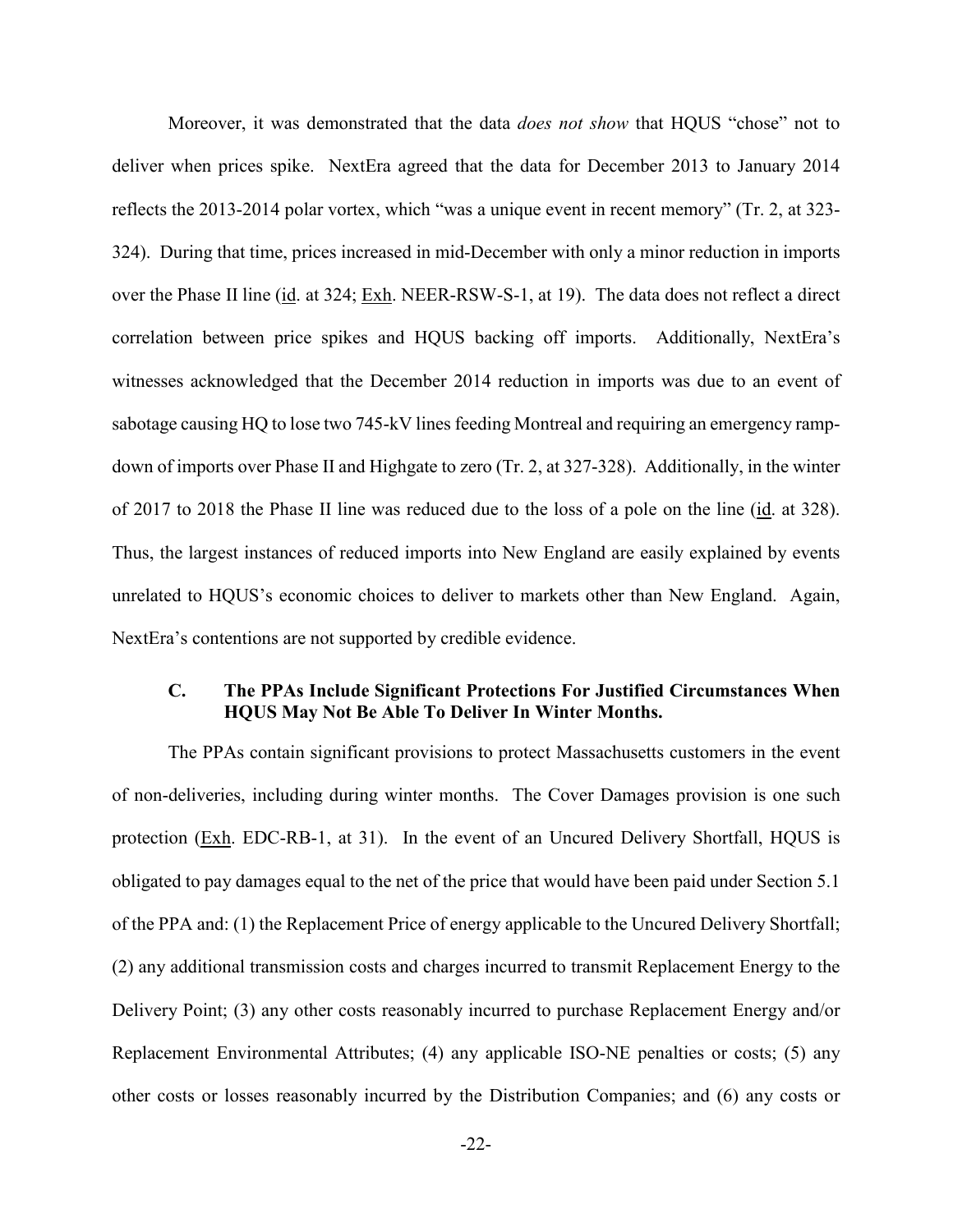charges incurred by the Distribution Companies under the TSA for the quantity of energy not delivered (Exhs. EDC-RB-1, at 31; JU-3-A at 3). The Cover Damages ensures that customers will not pay more than they would have under the contract if HQUS fails to deliver at any time, including during winter peak periods.

Additionally, the ability to cure delivery shortfalls due to circumstances where HQUS cannot deliver because of a non-excused outage of the NECEC transmission line or an outage or reduction in the availability of the Quebec Line pursuant to Section 4.3(c) f the PPAs provides an important enhancement in the contract firmness for the benefit of customers (Exh. EDC-RB-1, at 34). Per the terms of the PPAs, in the event of a Curable Delivery Shortfall, the Shortfall Cure Amount of Qualified Shortfall Energy may only be delivered during the corresponding period of the Shortfall Cure Period during the off-peak/on-peak (id.). Therefore, if the shortfall occurs in the Winter Period as defined in the PPAs, then the delivery of the shortfall cure energy must take place in the corresponding Winter Period of the Shortfall Cure Period (Exhs. EDC-RB-1, at 34; JU-3-A, JU-3-B and JU-3-C,  $\S$  4.3(c)(vii)). Section 4.3(c) allows for HQUS to cure shortfalls due to transmission outages with physical energy flows instead of paying a penalty under the PPAs, which provides benefits to Massachusetts customers by supporting firm energy deliveries, including in winter months  $(Exh. EDC-RB-1, at 34-35).$ 

NextEra, in an attempt to demonstrate that the PPAs do not contribute to reducing winter electricity price spikes and to guarantee energy delivery in winter months, alleges that the Cover Damages provisions of the PPAs will not make Massachusetts customers whole in the event that HQUS fails to deliver energy under the PPAs (NextEra In. Br. at 19-20). NextEra claims that Massachusetts customers will only recoup approximately 10 percent of the price impact in the event of a failure to deliver under the PPAs (id. at 20). NextEra's novel interpretation of the PPAs'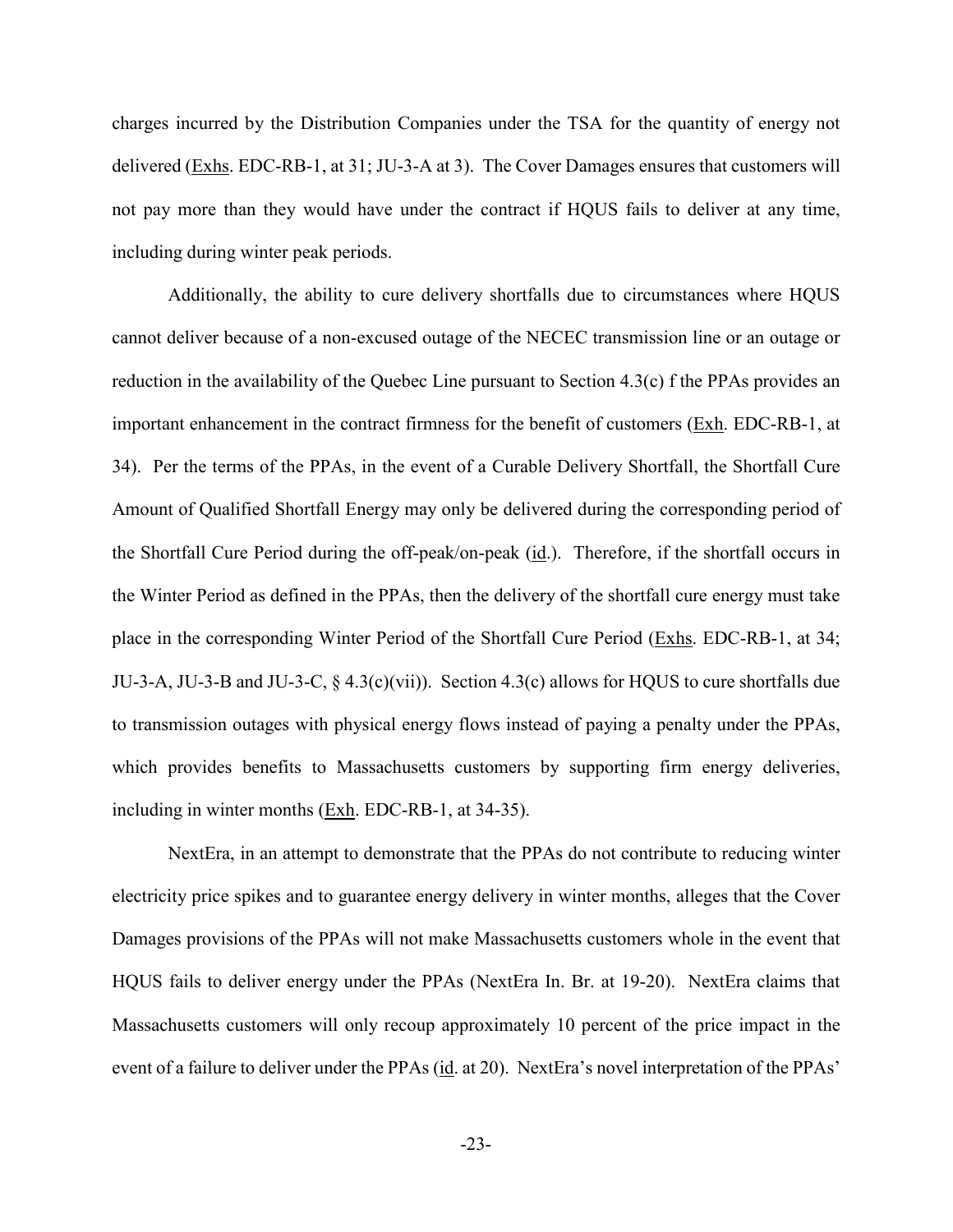terms is commercially infeasible and, if adopted, would likely lead to increased costs that are ultimately borne by customers.  $6,7$  $6,7$  $6,7$ 

In essence, NextEra, through the improper introduction of extra-record evidence in the form of Attachment A to its initial brief, $8$  seeks to interpret Section 83D as requiring the PPAs to contain provisions that would require HQUS, in the event that it was unable to deliver energy under the contract, to absolutely eliminate the fiscal impact of that non-delivery. As an initial matter, the Department should squarely reject NextEra's self-serving attempt to interpret Section  $83D(d)(ii)$  in this manner. The Massachusetts Supreme Judicial Court (the "Court") has consistently held that "statutory language should be given effect consistent with its plain meaning and in light of the aim of the Legislature unless to do so would achieve an illogical result." Welch v. Sudbury Youth Soccer Ass'n, 453 Mass. 352, 354-355 (2009) (quoting Sullivan v. Town of Brookline, 435 Mass. 353, 360 (2001)); see also Bay State Gas Co., D.P.U. 14-134, at 7 (Apr. 30, 2015). ("[A] basic tenet of statutory construction is to give the words their plain meaning in light of the aim of the Legislature."). The Court has further stated that "[n]one of the words of a statute is to be regarded as superfluous, but each is to be given its ordinary meaning without overemphasizing its effect upon the other terms appearing in the statute, so that the enactment considered as a whole shall constitute a consistent and harmonious statutory provision capable of effectuating the presumed intention of the Legislature." Bolster v. Commissioner of Corps. &

<span id="page-26-0"></span> <sup>6</sup> Again, NextEra argues as if the contractual penalty is the only downside to HQUS if it fails to deliver. In point of fact, this penalty must be added on top of the fact that HQUS will not be paid for any energy it does not deliver.

<span id="page-26-1"></span>In the event of an Uncured Delivery Shortfall, the Distribution Companies reserve the right to seek to recover any costs, including "any other costs and losses reasonably incurred by Buyer as a result of that Uncured Delivery Shortfall" consistent with the Cover Damages provision of their respective PPAs.

<span id="page-26-2"></span><sup>&</sup>lt;sup>8</sup> The Distribution Companies have addressed NextEra's Attachment A in greater detail earlier in this reply brief.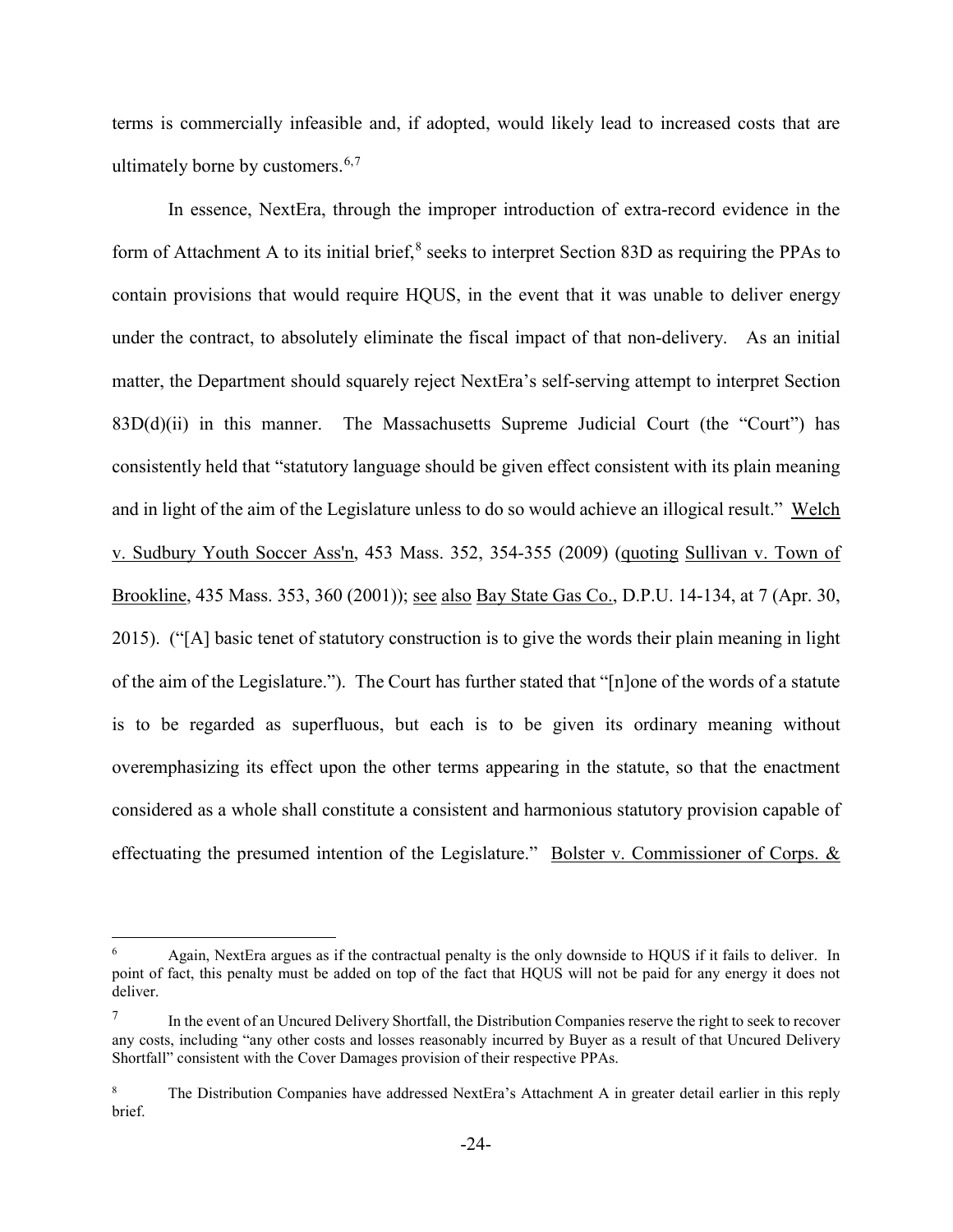Taxation, 319 Mass. 81, 84-85 (1946); see also International Org. of Masters v. Woods Hole, Martha's Vineyard & Nantucket S.S. Auth., 392 Mass. 811, 813 (1984).

Within the statutory scheme promoting the development of renewable generation resources, the plain words of Section  $83D(d)(5)(ii)$  demonstrate the General Court's intent to require long-term contracts under Section 83D to "[c]ontribute to reducing winter electricity price spikes." There is no reasonable interpretation of Section  $83D(d)(5)(ii)$  that could be read as requiring a single long-term contract to *eliminate* winter electricity price spikes entirely, yet this is exactly what NextEra is seeking to do when it asks the Department to set aside well-established statutory precedent. The Department should refuse to contemplate NextEra's requested interpretation in this instance.

Furthermore, even if such an interpretation of Section  $83D(d)(5)(ii)$  were somehow consistent with the plain meaning of the statute, which it is not, NextEra is asking the Department to support the use of a commercially unreasonable contract provision that would likely result in either contract termination or, at the very least, a substantial increase in costs to Massachusetts customers. Essentially, NextEra is arguing that, under the PPAs' Cover Damages provisions, HQUS should be responsible for making Massachusetts customers whole for any and all price impacts that may flow from HQUS's failure to deliver energy under the PPA (NextEra In. Br. at 19-20). NextEra has provided no evidence that such a clause is a commercially achievable in a reasonably-priced PPA. Certainly, none of the other long-term contracts entered into pursuant to the Green Communities Act, including the PPAs entered into under Section 83C, have included comparable provisions.

Additionally, were the Department to accept NextEra's patently flawed argument, which it should not, the RFP did not include a requirement that bidders factor a complete assumption of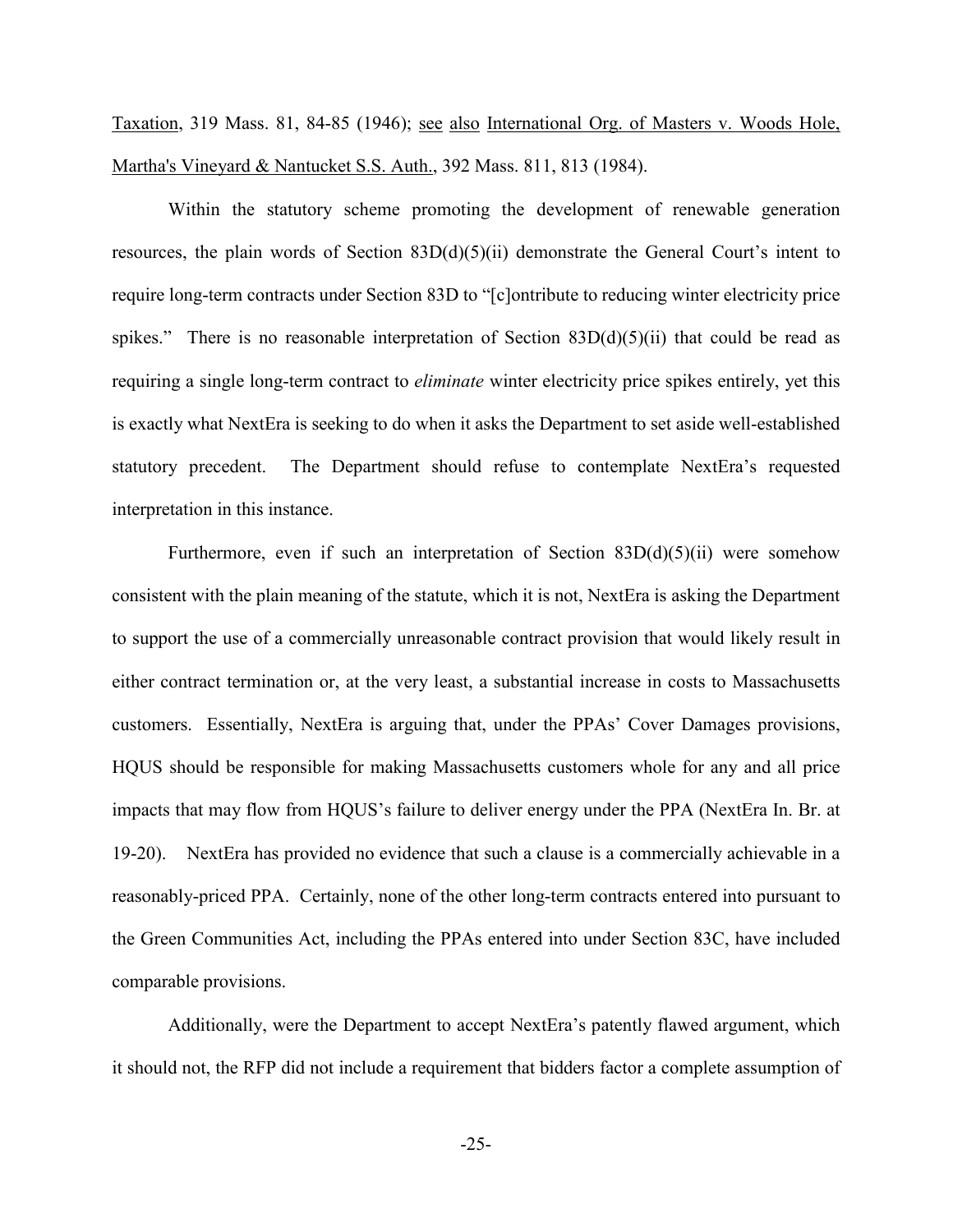risk to eliminate winter electricity price spikes into their bid price. As such, none of the bidders under the RFP, including HQUS, were on notice that such an assumption of risk would be required. Even assuming the bidders were willing to take on such an assumption of risk, it is a given that each bidder would want to analyze their potential exposure and incorporate the costs of that exposure into their submitted bid. Given that none of the bidders were given this opportunity, it is fair to conclude that the filed bids, including the winning bid, did not price this risk. It is also fair to conclude that this understatement of cost is significant given the magnitude of the risk that NextEra is arguing the winning bidder should assume.

NextEra has failed to support its flawed contentions and interpretation of the requirements under Section 83D(d)(5)(ii), nor has it provided the Department with the slightest reason to throw out established precedent and instead subscribe to NextEra's self-serving statutory interpretation. Accordingly, the Department should disregard NextEra's argument and tacit recommendation in its entirety.

## <span id="page-28-1"></span><span id="page-28-0"></span>**IV. THE NECEC PROJECT WILL PROVIDE A SIGNIFICANT GHG REDUCTION BENEFIT TO MASSACHUSETTS.**

## **A. TCR's Quantitative Analysis Is The Best Evidence Of Expected GHG Reductions And GWSA Benefits.**

TCR modeled a projected greenhouse gas ("GHG") emission reduction of 36.61 MMTCO2e for the years 2019 through 2040 as a result of the NECEC project being in service, relative to the 83D Base Case (Exhs. JU-1, at 44; JU-7, at 2). The project is also expected to result in significant direct economic benefits from the use of Environmental Attributes towards CES compliance (see, e.g., Exh. NEER-1-1-B-14 Att. (Confidential)).

The Attorney General, NextEra and the Sierra Club argue that the GHG and GWSA results modeled by TCR are not reliable because TCR's base case assumed that Hydro Quebec's other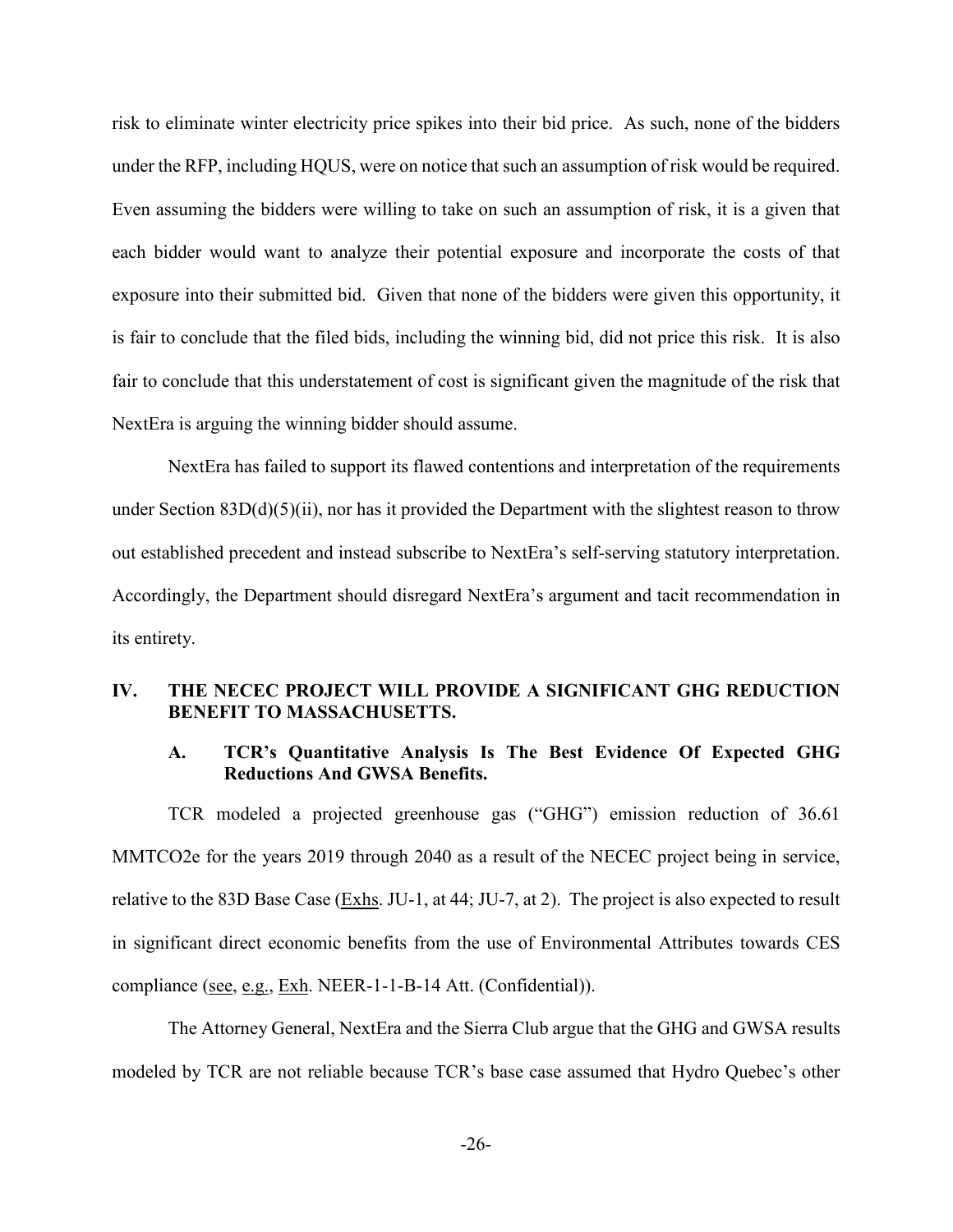imports into New England would continue at 2012 load profile levels (AGO In. BR. at 24; NextEra In. Br. at 12; Sierra Club In. Br. at 10-11). Those parties argue that TCR should have re-run its analysis assuming non-contract deliveries from Hydro Quebec would be limited to the Minimum Required Baseline Hydroelectric Generation Imports set forth in each Exhibit H (id.). This argument is unreasonable because the Minimum Required Baseline Hydroelectric Generation Imports quantities do not reflect the average level of expected deliveries over the 20-year term of the PPAs.

TCR's model used historical schedules of energy from Hydro-Quebec over the period of 2012 and assumed the same hourly schedule would persist into the future (Tr. 1, at 48-49). The same quantities of deliveries were used in every case that was evaluated (id.). TCR did not also model deliveries equal to the Minimum Required Baseline Hydroelectric Generation Imports because that is not what the Evaluation Team expected and decided was a reasonable evaluation (id. at 50).

As discussed at length above, the baseline values in each Exhibit H represents a known and measurable level at which penalties would be assessed and provides a measurement of potential penalties (Exh. EDC-RB-1, at 22; Tr. 1, at 25). It is not reflective of the level of expected deliveries and it "is not a cap on what those deliveries will be otherwise" (Tr. 1, at 25, 50-51). Therefore, it is reasonable for TCR's base case to assume that Hydro Quebec's deliveries will continue at 2012 load profiles. TCR's base case assumptions are also reasonable considering that there is general agreement that HQUS is capable of providing 9.55 TWh/year under the PPA on a fully incremental basis (Exh. AG-DM-Rebuttal-1, at 16-17).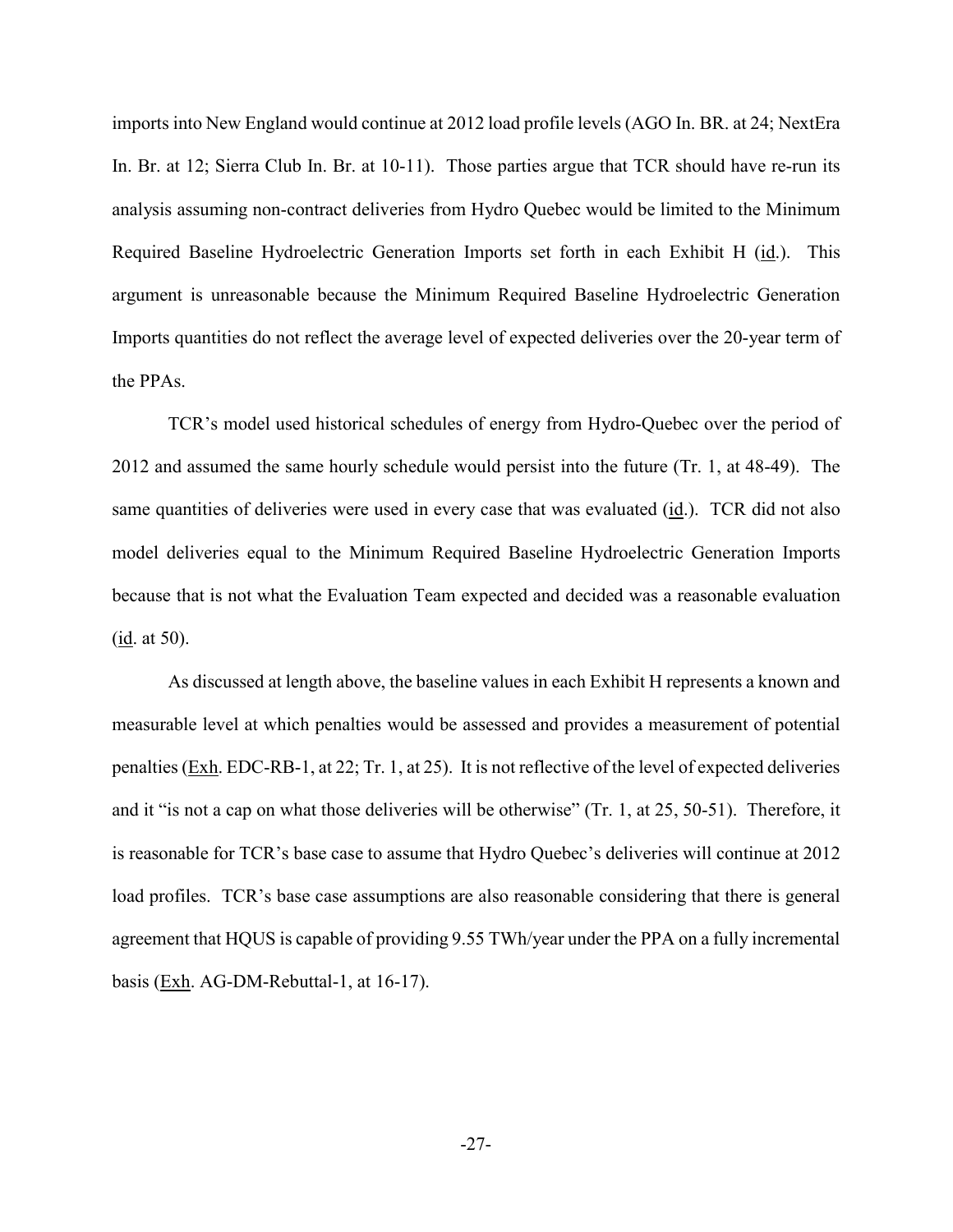## <span id="page-30-0"></span>**B. The Intervenors' Resource-Shuffling Arguments Are Unsupported By Evidence And Inconsistent With The GWSA.**

The Sierra Club argues that "[t]here is no environmental benefit to shifting the greenhouse gas emissions of existing generation from one jurisdiction's greenhouse gas balance sheet to another" (Sierra Club In. Br. at 12). NEPGA also repeats the arguments from NextEra regarding "resource shuffling" to suggest that the PPAs will not deliver environmental benefits (NEPGA In. Br. at 11). On this point, NEPGA repeats NextEra's incorrect claim that HQUS "is required only to deliver system power, and not electricity from specified renewable facilities, to satisfy its obligations" (id., citing Exh. NEER-RSW-1, at 10). NextEra also argues in its brief that the use of the NEPOOL GIS tracking system is "thwarted by the location of the Appalaches AC-DC converter station of the Quebec Line, which allows the system generation mix of Hydro Quebec to flow over NECEC to the Larrabee Road delivery Point" (NextEra In. Br. at 8).

These arguments suffer from several fatal flaws. First, the PPAs require unit-specific accounting of all energy and Environmental Product sales sufficient to demonstrate that the Distribution Companies are purchasing only qualified Clean Energy Generation from the specified Hydro-Quebec Power Resources in Exhibit A of the PPA. Second, the GWSA only seeks to regulate Massachusetts' statewide GHG emissions including emissions from the generation of electricity delivered to and consumed in the Commonwealth, not emissions in other states associated with energy not delivered to Massachusetts. Additionally, NextEra has not considered applicable GHG policies in other states and regions.

# 1. The PPAs Require Sufficient Unit-Specific GIS Accounting of Hydroelectric Energy and Environmental Attributes.

<span id="page-30-1"></span>As noted in Section I above, the energy delivered by HQUS must be tracked in the GIS to ensure a unit-specific accounting of the Delivery of Qualified Clean Energy to enable the

-28-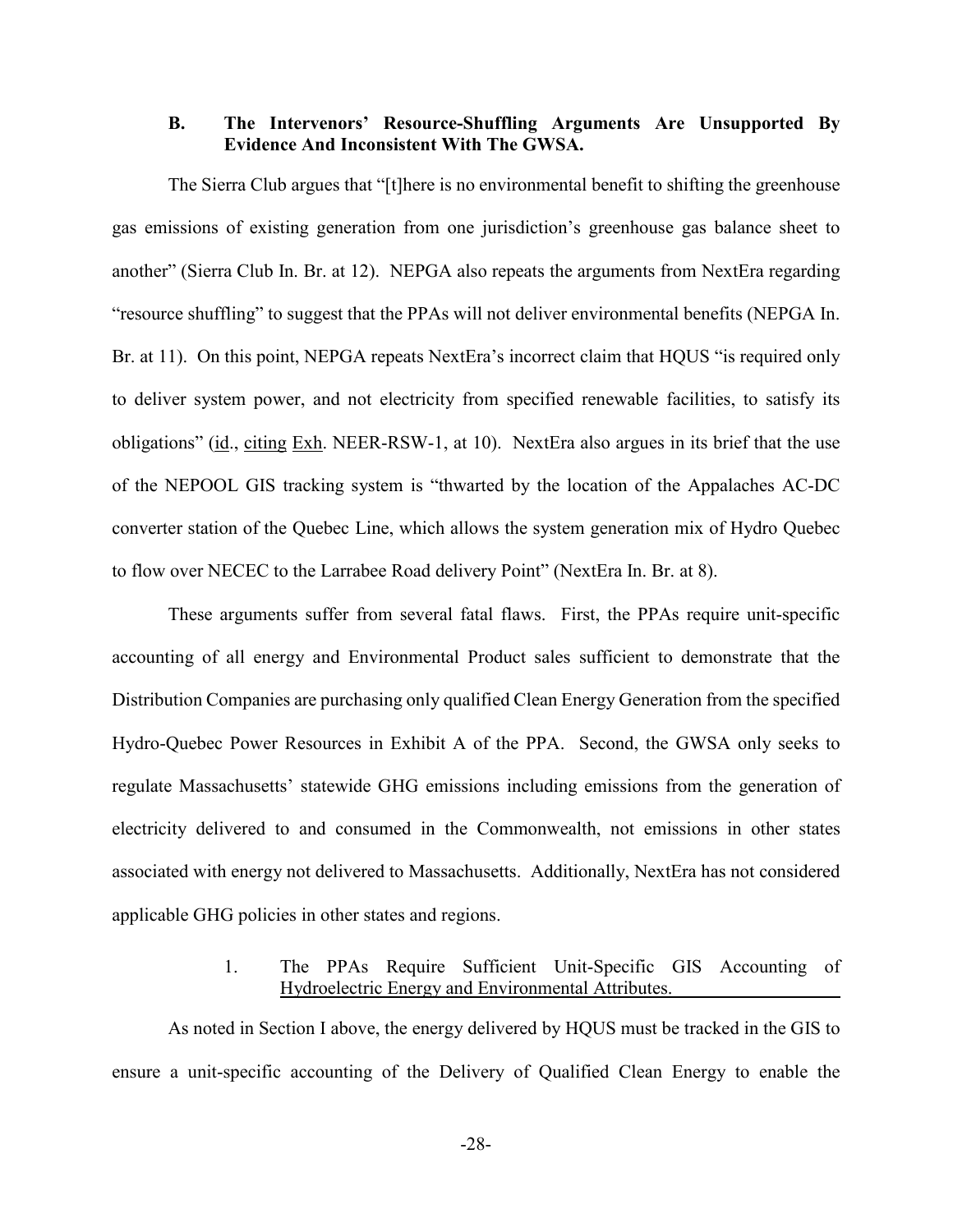Massachusetts Department of Environmental Protection to accurately account for such Qualified Clean Energy in the state greenhouse gas emission inventory, created under chapter 298 of the Acts of 2008 (Exh. JU-3-A, at 16-17). The energy must be tracked in the NEPOOL GIS, and HQUS is solely responsible to demonstrate that the Hydro Quebec Power Resources from which its is delivering energy and Environmental Attributes are sourced from Qualified Clean Energy Generation Units (Exhs. EDC-RB-1, at 13; NEER-3-1). The Distribution Companies are not obligated to accept or pay for any Environmental Attributes that do not constitute an Environmental Attribute associated with the specified MWh of generation from Qualified Clean Energy Generation Units (Exhs. EDC-RB-1, at 13-14; JU-3-A, JU-3-B and JU-3-C, § 4.1(b)). The Massachusetts Department of Environmental Protection ("MADEP") confirmed that this unitspecific accounting arrangement will be sufficient for purposes of complying with the CES (Exhs. EDC-RB-1, at 14; EDC-RB-2; NEER-1-13 Att, at 3-4).

For those reasons, NextEra and NEPGA are wrong to suggest that the Distribution Companies are only purchasing system power from HQUS. They are also wrong to conflate the unit-specific accounting arrangements under the PPA to situations in which Hydro-Quebec has wheeled hydroelectric energy through New York's transmission system to ISO-NE (NextEra In. Br. at 9). Mr. Brennan explained that the GIS accounts for wheeled energy through NYISO as system sales from New York rather than treating it as hydroelectric generation (Tr. 1, at 42). But unlike general sales of energy wheeled through New York, the Distribution Companies are purchasing the exclusive right and title to the Environmental Attributes associated with HQUS's sales under the PPAs (Exhs. JU-3-A at 29; JU-3-B at 31; JU-3-C at 29). HQUS is required to transfer the Environmental Attributes associated with all Qualified Clean Energy or Qualified Shortfall Energy purchased by the Distribution Companies by means of an irrevocable Forward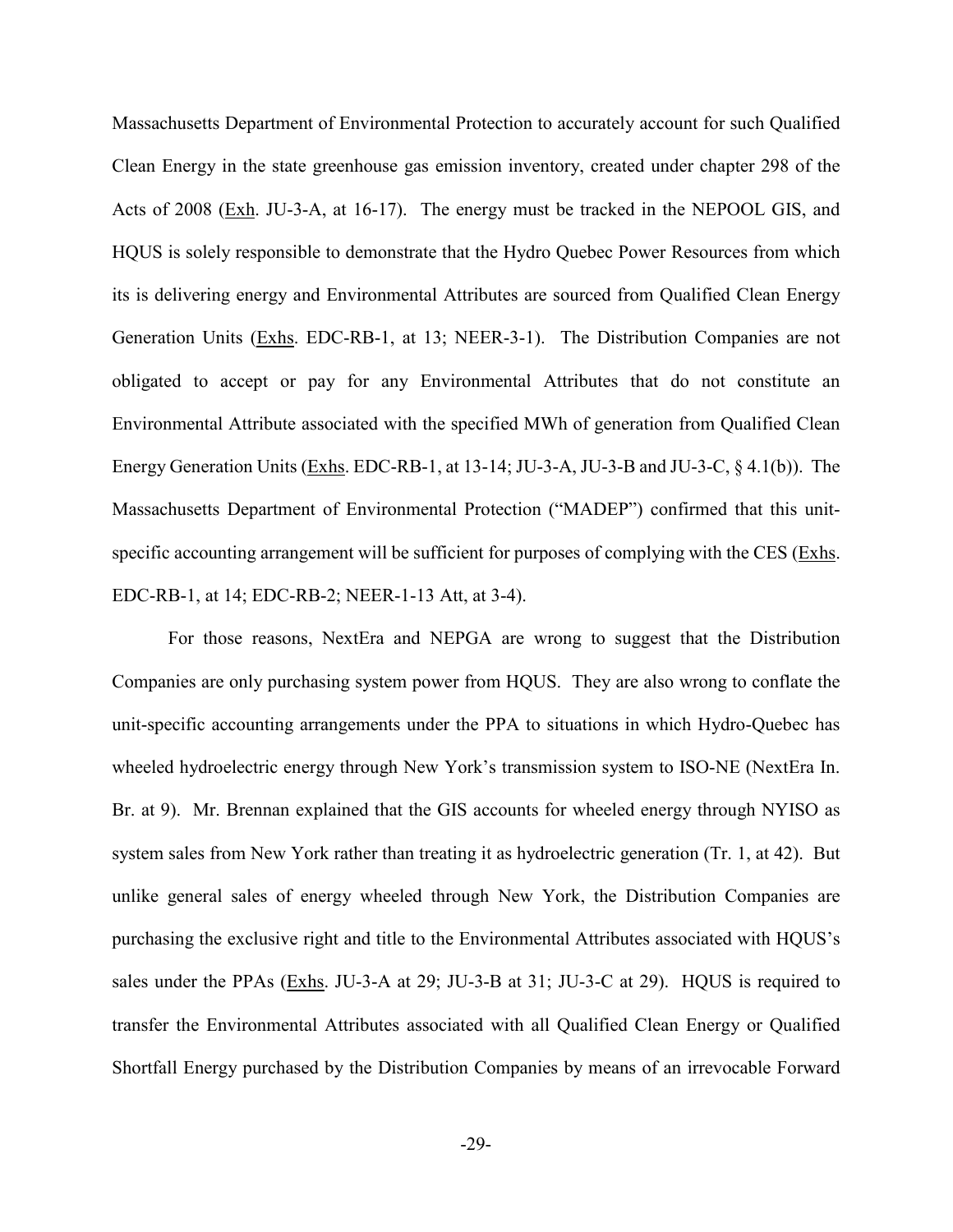Certificate Transfer (as defined in the GIS Operating Rules) within 15 days after the end of the calendar month in which such Qualified Clean Energy or Qualified Shortfall Energy was generated (id. at 30). Payment is only due after the Forward Certificates are actually deposited into the Distribution Company's GIS account (id.). Accordingly, the arrangement under the PPAs is much different than the general system sales approach involved with wheeled power through the NYISO. NextEra again ignores the plain wording of the PPA in making its flawed argument.

#### 2. The GWSA Regulates Massachusetts GHG Emissions.

<span id="page-32-0"></span>Without providing any supporting evidence or considering applicable GHG policies in other states and regions, NextEra suggests that "resource shuffling" could result in increased emissions in other regions if HQUS meets its obligations under the PPA by diverting clean energy from other regions (Exhs. NEER-RSW-1, at 20-21; EDC-NEER-1-10). This argument fails to consider that under the GWSA, Massachusetts is making its own valuable contribution to broader carbon reductions by increasing its own demand for clean, low-carbon energy, but that Massachusetts cannot be expected to – and the GWSA does not attempt to – singlehandedly solve the whole nation's carbon problems.<sup>[9](#page-32-1)</sup> If other regions like New York or Ontario do in fact decrease their consumption of hydroelectric energy from Hydro-Quebec resources as a result of these PPAs, those regions will need to find other clean energy resources to help meet their GHG emissions policies (see Exh. EDC-RB-1, at 11 (identifying the applicable policies in New York and Ontario)).

The Court has acknowledged the Massachusetts-specific framework of the GWSA. In Kain v. Department of Environmental Protection, the Court rejected the argument that regulations passed under the GWSA need not achieve GHG reductions specific to the Commonwealth, but

<span id="page-32-1"></span>The GWSA defines "Statewide greenhouse gas emissions" as "the total annual emissions of greenhouse gases in the Commonwealth" including "all emissions of greenhouse gases from the generation of electricity delivered to and consumed in the Commonwealth" even if that electricity is produced elsewhere. G.L. c. 21N, § 1; New England Power Generators Association, Inc. v. Dep't of Env'tl Protection, 480 Mass. 398, 401 (2018).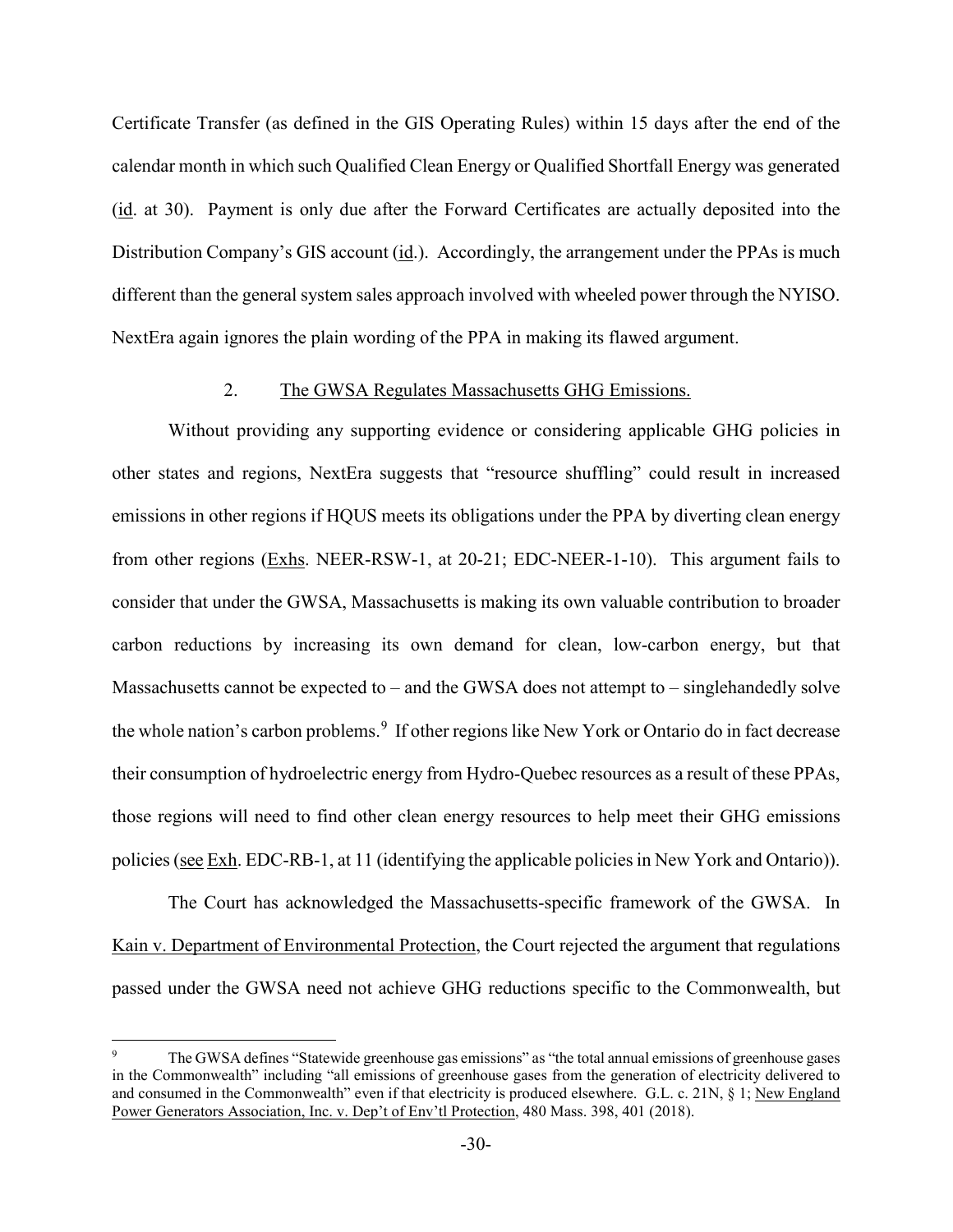may be regional in nature. 474 Mass. 278, at 298 n. 25 (2016). The Court found that, not only is this argument inconsistent with the statute's central purpose of reducing emissions in the Commonwealth, but it also presumes that MADEP has the authority to promulgate regulations that have force outside the Commonwealth; yet nothing in the language of the statute or of G.L. c. 21A purports to do so. Id.

The Court has also specifically addressed claims regarding "leakage" of emissions in addressing a challenge to the MADEP's GHG cap regulations promulgated under 310 C.M.R. § 7.74 pursuant to the GWSA. New England Power Generators Association, Inc. v. Dep't of Env'tl Protection, 480 Mass. 398 (2018). In that case, the plaintiffs argued that the GHG cap regulations were arbitrary and capricious because the regulations may cause modest emissions leakage, which is defined in G.L. c. 21N, § 1 as "the offset of a reduction in emissions of greenhouse gases within the Commonwealth by an increase in emissions of greenhouse gases outside of the Commonwealth." Id. at 408. The Court rejected this argument, first noting that the cap regulations must be read in concert with the CES, which was intended to work together with the cap regulations to maximize the reduction in GHG emissions. Id. at 409. The Court went on to explain that:

[E]ven if the Cap Regulation does result in an increase in electricity imports, the agencies project that an increasing percentage of those imports will be derived from zero-emission sources, in part due to the CES Regulation's mandate that the Commonwealth consume greater percentages of clean energy each year. Finally, far from causing increased greenhouse gas emissions from out-of-State generators, according to the agencies, the two regulations together will send a market signal that Massachusetts' neighbors should invest in clean energy development in order to satisfy the Commonwealth's increasing demand for renewable energy.

#### Id. at 409-410.

The PPAs are an important step towards meeting the CES regulations and GWSA goals. By procuring firm deliveries and exclusive rights and title to the Environmental Attributes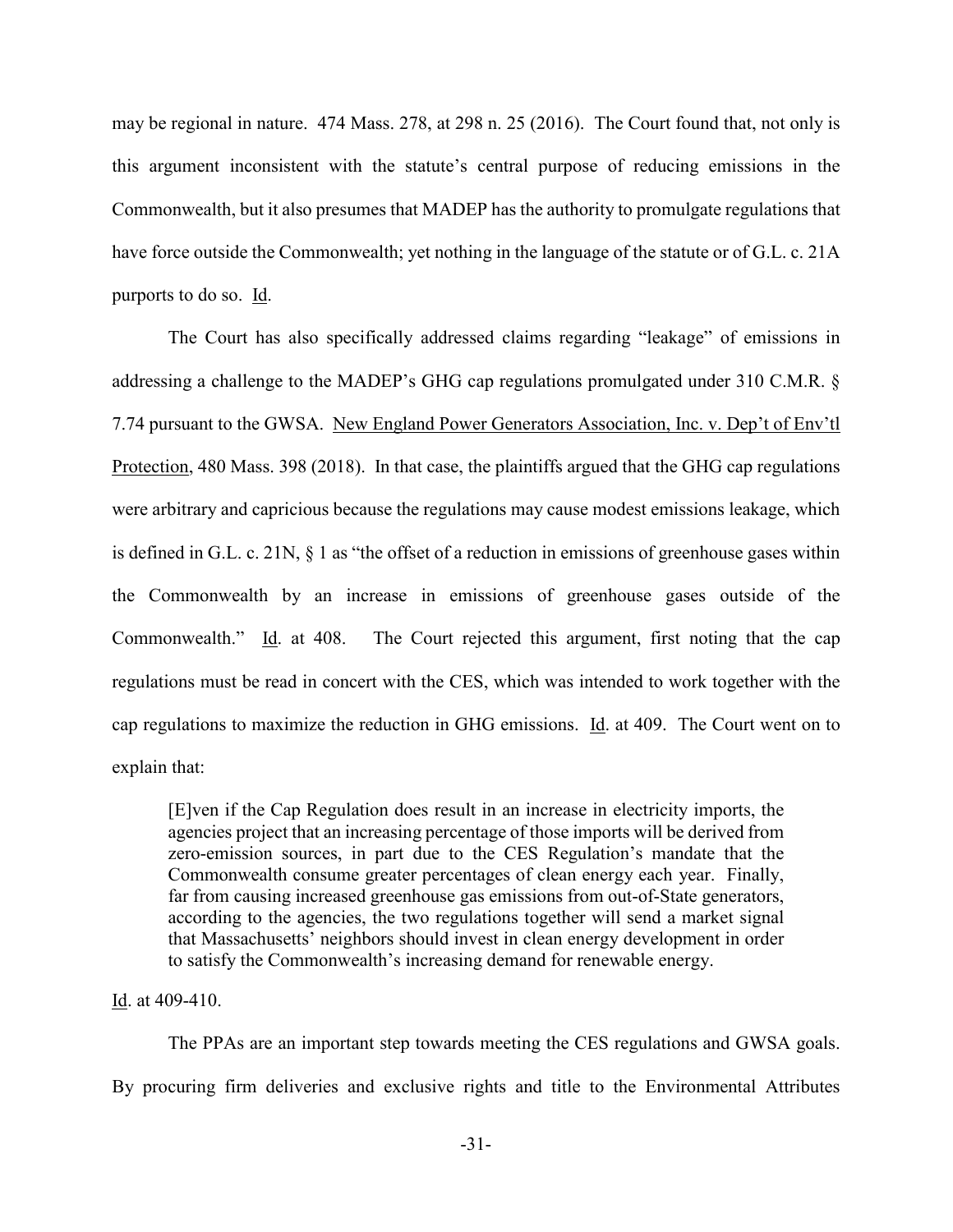associated with 9.55 TWh/year of clean hydroelectric energy from HQUS for the next 20 years, the PPAs are providing significant cost-effective clean energy sources and Massachusetts GHG inventory reductions. In our regional energy market, where other states have and continue to pass similarly aggressive GHG reduction policies, there is significant competition to secure costeffective low or zero carbon energy sources. Securing these particular hydroelectric resources for the benefit of Massachusetts is particularly valuable as there are finite sources of large-scale hydroelectric generation in the region. As noted by the MADEP and acknowledged by the Court, this procurement, which will be used for CES compliance, will only increase competition to build new renewable energy resources to meet the growing demand in Massachusetts and the region.

## <span id="page-34-0"></span>**V. THE NECEC PROJECT WILL ENHANCE RELIABILITY IN MASSACHUSETTS.**

The Distribution Companies detailed in their initial brief how the NECEC Project will enhance reliability in Massachusetts (EDC In. Br. at 22-24). In short, the Distribution Companies explained that NECEC: (1) agreed to commit any qualifying capacity into ISO-NE exclusively; (2) agreed to comply with the RFP requirement to interconnect at the strict Capacity Capability Interconnection Standard ("CCIS"); (3) will perform significant upgrades to the existing Bulk Electric System in New England to allow for more reliable operation of the grid; and (4) will provide additional firm hydroelectric deliveries into the ISO-NE Pool Transmission Facility, increasing fuel security and diversity (Exhs. EDC-RB-1, at 37-38; EDC-RB-4, at 43; EDC-RB-1, at 47; JU-1, at 40; Tr. 2, at 263, 266). Additionally, the Distribution Companies demonstrated that TCR's dispatch model and related analysis confirmed that the NECEC project will deliver benefits into New England (Tr. 2, at 264, 268-270). TCR's analysis, using very conservative assumptions, modeled all known ISO-NE system constraints and definitively showed reduced LMPs in Massachusetts with NECEC operating (Exh. EDC-RB-1, at 37-38, 42-45; Tr. 2, at 264, 268-270).

-32-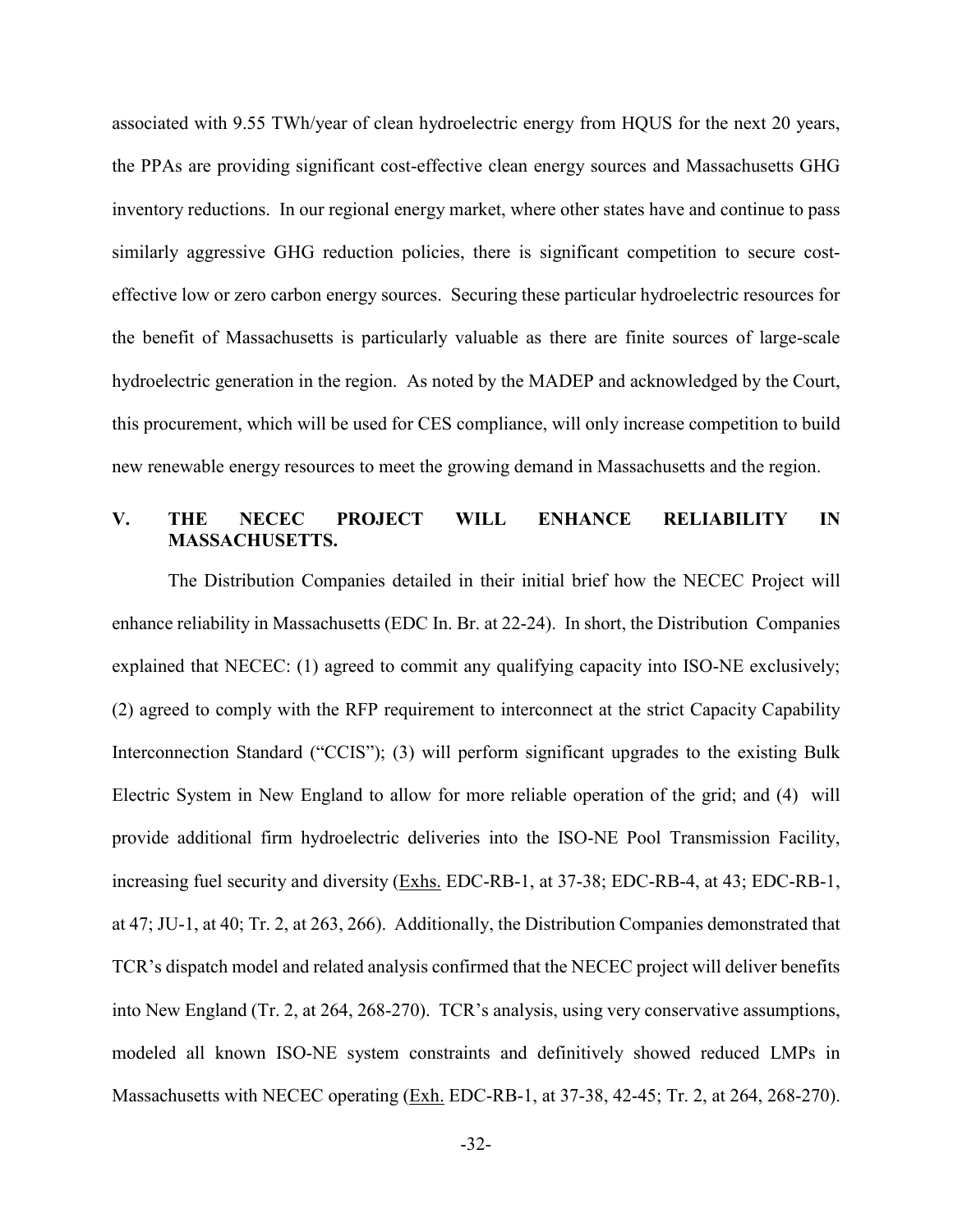In its initial brief, NextEra continues to argue that the project will not enhance reliability in Massachusetts or mitigate transmission costs because transmission interfaces below Suroweic-South at the Maine-New Hampshire and North-South interface will constrain flows from NECEC at peak periods unless ISO-NE requires additional significant system upgrades at additional costs to Massachusetts customers (NextEra In. Br. at 13-18). NextEra's arguments lack any credibility because NextEra failed to provide any modeling of alleged congestion with the NECEC project in service, despite having prepared *multiple* models in the Maine Proceeding and despite being asked for those models in discovery. NextEra's claims are also inconsistent with its own affiliate bid in the Section 83D RFP, and in relation to future upgrades, are purely speculative and cannot be relied upon by the Department.

#### <span id="page-35-0"></span>**A. NextEra's Arguments Are Not Credible.**

#### 1. NextEra Withheld Responsive Documents From the Record.

<span id="page-35-1"></span>In asserting its claims in this proceeding, NextEra attempts to rely on "evidence showing there is historical and forecasted congestion on these interfaces," which it says are "from ISO-NE and the former COO of ISO-NE, which are and have been charged with the reliability of the ISO-NE region" (NextEra In. Br. at 15-16). Here, NextEra is referring to the testimony of its witness, Mr. Stephen Whitley, who relied upon a presentation from ISO-NE regarding the Forward Capacity Auction 14 capacity zone development preview and a summary of installed capacity requirements proposed by ISO-NE (Exh. EDC-NEER-1-27; Tr. 2, at 335-336). The ISO-NE materials relied upon by NextEra do not take into consideration the system upgrades that will be completed by CMP in connection with the NECEC line, nor do they model the effect of the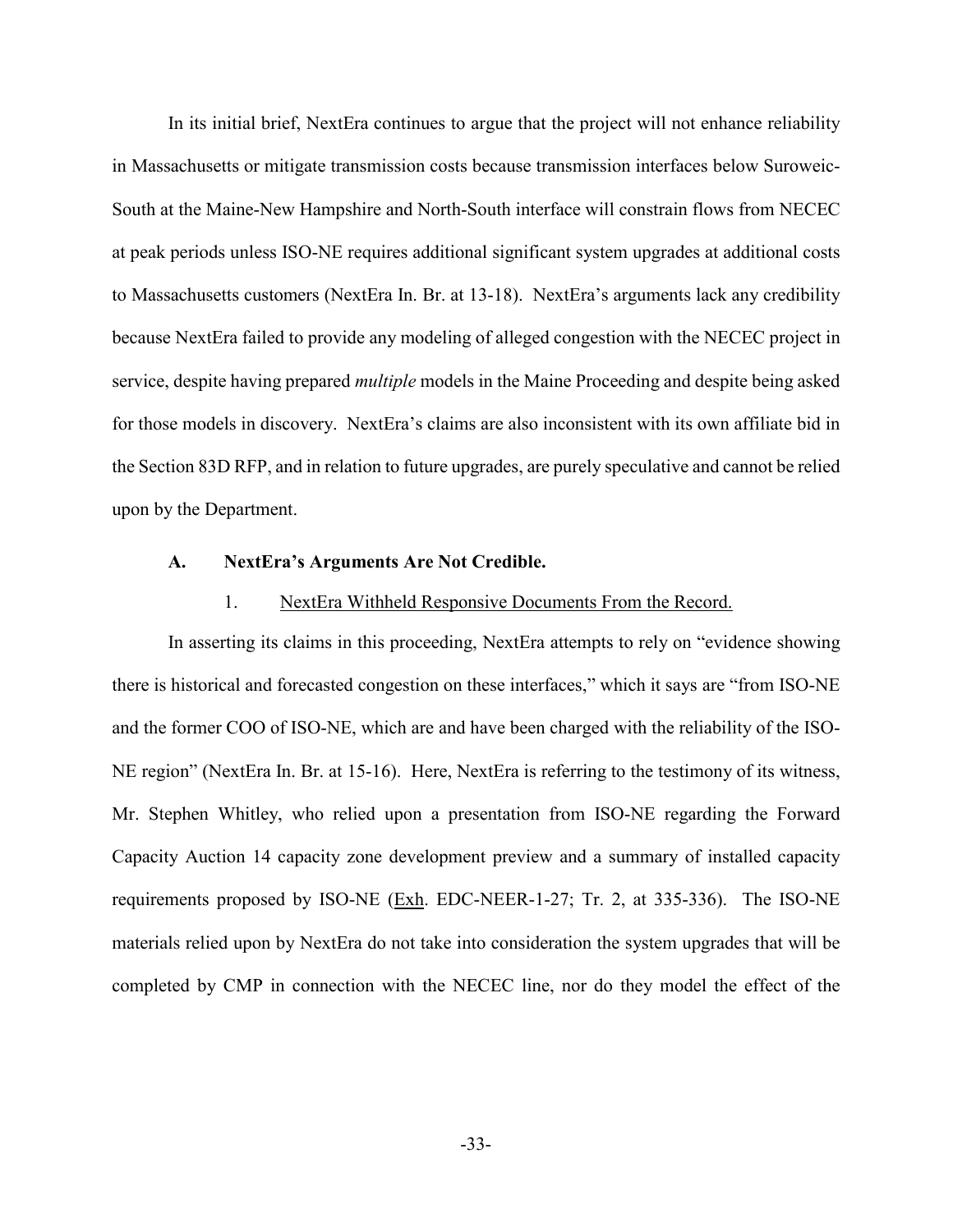NECEC project (Exhs. RSW-6; EDC-NEER-1-13 Att. 1).<sup>10</sup> Neither Mr. Whitley nor anyone else on behalf of NextEra offered any independent modeling of constraints at the Maine-New Hampshire or North-South interfaces impacting the NECEC line in this proceeding (Exh. EDC-NEER-1-27; Tr. At 336-337). In fact, NextEra denied the existence of any independent modeling when asked in discovery for models showing constraints at the Maine-New Hampshire or North-South interfaces, models showing contingencies or failure modalities with respect to the NECEC project, and models regarding effects on energy market LMPs as a result of the PPAs (Exhs. EDC-NEER-1-27; EDC-NEER-1-31; EDC-NEER-1-35).

Yet under cross-examination, Mr. Whitley acknowledged that he and several NextEra employees had prepared *multiple* models in the Maine Proceeding that would have been responsive to the Distribution Companies information requests (Tr. 2, at 337-344). First, NextEra and Mr. Whitley prepared and relied upon a production cost model and load flow model to assess reliability issues with NECEC in the Maine Proceeding (Exh. EDC-Hearing-1, at 8; Tr. 2, at 337-338). In fact, NextEra submitted multiple iterations of that model to address criticisms of the model raised by CMP (Tr. 2, at 339). NextEra did not provide any of those iterations of the model in this proceeding, despite a specific request to do so by the Distribution Companies during discovery  $(\underline{\text{id}})$ .

The production cost models and load flow models that NextEra prepared in Maine used a modeling software called GridView to conduct an hourly simulation model of economical

<span id="page-36-0"></span><sup>&</sup>lt;sup>10</sup> NextEra relied on Exhibit RSW-6 for the statement that "[s]ufficient potential MW exists in the system impact study process for the Maine zone to become export-constrained" and Attachment 1 to EDC-NEER-1-13 to state that ISO-NE does not currently have a plan to increase the Maine-New Hampshire interface capacity to a significantly higher value (Exh. EDC-NEER-1-27). However, whether or not a zone is characterized as exportconstrained changes annually based on the capacity market, not due to issues identified through the planning construct or system operations (Exh. EDC-RB-1, at 40). Moreover, NECEC will be performing all of the upgrades to the existing PTF identified by ISO-NE for the western cluster in the 2016/2017 Maine Resource Integration Study (id. at 41).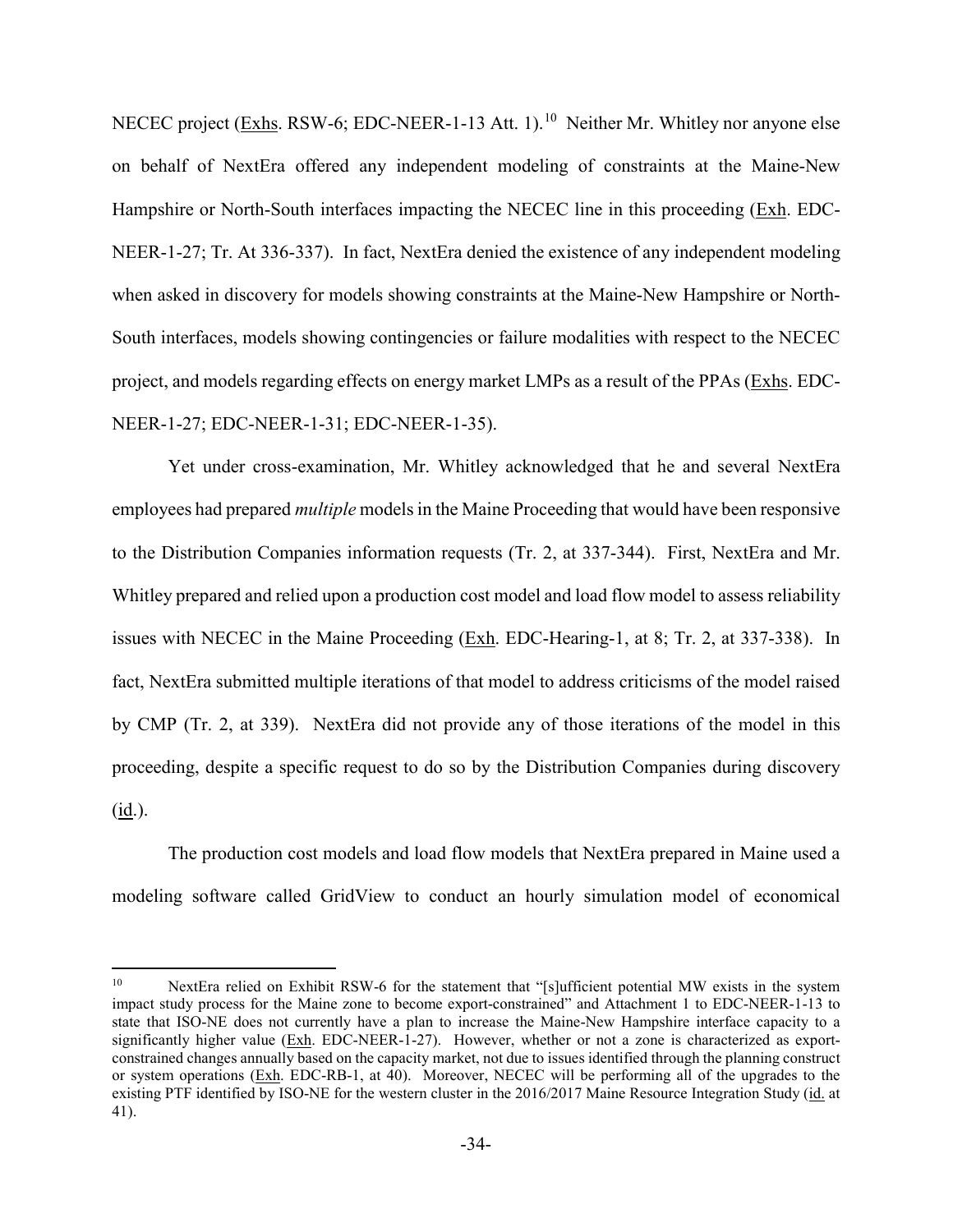dispatches, run as a base case without NECEC and again injecting NECEC energy at the planned delivery point (Exh. EDC-Hearing-2, at 138; Tr. 2 at 340-341). Thus, the modeling performed by NextEra in the Maine Proceeding but withheld from this record is the same type of modeling that TCR performed (Tr. 2, at 341-342). This modeling could have also been used to produce projected energy market LMPs as a result of injecting the NECEC energy at the planned delivery point (Tr. 2, at 343-344). Therefore, the models would have been responsive to Information Request EDC-NEER-1-35, but the information was improperly withheld by NextEra from that response as well (Exh. EDC-NEER-1-35; Tr. 2, at 343-344).

In addition, Mr. Whitley admitted that NextEra prepared an N-1 study in the Maine Proceeding (Tr. 2, at 339). NextEra did not provide the N-1 study in this proceeding, even though it would have been responsive to Information Request EDC-NEER-1-31 (id. at 339-340). Notably, all of these models were run before NextEra provided its testimony in this proceeding (id. at 340).

Accordingly, the record demonstrates that NextEra denied the existence of and withheld multiple studies that it conducted and relied upon in the Maine Proceeding to address issues about the reliability of the NECEC project. Given these facts, the only reasonable conclusion the Department can draw is that the models NextEra prepared and revised multiple times to respond to criticisms raised by CMP, do not actually support NextEra's position in this case.<sup>[11](#page-37-0)</sup> The Department must reach this conclusion when balancing the weight of the evidence because the quantitative analysis performed by TCR, produced on the record, and provided to NextEra's witnesses, did not result in significant congestion on the Maine-New Hampshire or North-South interfaces (Exhs. EDC-RB-1, at 41-43; JU-6, at 11-12, 95 (HSCI); JU-8 (HSCI); WP Support Tab

<span id="page-37-0"></span><sup>&</sup>lt;sup>11</sup> In fact, the Maine Public Utilities Commission, after reviewing NextEra's modeling, found that NextEra's assertions about the potential impacts of the NECEC line 5-10 years in the future were not persuasive. Central Maine Power Company Request for Approval of CPCN, Docket No. 2017-00232 Examiners' Report at 54 (March 29, 2019).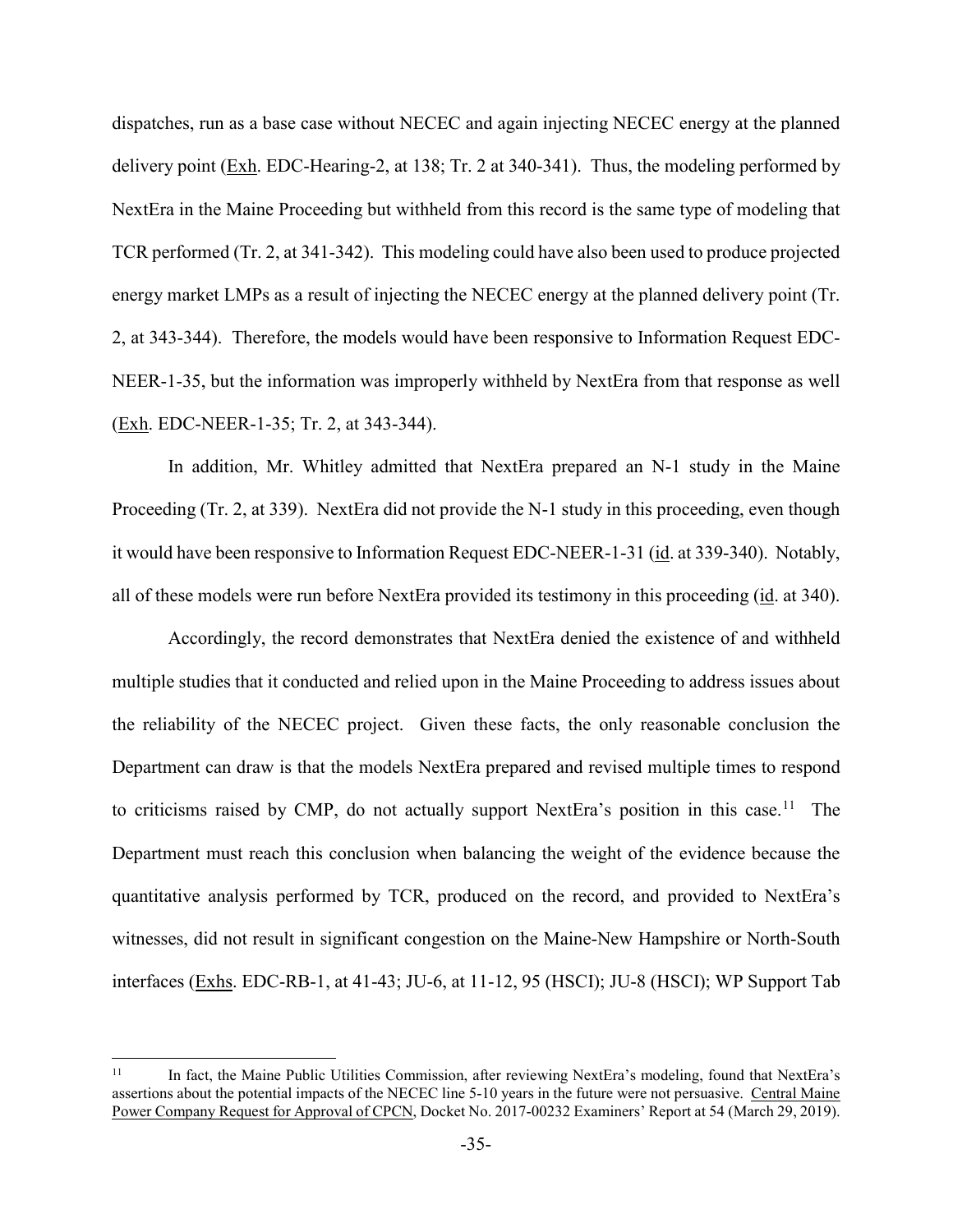E (HSCI); NEER-1-1 Attachments; NEER-1-2). Furthermore, placing any reliance or credence on NextEra statements, testimony, or briefing relying on or relating to such modeling would in effect reward NextEra for its improper and mendacious false discovery responses, creating perverse incentives for future litigants before the Department to pursue similar improper conduct.

#### 2. NextEra's Allegations Are Contradicted By Its Own Bid.

NextEra submitted multiple proposals in response to the Section 83D RFP in partnership with CMP for the Maine Clean Power Connection ("MCPC") proposal (Exhs. EDC-RB-1, at 43; EDC-Hearing-4). The MCPC bids proposed to deliver new wind generation in Maine over a new transmission line that would have also connected at the Larrabee Road substation, with the same level of system upgrades to the Suroweic-South interface as NECEC (Exhs. EDC-RB-1, at 43-44; EDC-Hearing-4; EDC-NEER-1-20; EDC-NEER-1-21; EDC-NEER-1-22; EDC-NEER-1-23; EDC-NEER-1-24). NextEra submitted multiple bids for the MCPC project, one of which in total included 1,100 megawatts of renewable resources in western Maine (Exh. EDC-Hearing-4; Tr. 2, at 379).

In NextEra's MCPC proposal, which would have injected energy at the same delivery point (and with roughly the same upgrades to the Suroweic-South interface as the NECEC proposal), NextEra stated that: "[t]his transmission project is tailored for each NextEra bid option to alleviate **any** transmission constraints from the area, **allowing the full generating capacity of the NextEra bidding affiliates to reach the PTF and benefit the Commonwealth of Massachusetts** by alleviating transmission constraints typical of moving energy out of Maine" (Exh. EDC-Hearing-4 at 15; Tr. 2, at 350-352) (emphasis added). Clearly, NextEra sees no ethical issue testifying to one thing when advocating in favor of its proposals, but then saying the complete opposite through its paid consultants when fighting to oppose a competitor's project.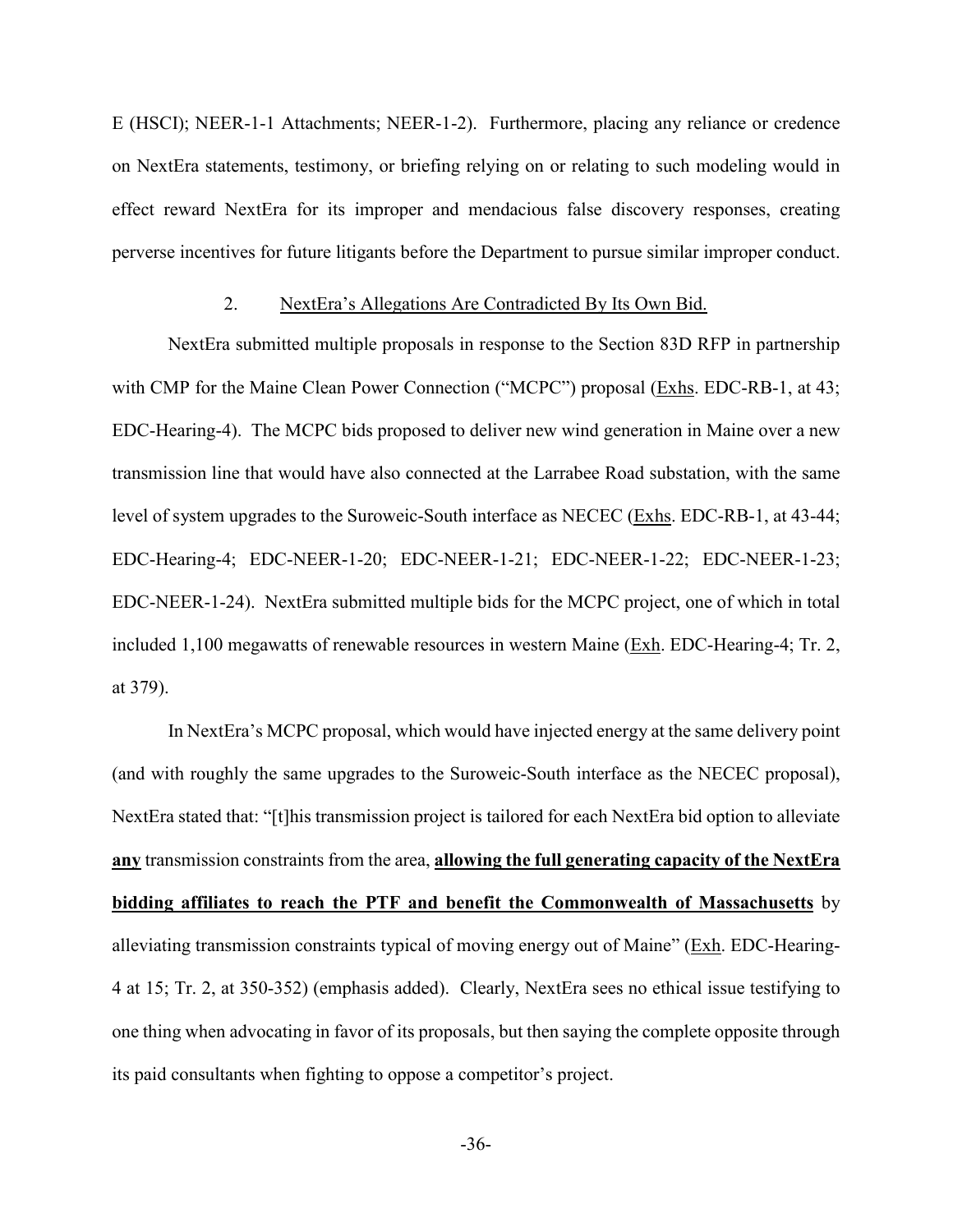NextEra's position in the Maine Proceeding also belies its claimed concerns about congestion. In the Maine Proceeding, NextEra stated that it had no objection to the concept of the NECEC project (Tr. 2, at 27). Instead, NextEra "recommended that any approval of CMP's project be conditioned on CMP being required to construct approximately 80 to 40 miles of 345-kV HVAC transmission line in Maine" by locating a DC to AC converter substation approximately midway between the Maine-Canadian border and the Larrabee Road substation, within a few miles of a 150 MW solar facility being developed by NextEra (Exh. EDC-Hearing-1, at 18; Tr. 2, at 295- 296, 377). The purpose of that recommendation was to integrate renewable wind and solar resources in Maine into the transmission system (Tr. 2, at 298-303). The ultimate intent would be to deliver those resources into the rest of New England (Tr. 2, at 290-291).

Again, NextEra's statements in other documents and other proceedings do not square with their contentions in this case. NextEra invested significant time and money in the Maine Proceeding to advocate for an alternative transmission line design that would allow for the integration of *more* energy to the delivery point at Larrabee Road because it wants to connect its renewable generation facilities to the ISO-NE PTF. It would be illogical for NextEra to do so if it truly thought that energy would still be constrained and trapped in Maine due to the Maine-New Hampshire and North-South interfaces.

# **B. NextEra's Arguments Regarding Future Transmission Upgrades Are Purely Speculative.**

NextEra argues that to address congestion at the Maine-New Hampshire and North-South interfaces, ISO-NE will require upgrades costing between \$5 to \$10 billion, approximately half of which will be paid by Massachusetts customers (NextEra In. Br. at 16). As noted above, NextEra plucks these claims out of thin air, without offering any forecasts, models or studies of expected conditions with the NECEC project in service. In contrast, TRC's studies, using a detailed

-37-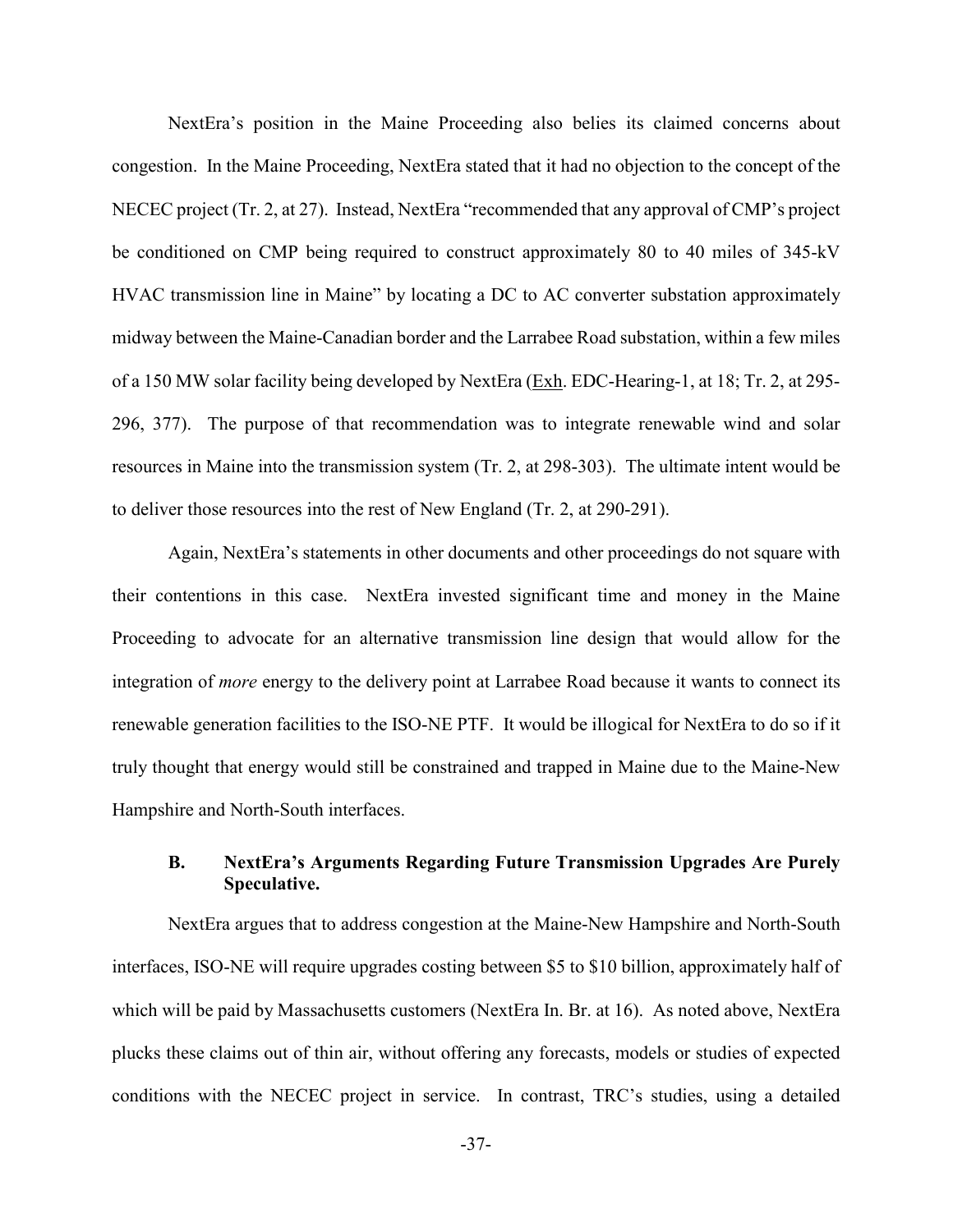representation of the transmission topology and all major ISO-NE interfaces and frequency bidding constraints using historical data from 2012 through June 23, 2017, shows that the Maine-New Hampshire and North-South interfaces were not limiting for the delivery of energy from NECEC between Maine and the rest of New England (Exh. EDC-RB-1, at 42-44).

In addition, it is important to note that Maine is not currently designated as an exportconstrained zone  $(Exh. EDC-RB-1, at 46)$ . It is being considered by ISO-NE as a potentially export-constrained in the 2023-2024 capacity commitment period (id.). A potentially exportconstrained zone will not necessarily result in a binding constraint in the forward capacity market (id.). More importantly, adding capacity to a potentially export-constrained zone can and will contribute to the resource adequacy of New England  $(i_d)$ . NextEra fails to consider the possibility that old, inefficient, expensive and unreliable fossil-fuel units that currently have capacity supply obligations in Maine may retire in the coming years due to market effects, which will in turn alleviate potential energy constraints from Maine to the rest of New England, while also benefiting the environment (id.). The TCR analysis supports this position.

The Distribution Companies analyzed the potential for future upgrades due to the NECEC line by reviewing multiple transmission planning studies provided by NECEC and discussing longterm impacts the transmission system with ISO-NE (Exhs. EDC-RB-1, at 48; NEER-2-2; NEER-1-50). Even if ISO-NE determines in the future that additional upgrades may be required, NextEra is wrong to suggest that Massachusetts customers will be responsible for those costs.

Under the CCIS, "[t]he study resource will be responsible for such recorded overloads within the Load Zone to which it is electrically interconnected and such recorded overloads within a neighboring Load Zone…" and "[t]he study resource will be responsible for addressing impacts…where the addition of the study resource results in a transfer above the interface transfer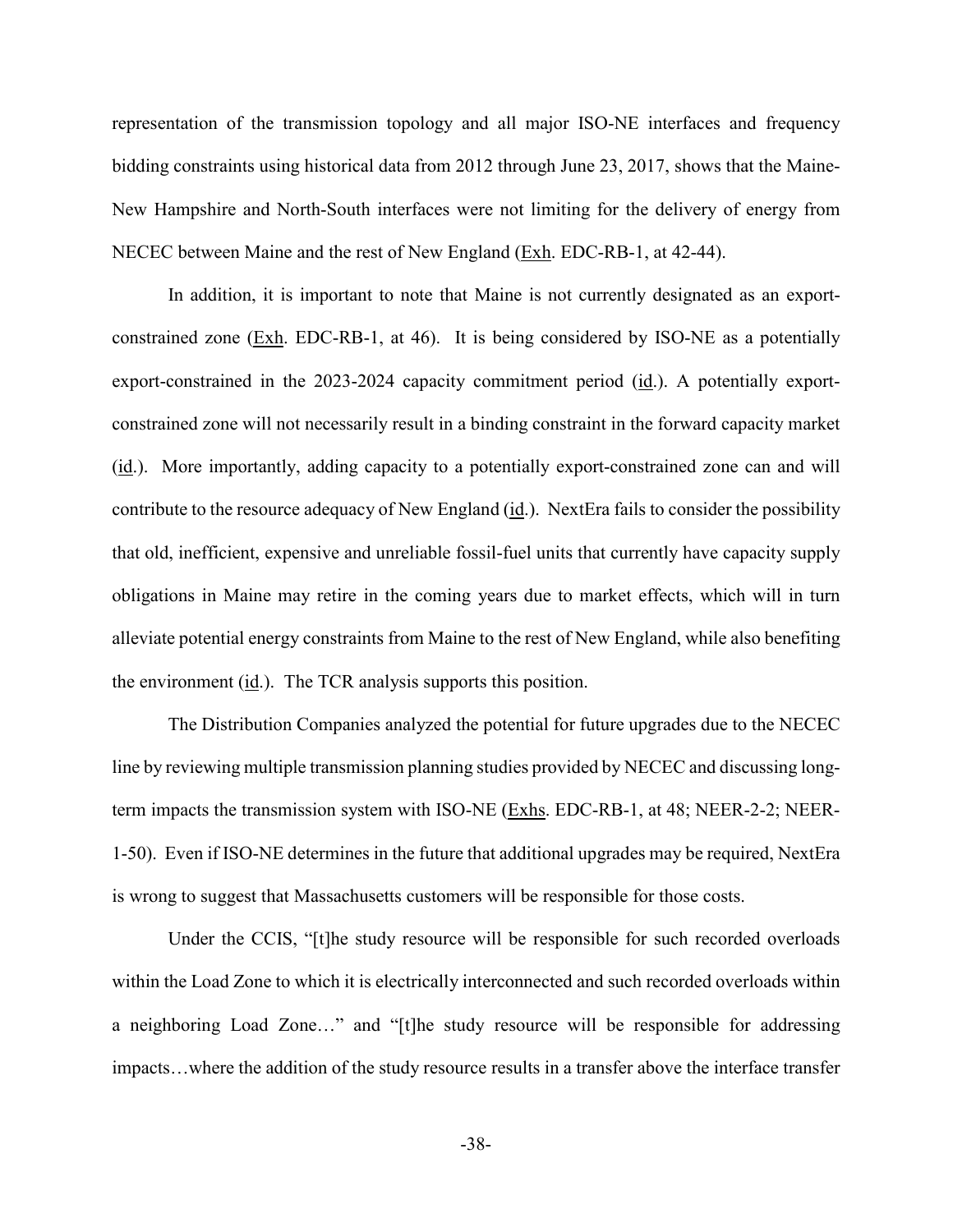capability of the modeled intrazone stability or voltage limited interface" (Exh. EDC-RB-1, at 44- 45; ISO-NE Planning Procedure 10 ("PP-10"), at 21). In order to interconnect at CCIS as required under the TSA, NECEC will be required to resolve any system impacts in the Maine load zone and neighboring load zones, specifically New Hampshire (Exh. EDC-RB-1, at 45). NECEC is solely responsible for the costs associated with resolving these system impacts (id.). Thus, NextEra's contention that the impacts of NECEC's interconnection elsewhere in the transmission system will not be addressed is baseless.

NextEra relies exclusively on the general statements of Mr. Whitley, which are unsupported by any specific analysis of the NECEC project. However, the Department cannot reasonably rely on these speculative statements to impute unknown and unstudied future costs to the NECEC project.

# **VI. THE ATTORNEY GENERAL'S RECOMMENDED CHANGES TO THE EVALUATION PROCESS SHOULD BE DENIED.**

#### **A. The Attorney General's Recommendations Are Premature.**

The Attorney General recommends that the Department require certain changes to the evaluation process "in future procurements," including (1) establishing clear rules for prioritizing high-ranking Stage 2 projects in Stage 3 portfolio development; (2) direct the EDCs to remedy the scaling approach used in bid scoring; (3) require the GWSA metric be revised to directly reflect changes in GHG emissions;<sup>[12](#page-41-0)</sup> (4) separate bidding team members from evaluation team members;

<span id="page-41-0"></span><sup>&</sup>lt;sup>12</sup> It is important to note that the AGO admits that the scaling approach and GWSA benefit calculations did not impact the project rankings or the selection of the NECEC project in this case (Exh. AG-DM at 26-27). Should the Department decide to address these issues notwithstanding the lack of impact on the evaluation at issue, Eversource and National Grid have addressed the merits of the Attorney General's contentions in separate letters filed contemporaneously with this joint reply brief.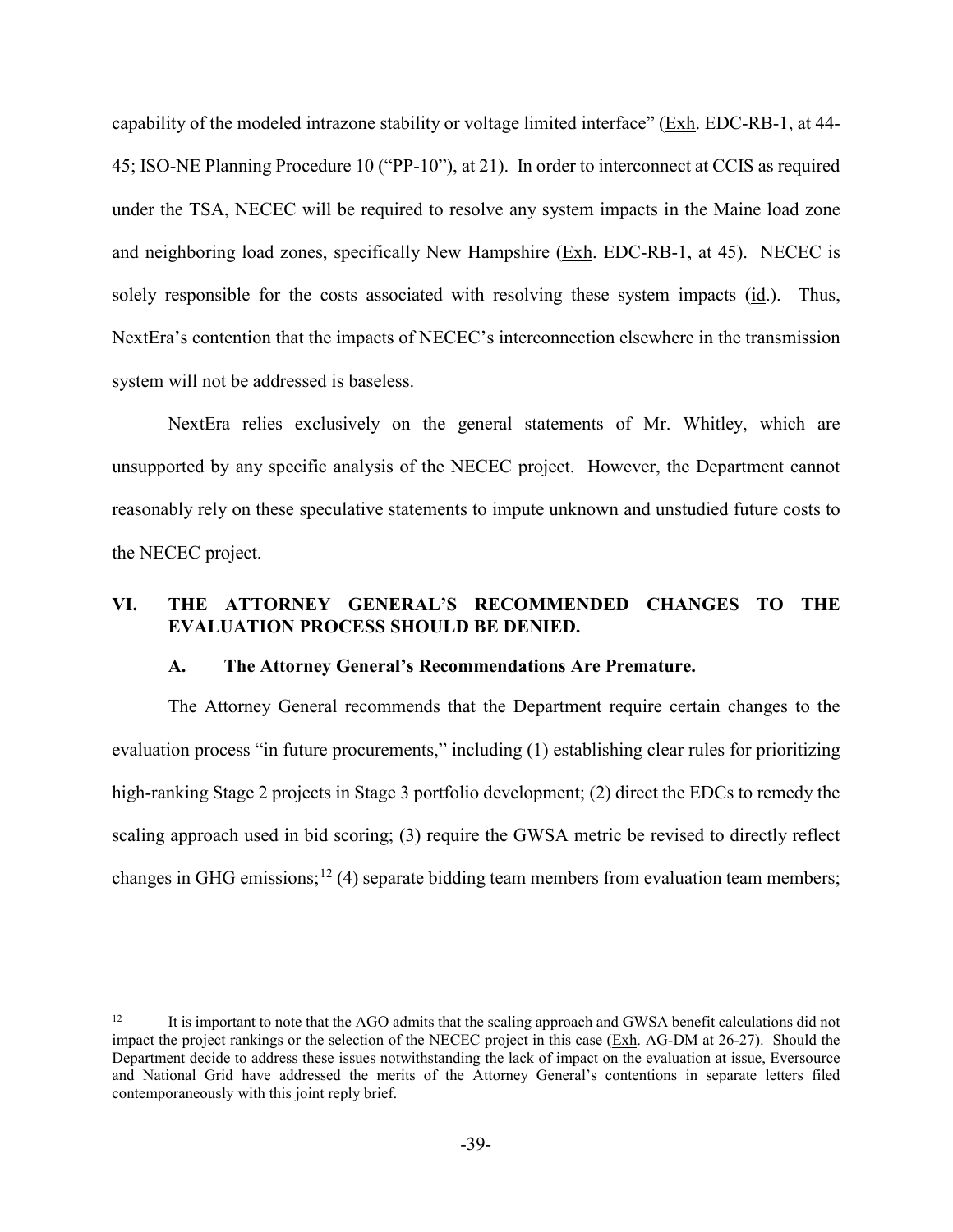and (5) require the EDCs to disclose estimated remuneration costs to customers (AGO In. Br. at  $30, 31$ ).<sup>13</sup>

Section 83D requires the Distribution Companies to solicit, and provided that reasonable proposals have been received, enter into cost-effective long-term contracts for clean energy generation for an annual amount of electricity equal to approximately 9,450,000 megawatts-hours. Section 83D(a). If the Department approves the PPAs before it in this case, the Distribution Companies will have fully satisfied their obligations under Section 83D. At this time, the Legislature has not introduced any directives for the Distribution Companies to solicit additional long-term contracts for Clean Energy Generation. Without any enabling legislation describing the nature of a future solicitation, or any guidance to the Department, Distribution Companies and DOER, it would be premature to require changes in a yet undefined evaluation.

### **B. The Evaluation Team Appropriately Considered Top-Ranked Projects From Stage 2 In The Stage 3 Portfolio Analysis.**

The Attorney General argues that the highest-ranking projects in Stage 2 should be prioritized in the Stage 3 portfolio analysis, and recommends that future solicitations either not include a size threshold for portfolio selection, or set a threshold in advance of the evaluation process (AGO In. Br. at 31, 33). As addressed above, it is inappropriate to accept the Attorney General's recommendations about size thresholds for portfolio development in the absence of any legislative directives concerning the quantity of energy to be procured in a future solicitation, whether the solicitation should be conducted in staggered procurements, or other relevant

<span id="page-42-0"></span><sup>&</sup>lt;sup>13</sup> The AGO's suggestion that the Distribution Companies did not provide the estimated cost of remuneration on the public record in this case is wrong. The Distribution Companies provided the annual remuneration value for these contracts in Exhibit DPU-2-16-1 Att.). To the extent the AGO asks the Department to preemptively rule on the confidentiality of information in a future petition without a motion or relevant facts before it, the AGO's request is improper and should be denied.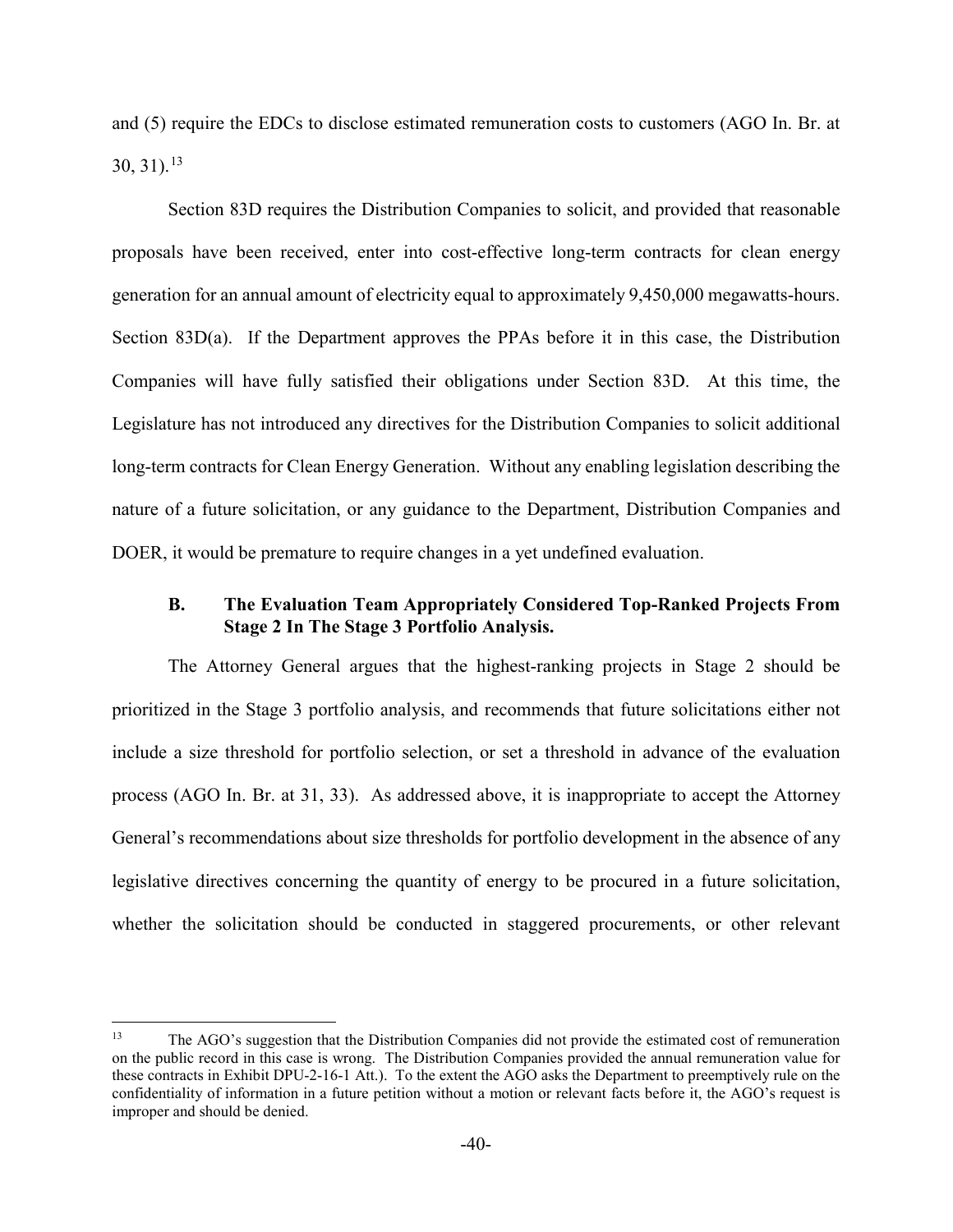guidelines. In addition, the Attorney General's argument that the Evaluation Team did not prioritize the two top-ranking projects from Stage 2 in its portfolio analysis is incorrect.

The Evaluation Team included the top-ranking Stage 2 projects in three different portfolios (see Exhs. JU-7 (HSCI); EDC-RB-1, at 69; AG-3-2). Those projects accounted for over 80 percent of the annual energy of each portfolio  $(i_d)$ . The quantitative modeling of these three Stage 3 portfolios demonstrated that the indirect benefits would be reduced significantly versus the Stage 2 results after the projects were combined into a portfolio. For example, one of the portfolios containing those two projects saw indirect benefits reduced by approximately two-thirds when compared against the indirect benefits of the two top-ranked projects separately in Stage 2 (Exh. JU-6, at 19-25 (HSCI)). This negative impact on indirect benefits when combining smaller projects was consistently observed during the evaluation. As indicated in Appendix 1 and Appendix 2 of Exhibit JU-6, small proposals and portfolios containing small proposals generally scored lower than the selected portfolios as costs increased with decreasing marginal increases in indirect benefits (Exhs. AG-3-2; JU-6, at 19-25).

The Evaluation Team did not consider a portfolio consisting only of the two top-ranking projects from Stage 2 because a portfolio of only those projects would have equaled only 7.5 TWh, which is 1.95 TWh short of the Section 83D directive to procure Clean Energy Generation of approximately 9.45 TWh annually (Exhs. AG-3-2; EDC-RB-1, at 68-69). As DOER's witnesses confirmed, the Evaluation Team was confident that it received enough competitive bids to be able to build portfolios up to the 9.45 TWh (Tr. 3, at 470-471).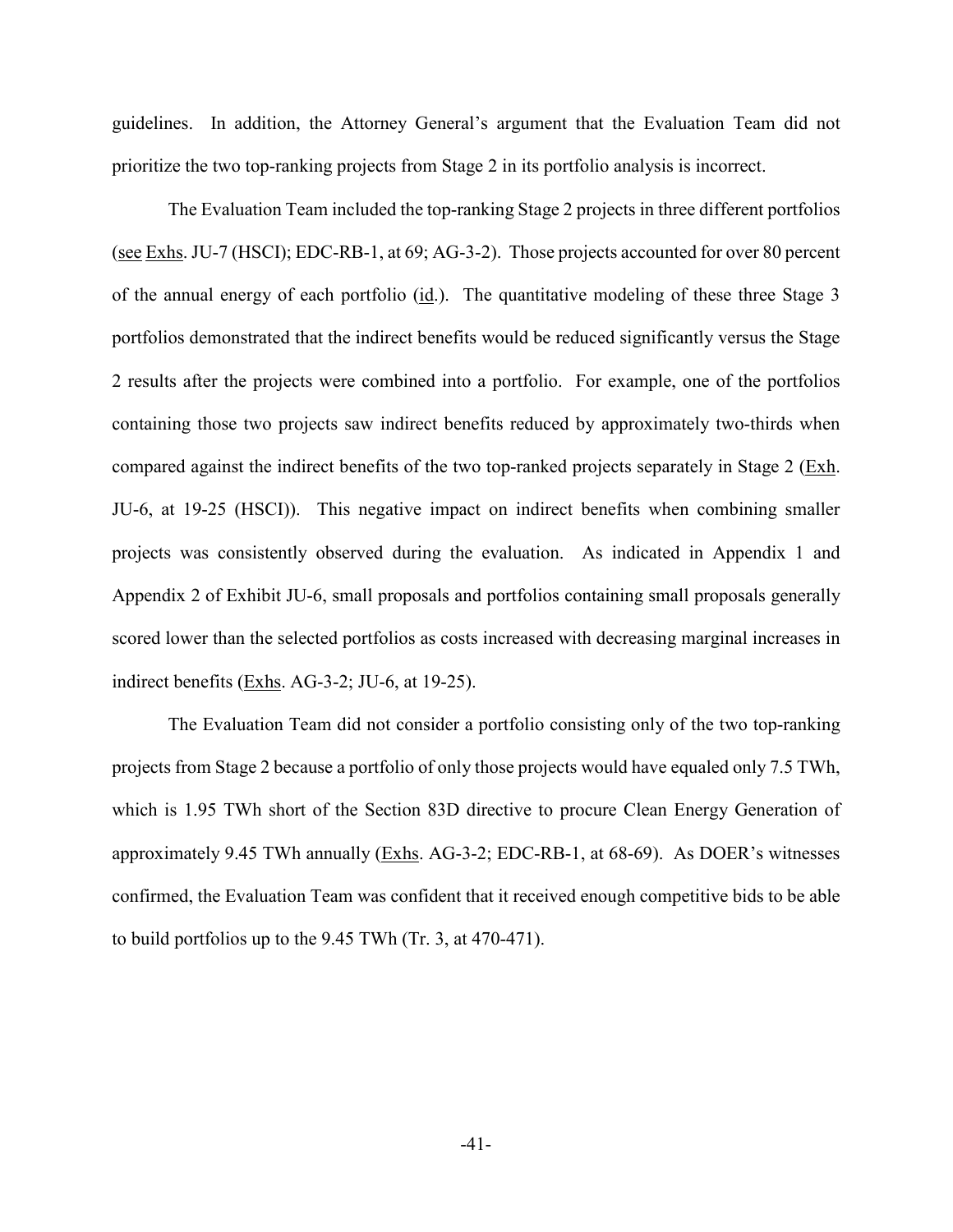# **C. The Attorney General's Recommendation Regarding The Evaluation Team And Bid Team Personnel Is Contrary To Section 83D and Inconsistent With Current Practice.**

In her initial brief, the AGO posits that having entities on both the Bid Team and Evaluation Team that are also bidders in the solicitation, either directly or through affiliates, creates an inherent conflict of interest and potentially introduces intentional or unintentional bias into the evaluation process (AGO In. Br. at 37). The AGO relies on the Independent Evaluator ("IE") report ("IE Evaluation Report"),  $^{14}$  $^{14}$  $^{14}$  filed consistent with Section 83D, to support this assertion (id. at 37-38). The AGO recommends that, while Section 83D precludes the full separation of bidders from the Evaluation Team, the Department should restructure the process to address the perceived conflict when the Distribution Companies are members of both the Evaluation Team and the Bid Team (id.). The AGO also recommends that, in future solicitations, the IE should be granted the ability to monitor contract negotiations with full access to bidder communications and draft contracts (id. at 38-39). The AGO correctly notes that the IE was not granted access to draft contracts and bidder communications due to the Distribution Companies' objections (id. at 39).

The Department should find that the Distribution Companies have taken ample steps to protect against the potential for undue affiliate influence or related conflicts of interest.<sup>[15](#page-44-1)</sup> The Attorney General's decision to selectively quote from the IE Evaluation Report in support of her recommendations is telling. Despite determining that during the course of the evaluation, Eversource favored or "[h]ad the appearance of favoring" the bid submitted by its affiliate, the IE concluded that, due in part to its oversight, that the Stage 2 and Stage 3 evaluations were fairly

<span id="page-44-0"></span><sup>&</sup>lt;sup>14</sup> The IE submitted its initial IE Evaluation Report on July 24, 2018, followed by a revised report on August 7, 2018.

<span id="page-44-1"></span><sup>&</sup>lt;sup>15</sup> Unitil did not have an affiliate that submitted a bid in response to the Section 83D RFP.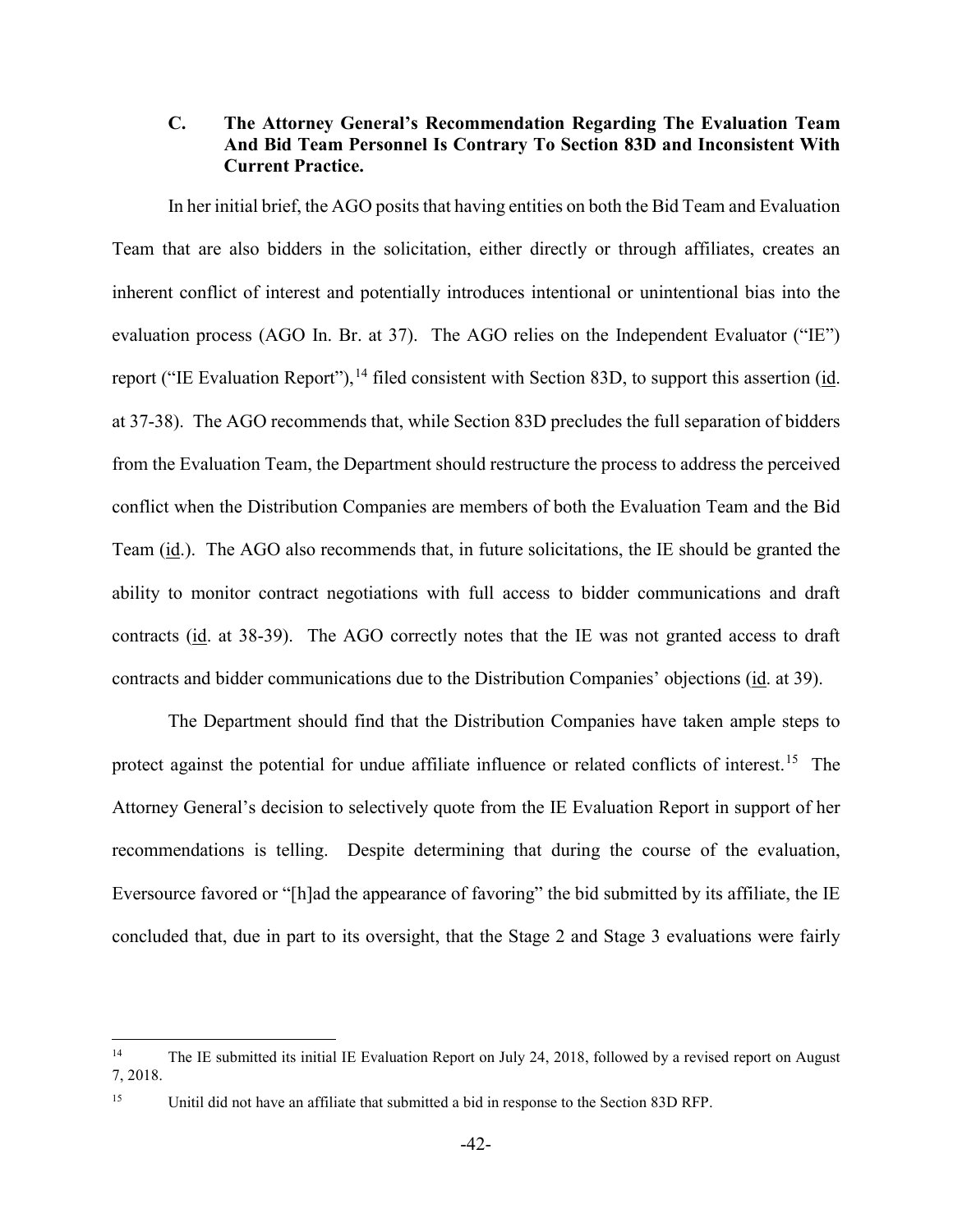conducted and not unduly preferential toward any bid nor unjustly discriminatory toward any bid (IE Evaluation Report at 48-49).

Section 83D states that, if the IE concludes that a solicitation and bid selection was not fair and objective and that the process was substantially prejudiced as a result, the Department shall reject the contract. Section 83D(f). The IE saw nothing in the solicitation and evaluation process that led it to make such a conclusion. Furthermore, the Attorney General, in her September 6, 2018 report submitted in accordance with Section 83D(e), made no mention of any concerns she may have had regarding any potential conflicts of interest raised in the IE Evaluation Report. Lastly, the AGO's witness, Mr. Murphy, did not and could not conclude that the outcome of the solicitation was somehow negatively affected by the composition of the Evaluation and the Bid Teams (Exh. AG-DM at 25).

Since the development and use of their comprehensive standards of conduct ("SOC") during the Section 83D solicitation and evaluation,<sup>[16](#page-45-0)</sup> both Eversource and National Grid have further refined their respective SOCs, including incorporating input from the IE. The most significant enhancement under the revised SOCs was the elimination of the use of SMEs under the SOCs. The Attorney General was included on the various communications regarding the revisions to the SOCs as part of its role in developing the second RFP under Section 83C of An Act Relative to Green Communities, St. 2008, c. 169, as amended by St. 2016, c. 188 §13. The finalized SOCs were included with the initial filing of the second Section 83C RFP, which was filed on March 27, 2019 and docketed as D.P.U. 19-45. The Department should find that the Distribution Companies have continued to proactively refine the SOCs to ensure that these standards maintain a strict

<span id="page-45-0"></span><sup>&</sup>lt;sup>16</sup> The Department reviewed and accepted the Standards of Conduct, including the use, training and certification of the National Grid and Eversource subject matter experts ("SMEs") in D.P.U. 17-32, at 54-55.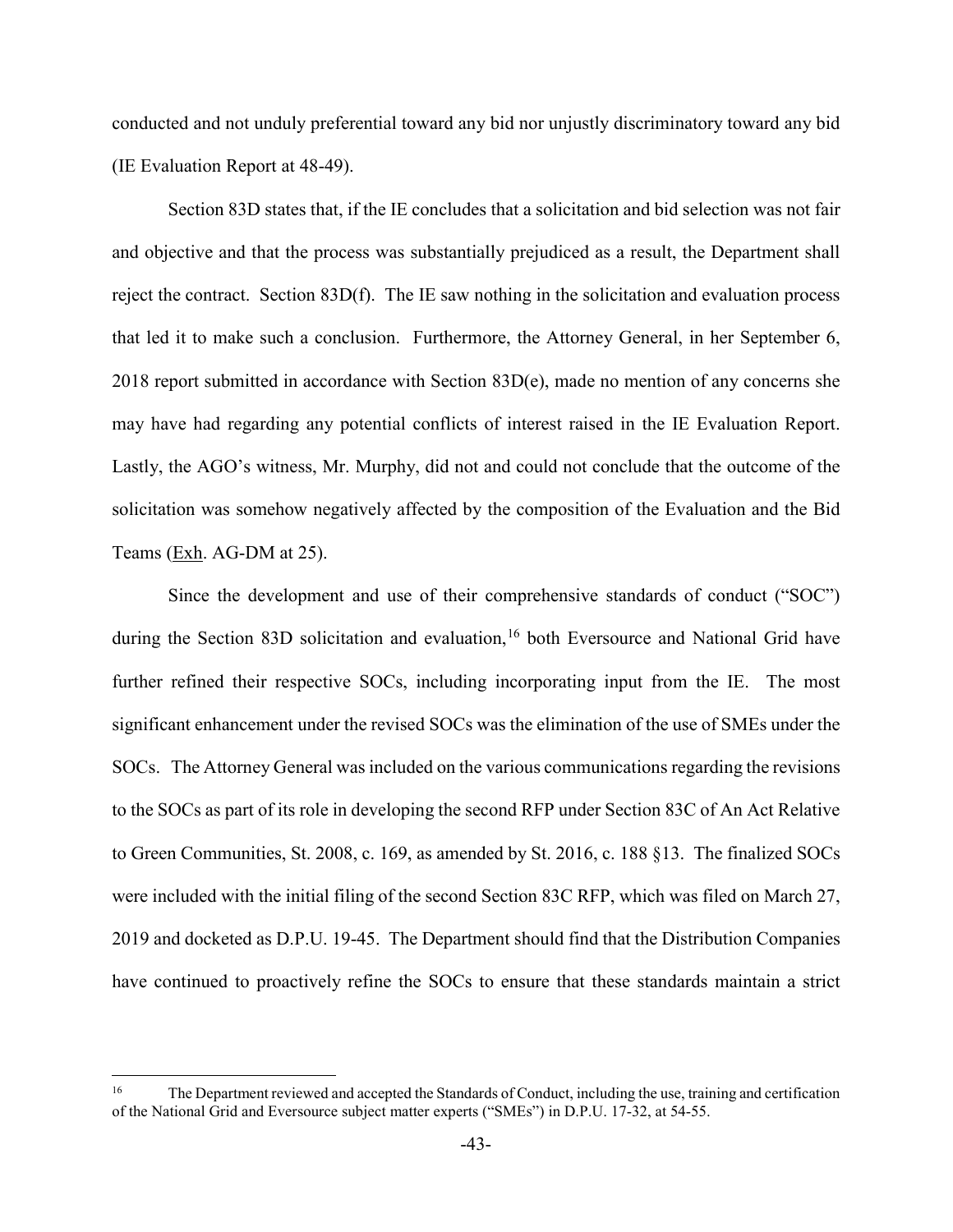standard that ensure there is no real or perceived affiliate influence in the solicitation and evaluation of bids.

Additionally, the Department should disregard the AGO's recommendation that the IE be given full access to draft contracts and bidder communications during the contracting process. As an initial matter, the IE's oversight is limited by the provisions of Section 83D. Specifically, in order to ensure an open, fair and transparent solicitation and bid selection process that is not unduly influenced by an affiliated company, the IE is required to monitor and report on the solicitation and bid selection process and provide its independent assessment of whether all bids were evaluated in a fair manner. Section 83D(f). Section 83D(f) requires that the IE have access to all information and data related to the competitive solicitation and bid selection.

Consistent with the requirements under Section 83D(f), the IE was given complete access to all materials necessary to oversee and report on the bid solicitation and evaluation. However, Section 83D does not authorize or require IE oversight of the Distribution Companies contracting process with the winning bid counterparties. Section 83D does not require, nor does it authorize IE oversight of an arms-length negotiation between sophisticated business entities. The AGO is seeking, impermissibly, to expand the IE's duties under Section 83D(f). The Department should disregard the AGO's recommended course of action.

While the Distribution Companies agreed to allow the IE to monitor contract negotiations at the DOER's request, certain precautionary steps were taken to ensure that draft contracts and communications between the bidders and the Distribution Companies were maintained as confidential, both during the negotiating process and the subsequent Department proceeding. This was necessary to avoid a chilling effect on the negotiations. Consistent with this, the IE was allowed to review all contract drafts via WebEx but was not allowed to retain them and was invited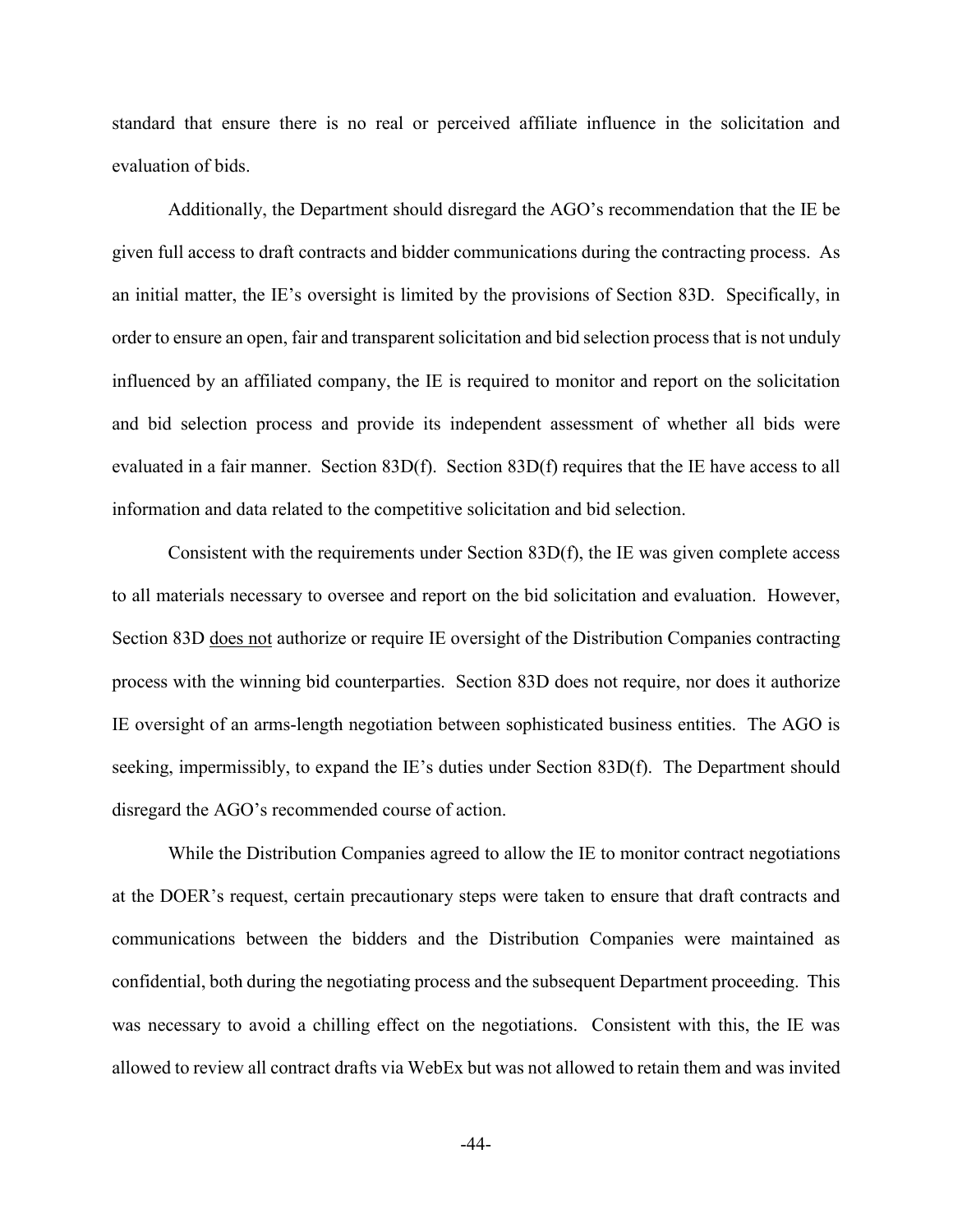to monitor negotiations, which were conducted via conference calls, as well as internal Distribution Companies' conference calls (IE Evaluation Report at 33, nt. 64, and 40). This enabled the IE to monitor the contract negotiations without compromising the confidentiality of the process. While the Distribution Companies' review requirements were certainly reasonable and legitimate, they absolutely were not required under Section 83D. Accordingly, the Department should reject the AGO's attempt to expand the IE's powers under Section 83D.

#### **VII. RESPONSE REGARDING REMUNERATION**

#### **A. Overview**

The plain terms of Section 83D state that the Department "shall promulgate regulations" and that "the regulations shall:"

> (3) provide for an annual remuneration for the contracting distribution company up to 2.75 percent of the annual payments under the contract to compensate the company for accepting the financial obligation of the long-term contract, such provision to be acted upon by the department of public utilities at the time of contract approval.

Thus, the statute mandates that the Department set remuneration and also further specifies that the remuneration is compensation for "accepting" the financial obligation of the long-term contract pending before the Department for approval. The statute does not specify the analytical framework to be applied by the Department in determining the effect of an EDC's agreement to "accept" the financial obligation, nor does the statute set any limits, requirements or prescriptions as to how the Department should conduct its inquiry.<sup>[17](#page-47-0)</sup>

In particular, the statute does not stipulate or even suggest that the EDCs must demonstrate that they are taking on either project risk or cost-recovery risk in order to qualify for remuneration. To the contrary, the statute is explicit in delineating that the EDCs will obtain cost recovery and

<span id="page-47-0"></span><sup>&</sup>lt;sup>17</sup> A comprehensive discussion of the legal parameters of the Department's consideration of the statutory language is set forth in the Initial Brief of the Distribution Companies, at Section V.C.1.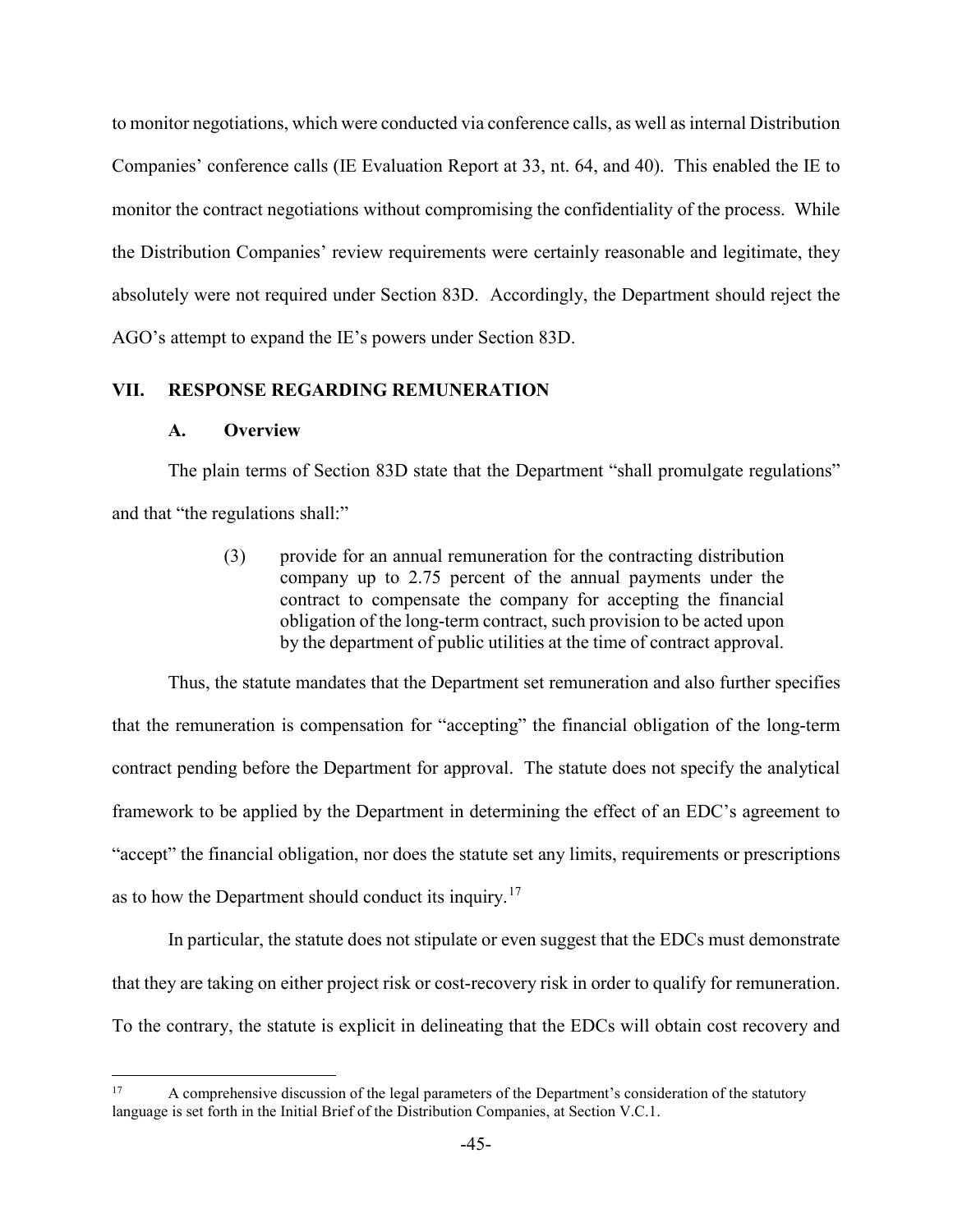how that cost recovery will occur, while at the same time separately directing the Department to set remuneration "up to 2.75 percent of annual contract payments." As a result, the plain language of the statute conveys the Legislature's clear recognition of the important role that EDCs are carrying out in relation to the fulfillment of the Commonwealth's clean energy goals. Without the EDCs' willingness to serve in this role, long-term contracts for renewable energy would not likely be executed and the Commonwealth's plan for a clean energy future would be frustrated because the EDCs are uniquely situated to take on the role of contract counterparty on long-term agreements requiring the payment of approximately \$15 billion over a 20-year period, given their strong financial profiles. Without the EDCs in this role, it would be impossible for Massachusetts consumers to obtain the benefit of **cost-effective** renewable generation resources because project developers cannot build without financing; cannot obtain financing without credit-worthy contract partners; and cannot attract reasonable-cost financing without the strong balance sheets, equity investors and credit quality maintained by the EDCs.

The record shows that the contract quantities secured prior to the commencement of the Section 83C and Section 83D contracts are relatively small and have not yet attracted the attention of investors or credit-rating agencies (Exhs. JU-1, at 46-47; Att. AG-1-4-1; Att. DPU 2-16-1; Tr. 1, at 79-80, 82, 84, 94). The record further shows that the contracts under review in this case will increase the financial obligations of the EDCs by multiples – and that the clear objective is to layer several more contracts on top of the ones that are the subject of this docket  $(id.)$ <sup>18</sup> Thus, the cumulative impact of contracts approved by the Department, including the Section 83C and

<span id="page-48-0"></span><sup>&</sup>lt;sup>18</sup> See, e.g., Exh. JU-1, at 47 (stating, "the Distribution Companies estimate that their collective financial commitment over the length of the contracts entered into pursuant to the Green Communities Act exceeds \$22 billion."); Exh. EDC-RBH-GET-1, at 70. St. 2018, c. 227 § 21 (directing DOER to investigate the necessity, benefits and costs of an additional procurement for 1,600 MWs of offshore wind).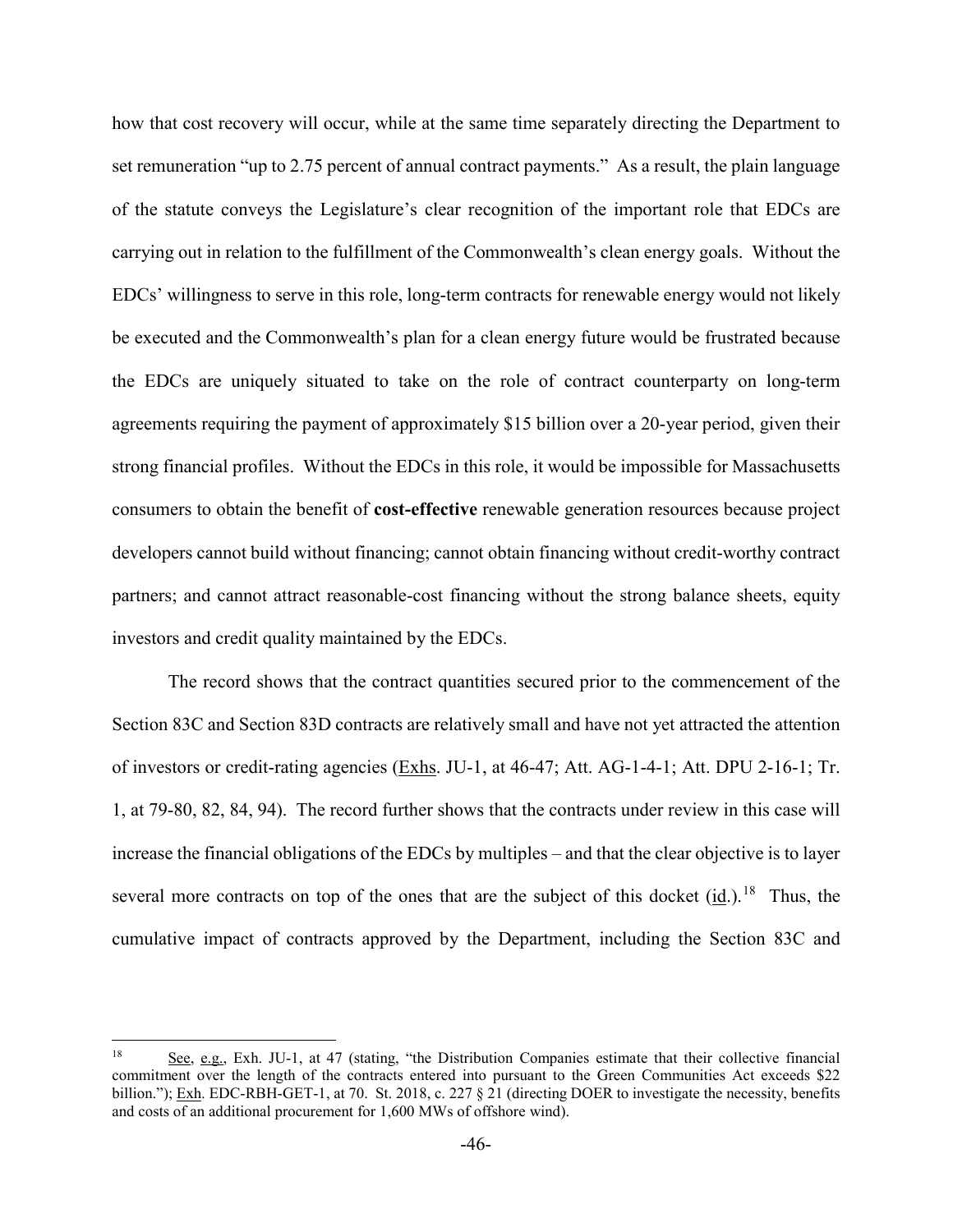Section 83D contracts, is substantial, unparalleled across the U.S. for electric distribution companies and untested in terms of impact on the equity and credit rating processes.

The framework encompassed within Massachusetts law to achieve the procurement of significant quantities of renewable energy **depends squarely upon the continued participation** of the EDCs. However, continued participation depends on the EDCs ability to retain the financial flexibility to bear the financial obligation of the contracts, even with a stable cost-recovery mechanism. Maintaining this financial flexibility is important for customers because there is a very real and immediate impact on customers where changes in the cost of borrowing or issuing equity occur, increasing the cost of capital paid by customers through customer rates.

The financial wherewithal of the EDCs will be harmed where equity analysts, investors or credit-rating entities perceive uncertainty, risk or the loss of financial flexibility due to the decision to enter into and manage large-scale financial obligations -- even where cost recovery is established by statute (Exh. EDC-RBH-GET-1, at 41, 43). By definition, the harm that has the potential to arise for an EDC in accepting the financial obligations of the contracts is diminished or degraded equity and credit quality. If it occurs, the harm is extraordinarily expensive for utility customers (Exh. EDC-RBH-GET-1, at 45, 73). If it occurs, the harm is very difficult to remediate and the possibility of restoring the status quo will take time and require special regulatory treatment that undoubtedly would come at great cost to customers. Investigation by the Department of Public Utilities, on its Own Motion, into the Effect of the Reduction in Federal Income Tax Rates on the Rates Charged by Electric, Gas, and Water Companies, D.P.U. 18-15-F (Feb. 15, 2019) (recognizing that a credit downgrade could ultimately harm ratepayers); Berkshire Gas Company, D.T.E. 03-89, at 31 (2004) ("[a] weaker financial condition may result in a higher cost of capital required to fulfill the Company's financial obligations.").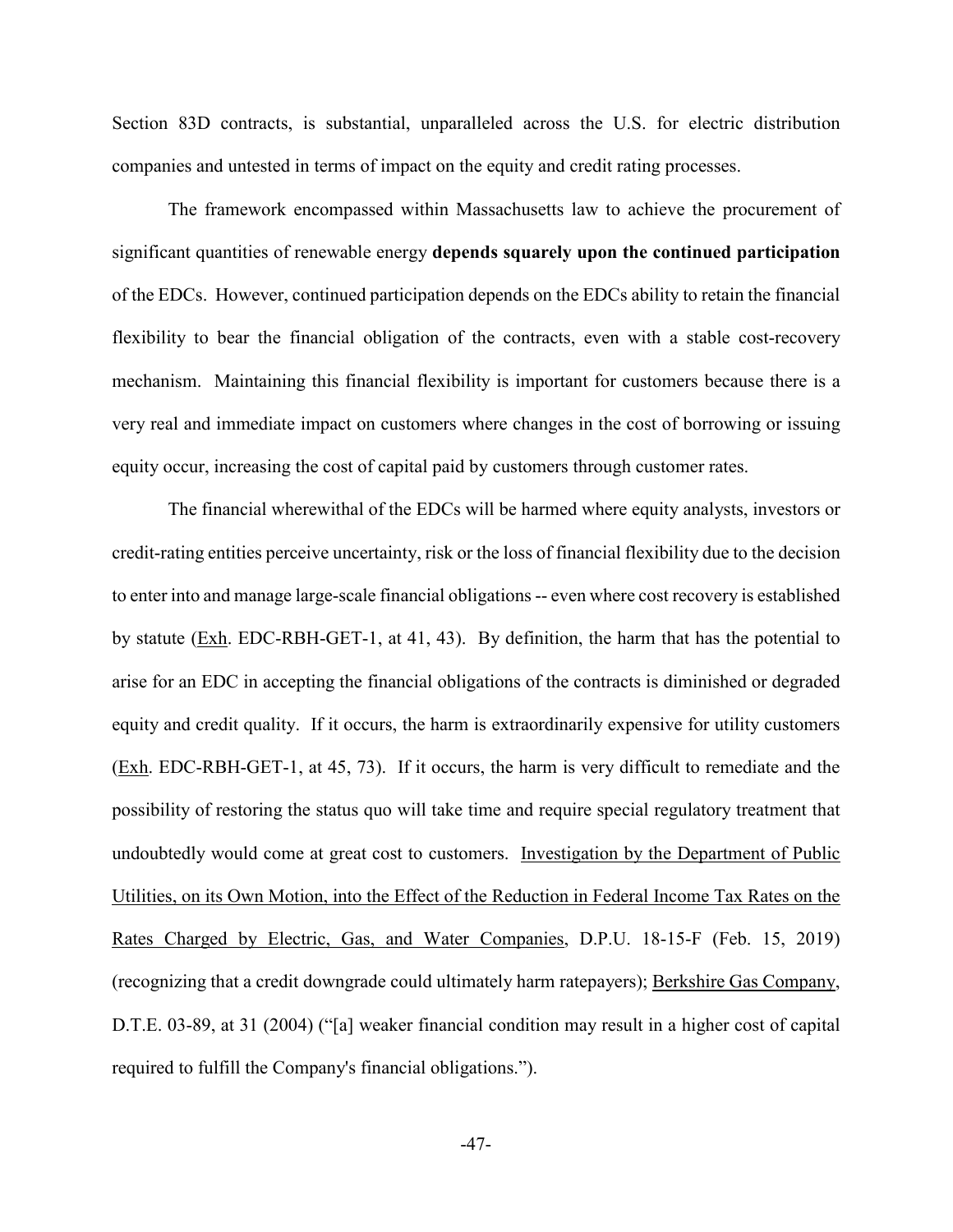Consequently, the Department's foremost goal in this proceeding must be **the avoidance of harm**. We are at the beginning of a long road. The simple fact is that it is not yet clear whether and for what reason equity investors and credit-rating entities may perceive a quantum of uncertainty, risk or loss of financial flexibility as a result of the Commonwealth's renewable energy procurement plan, or precisely what circumstances or accumulation of circumstances may trigger such a reaction. Moreover, if and when such a point is reached, it will be too late for modest measures like a remuneration adjustment to correct the harm. Not only would there be a negative impact in terms of the cost of future clean energy procurements, but also in terms of the cost of debt and equity used to finance assets across the EDC operations providing customers with electric service. When such a point is reached, the "damage is done" (Tr. 1, at 88-89). At that point, the cost to the EDCs and their customers of reversing this harm and regaining the ability to obtain debt and equity at reasonable cost is likely to be high. This is particularly so given the very long duration of the contracts and the massive financial obligations embedded within those contracts.

To that end, there is no evidence in the record suggesting a basis for changing the level of remuneration allowed by Massachusetts law and allowed in past solicitations. Remuneration is a statutory creation, explicitly incorporated into the regulatory compact as a method of demonstrating a *quid pro quo* for the agreement to accept long-term financial obligations for the benefit of Massachusetts customers and to advance the energy and environmental objectives of the Commonwealth. The Distribution Companies have deep, long-standing experience with the equity and credit-rating processes and, for them, the threat of a destabilized regulatory environment, and the consequential adverse impact for customers, is very real (Tr. 1, at 88-89).

For the Distribution Companies, the solitary tool that exists to offer a level of protection in maintaining the financial flexibility necessary to continue in the contracting role is the payment of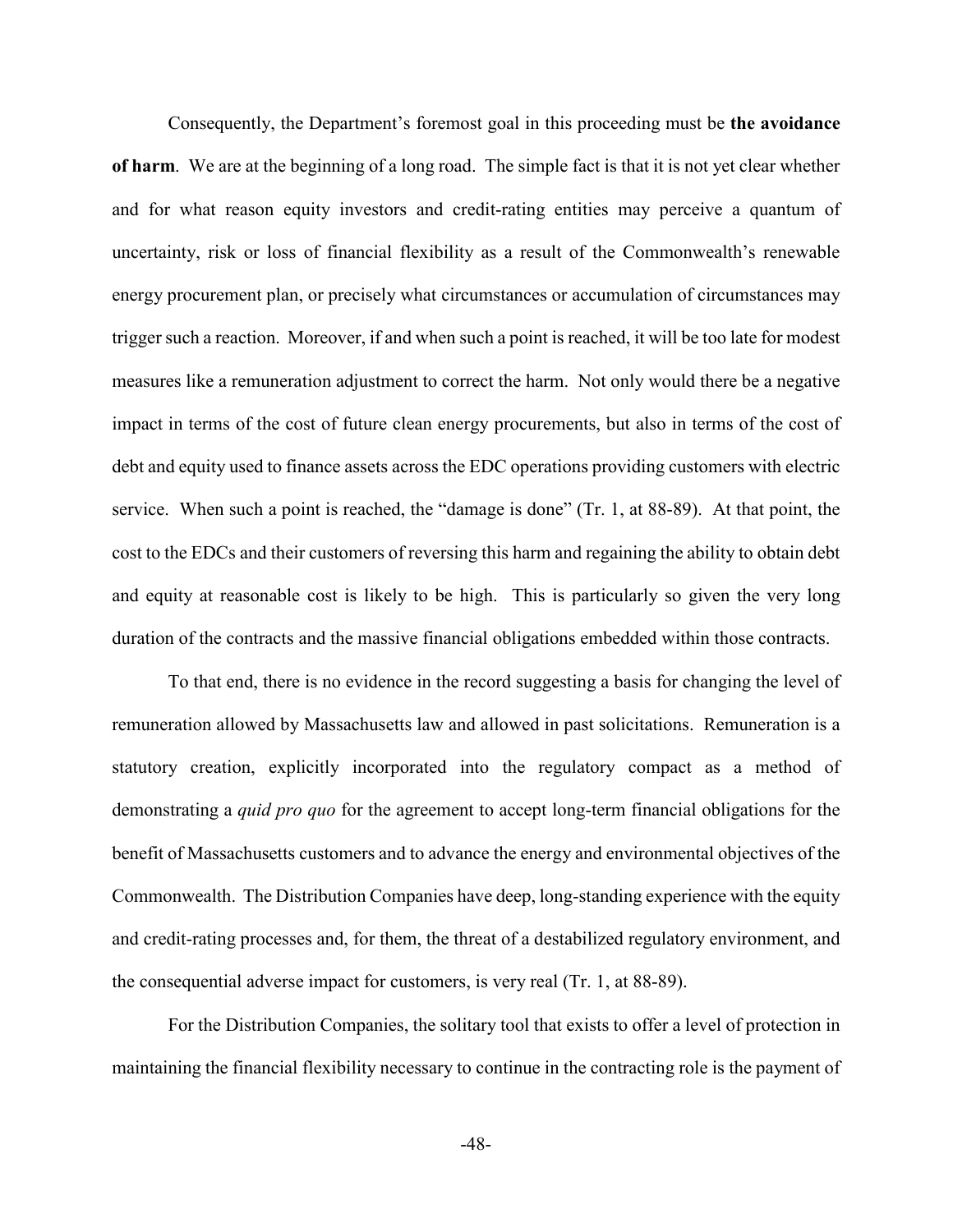remuneration at 2.75 percent as provided for in legislation since 2012, with the enactment of Section 83A. A change in the remuneration regime that has proved successful thus far in retaining EDC financial flexibility in the context of the considerable RFP commitments established by Massachusetts law would create uncertainty and risk, with the attendant potential of a degradation of equity and/or credit quality. No intervenor in this case has established a basis for the Department to reduce the remuneration rate in place since 2012 or that has provided the Department with any assurance that a change in the remuneration rate will be overlooked or accepted without detrimental impact by equity investors, equity analysts and/or credit-rating agencies.

To the contrary, the substantial weight of the record evidence demonstrates that: (1) the impact of the "financial obligation" undertaken to further the Commonwealth's long-term contracting objectives will ultimately be determined through the equity and credit-rating processes; (2) equity and credit-rating processes are not conducted by the Department, but rather are conducted by independent investors, equity analysts and rating agencies that evaluate balancesheet strength; (3) the evaluation of equity and credit quality is primarily a qualitative exercise aimed at assessing the stability and equilibrium of numerous integrated considerations; (4) the scale of commitment will be apparent in the EDCs' financial reporting and will surpass the magnitude of the EDCs' utility-related investment base and cash flows by many times; and (5) uncertainty and retrenchment in the regulatory environment will be a catalyst in signaling the loss of equilibrium. In this important context, the Distribution Companies have proven that the interests of customers are best served by maintaining remuneration at 2.75 percent, as contemplated by statute. Accordingly, the Department should exercise its discretion and authorize a remuneration rate of 2.75 percent in this case.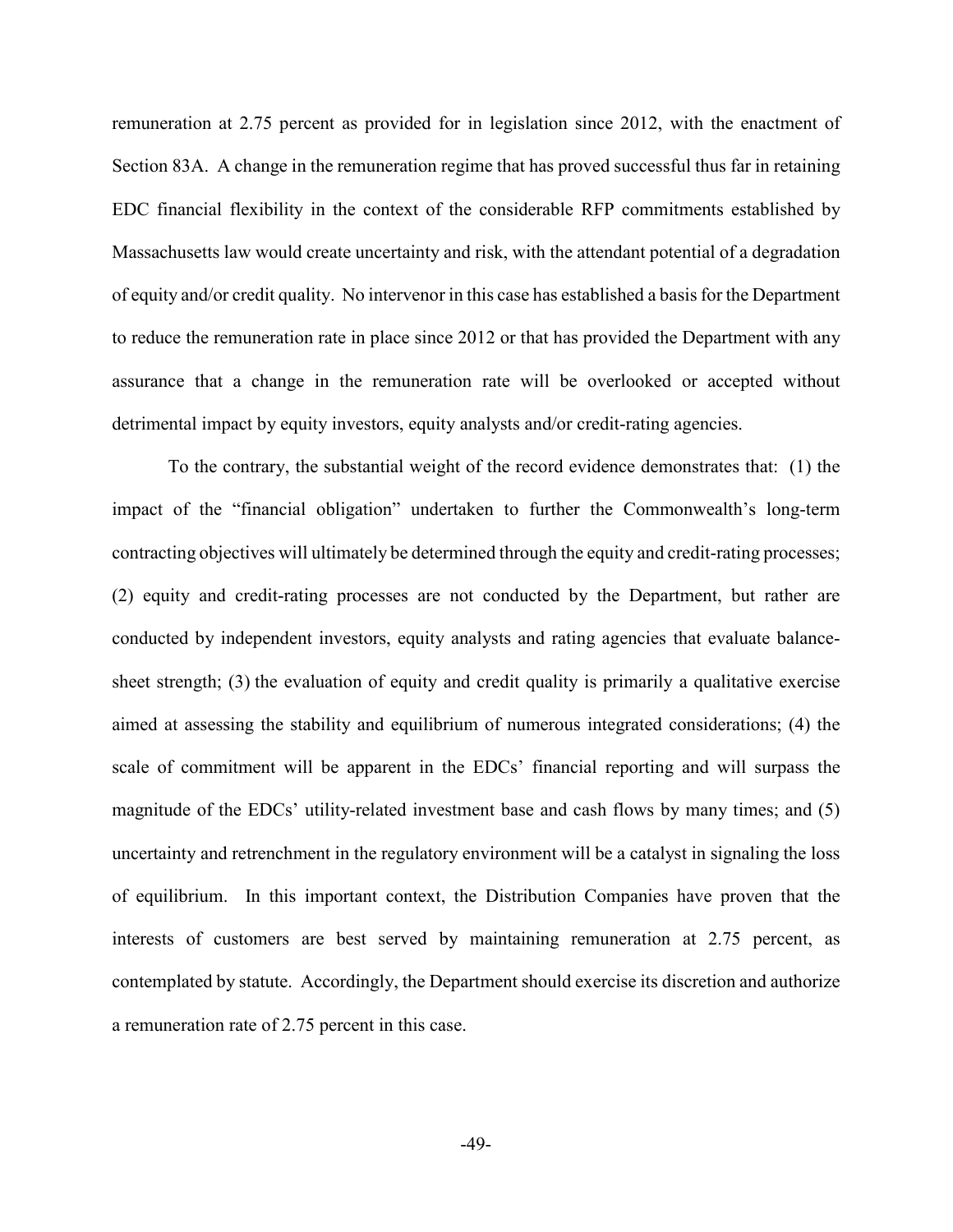### **B. Response to the Attorney General**

The Attorney General recommends that the Department reject the EDCs' request for annual remuneration of 2.75 percent because the EDCs have failed to provide quantitative support for their remuneration request (AGO In. Br. at 8). However, this statement misconstrues the fundamentally complex and largely qualitative process involved in evaluating the tangible and intangible impacts of substantial, long-term, renewable contract obligations on the Distribution Companies' equity and credit quality. In addition, the AGO's position ignores the overwhelming seriousness of the issue before the Department, jeopardizing the interest of customers. Therefore, for the reasons stated below, the Department should squarely reject the AGO's propositions in this case as baseless and mistaken.

# 1. The AGO's Witness Is Not Qualified to Advance the Argument Put Forth by the AGO.

In this proceeding, the Attorney General has sponsored the testimony of Vincent Musco, Managing Director at Bates White Economic Consulting on the issue of remuneration (Exh. AG-VM, at 1). Mr. Musco states that he is a financial economist (Exh. AG-VM-1, at 3). Through Mr. Musco, the AGO is alleging that a "quantitative" method for determining the "financial obligation" of the proposed PPAs exists in Standard & Poor's ("S&P") Methodology for Imputing Debt for U.S. Utilities' Power Purchase Agreements (the "S&P Imputed Debt Method") and that application of that methodology confirms that the "risk factor" associated with the proposed contracts "would be something at or near zero" for the Distribution Companies, "suggesting an imputed debt amount of at or near zero" (Tr. 3, at 422; Exhs. AG-VM-1, at 24-25; AG-VM-Rebuttal-1, at 4-5) (AGO In. Br. at 10).

However, the record makes it abundantly clear that the AGO's witness lacks the expertise and experience to support his thesis that: (1) S&P will, in fact, apply the S&P Imputed Debt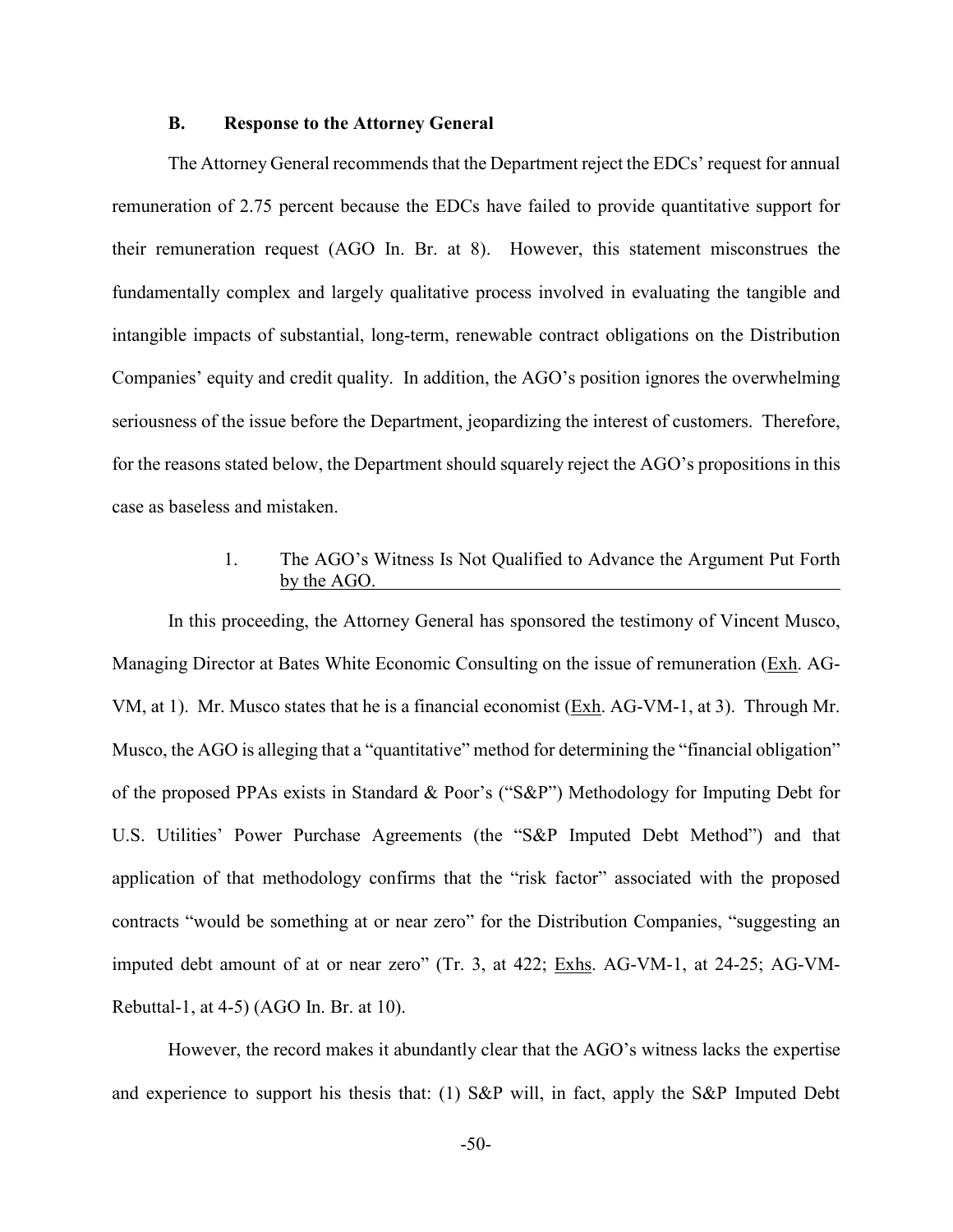Method in evaluating the financial obligation of the PPAs; (2) the S&P methodology can or should be used to quantify the impact of the PPA-related financial obligation accepted by the EDCs; and (3) that application of that methodology would or should result in zero or little risk for the Distribution Companies (AGO In. Br. at 8, 10-11). Therefore, the Department should flatly reject the thesis expounded by Mr. Musco, who repeatedly testified that he had no knowledge of how S&P might actually view the contracts, but was simply "putting the method in the record in S&P's own words" in order to "inform the record" and to "put something on the record that was not there, that no one would have read but for my testimony" (see, e.g., Tr. 3, at 412, 418, 419, 420).

More specifically, the record shows that Mr. Musco has no expertise applicable to the utility equity and credit-rating process, nor did he take any discernible steps to evaluate the considerations that factor into the determination of "financial obligations" for public utility companies, or the equity and credit-quality processes undertaken to assess the impact of those obligations on financial strength. For example, Mr. Musco was unable to demonstrate any personal knowledge of, or participation in, the utility credit-rating process or other consultation with S&P regarding its utility ratings process or impact of renewable-contract procurement on utility balance sheets (Tr. 3, at 408-409; Exh. EDC-AGO-1-2). Mr. Musco testified that he is not an expert in treasury and finance for regulated utilities and is also not a lawyer (Tr. 3, at 409). Nor is he an expert in financial accounting for public utility companies (Tr. 3, at 408-409). Therefore, Mr. Musco does not possess even a single credential or bit of experience that would qualify him to testify on the impact of the PPA financial obligations on the EDCs.

In particular, his work experience falls far short of qualifying him to opine on the impact of long-term financial obligations for public utilities and the utility equity and credit-rating processes. By his own testimony, his work experience lies in serving as the independent monitor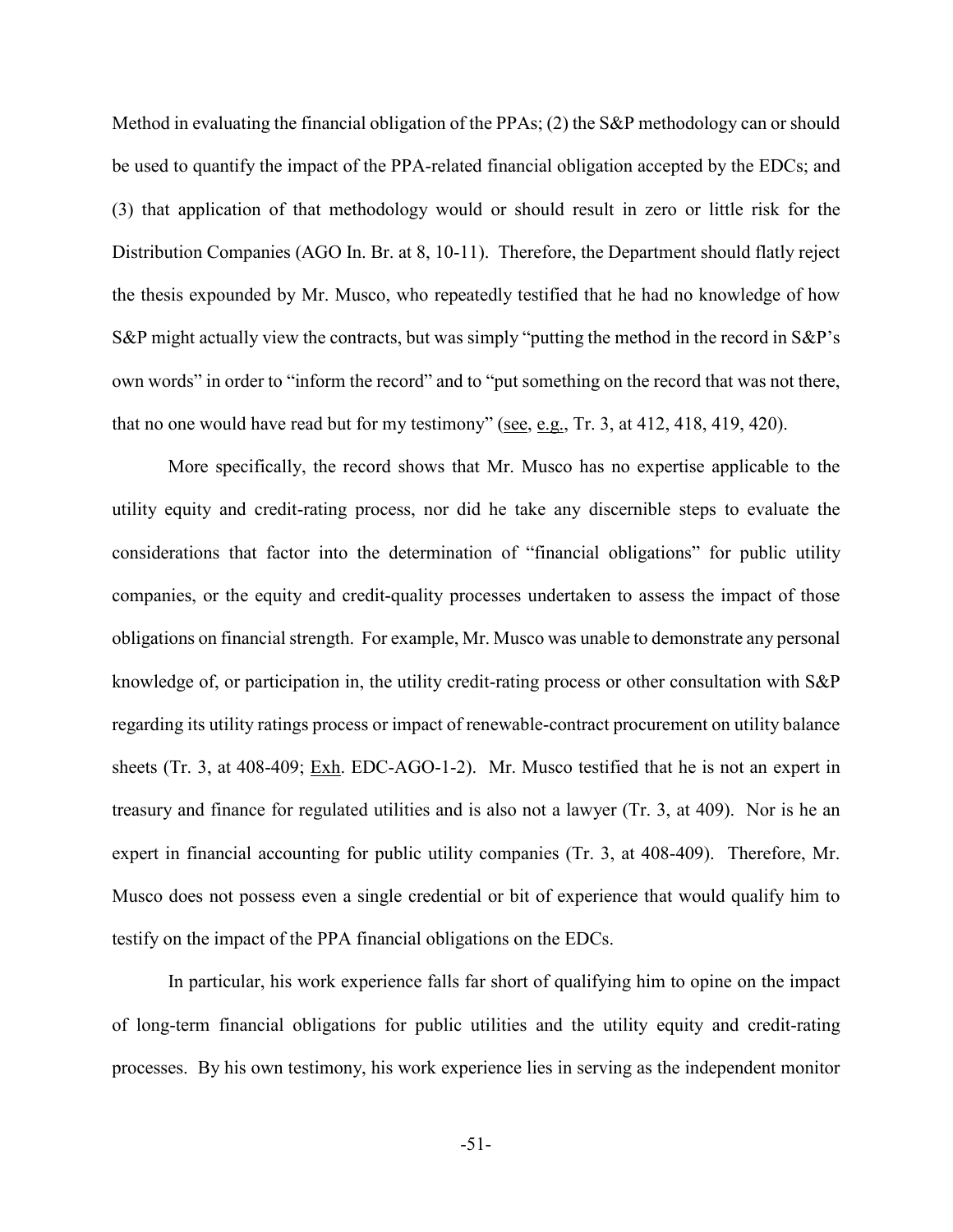or independent evaluator in procurements for renewable generation, RECs, energy and capacity, involving work to review, analyze and comment on the purchased power agreements that underlie those procurements, and performing work focusing on utility expenditures and requests for cost recovery, including purchased power costs (Tr. 3, at 424-426). None of this work qualifies him to testify on the manner in which S&P *will or will not apply* its imputed debt methodology or the equity and credit-rating processes for electric utilities, which is the reason that he repeatedly testifies that he is merely submitting the S&P Imputed Debt Method to the record to "inform" the record "in S&P's own words" (see, e.g., Tr. 3, at 412, 418, 419, 420). Nor does his work experience qualify him to opine on the strength of the Massachusetts cost-recovery framework as a matter of law, which is an opinion that is at the very core of his claims regarding the alleged "quantification" of financial obligations in Massachusetts, although he admits he is not a lawyer.

When asked to provide a list of "any direct experience with Standard & Poor and its utility evaluation or credit rating process," Mr. Musco testified that he "relied upon the S&P's methodology" (Exh. EDC-AGO-1-3). When asked to elaborate on how he "relied upon the S&P methodology," Mr. Musco testified that, "I relied upon the S&P methodology that I put forth in my testimony, using S&P's words that they have in their documentation" (Tr. 3, at 413, lns. 2-11). In other words, Mr. Musco's "direct experience" with S&P's credit-rating process is limited to his reading of a single, publicly available S&P bulletin, which falls far short of an informed presentation of S&P's methodology. Mr. Musco also testified he became aware of this methodology through his work as an independent observer on behalf of the Hawaii Public Utilities Commission where the S&P Imputed Debt Method was utilized for a wholly different purpose than he is suggesting should be undertaken in this case (Tr. 3, at 414, lns 13-16, 424-425, lns 22- 5).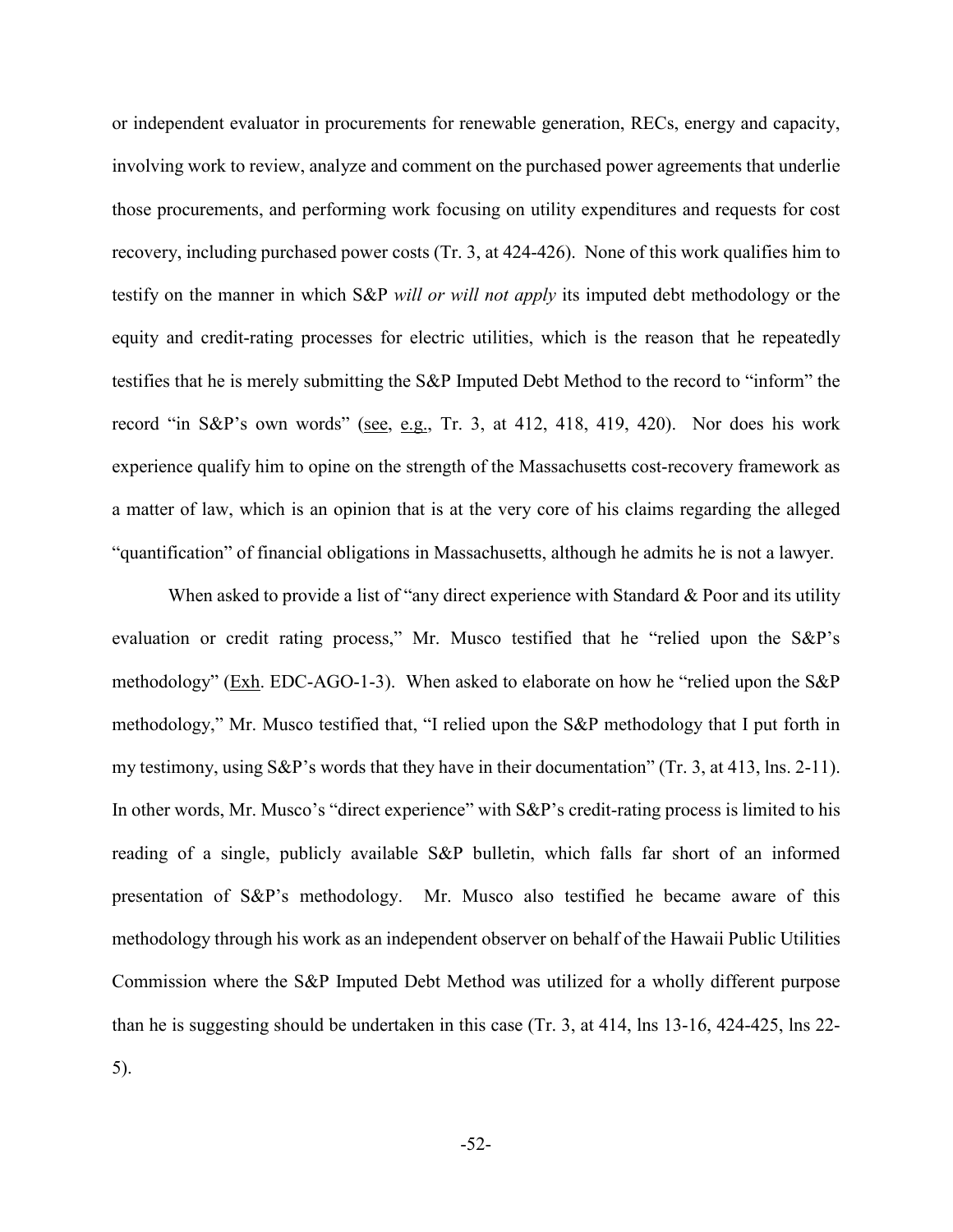Here, the record is clear that Mr. Musco's so-called "direct experience" is "direct experience" with the use of the S&P Imputed Debt Method to devise "adders" to renewable contract bids as part of the contract selection process, and is *not in any way "*direct experience" with the S&P's method for establishing the credit rating of a public utility, or in assessing PPA financial obligations within that process. Mr. Musco testified that, in the context of the procurement processes in which he was involved, the S&P Imputed Debt Method was implicated where the utility was requesting that an "adder" be affixed to a third-party bid to represent properly the cost that the utility was *already incurring* as a result of S&P decisions to impute debt to the utility's balance sheet associated with third-party PPAs already entered into (Tr. 3, at 425-426). He testified further that, as the independent observer, "part of our role is to review and issue an official opinion on the draft request for proposal documents, RFP documents, power purchase agreements" and "we **were shown the evidence** that S&P had imputed debt. It's in their credit reports." (Tr. 3, at 425-426) (emphasis added). Thus, the independent observer is called upon to review proposals to affix an additional cost to third-party bids, not to perform the calculations of the financial obligation or to make a determination of debt imputation.

In fact, Mr. Musco's experience as Independent Observer in Hawaii has not provided him with experience in the process that S&P undertakes to assess credit quality, or how S&P determines when to deem PPAs to be debt obligations, or regarding the qualitative decisions that S&P has made regarding the strength of Hawaii's cost-recovery provisions and associated risks. Mr. Musco testified that, in Hawaii, he was not involved in S&P's decision to impute debt and that his understanding is that S&P has imputed debt in relation to PPAs "for decades" (Tr. 3, at 425-427). Mr. Musco also testified that, as the Independent Observer, his role is to "review and issue an official opinion on the draft request for proposal documents, RFP documents, power purchase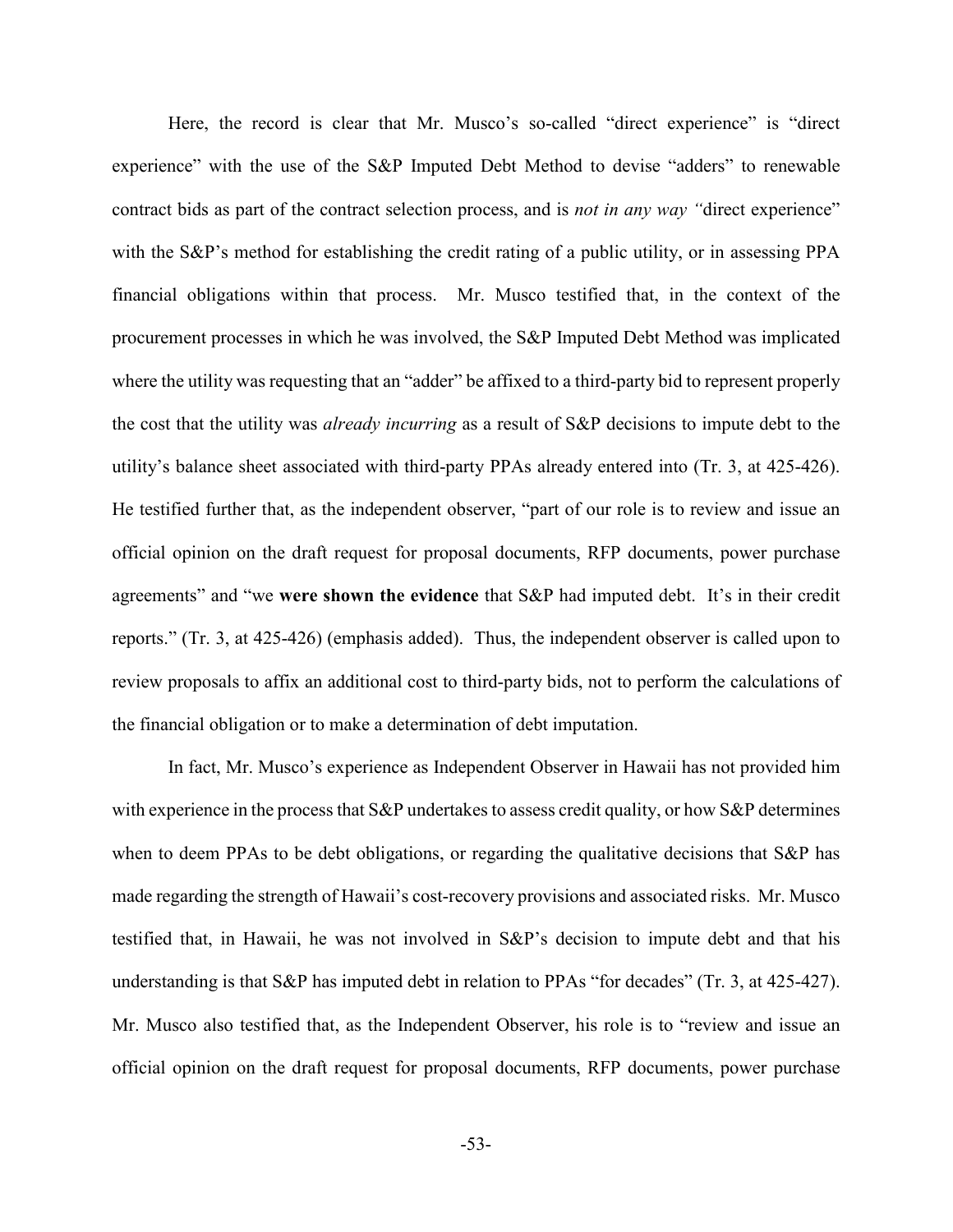agreements, and the documents that underpin the procurement itself." (Tr. 3, at 425). Thus, he had no role in making a determination as to whether the proposed contracts in Hawaii would be treated by S&P as imputed debt, and has gained no experience from that role that informs his role in this case.

Rather, Mr. Musco's experience arises solely in a case where financial harm has already occurred; where he was "shown" S&P's rating report discussing that financial harm; and where he is able to see discussion regarding the imputation of debt on certain pages affirming that S&P "had imputed debt (Tr. 3, at 426, lns. 16-17). Consequently, Mr. Musco's "experience" is in the role of a passive non-expert observing an existing ratings report in a situation lacking crucial characteristics of the facts in the instant proceeding, i.e., in a situation where financial harm has already happened and the S&P methodology has been used to support the inclusion of additional cost in the bid prices. This is a far cry from having experience using and applying the S&P methodology to quantify the financial obligation of long-term PPAs and TSAs entered into by the Distribution Companies, or more importantly, to determine the impact of those financial obligations on the Distribution Companies equity and credit quality. To the contrary, when asked about his *opinion* of whether there might be a negative credit-rating impact, Mr. Musco refused to offer such an opinion, conceding that it is "folly to try to say exactly what a rating agency is going to do" (Tr. 3, at 450, lns. 19-20).

Lastly, as discussed in greater detail below, the AGO's reliance on the "S&P methodology" as a way to "quantify" the impact of the financial obligations is ill-adapted to this proceeding, fundamentally misguided and potentially harmful to customer interests. Mr. Musco's sole source of "experience" on the S&P methodology is limited to a single set of circumstances confronted by Hawaii Electric. These circumstances are patently dissimilar from this case. Mr. Musco's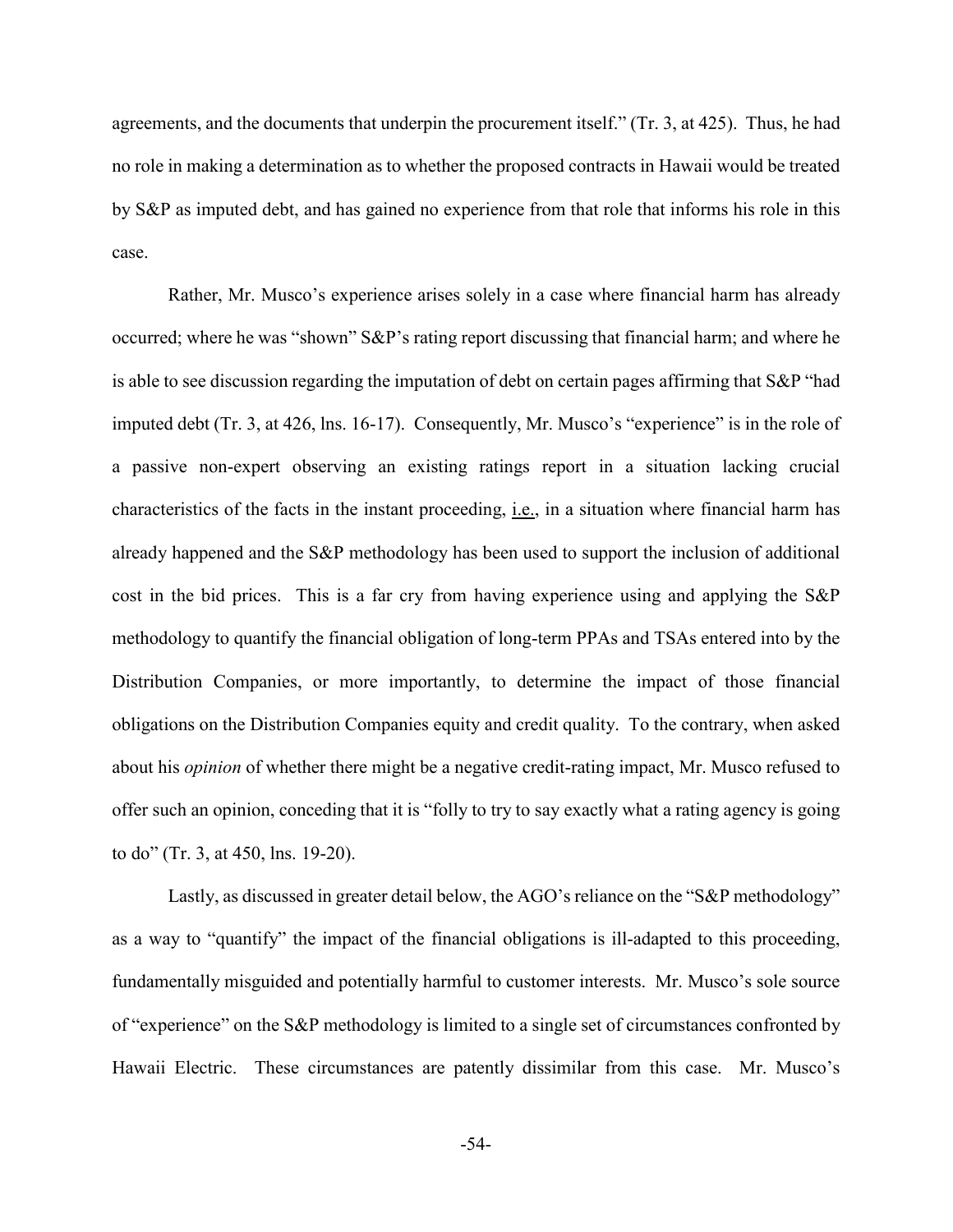"experience" and "expertise" also fall far short of enabling him to extrapolate from the Hawaii situation to opine on the way in which S&P may view the EDCs' financial obligations in Massachusetts, under Massachusetts law. Accordingly, there is no reasoned basis for the Department to rely on the testimony of this witness or to give credence to the conclusions and recommendations that he is asserting on behalf of the Attorney General's office.

## 2. There Is No Reliable Method for Quantifying the Impact of the EDCs' Acceptance of the Financial Obligation; Nor Is a Quantification Necessary.

The AGO argues that the EDCs have not met their burden on the issue of remuneration because the EDCs have not provided "quantitative support" for the remuneration request of 2.75 percent (AGO In. Br. at 8, 10-11). However, there is no existing or accepted method for quantifying the impact of the EDCs' acceptance of the financial obligation, and a quantitative approach is neither required nor appropriate under the circumstances.

In this proceeding, the Department should set remuneration at 2.75 percent in this case on the basis of record evidence demonstrating that: (1) the financial obligation created by the PPAs creates considerable business and financial uncertainties for the equity and credit profiles of the Distribution Companies and, therefore, creates uncertainties for both equity and debt investors; (2) the Distribution Companies' balance sheets enable the Project's cost-effective financing, thereby creating significant customer and public benefits, even after taking into account the 2.75 percent remuneration rate provided by Section 83D; and (3) there are no special circumstances suggesting the Department should depart from the 2.75 percent remuneration rate provided under the prior (and considerably smaller) Section 83A renewable contracts.

Moreover, there is no logical, practical or legal basis for the Department to limit its inquiry to a purported "quantitative method." In fact, such an approach would be unreasonably narrow; would fail to encompass or adequately account for record evidence showing the complexity of the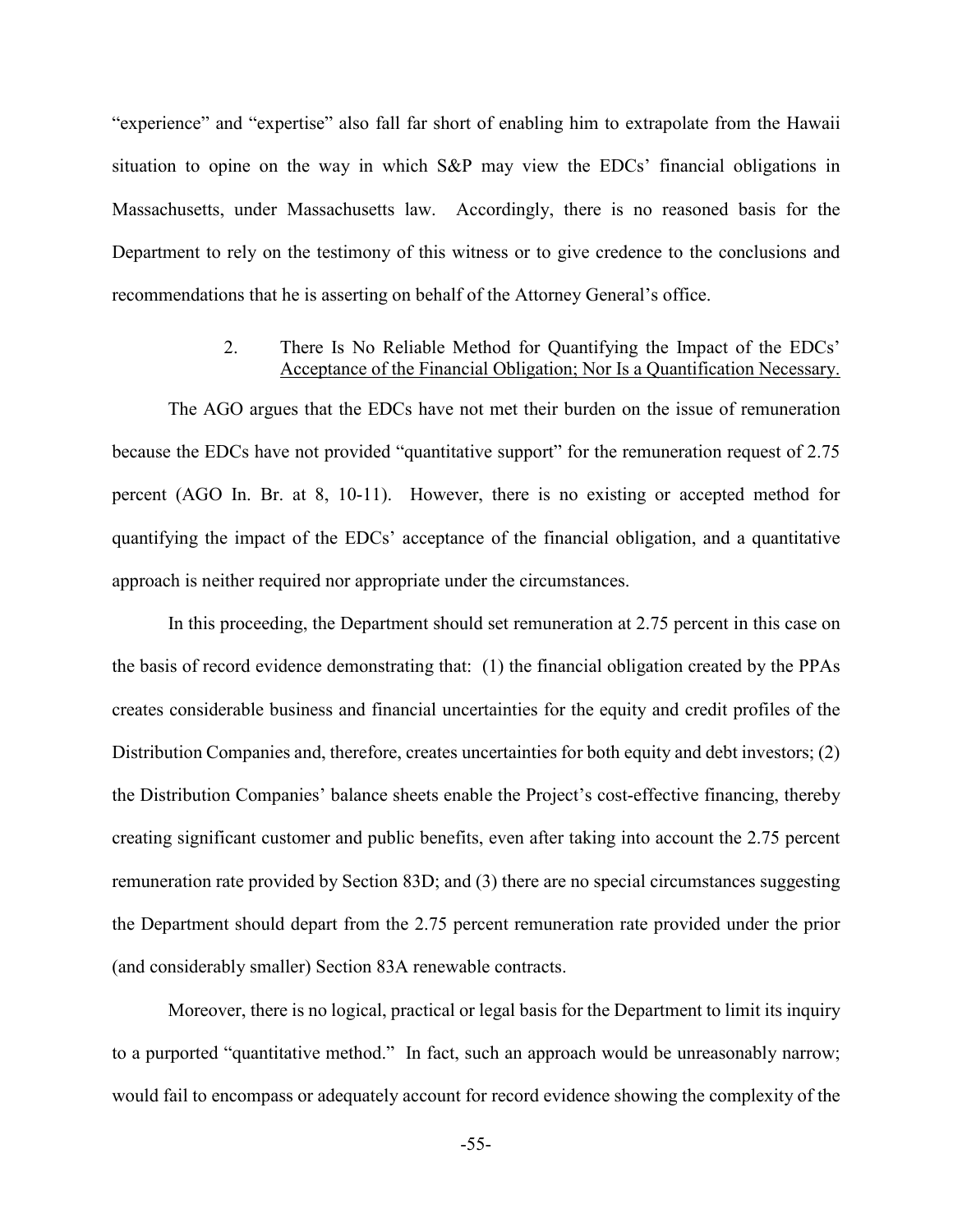equity and credit rating processes and the qualitative factors that serve as important underpinnings of those processes; and would be wholly inadequate for purposes of determining the issues of fact that must underlie the Department's ultimate decision. It is therefore appropriate for the Department to consider the qualitative factors presented by the EDCs in this case.

Although the point is entirely ignored by the AGO and its "expert" witness, the "quantitative methodology" offered by the Attorney General's witness is just one element within one component of a much larger credit rating methodology. As Mr. Musco conceded, there are two types of analysis that comprise the S&P Methodology – business risk and financial risk (Tr. 3, at 435, lns. 1-4). The Purchased Power Adjustment factor is just one element of the financial risk component comprising the overall S&P credit-rating methodology (Tr. 3, at 435, lns. 20-22). Further, as Mr. Musco further conceded, the financial risk component is given less weight in the credit-rating process than business risk (Tr. 3, at 438, lns. 9-12).

Thus, Mr. Musco attempts to persuade the Department the S&P Imputed Debt Method is the appropriate method of determining a utility company's financial obligation in Massachusetts, but he rests his opinion exclusively on one, narrow element (that may not even be applicable to the Massachusetts contracts) of a far more extensive credit rating methodology. Although Mr. Musco asks the Department to make a determination in this case on the basis of "S&P's own words," Mr. Musco has ignored a multitude of statements and discussion by S&P in its creditrating methodology indicating how its overall credit-ratings process will work, including the fact that the elements or factors comprising the financial risk and business components do not have pre-determined weightings, but rather the "significance of specific factors varies from situation to situation" (Tr. 3, at 438, lns. 1-8; Exh. EDC-RBH-GET-7, at 3).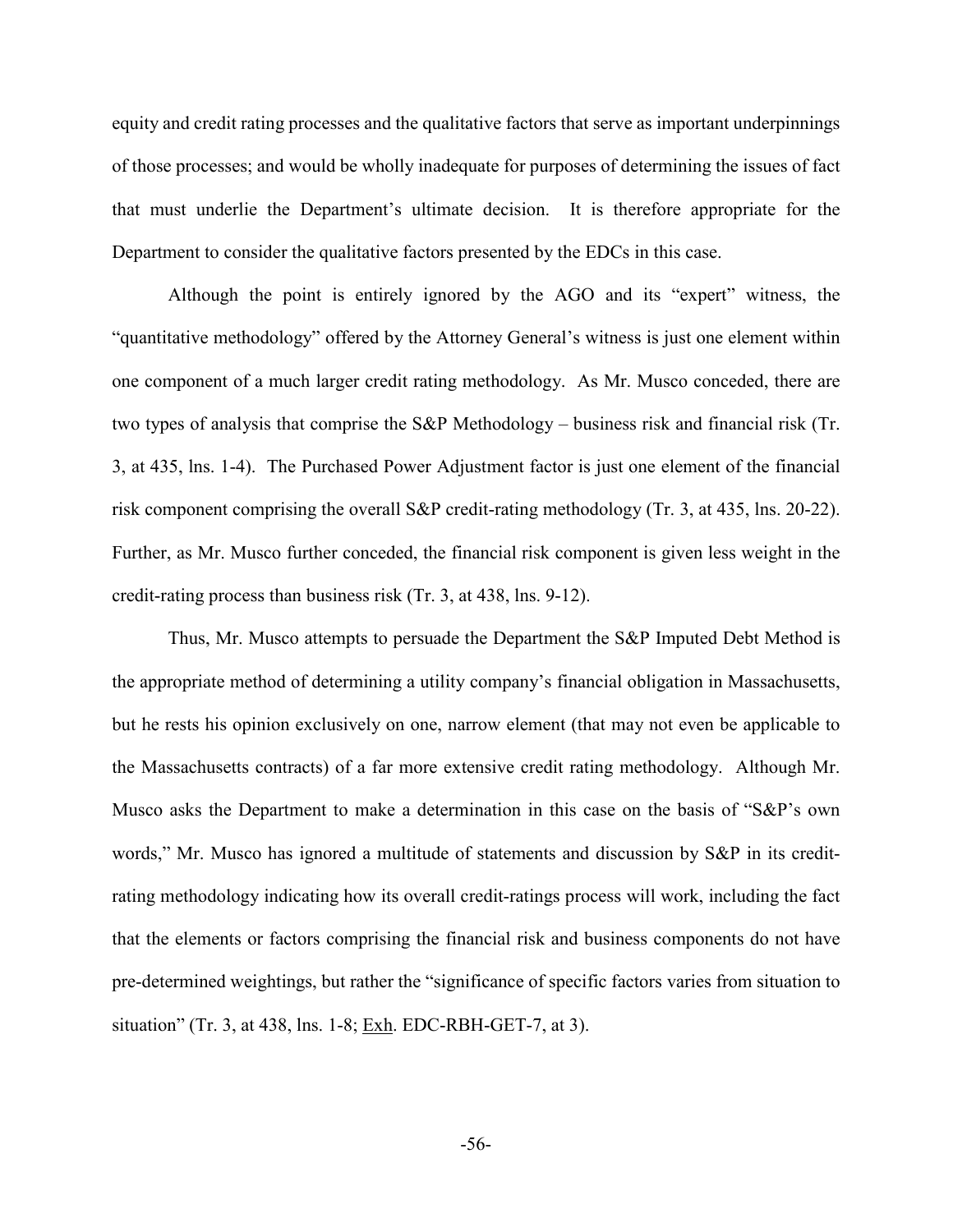Accordingly, the Department should disregard the AGO's insistence that this case be decided solely on a "quantitative" basis and disregard the unduly narrow "imputed debt" construct offered by the AGO. In addition to the fact that this construct does not take equity investors or their analytical approaches into account, this construct will not be applied by the credit-rating agencies in isolation, apart from their overall credit-rating methodology.

# 3. The Financial Obligations Imposed by the Contracts Ultimately Will Be Measured As Part of the Equity Investor and Credit-Rating Processes.

On brief, the AGO claims that, under Section 83D, the purpose of remuneration is to "compensate the company for accepting the financial obligation of the long-term contract," and therefore, the Department must first determine "what, if any, financial obligations the EDCs accepted through the PPAs" (AGO In. Br. at 9). The AGO further claims that the EDCs have not met their burden on the issue of remuneration because: (1) the EDCs did not provide the Department with evidence detailing the costs each company will incur from accepting the financial obligation of the PPAs; (2) the EDCs have not provided "quantitative support" for the remuneration request of 2.75 percent; and (3) the EDCs have not "attempted to quantify the financial obligations they will incur or incurred from the Proposed PPAs" (AGO In. Br. at 9).

Notably, the AGO posits (in a footnote) that the language regarding a company's ability to decline to enter a contract due to the impact of a "proposal" on the company's balance sheet is a "separate clause," and that Section 83D(c) "stands alone with respect to the treatment of and considerations for remuneration," which seems to imply that the AGO does not view the impact of long-term financial obligations on the balance sheet to be part of the Department's inquiry on remuneration (AGO In. Br. at 9, fn. 9). This premise is completely flawed given the Attorney General's entire focus in this case.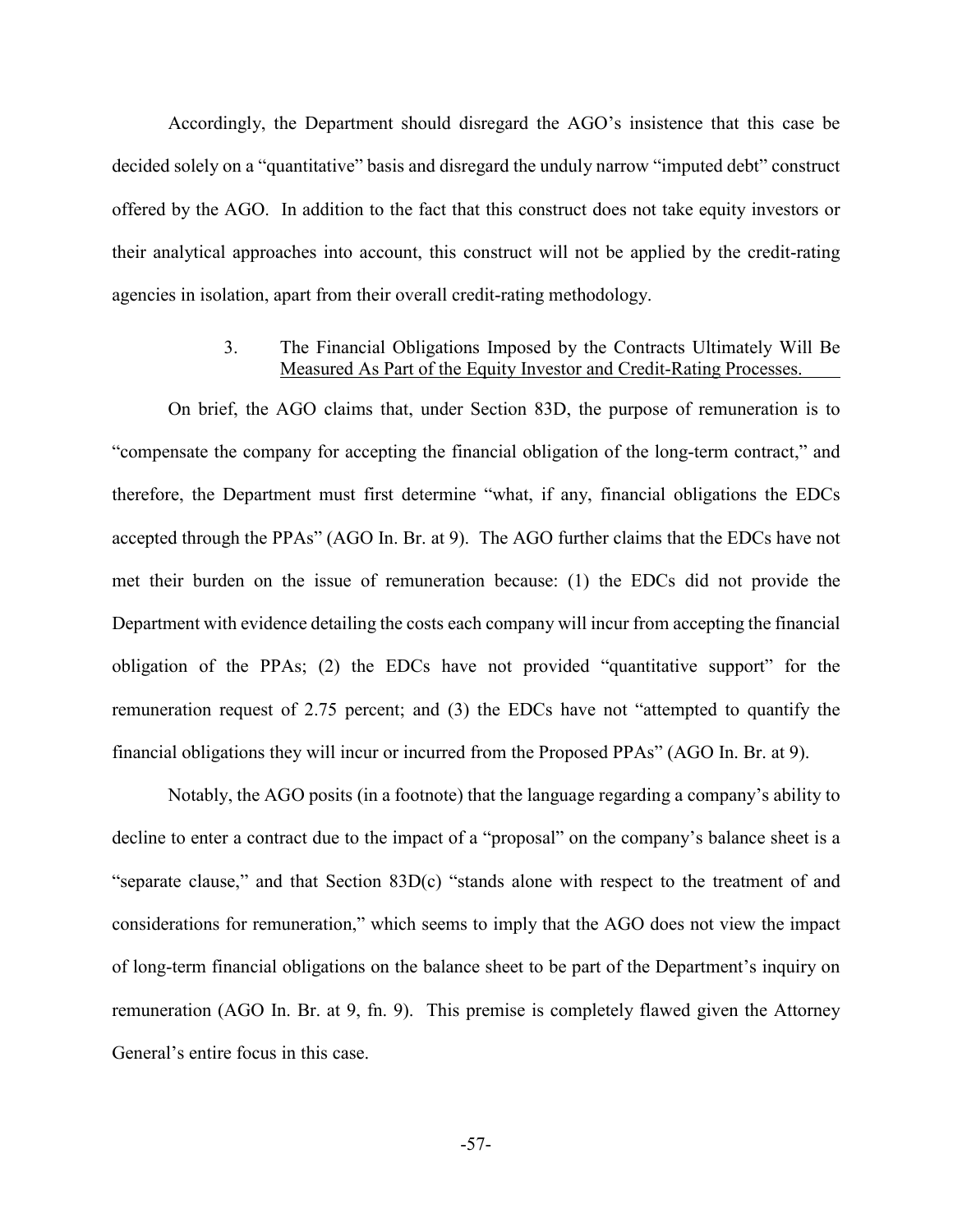In addition, the AGO's reading of the Section 83D statute is erroneous, as are its contentions regarding the "failure" of the EDCs to make the requisite showing to support remuneration equal to 2.75 percent. In that regard, there are several reasons that the AGO's arguments are flawed.

First, Section 83D provides for "an annual remuneration for the contracting distribution company up to 2.75 per cent of the annual payments under the contract **to compensate** the company **for accepting the financial obligation** of the long-term contract . . ." Section 83D(d)(3) (emphasis added). There is no question as to the financial obligations that will be accepted by the Distribution Companies in this proceeding. The clearest measure of the *financial obligation* that the EDCs will be *accepting* in this case is the approximately \$15 billion in payments the EDCs are obligated to disburse under the terms of the PPAs and TSAs (Exhs. EDC-RBH-GET-1, at 14, 15; Exhs. Att. DPU-2-16-1; Att. DPU-1-1 (HSCI); JU-3-A through JU-3-C; JU-4-A through JU-4-C). Accordingly, under a plain reading of the statute, the EDCs have met the threshold statutory requirement to receive remuneration as compensation for accepting the financial obligation of the long-term contracts. In "S&P's own words," it is clear that "PPAs . . . add financial obligations that heighten financial risk" (Exh. EDC-AGO-1-8, Att. 2, at 6).

Second, the AGO's attempt to construe the statutory framework so as to cast customers, and not the Distribution Companies, as the bearer of the "financial obligations" generated by the PPAs, is flawed. The "financial obligations" that will arise as a result of the long-term contracts with HQ are the stream of payments *due to HQ under the PPA* (Exh. EDC-RBH-GET-1, at 9, 24). HQ has no recourse to customers for payment of the financial obligations encompassed in the PPAs (Exhs. EDC-RBH-GET-1, at 25; JU-3-A; JU-3-B; JU-3-C at § 5.2, §7.1(c) (providing that the Distribution Companies will be invoiced and that the PPA constitutes a legal, valid and binding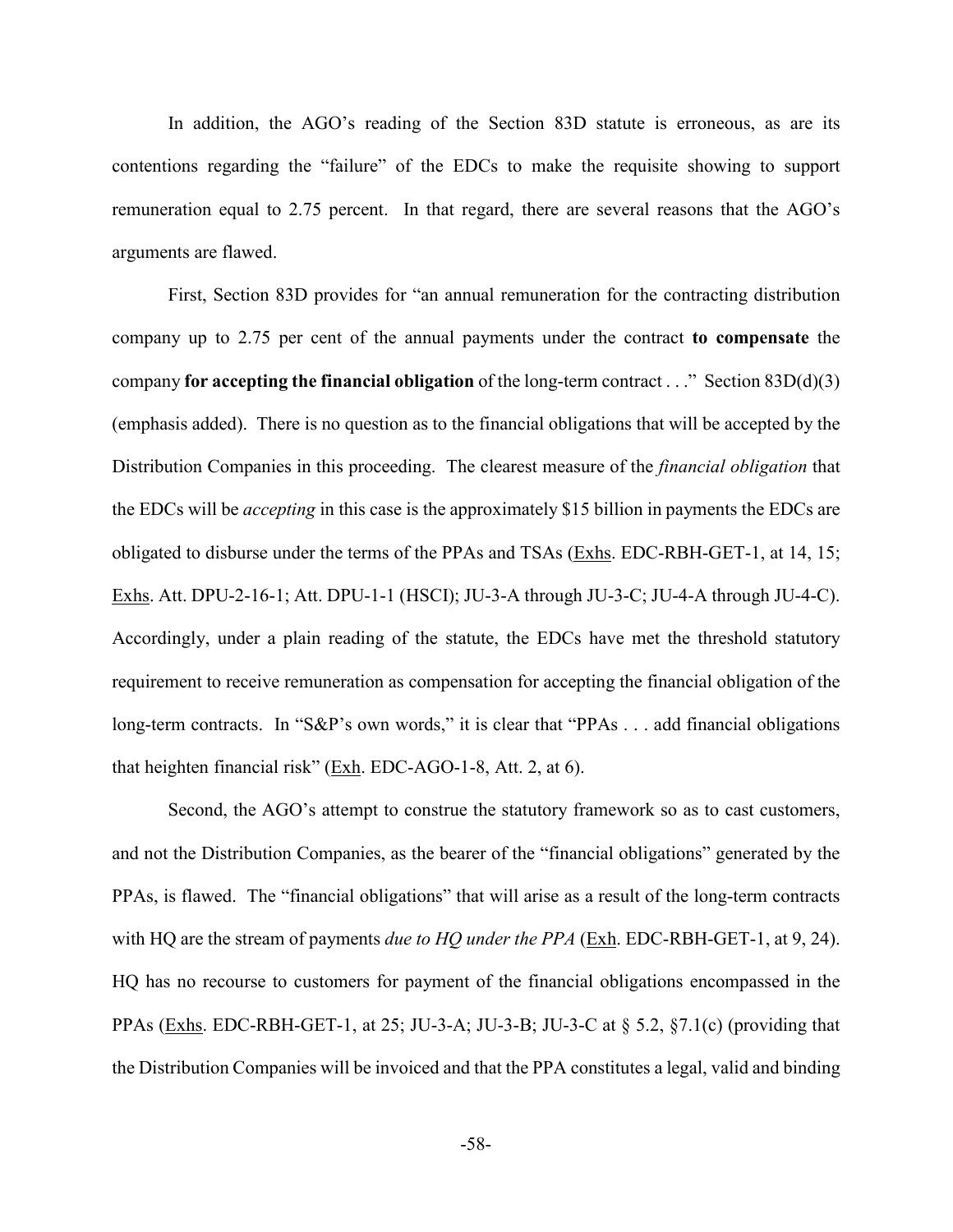obligation on the Distribution Company)). Further, contrary to the Attorney General's assertions, the fact that customers pay the cost of service does not confer ownership, or the obligations and risks of ownership on them, it is the Companies that must pay those obligations, regardless of revenue, cash flow, or access to financial liquidity (Exh. EDC-RBH-GET-1, at 24, lns. 9-12).

In that respect, it is clear that the Distribution Companies will pay the costs due under the contracts and then must turn to customers for reimbursement. Moreover, under the terms of the proposed PPAs, the Distribution Companies are committed to pay those costs, regardless of whether the cash flows generated by revenue collections from customers are adequate or aligned with those payments. The cash-flow requirements associated with the contract payments amount to approximately \$15 billion, which is a very significant amount for all three Distribution Companies, and an amount far exceeding any other existing contractual commitment relating to utility operations (Exhs. EDC-RBH-GET-1, at 14, 46-47; Att. DPU 2-16-1). In quantifying the contract payments for the record, the EDCs have provided the Department with appropriate evidence detailing the costs each company will incur from accepting the financial obligation of the PPAs and have quantified the financial obligations they will incur from the proposed PPAs and TSAs, despite the AGO's claims to the contrary (AGO In. Br. at 9).

Third, the Attorney General's attempt to posit that the impact on a Distribution Company's balance sheet is not a valid inquiry in relation to a request for remuneration under Section 83D(d) is thoroughly misguided (AGO In. Br. at 9, fn. 9). This proposition is belied by the fact that the AGO's own witness rests his entire thesis on the applicability of S&P's Imputed Debt Method, which is just one component of S&P's overall credit-rating methodology (Exhs. AG-VM at 7-8; AG-R-VM at 2; Tr. 3, at 435). Moreover, Section 83D(d) provides for remuneration as "compensation" for "accepting" the financial obligation; thus, it is the *action* of accepting the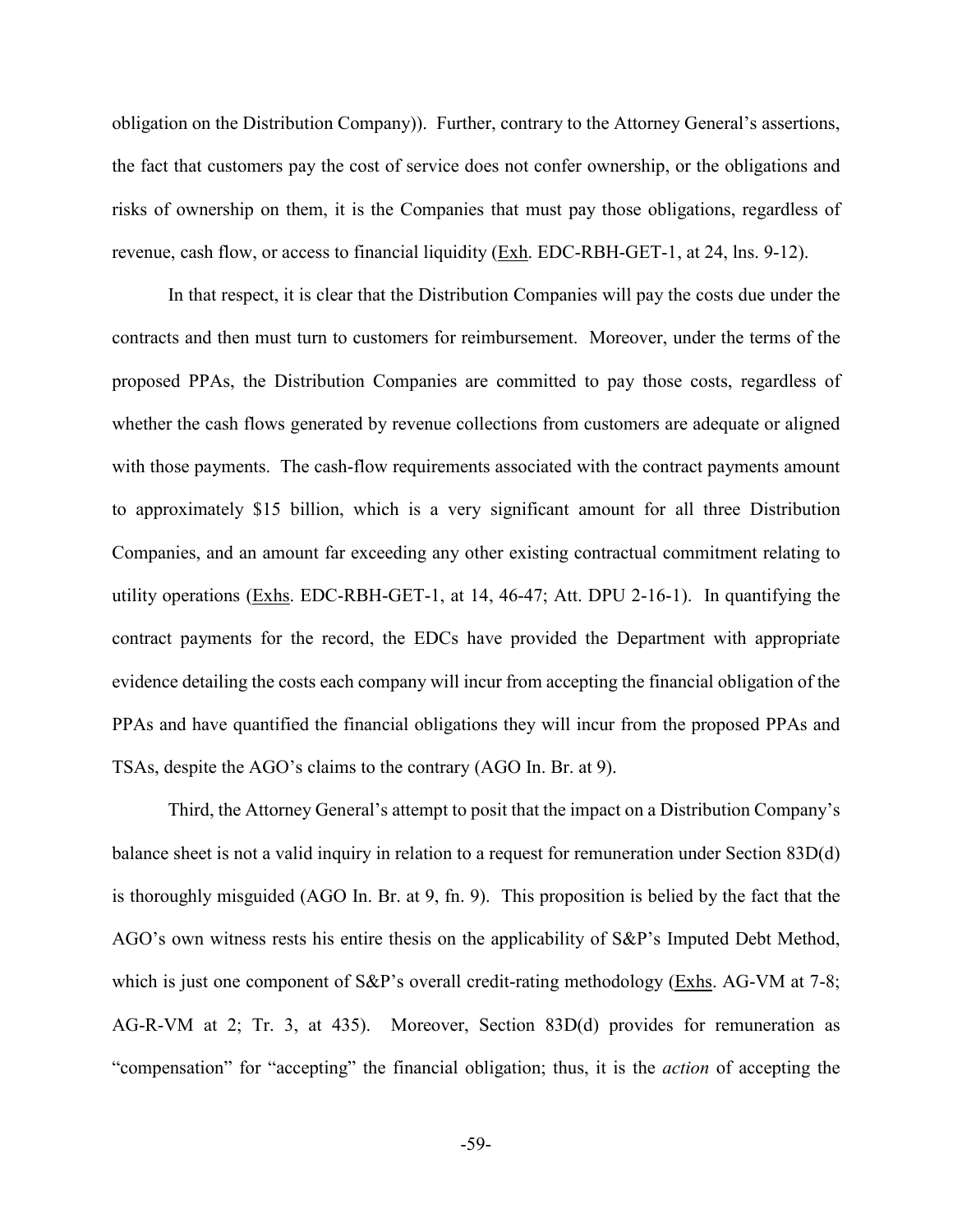financial obligation that warrants compensation not the incurrence of project risk or cost-recovery risk. By definition, this means that the crux of the Department's inquiry as the proper compensation has to focus on: (1) the value produced by the EDC *acceptance* of the contract counterparty role; and (2) the impact that *acceptance* of the contract counterparty role may have on the financial wherewithal of the Distribution Companies. To that end, the Distribution Companies have produced a detailed net-benefits analysis proving the value produced for customers by the EDC acceptance of the contract counterparty role (Exh. EDC-RBH-GET-1, at 48-66). This analysis was not refuted with substantive record evidence by the AGO or other intervenors.

The AGO implicitly endorses the relevance of the second element, *i.e.*, the impact on the financial wherewithal of the Distribution Companies, in its mistaken claim that "the Proposed PPAs and TSAs will have little to no impact on the EDCs' financial wherewithal" (AGO In. Brief at 8 citing Exh. AG-VM-1, at 27). However, the nature and extent of the "financial obligation" and its impact on the Distribution Companies' financial wherewithal is not an inquiry that can be performed either by the Attorney General, the Distribution Companies or by the Department, but rather is a determination that will ultimately be determined through the overall equity and creditquality reviews conducted by external parties, including S&P, Moody's and Fitch. In putting forth the "S&P methodology" as the basis for quantifying the remuneration rate in this case (at zero or near zero) on brief, it appears that the AGO fails to grasp that S&P would only ever apply that procedure in the course of its evaluation of credit quality for an electric utility.

In fact, the AGO's witness Mr. Musco testified numerous times at hearing that S&P and the other credit-rating agencies are "independent" entities that make their own determinations regarding the impact of the PPAs. For example, Mr. Musco testified that "and, *of course*, none of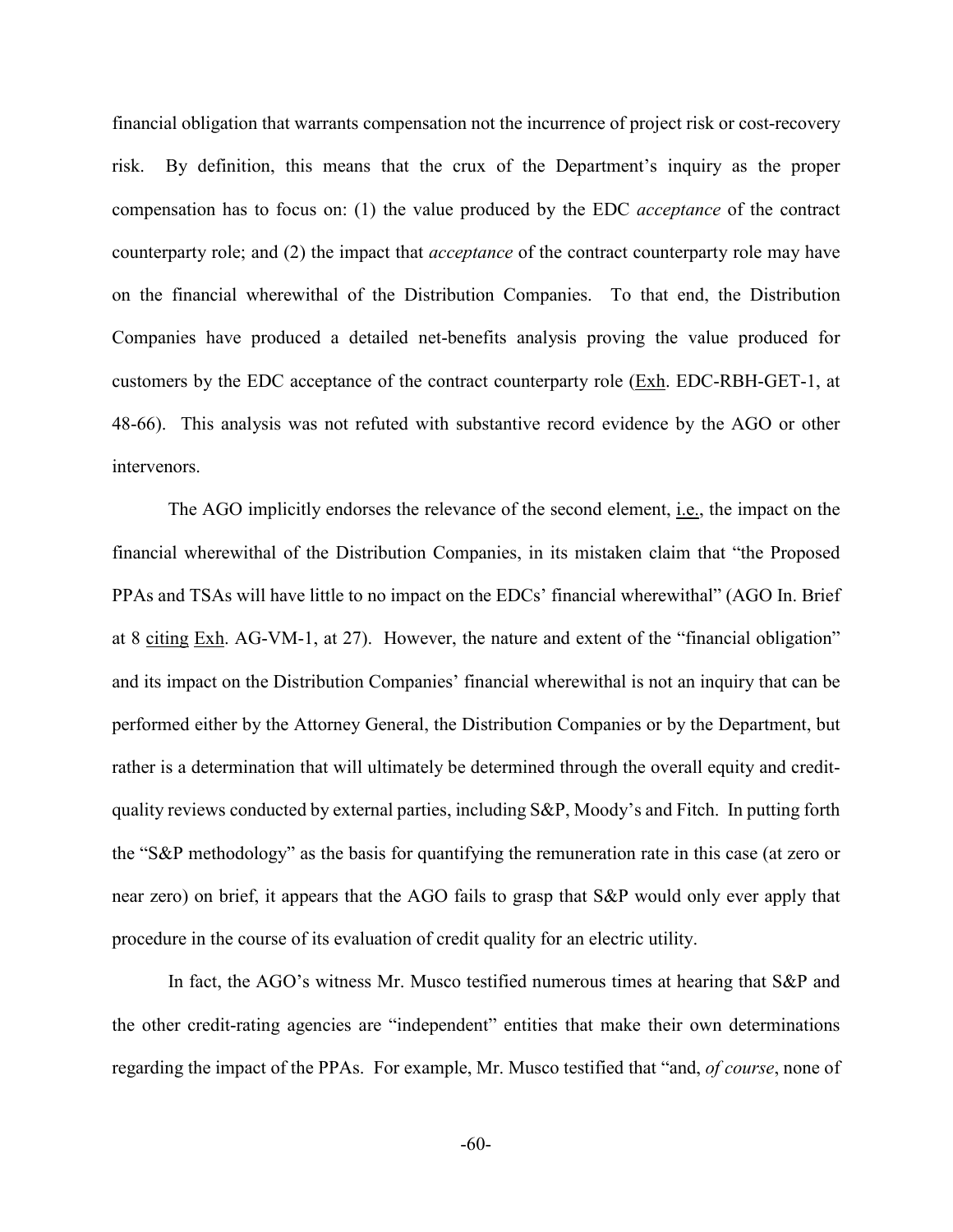us can speak to exactly what the rating agencies are going to do" (Tr. 3, at 418, lns. 4-6) (emphasis added). Mr. Musco also testified that "no one can say what the rating agencies are going to do. It's folly to try to say exactly what a rating agency is going to do" (Tr. 3, at 418; 450).

On brief, the AGO argues that "the only claim put forth by the EDCs centers on a potential financial obligation that may arise because the Proposed PPAs may not be immediately recoverable from ratepayers" and that these circumstances "might have a negative impact on their short-term borrowing rates" (AGO In. Br. at 9). The AGO summarily dismisses these concerns on the basis that EDCs "have not suffered this fate with their current Section 83 and Section 83A long-term contracts" and the EDCs "have not attempted to quantify the amount of such costs under the Proposed PPAs and TSAs" (id. at 9-10). However, these arguments are specious because the record shows that: (1) the magnitude of cash flow associated with the current Section 83 and Section 83A long-term contracts is relatively small as compared to the cash flows associated with the Section 83D (and Section 83C) contracts (Exh. EDC-RBH-GET-1, at 10, 69, 70; Tr. 1, at 82, 84); (2) the actual contract payments and associated customer revenues will not be a reality for several years; therefore, there is no basis to study the cash flows now when circumstances could be entirely different at the time of contract commencement; and (3) the Department has set the remuneration rate of 2.75 percent in accordance with law in relation to the Section 83A contracts, mitigating potential harm.

The Distribution Companies raised the issue of cash flow because it is a major consideration in the overall equity and credit-rating processes and will undoubtedly be reviewed in view of the financial obligations imposed by the proposed PPAs, *when those PPAs become actionable* (Exh. EDC-RBH-GET-1, at 21; Tr. 1, at 109, 114). In fact, it is indisputable that cash flow is a major issue in the credit-rating process (see, e.g.,  $Exh$ . EDC-AGO 1-8, Att. 3, at 46).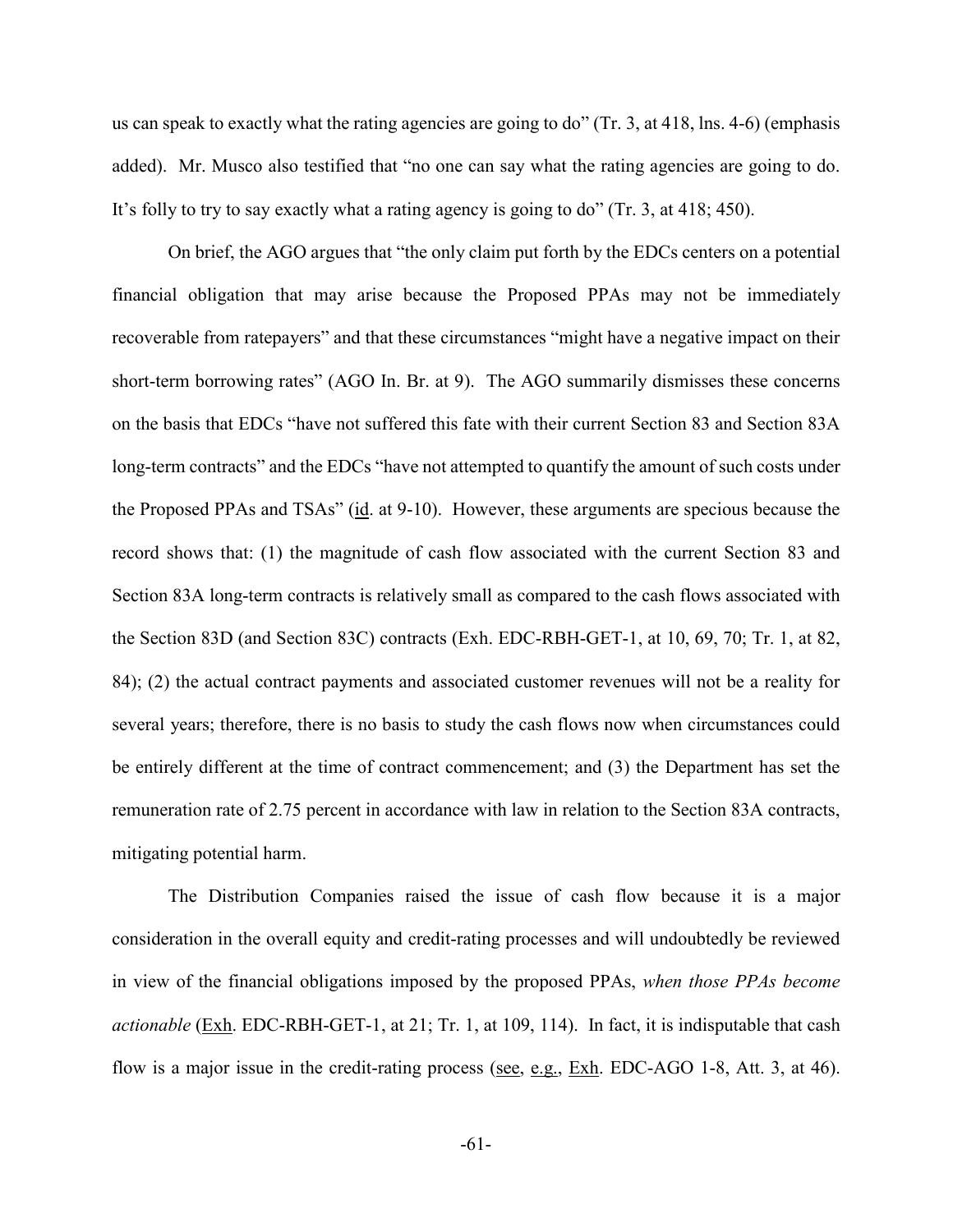Therefore, the idea that the S&P Imputed Debt Method represents the totality of the analytical construct that S&P will apply to the evaluation of the financial obligations associated with the PPAs and TSAs is ludicrous.

For example, the Moody's Rating Methodology referenced by Mr. Musco as one of the three, exclusive methods he knows of to quantify the impact of the PPAs states that "PPAs are recognized qualitatively to be a future use of cash whether or not they are treated as debt-like obligations in financial ratios" (Exh. EDC-AGO 1-8, Att. 3, at 46). Mr. Musco acknowledged the importance of cash-flow metrics (Tr. 3, at 443). Mr. Musco also testified that the two credit-metric core ratios are EBITDA to debt and funds from operation to debt, both of which relate to cash flow (Tr. 3, at 443). Mr. Musco further acknowledged that S&P looks at "FFO to debt, funds from operations to debt" and how it impacts "the entity's ability to cover its debt" (Tr. 3 at 444).<sup>[19](#page-64-0)</sup> Thus, the record is clear that credit exposure goes far beyond debt imputation, covering the entire ratings methodology, including the regulatory, liquidity, financing, and volatility considerations (Exh. EDC-RBH-GET-1, at 36).

Accordingly, in weighing the issues in this case, the Department should reject the AGO's arguments that no financial obligation is attaching because customers are "ultimately" paying for the contract costs, and conversely, should recognize that the acceptance of the significant, longterm fixed obligations associated with the proposed PPAs creates multiple business and financial challenges, each of which would be considered in the equity analysis and credit-ratings process. This is the fundamental reason that the legislation contains a provision to compensate the EDCs for accepting the long-term obligations associated with the PPA and TSAs. A degradation of equity or credit quality would diminish the financial strength of the EDC balance sheets; increase

<span id="page-64-0"></span><sup>&</sup>lt;sup>19</sup> The record shows that Moody's assigns a 40 percent weight to measures of financial strength and liquidity (Exhs. DPU-2-11; EDC-AGO-1-8, Att. 3).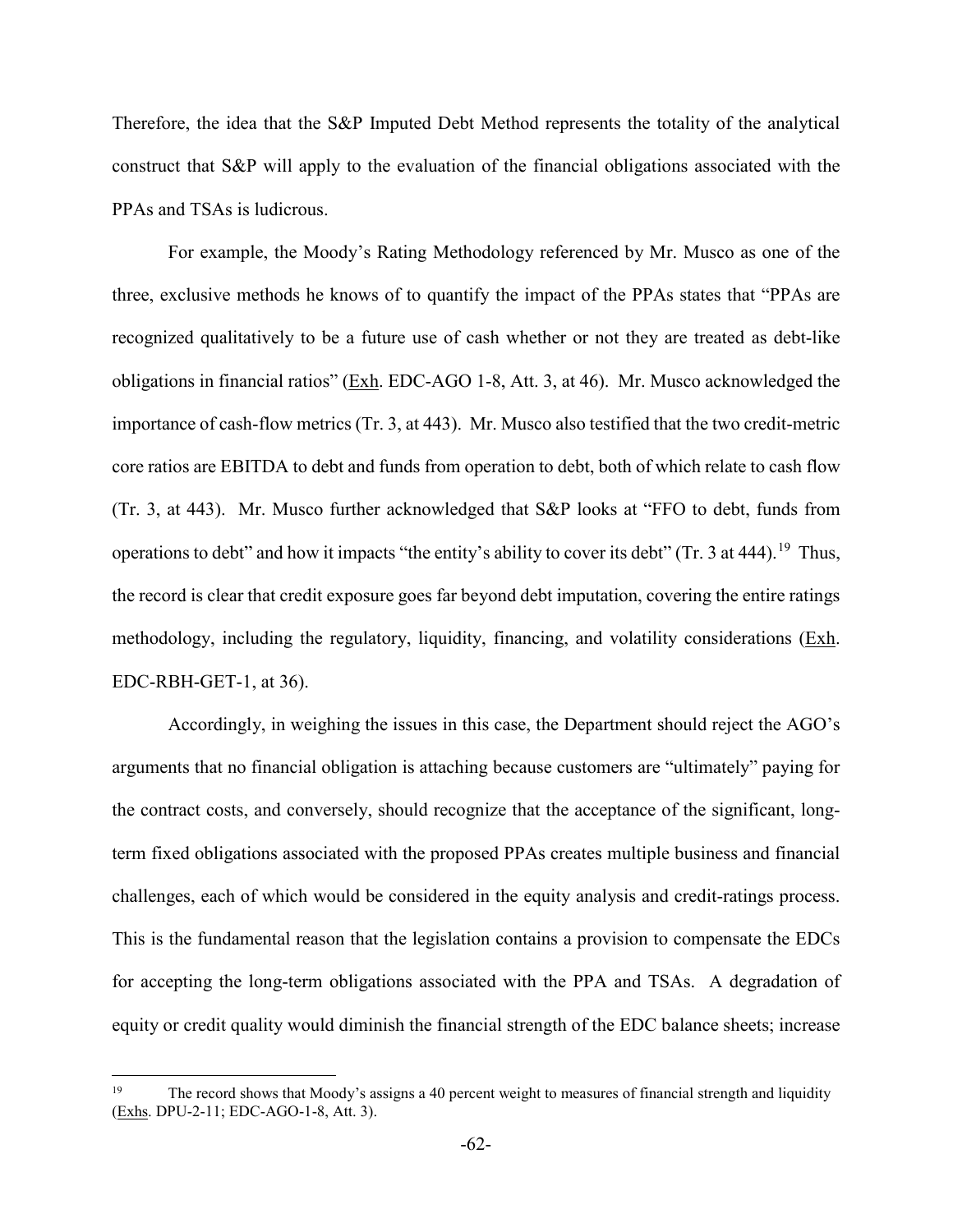costs for utility operations (borne by utility customers); and impair the ability to rely on the EDCs as the counterparties for long-term renewable contracts. This would be an unacceptable result for customers and a defeat for the Commonwealth's renewable energy procurement program. Accordingly, the impact on equity and credit quality constitutes the crux of the matter in setting remuneration.

## 4. The S&P Method for Imputing Debt is Not a Method for Determining the Financial Obligation and Endangers the Interests of Customers.

On brief, the AGO makes the following claim in relation to S&P's imputed-debt methodology:

> Despite such a lavish request, the EDCs fail to provide evidence quantifying their financial obligations arising from the Proposed PPAs and TSAs via calculations of either historic or estimated impacts. Nor do the EDCs demonstrate that the collection of annual remuneration will result in just and reasonable rates.

> Instead, the EDCs argue that they cannot calculate these costs, even though credit rating agencies offer an established methodology for doing so. AGO witness Musco used such a methodology, the Standard and Poor's ("S&P") method, and found that the Proposed PPAs and TSAs will have little to no impact on the EDCs' financial wherewithal and/or access to capital. Thus, the EDCs' financial obligation under the Proposed PPAs and TSAs would be zero or close to zero

(AGO In. Br. at 8) (citations omitted).

There are many flaws and inaccuracies in these statements. There are also inconsistencies between the arguments that the AGO is making regarding the application of the "S&P methodology" in this case and the testimony of its witness, Mr. Musco.

The Department should recognize that the entire proposition put forth by the AGO on the issue of the "S&P methodology" has the potential to endanger the interests of customers. The adoption of imputation of debt as a proxy for the "financial obligation" imposed by the proposed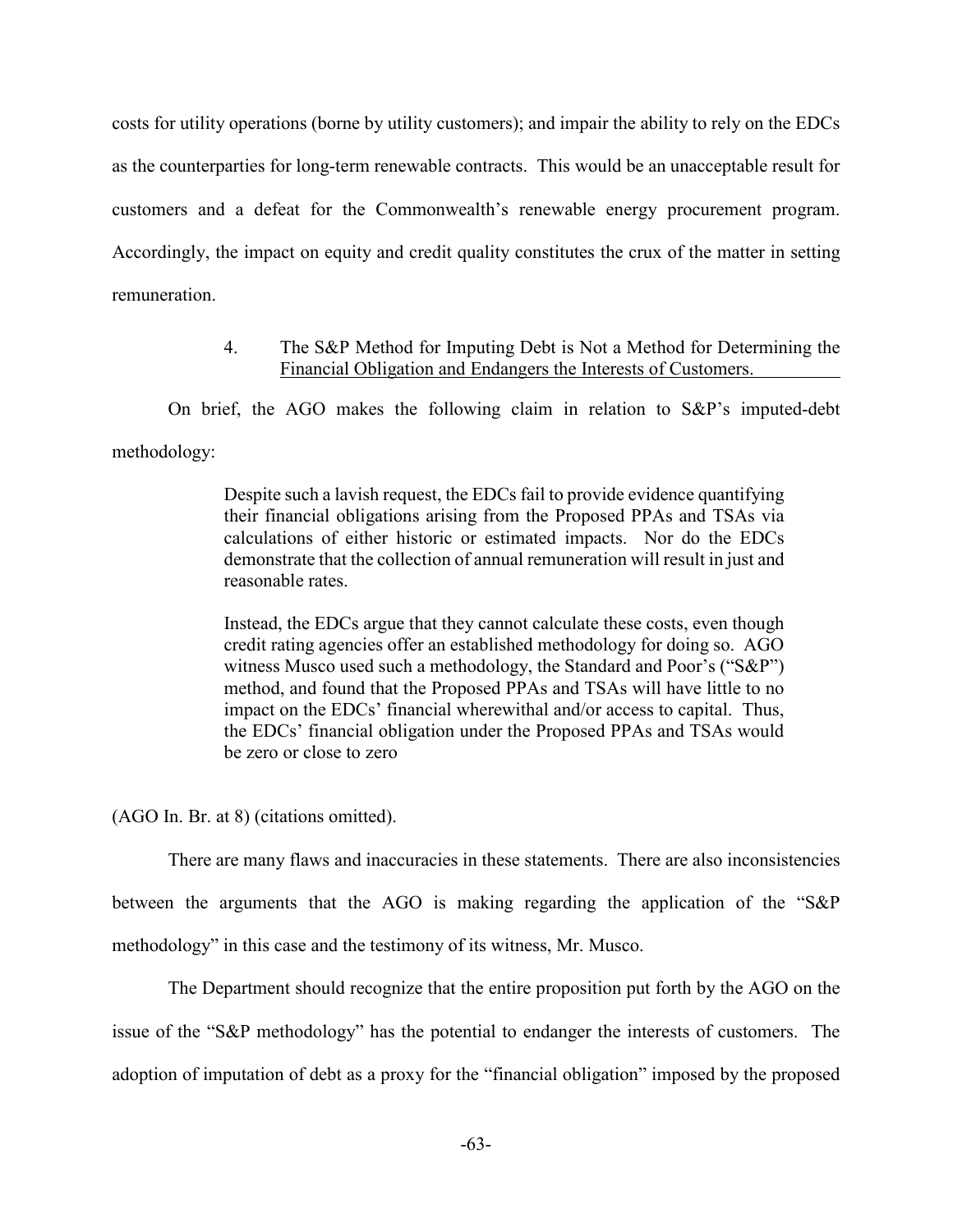PPAs and TSAs (or any future PPAs and TSAs) would irreparably damage the credit ratings of the Distribution Companies; would create substantial cost impacts for utility customers in relation to utility operations; and, would require the Department to take action to impute hypothetical equity on which the Company would earn a return to counteract the damaging impacts of that imputed debt, as the Hawaii Public Utility Commission found necessary for Hawaii Electric.

The flaws, inaccuracies and inconsistencies in the AGO's claim regarding the application of the S&P methodology are as follows:

# *(a) There is no requirement or suggestion in Section 83D(d) for the EDCs "to quantify the costs of their financial obligations" in order to set remuneration.*

The first sentence of the quote above from the AGO's initial brief states that the EDCs have failed "to provide evidence quantifying their financial obligations arising from the Proposed PPAs and TSAs via calculations of either historic or estimated impacts" (AGO In. Br. at 8). Nowhere in the statute is there language implying that remuneration would be set on the basis of the "cost" of the financial obligation. The AGO's underlying premise here is that the remuneration rate is intended to be a function of the cost-recovery risk associated with the financial obligation; however, there is no basis in law or fact for the proposition that the remuneration rate is linked to the presence of cost-recovery risk.

Section 83D provides for "an annual remuneration for the contracting distribution company up to 2.75 per cent of the annual payments under the contract **to compensate** the company for **accepting** the financial obligation of the long-term contract . . ." Section 83D(d) (emphasis added). In addition to providing for remuneration, Section 83D provides for recovery of the difference between the net costs of payments under the long-term contracts and the net proceeds from the sale of energy and RECs. Section 83D(i); see also 220 C.M.R. 24.06(2)(c) (providing that if a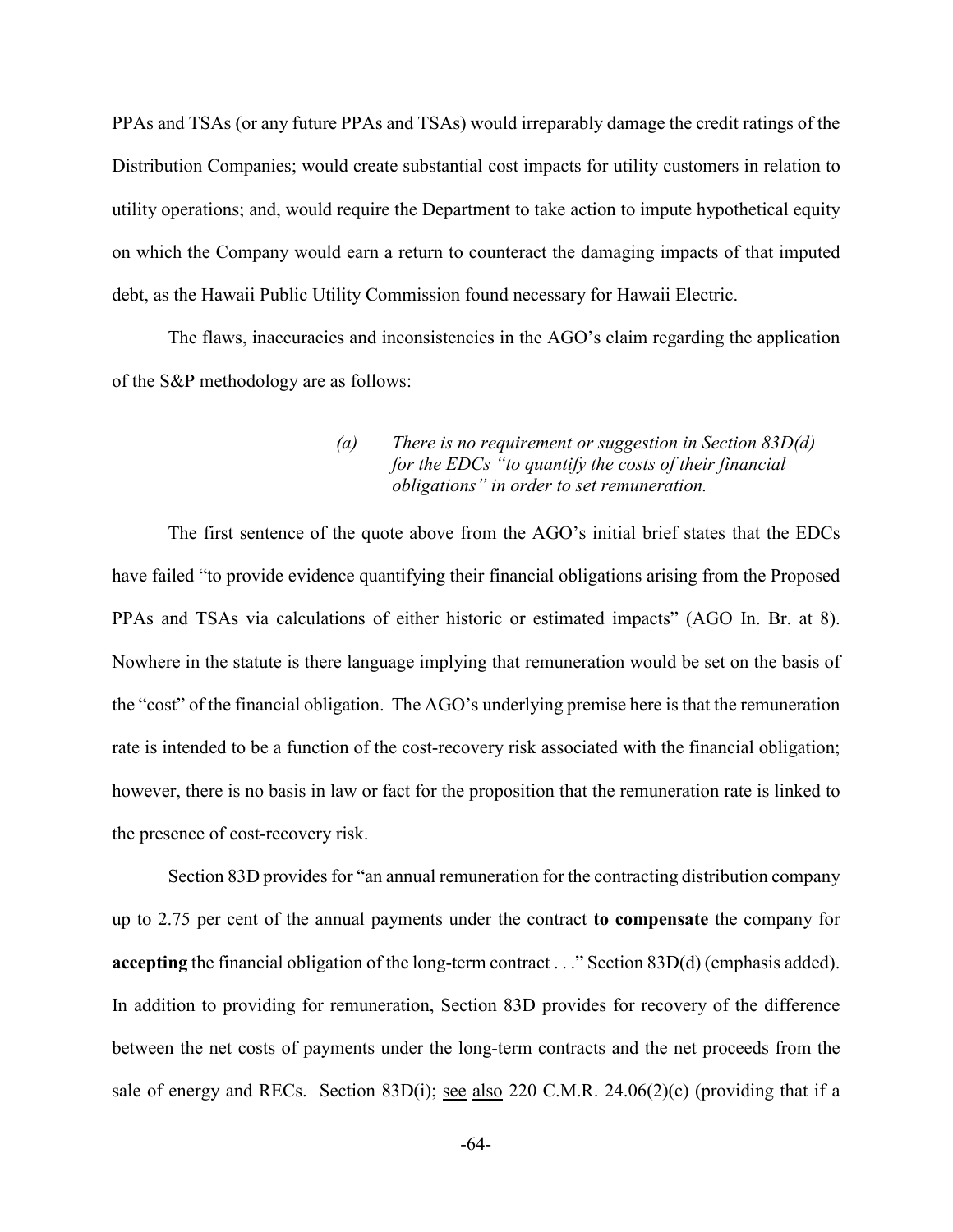Distribution Company sells the energy and RECs obtained through the long-term contracts it shall design a reconciliation process to recover all costs incurred under such contracts, subject to review and approval by the Department). The dual reference to cost recovery and remuneration is significant.

Under Massachusetts law, it is a fundamental principle of statutory construction that no part of a statute should be interpreted as superfluous and no statute should be construed in a way that produces absurd or unreasonable results. Providence & Worcester R.R. Co. v. Energy Facilities Siting Bd., 453 Mass. 135, 142-143, 145 (2009); see also Manning v. Boston Redevelopment Auth., 400 Mass. 444, 453 (1987) (holding that an enactment should not be construed in such a way as to make a nullity of pertinent provisions). The plain and unambiguous language of Section 83D shows that the General Court intended to provide compensation to the EDCs in return for the EDCs' acceptance of the financial obligation associated with the Section 83D PPAs and TSAs, and *in addition* intended to provide complete recovery of contract costs.

Although consistently ignored by the AGO, the statute provides that remuneration is "compensation" for "accepting" the financial obligation. By definition, this means that the crux of the Department's inquiry as the proper compensation has to focus on: (1) the value produced by the EDC *acceptance* of the contract counterparty role; and (2) the impact that *acceptance* of the contract counterparty role may have on the financial wherewithal of the Distribution Companies.

To that end, the Distribution Companies have produced a detailed net-benefit analysis proving the value produced for customers by the EDC acceptance of the contract counterparty role (see, e.g., Exh. EDC-RBH-GET-1, at 48-66). This analysis was not refuted by the AGO or other intervenors. The impact of acceptance on the financial wherewithal of the Distribution Companies will be assessed and ultimately determined by the independent equity and credit-rating entities.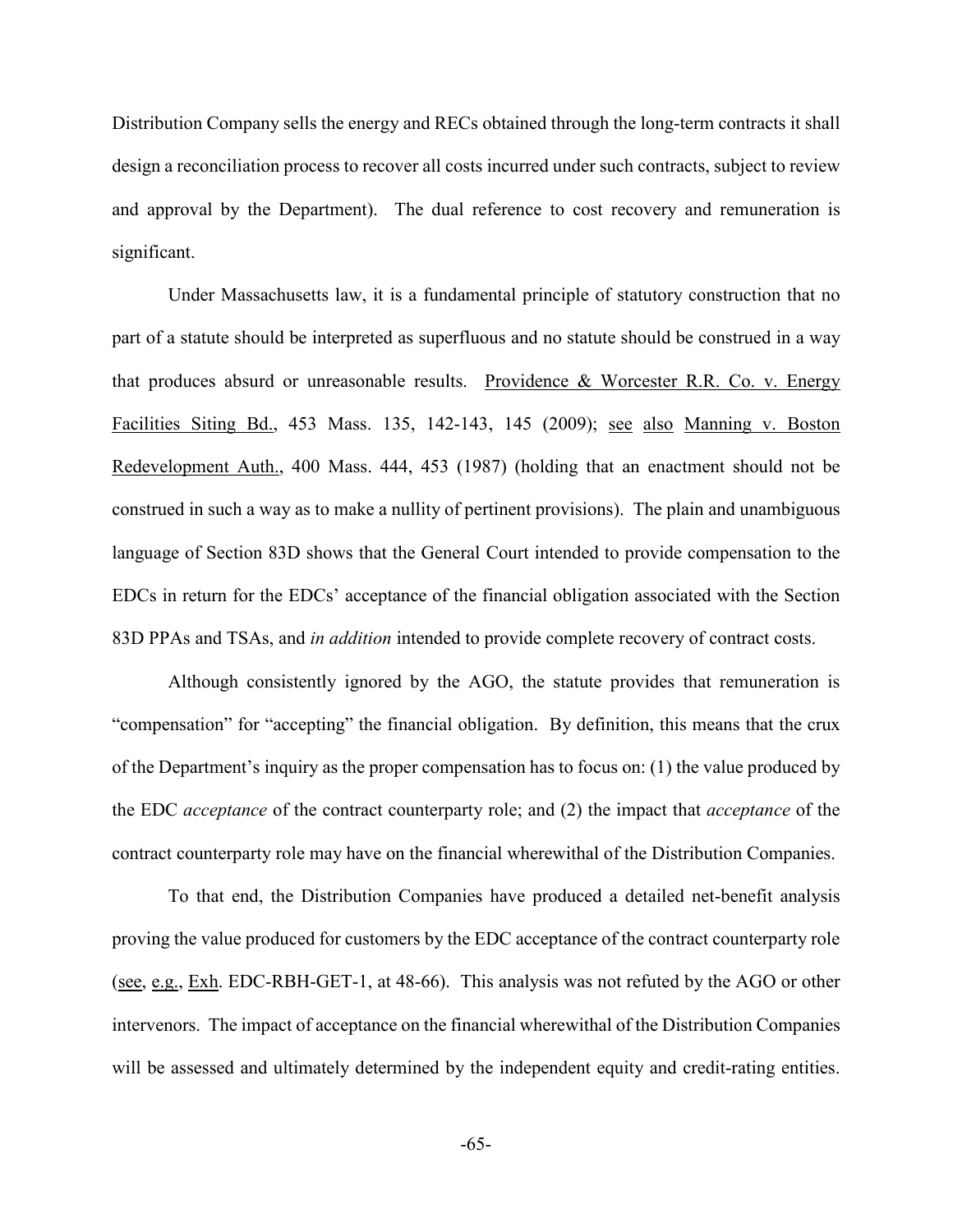The Department's exercise of discretion in setting remuneration is therefore an exercise in the *avoidance of harm* and the preservation of a regulatory construct that is characterized by success and equilibrium, and is working to the benefit of customers.

Further, there is no requirement that the EDCs demonstrate project risk or cost-recovery risk, and there is no requirement that the EDCs must "quantify the cost" of their financial obligations as some ephemeral concept apart from the contract payments. Accordingly, this statement by the AGO is flawed and inaccurate.

# *(b) There is no "calculation of either historic or estimated impact" that is relevant or valid.*

The first sentence of the quote above from the AGO's initial brief states that the EDCs have failed to quantify "their financial obligations" using "calculations of either historic or estimated impacts." However, there are no "historic or estimated impacts" that would pertain to the Department's current exercise of authority on the remuneration rate in relation to the Section 83D (and Section 83C) contracts. The magnitude of the procurement program, and the current proposed contracts within that program, far outstrips any commitment made previously.

> *(c) The credit rating "agencies" do not offer "an established methodology" for calculating the "cost" of financial obligations under the PPAs.*

The declaration that the credit-rating *agencies* have an *established methodology* for calculating the *cost of financial obligations* under the PPAs is wrong in multiple respects.

First, there is only one methodology that Mr. Musco puts forth as applicable in this case, among the separate, credit-rating methodologies established by S&P, Moody's and Fitch, which is the S&P methodology he puts forth to "inform" the record in "S&P's own words." (Tr. 4, at 420; Exh. AG-VM, at 6). Mr. Musco attempts to claim that Moody's methodology is similar to S&P's. However, this is not true. Moody's credit-rating methodology has an entirely different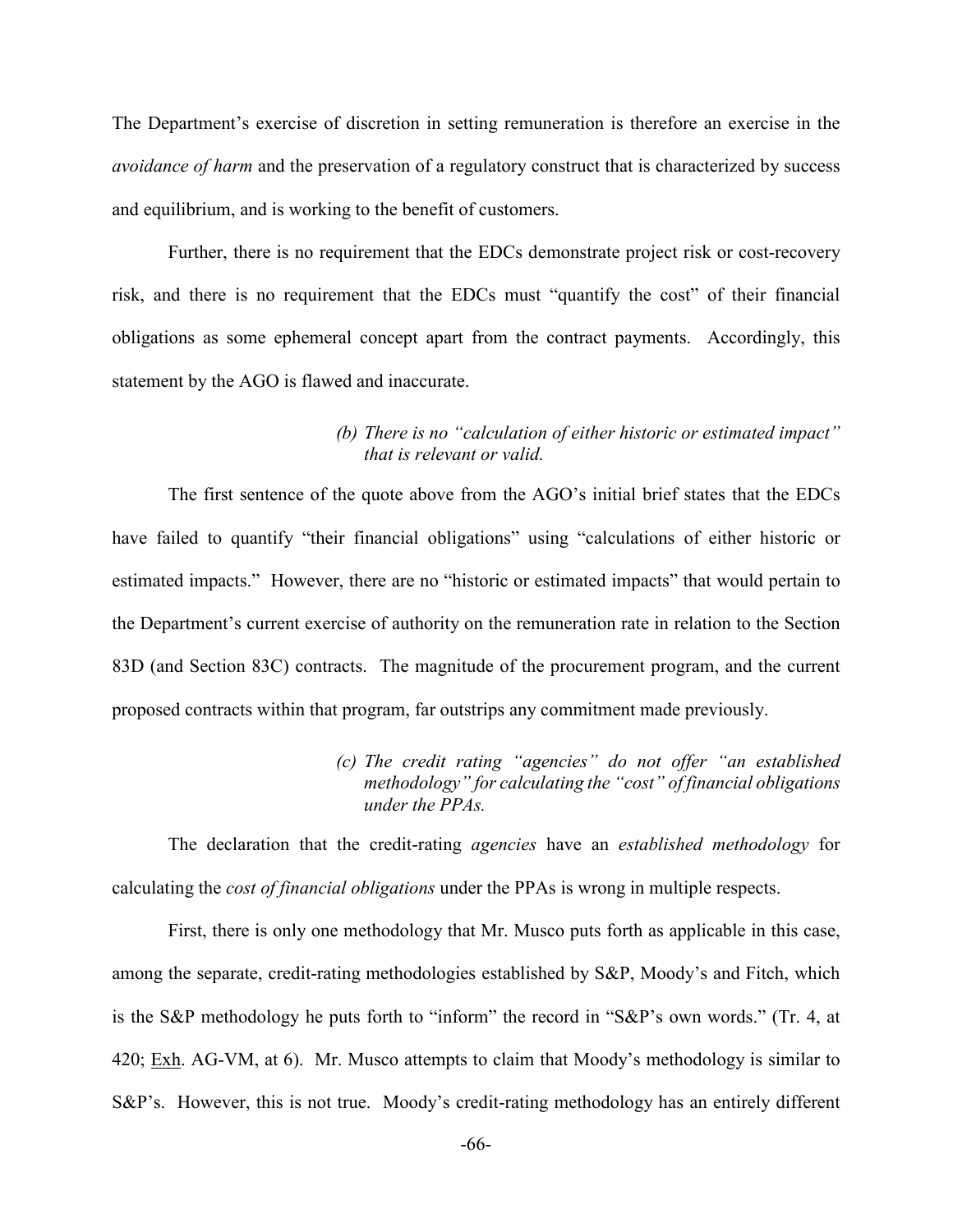focus and indicates that the PPAs would be treated and evaluated as operating costs (Exhs. AG-VM at 28; EDC-AGO-1-8, Att. 3 (Moody's); Exhibit EDC-RBH-GET-1, at 39 - 40).

Second, the record shows that Mr. Musco is incorrect in claiming that the S&P methodology is the "most accepted method" (Exh. AG-VM, at 6). Nor is the S&P methodology an established methodology for calculating the "cost of financial obligations" associated with PPAs. When asked which other clients Mr. Musco had direct experience working with the S&P methodology, Mr. Musco cited only to two states Hawaii and Oregon, neither of which have used the methodology to establish the financial obligation imposed by the PPAs – and only one of which he has put forward as the basis for his testimony (Tr. 3, at 414-415).<sup>[20](#page-69-0)</sup>

Third, the "S&P methodology" that the AGO purports to rely on is in fact not a calculation of the "cost of financial obligations," as the AGO claims. The "S&P methodology" referenced by the AGO is entitled: "Standard & Poor's Methodology for Imputing Debt for U.S. Utilities' Power Purchase Agreements" (Exh. EDC-AGO-1-8, Att. 2). This methodology describes the "mechanics of debt imputation" and the circumstances under which S&P would find that a PPA has created a "fixed, **debt-like**, financial obligation" representing "substitutes for debt-financed capital investments in generation capacity" (id. at 2) (emphasis added). Once a debt obligation is found, the S&P imputed-debt methodology calculates an adjustment to the reported financial metrics to capture PPA capacity payments and multiplies those capacity payments by "risk factors" based on S&P's assessments regarding "the strength and availability of regulatory or legislative vehicles for the recovery of the capacity costs" (id. at 3). Accordingly, the S&P methodology is not an "established methodology" for calculating the "cost of financial obligations," as the AGO

<span id="page-69-0"></span><sup>&</sup>lt;sup>20</sup> When asked for a record request showing that Oregon is using imputed debt as a cost adder in the procurement process, Mr. Musco stated "I'm not sure I'd agree that I said they're using this. It's an option that's available within the RFP that the utility can exercise" (Tr. 3 at 416, lns 13-15).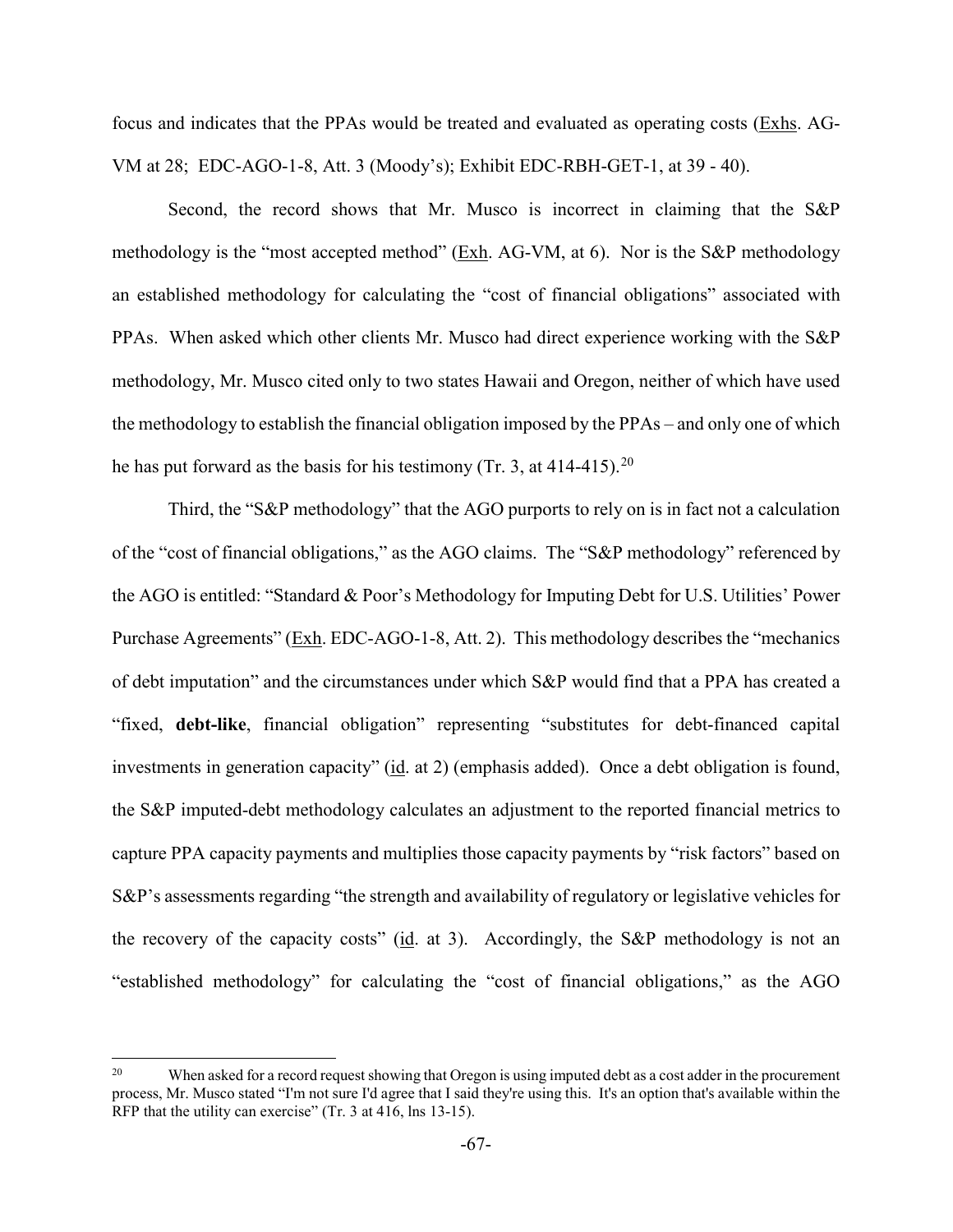repeatedly alleges, but merely a small part of a larger analysis that also includes qualitative factors, judgment, and assessments of contextual factors.

Fourth, there is no basis for assuming that the credit-rating agencies will evaluate the impact of the financial obligations associated with the PPAs exclusively through a PPA-specific inquiry. Equity investors, equity analysts and the credit-rating agencies will evaluate the totality of the Company's financial obligations and will apply a broad range of qualitative judgments to the determination of financial wherewithal and balance-sheet strength.

Accordingly, the AGO's proposition that the credit-rating "agencies" offer "an established methodology" for calculating the "cost" of financial obligations specific to the PPAs is incorrect. The Attorney General is attempting to cherry pick sections of the "Standard & Poor's Methodology for Imputing Debt for U.S. Utilities' Power Purchase Agreements" that support their argument, while ignoring the remainder of the document (Exh. EDC-AGO-1-8, Att. 2). The alleged "methods" are not standalone computations endorsed by the rating agencies for the singular purpose and application suggested by the AGO, but rather are part of an overall, comprehensive credit-evaluation framework involving myriad qualitative and quantitative considerations. The impact of the EDC's financial obligations will be reviewed and ultimately determined through the overall equity and credit-rating processes conducted by independent third parties in accordance with their own approaches. This will encompass an assessment of both business and financial risk with regulatory environment as a significant element within that analysis.

# *(d) The "S&P methodology" is not an "established" method for determining that the financial obligation under the Proposed PPAs would be zero or close to zero.*

On brief, the AGO argues that the only quantitative evidence in the record suggests that "because the financial obligations under the Proposed PPAs and TSAs rests with the ratepayers,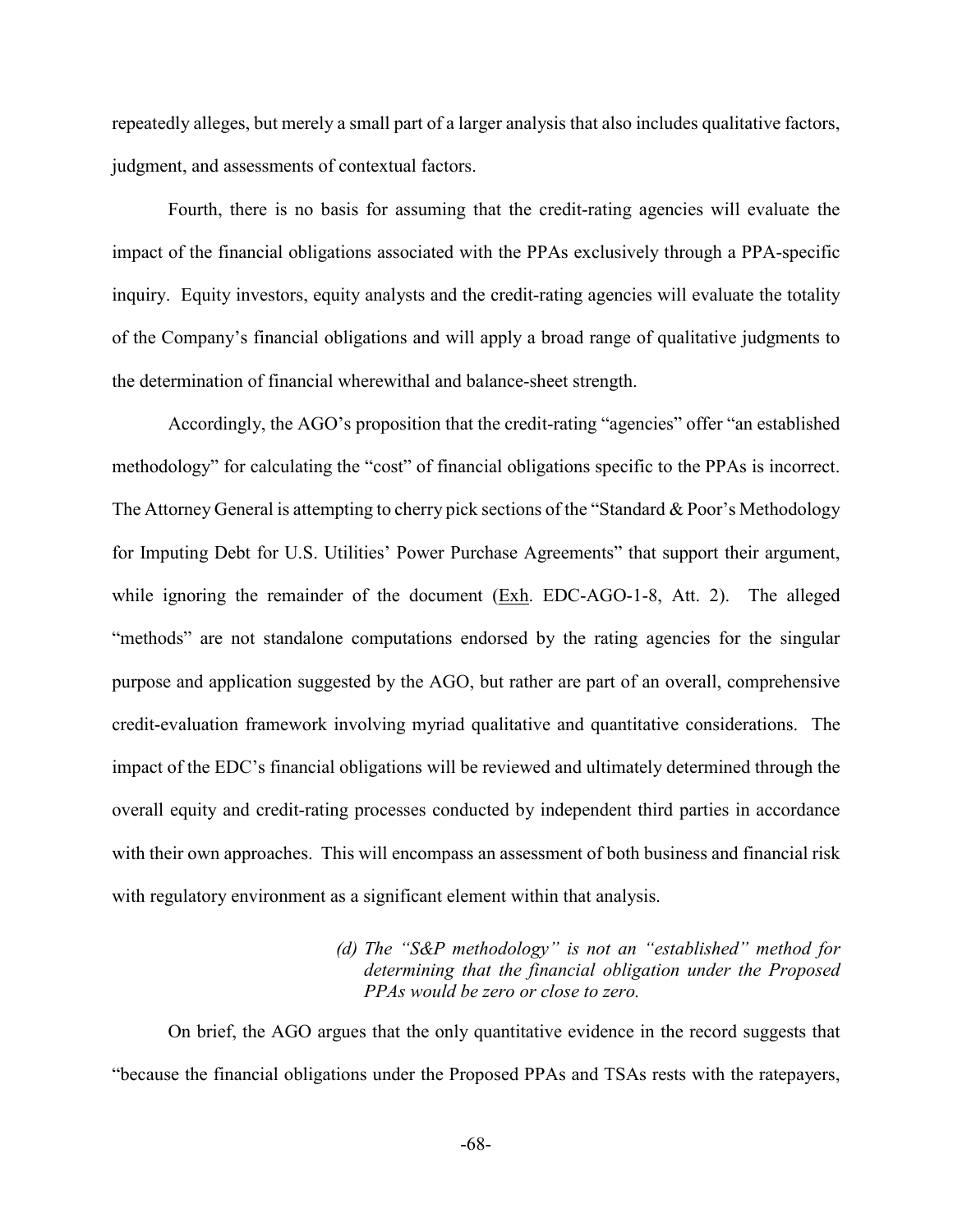and not with the EDCs, remuneration should be minimal, at best" (AGO In. Br. at 10). The AGO further argues that in determining the appropriate risk factor to assign to a PPA, S&P focuses on two factors: (1) is there a legislatively-created cost-recovery mechanism; and (2) does the EDC act as an intermediary between suppliers and customers rather than a generator (id. at 11). The AGO claims that because the EDCs have a statutory right to cost recovery and are barred from owning and operating generation, the S&P methodology "would likely apply a very low risk factor" (id. at 12). However, as with other claims asserted by the AGO, there is a wealth of inaccuracies, misrepresentations and inconsistencies in these statements.

For example, as discussed above, the AGO's witness, Mr. Musco testified numerous times that S&P and the other credit-rating agencies are independent entities that make their own determinations regarding the impact of the PPAs. For example, Mr. Musco testified that "none of us can speak exactly to what the ratings agencies are going to do" (Tr. 3, at 418). When asked, in his experience, whether any ratings agency will find a credit-negative impact arising from the contracts, Mr. Musco testified that "no one can say what the rating agencies are going to do. It's folly to try to say exactly what a rating agency is going to do" (Tr. 3, at 450).

Mr. Musco also further testified that "I would not expect them to arrive at a number anywhere but **at or near zero percent"** (Tr. 3, at 421). However, Mr. Musco was not able to convey that he has any basis for opining on the manner in which S&P would treat the Massachusetts PPAs beyond what he has read in S&P's imputed-debt methodology, nor does he have any particular insight into how S&P would evaluate the risk of cost recovery. Moreover, Mr. Musco could not provide any specific information regarding the debt-imputation methodology he was required to consider in Hawaii because that information is "confidential"—which is troublesome given how heavily Mr. Musco has relied on his experience in Hawaii as the basis for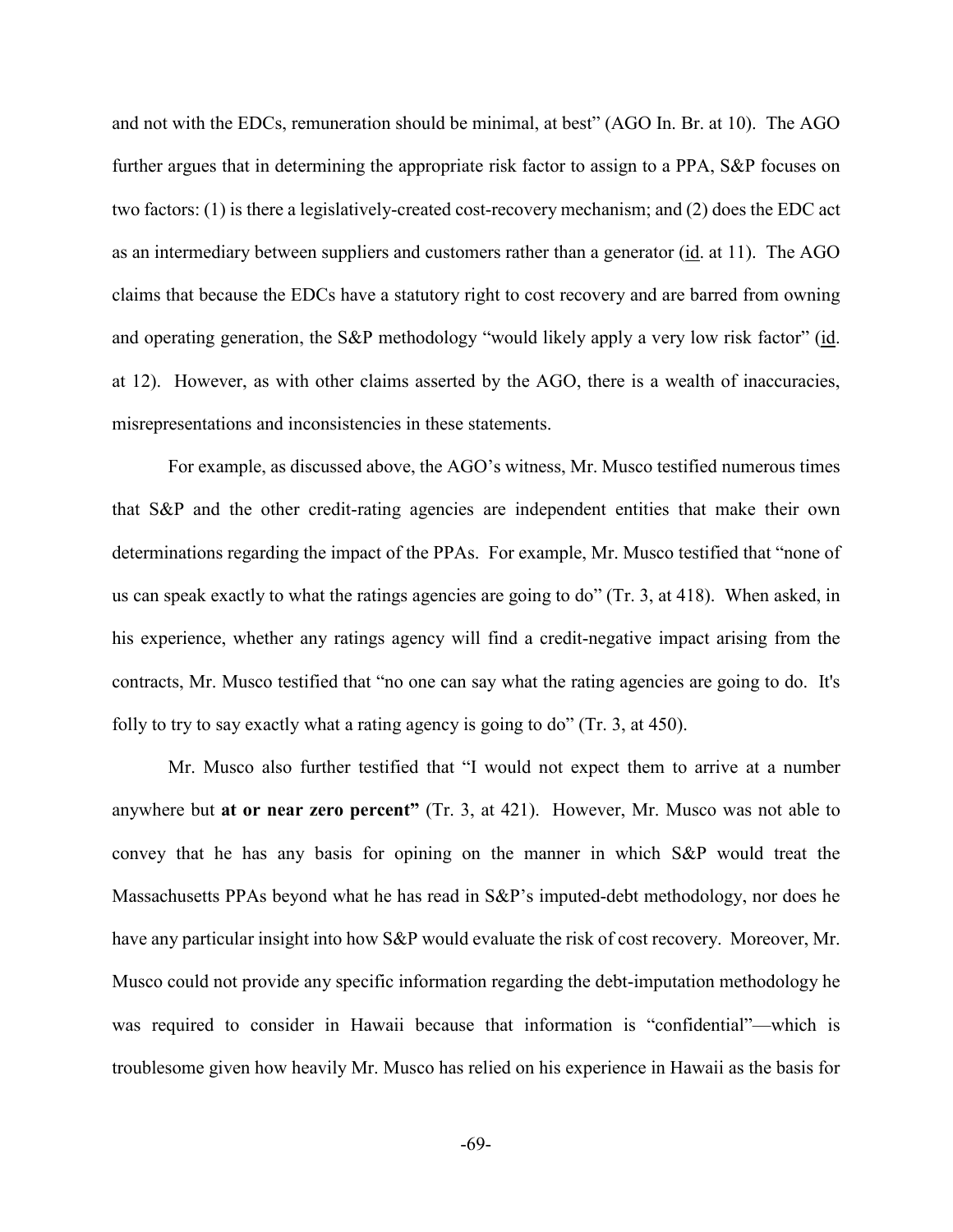his claimed understanding of the S&P imputed-debt methodology in this case (Tr. 3, at 414-415, 426-427).

## *(e) The S&P method itself recognizes the importance of the regulatory environment.*

The AGO claims that application of the S&P imputed-debt methodology indicates that the proposed PPAs would have little to no impact on the EDCs' financial wherewithal and/or access to capital (AGO In. Br. at 8). However, the S&P method itself recognizes "the regulatory framework/regime's influence is of critical importance when assessing regulated utilities' credit risk because it defines the environment" (Exh. EDC-AGO-1-8, Att. 1, at 4). Therefore, it is clear the Department's decision regarding remuneration is of crucial importance. The financial stability and wherewithal of the Distribution Companies cannot be left up to *one element* of one component of one credit-rating agency's process supported by a witness who admits the rating agencies are independent and "no one can say what the regulatory agencies are going to do" (Tr. 3 at 450).

## 5. The Department Should Not Wait for Actual Harm to Occur

The Distribution Companies strongly disagree that the Department's decision on remuneration should rest on a showing of actual harm. Actual harm will cost customers dearly in relation to routine utility operations, and actual harm will likely terminate the Commonwealth's procurement program for renewable energy resources because the Distribution Companies will not be in a position to continue as the contract counter party.

For example, the AGO argues that, although it appears that S&P may have raised questions about the impact of potential Green Community Act contracts on NSTAR Electric prior to the passage of the GCA in 2008 and again prior to discussions with Cape Wind in 2012, the calls and concern from S&P appear to have ceased for now (AGO In. Br. at 14, fn. 16). The AGO further alleges that Section 83D was signed into law in August 2016; yet, the EDCs have "produced no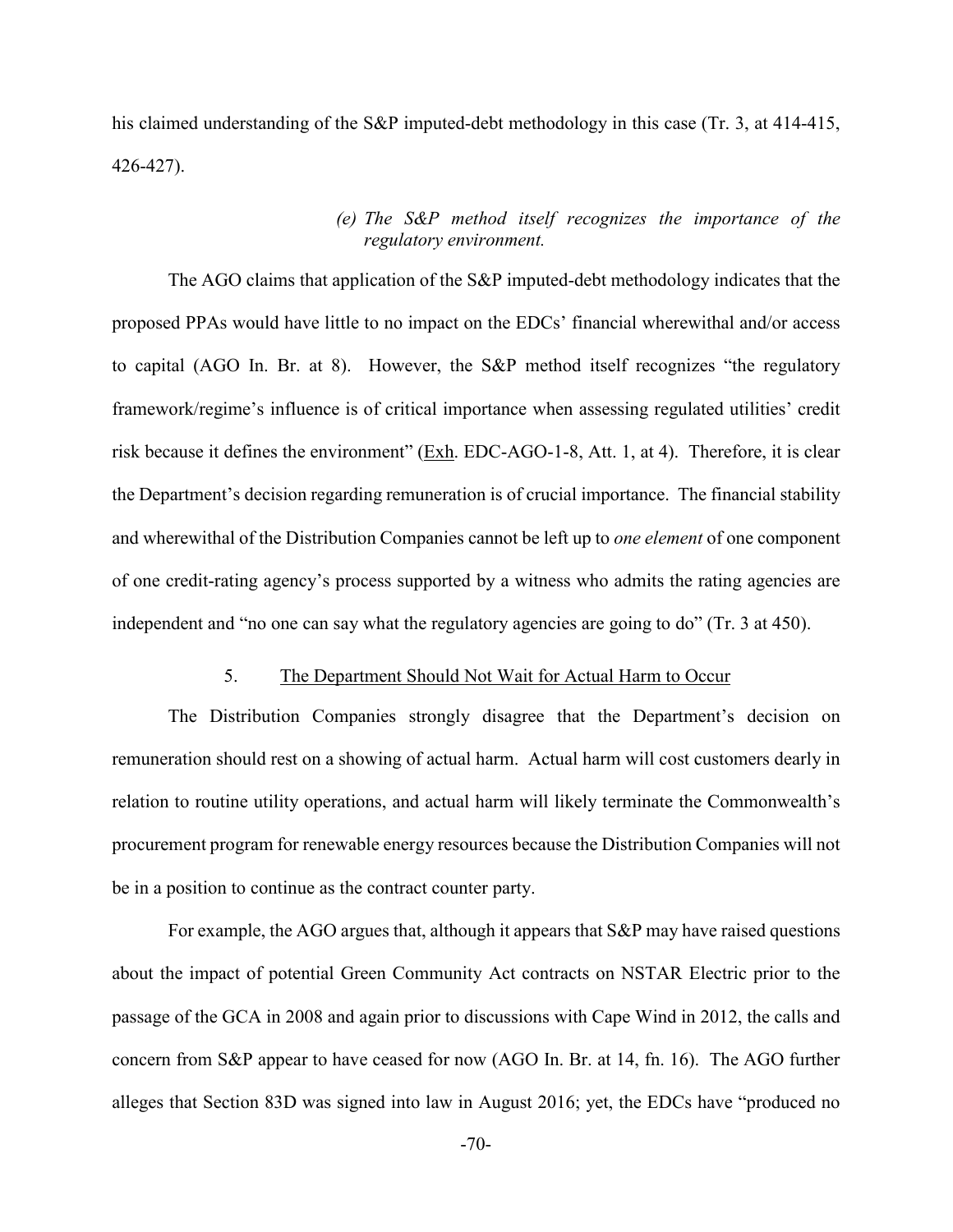evidence of negative reactions from the rating agencies" (AGO In. Br. at 13). This statement is alarming in the lack of awareness it demonstrates that a "negative reaction" by the ratings agencies would be bad for customers. Moreover, the statement evinces a lack of understanding that the ratings agencies are unlikely to act upon legislation where the terms of that legislation will be carried out in the future by the Department as it fulfills its statutory mandate.

# *a) Uncertainty in Remuneration Has Not Yet Occurred and There is No Downward Trend in the Remuneration Rate, Unless the DPU Creates One Here.*

In this proceeding, there have been numerous references to a declining remuneration rate, along with the suggestion that the change in remuneration has not caused any concern or uncertainty from the perspective of the ratings agencies (AGO In. Br. at 8, 12-13). For example, the AGO argues that the EDCs "fared no worse in the financial community" when the remuneration rate dropped from 4 percent under Section 83 to 2.75 per cent under Section 83A (AGO In. Br. at 14-15). The AGO further argues that the EDCs have not shown that the "progression of remuneration" through the various "iterations" of the Green Communities Act solicitation requirements for renewable energy resources has "led to undue regulatory uncertainty" (id. at 13). However, these claims ignore how the statutory changes are actually viewed externally.

However, there has been only one change in the remuneration rate from four percent in Section 83 to 2.75 percent in the Section 83A, Section 83C and Section 83D procurements. Compare St. 2016, c. 188, § 12, Section 83C(d), Section 83D(d) and St. 2012, c. 209, § 36. Although, the General Court modified the language of "equal to 2.75 percent" used in Section 83A to "up to 2.75 percent" in Sections 83C and 83D, the numerical value set by the General Court stayed exactly the same. The alteration in language delegated authority to the Department to vary the remuneration rate from the designated level of 2.75 percent, and this case is the first time that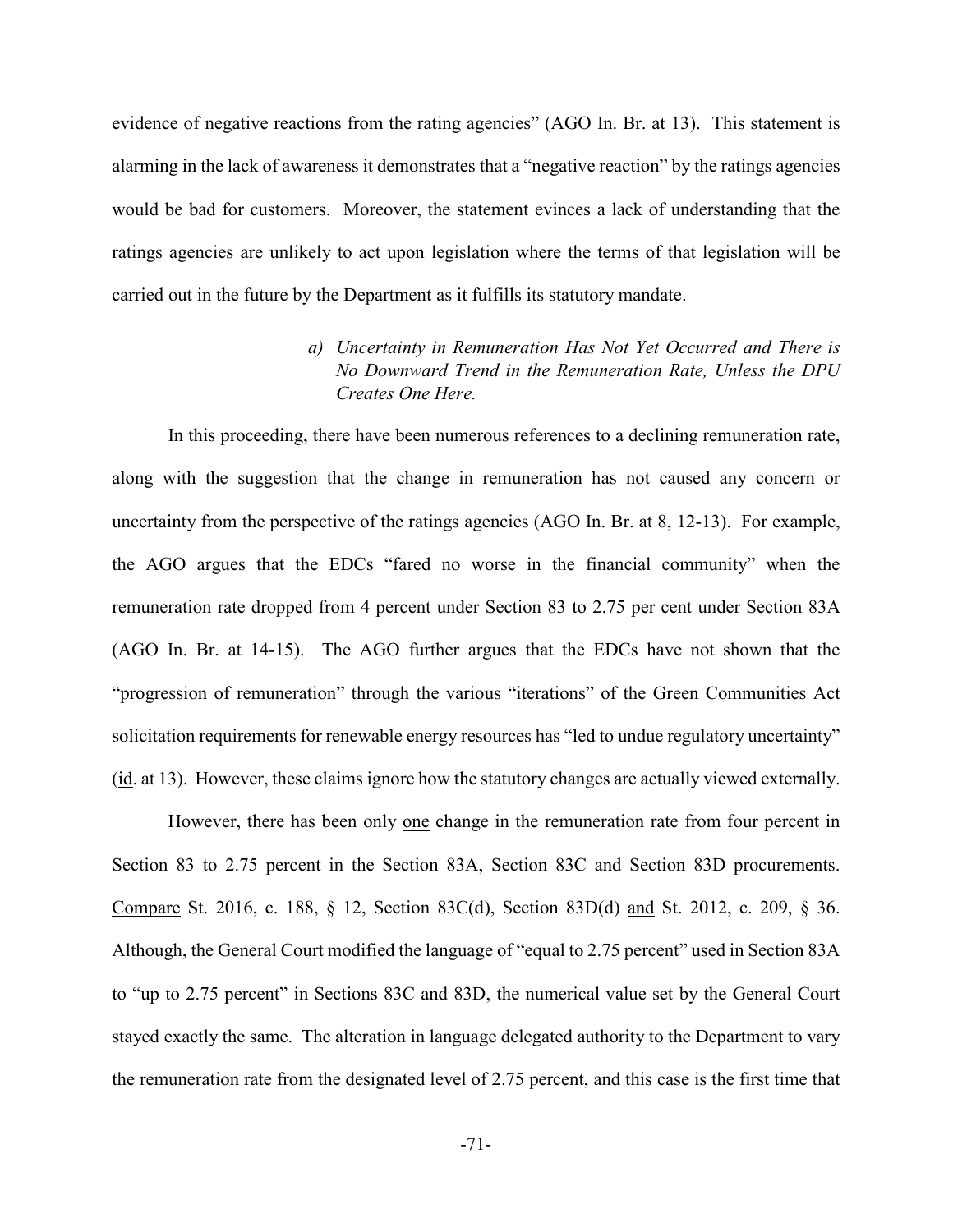the Department will be considering a change (and it will be doing so in the context of a vastly *growing magnitude* of commitments). Therefore, the regulatory environment surrounding the contract procurement framework in Massachusetts has remained much more stable than the AGO attempts to portray.

Conversely, the AGO and other parties argue that the EDCs have failed to provide any evidence, either in credit rating reports specific to the EDCs or in general credit rating agency documents, that shows that remuneration "is integral to a credit-supportive regulatory environment" (AGO In. Br. at 14). However, the conclusion regarding a "credit-supportive regulatory environment" rests heavily on the assessment that the Massachusetts regulatory environment has been stable and predictable, with the existing allowance for 2.75 percent remuneration embedded in that assessment. Although the AGO suggests that evidence is needed to find that "remuneration is integral," the S&P method, endorsed by the AGO's witness, states "the regulatory framework/regime's influence is of critical importance when assessing regulated utilities' credit risk because it defines the environment" ( $Exh$ . EDC-AGO-1-8, Att. 1, at 4). Further, Moody's considers the regulatory environment "one of the most important credit considerations," and S&P identifies the regulatory environment, which informs both its business risk and financial risk scores, as "one of the most important factors in [its] credit analysis of regulated utilities" (Exhs. DPU 4-2; DPU 4-2-A; DPU 4-2-B). Therefore, the record evidence supports the fact that existing regulatory mechanisms factor into the "credit-supportive" rating given to Massachusetts utilities.

# *b) The EDCs Have Produced Substantial Evidence that Just and Reasonable Rates Will Result from the Payment of Remuneration.*

On brief, the AGO contends that the EDCs have failed to provide the Department with evidence demonstrating that the proposed remuneration rate will result in just and reasonable rates.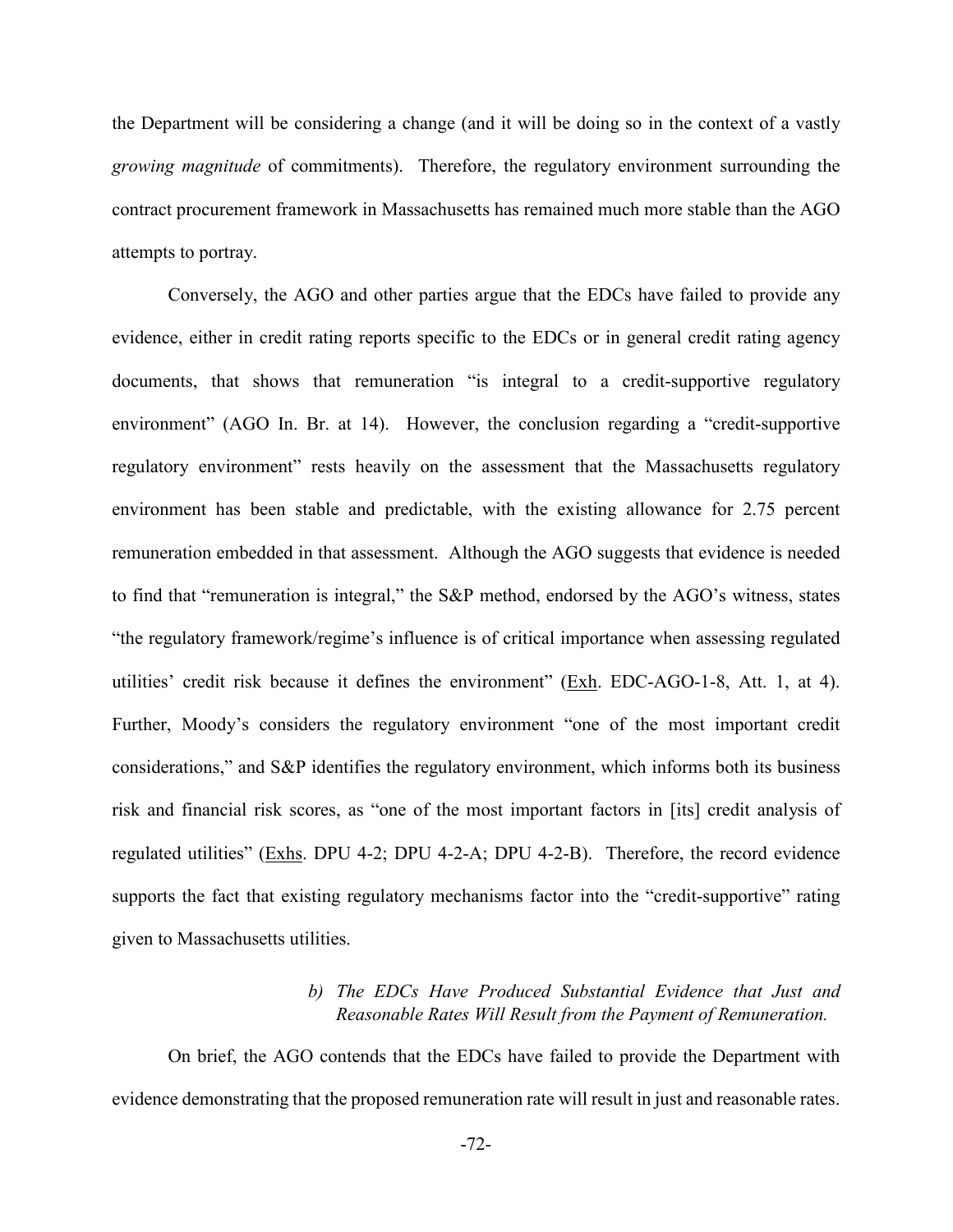However, this is not correct: the Attorney General's decision to simply ignore record evidence does not mean that the EDCs have failed to present that evidence.

The overarching purpose of the "Section 83" procurements is to facilitate the financing of renewable energy. See, St. 2008, c. 169, as amended by St. 2012, c. 209, §§ 35, 36 ("Section 83A"), and St. 2016, c. 188, §12 ("Section 83C") ("Section 83D"). The EDCs' credit quality enables the cost-effective financing of renewable power procurements, which, in turn, enables the public benefits that the GCA intends to achieve. In fact, Section 83D(a) explicitly recognizes the importance of the EDCs' balance-sheet strength in facilitating cost-effective financing. St. 2016, c. 188, § 12 (allowing EDCs to decline to contract in view of an "unreasonable burden" on the balance sheet). Therefore, a key consideration for the Department is whether the Section 83D contract costs (including remuneration) are more cost-effective when financed through long-term contracts with the EDCs as counterparties, than if the project were to be financed on a merchant basis (Exhs. EDC-RBH-GET-1, at 51, 48-66; DPU-2-11). This inquiry is embedded in Section 83D's "cost-effective" financing objective:

The department of public utilities **shall consider the potential costs and benefits** of the proposed long-term contract and shall approve a proposed long-term contract if the department finds that the proposed contract is **a cost-effective mechanism for procuring reliable renewable energy** on a long-term basis**, taking into account the factors outlined in this section.**

St. 2016, c. 188, § 12, Section 83D(e).

Under a range of scenarios considering reductions in: (1) the cost of debt; (2) the cost of equity; (3) the equity ratio; and (4) the overall rate of return, the reduction in capital costs produced by financing the Project through long-term PPAs with the EDCs far outweighs the incremental cost associated with a 2.75 percent remuneration rate (Exh. EDC-RBH-GET-1, at 51). In fact, under Section 83D's "cost-effective financing" objective, the rate of remuneration could be as high as 21.81 percent and still produce net benefits for customers (id. at 51-52). The analytical premise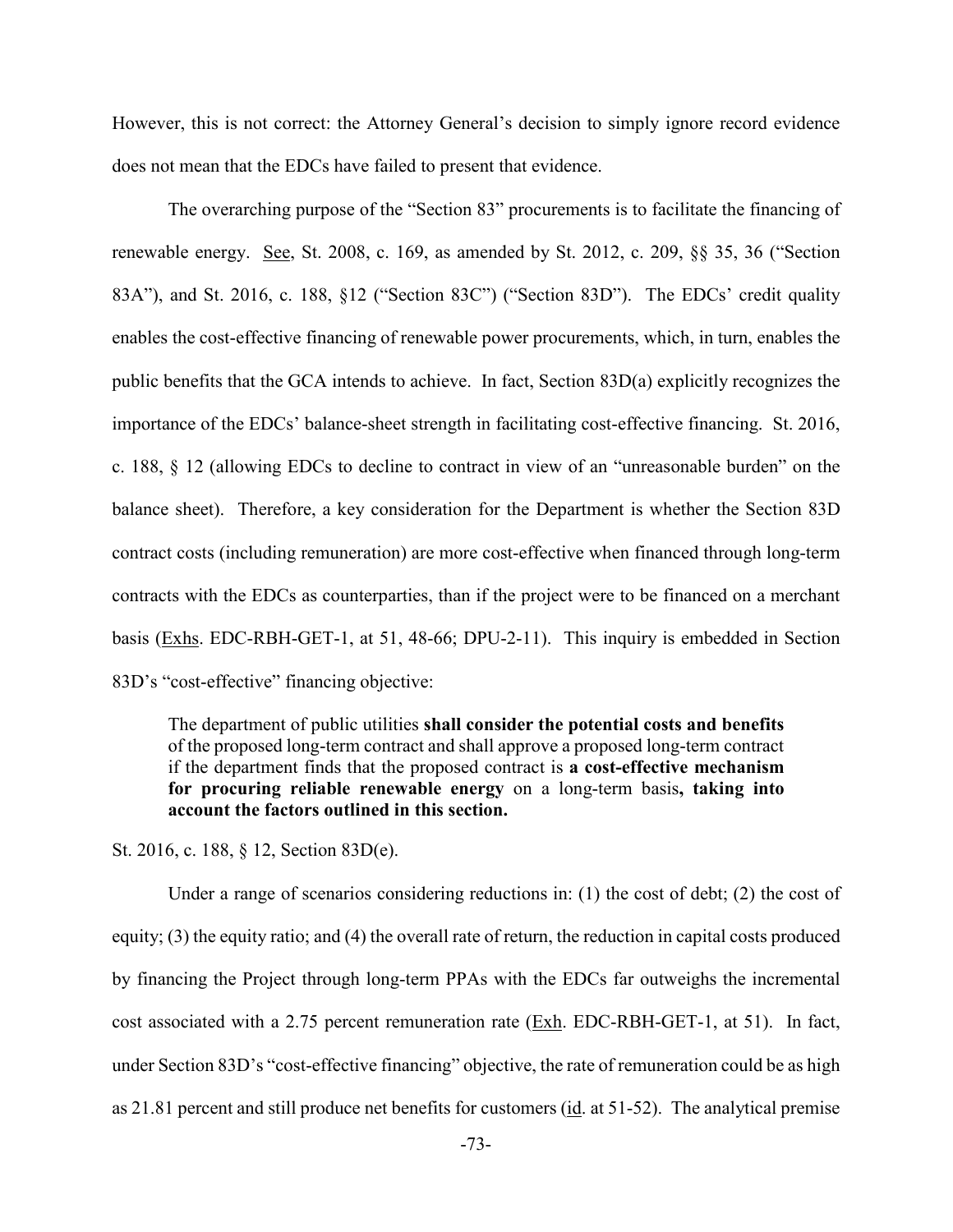underlying the net-benefit inquiry is that if the sum of total payments under the Section 83D PPAs and TSAs plus 2.75 percent remuneration is less than the cost of the Project under a "merchant" financing structure, the EDCs' balance sheets have created net customer benefits (id. at 52) in the billions of dollars.

The AGO argues that proponents of an incentive proposal, such as the proposal for remuneration under 83D, bear the burden of demonstrating that the proposal is consistent with the just and reasonable standard. D.P.U. 94-158, at 52 ("[a]ny incentive proposal would…be subject to the standard of review of [Section 94], which requires that rates be just and reasonable."). This includes demonstrating that the proposal is consistent with the Department's goal of providing a framework that ensures that the utilities it regulates provide safe, reliable, and *least-cost* service. However, this showing has been made in this case, in an identical fashion to the manner in which the AGO's witness testified was used in Hawaii.

In summary, the EDCs analyses demonstrate that the financing and customer benefits enabled by the EDCs' balance sheets warrant the 2.75 percent remuneration rate. The costs of the Section 83D PPAs and TSAs plus remuneration amply meet the "cost-effective" financing objective set forth under Section 83D. The EDCs' proposed 2.75 percent remuneration rate is analytically justified and in the public interest. Rates set by the Department to recover the approved remuneration rate will be just and reasonable given that the Department has evaluated the contracts in accordance with Section 83D criteria and the public-interest standard, and the EDCs have demonstrated that the remuneration is needed and has produced very substantial net benefits for customers. Accordingly, the Department should approve annual remuneration equal to 2.75 percent of the annual payments under each of the contracts submitted for approval in this case.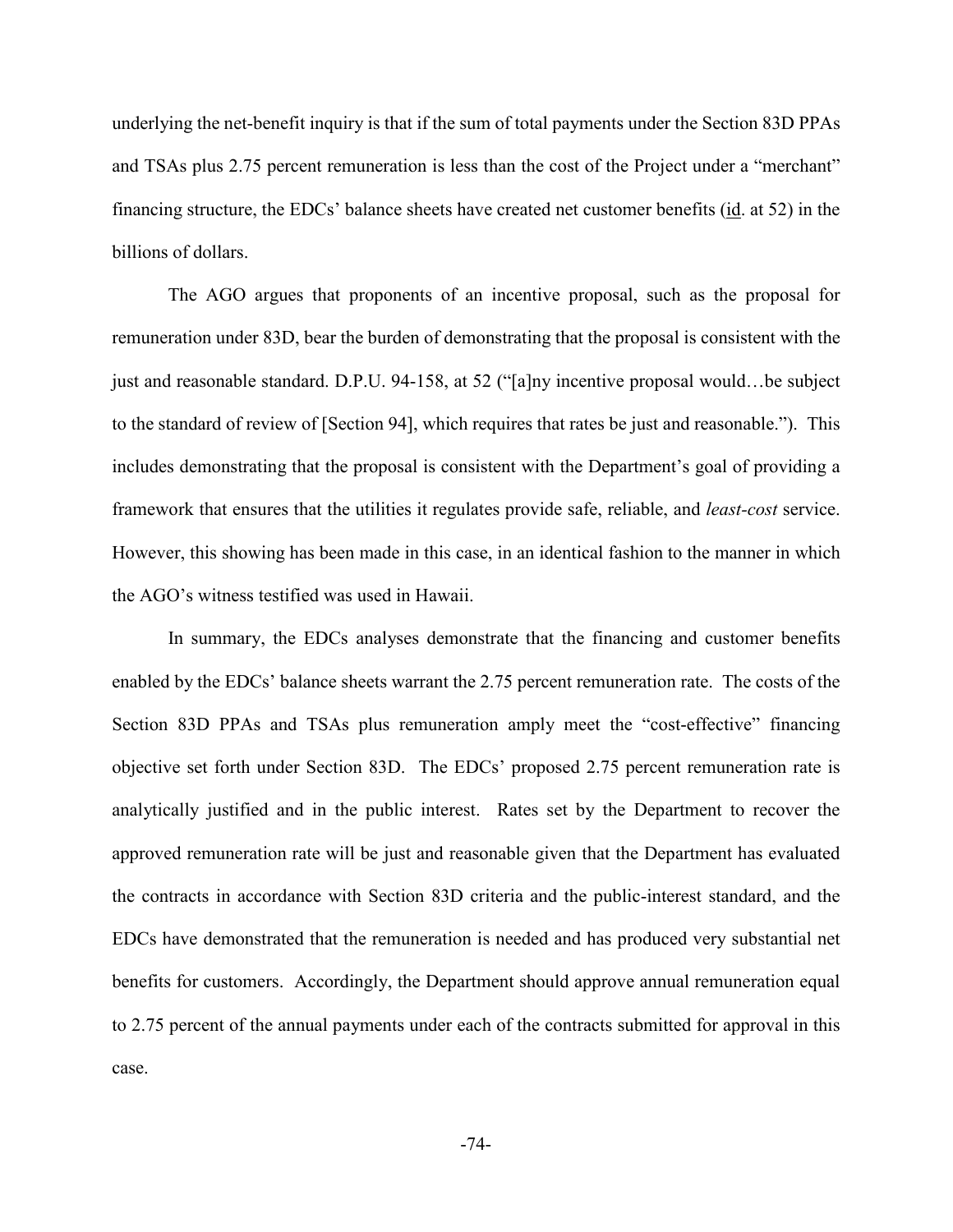#### **C. Response to Conservation Law Foundation**

CLF argues the following: (1) that the record supports remuneration lower than 2.75 percent (CLF In. Br. at 9-12); and (2) that the Distribution Companies have not provided a justification for a remuneration award of 2.75 percent using the AGO's methodology (id. at 10);.

The Distribution Companies have provided substantial evidence on the record of this proceeding to support remuneration equal to 2.75 percent, as we have discussed in detail above. The suggestion that the record supports remuneration lower than 2.75 percent or that the EDCs are required to use the "AGO's methodology" is in error. There is no evidence on the record supporting a remuneration rate lower than 2.75 percent. The only witness in the proceeding testifying to a rate below 2.75 percent is the AGO's witness and, in its Initial and Reply Briefs, the Company has demonstrated the fallacies involved with the AGO's proposed application of the S&P methodology.

#### **D. Response to Western Massachusetts Industrial Group**

WMIG argues that the Distribution Companies have not provided the Department with sufficient information in the record to support the maximum percentage of remuneration in this case (WMIG In. Br. at 2).

Further, WMIG argues the Distribution Companies' regulatory support argument ignores the fact that Section 83D specifically requires the Department to affirmatively decide the percentage of remuneration and the Legislature reduced the remuneration percentage in earlier settings that did not negatively impact the financial situation or credit ratings of Massachusetts utilities (id. at 5). Lastly, WMIG claims the Distribution Companies' "fair return" on capital argument is flawed as well because they are not deploying capital since there is mandatory rate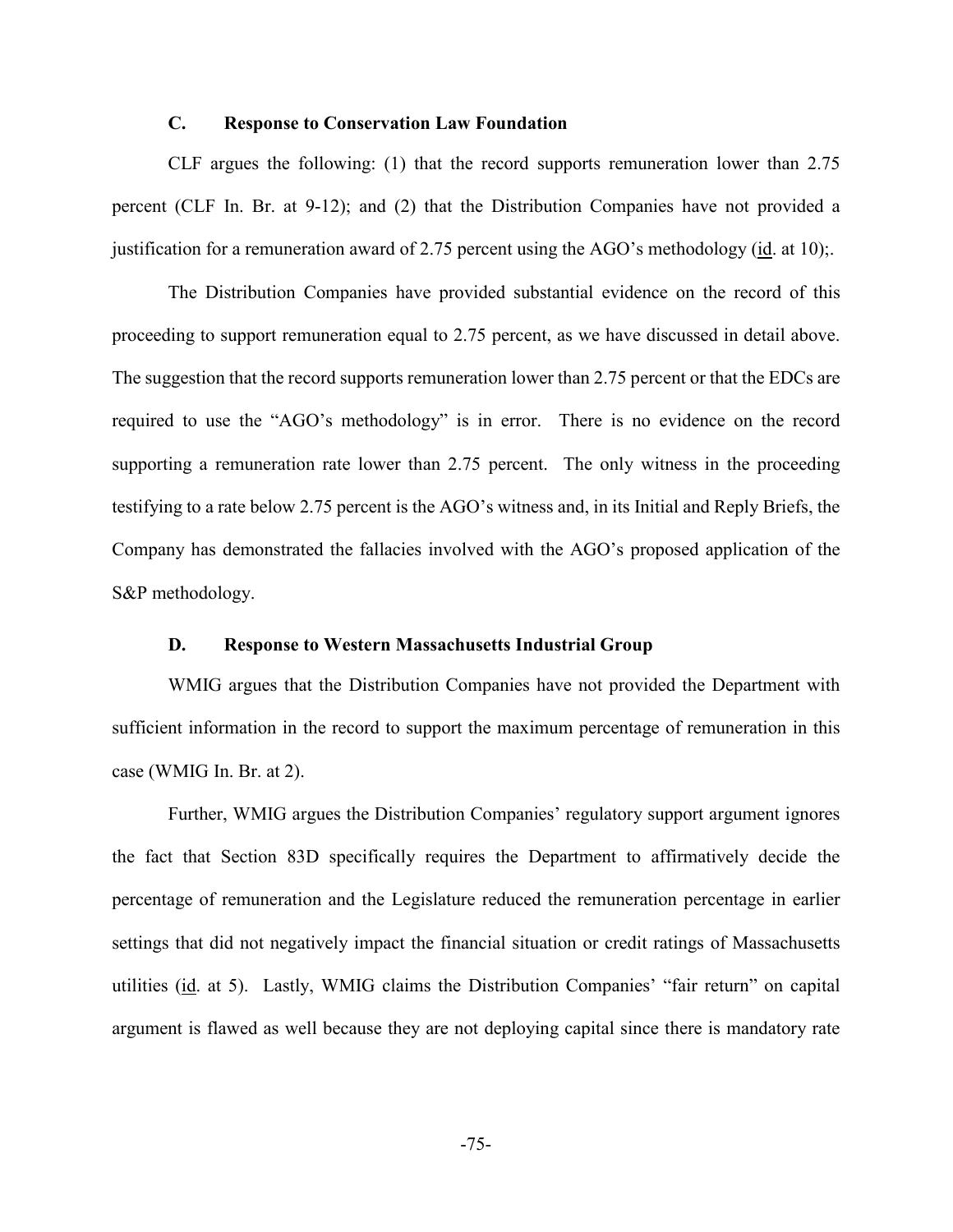recovery from ratepayers who bear the financing (id. at 5-6). We have responded to these arguments in detail above.

As discussed above, there has been only one change in the remuneration rate from four percent in Section 83 to 2.75 percent in the Section 83A, Section 83C and Section 83D procurements. Compare St. 2016, c. 188, § 12, Section 83C(d), Section 83D(d) and St. 2012, c. 209, § 36. Although, the General Court modified the language of "equal to 2.75 percent" used in Section 83A to "up to 2.75 percent" in Sections 83C and 83D, the numerical value set by the General Court stayed exactly the same. The alteration in language delegated authority to the Department to vary the remuneration rate from the designated level of 2.75 percent and this case is the first time that the Department will be considering a change. Therefore, the regulatory environment surrounding the contract procurement framework in Massachusetts has remained much more stable than the WMIG attempts to portray.

#### **E. The EDCs' Request for Remuneration Is Analytically Justified.**

The General Court has delegated authority to the Department to set the remuneration rate at the time of contract approval. Inherent in that authority is the discretion to apply an appropriate analytical framework to the question of whether there is any reason to depart from the 2.75 percent remuneration provided under the prior Section 83A procurement. An analytical framework comprised of the following three qualitative and quantitative factors is the proper inquiry to inform the Department's determination:

- I. Do the financial obligations that will be accepted by the EDCs in relation to the PPAs create risks and uncertainties for debt and equity investors?
- II. Does the compensation level set by the remuneration rate produce net benefits for customers and further the objectives of the Commonwealth's clean energy policy consistent with the Department's public interest standard?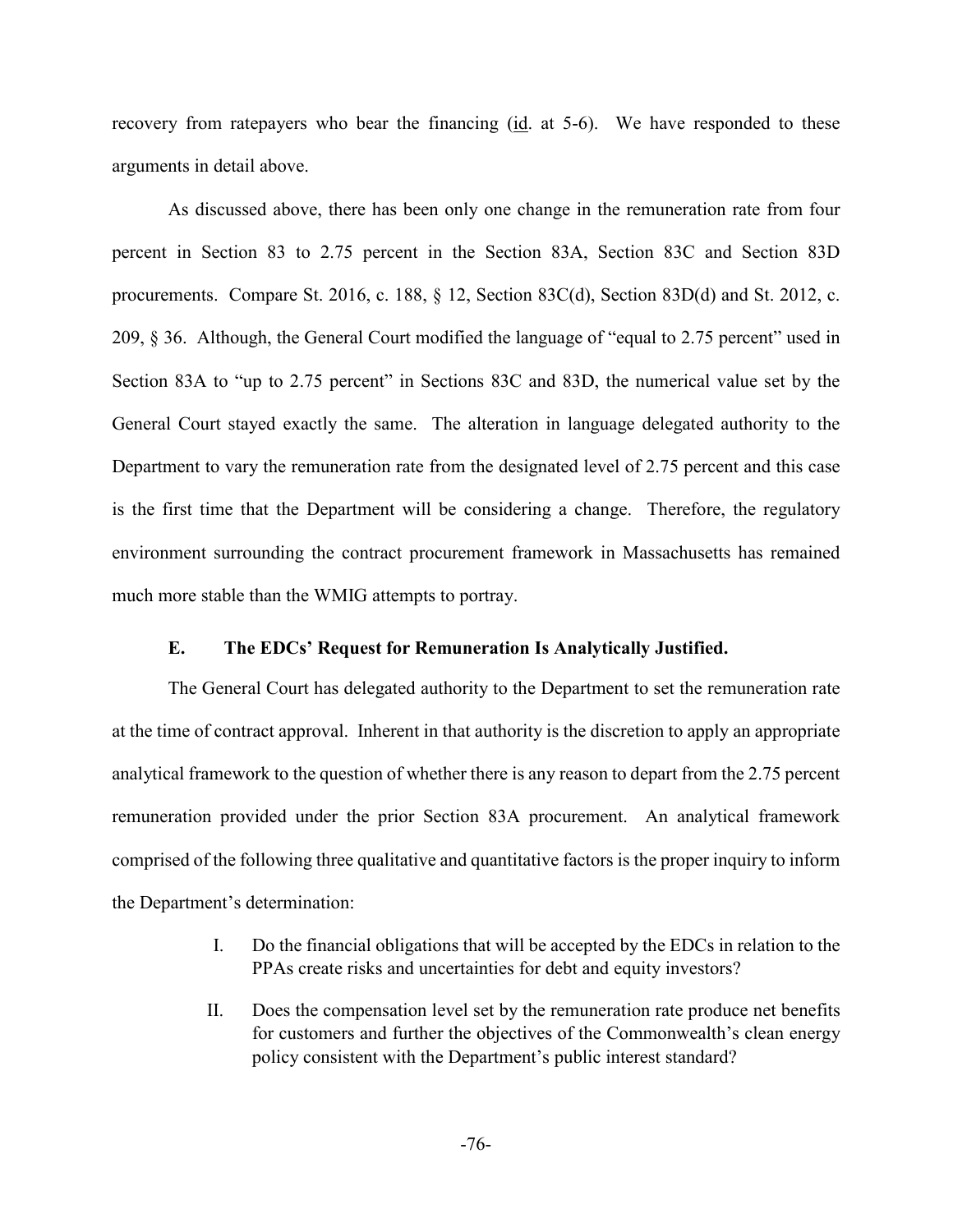III. Are there any special circumstances that would weigh against the 2.75 percent remuneration rate specified in Section 83A?

As discussed in the foregoing sections, the substantial evidence presented in this case demonstrates that the EDCs' proposal for a remuneration rate equal to 2.75 percent is justified and warranted, as measured against these three applicable criteria.

## **VIII. CONCLUSION**

This proceeding is of paramount importance given the magnitude, longevity and number of procurements called for in the Green Communities Act ("GCA") and the recent change in legislation that delegates authority to the Department to determine whether the specific facts and circumstances in the Section 83D proceeding warrant remuneration of 2.75 percent. As demonstrated herein, the Distribution Companies have shown through substantial evidence in the record that: (1) their execution of their respective long-term contracts satisfies the requirements of Section 83D of the GCA; (2) they have followed the provisions of the RFP as approved by the Department in D.P.U. 17-32; (3) the proposed PPAs compare favorably on price and non-price factors to the range of generation resources proposed in response to the RFP and are thus a costeffective alternative for securing cost-effective renewable energy; and (4) a remuneration rate of 2.75 percent is warranted.

For the reasons discussed above, the Distribution Companies respectfully request the Department make the following findings:

- (1) The PPAs fulfill the Section 83D requirements, are in the public interest and are approved;
- (2) Remuneration equal to 2.75 percent is supported by the record evidence, warranted, and approved;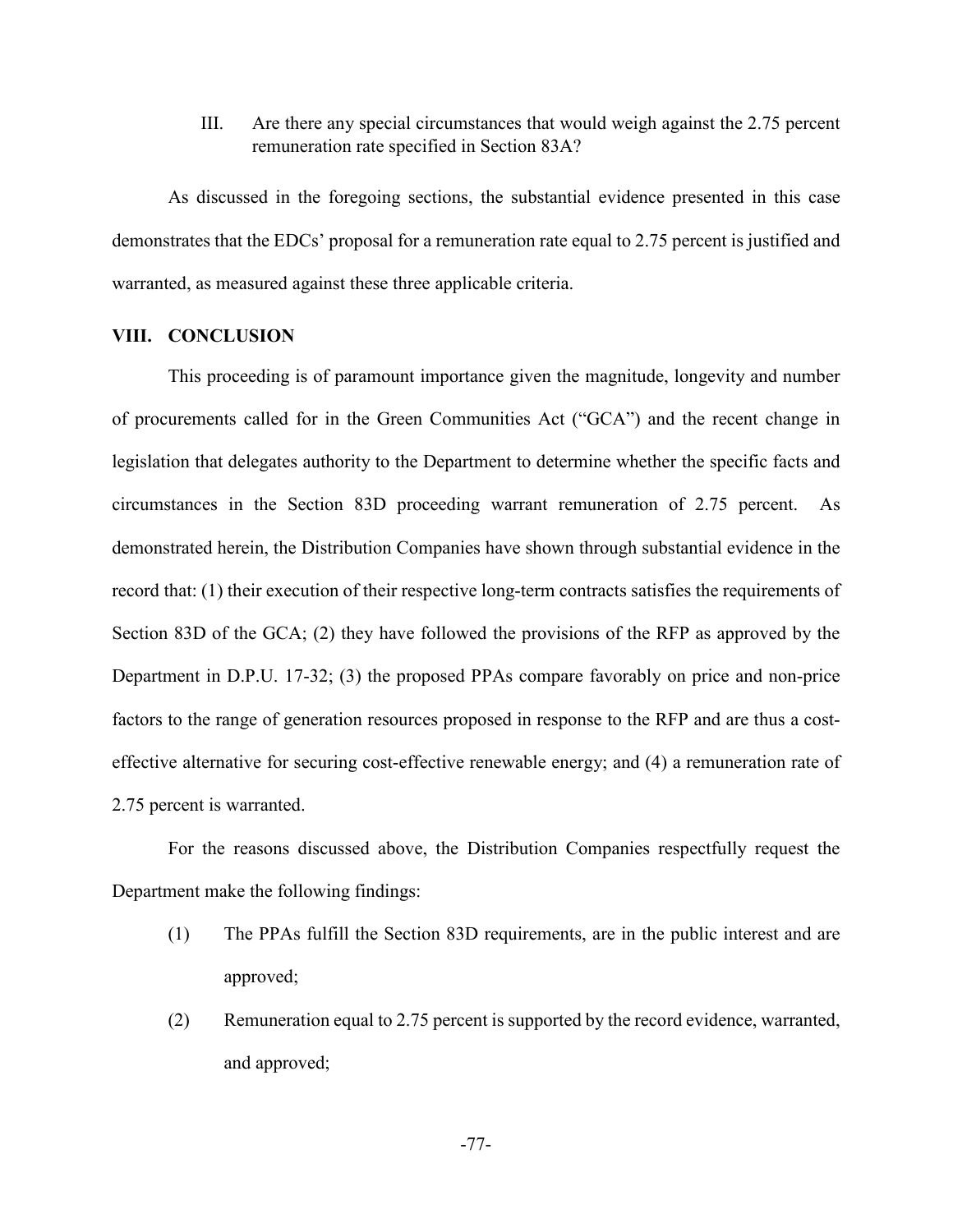- (3) The recovery of the PPA- and TSA-related expenses incurred by the Distribution Companies to solicit, evaluate and obtain regulatory approval through the fully reconciling, uniform charge to all distribution customers as proposed by each of the Distribution Companies, including 2.75 percent remuneration, is approved; and
- (4) The proposed modifications to the LTRCA tariffs are approved.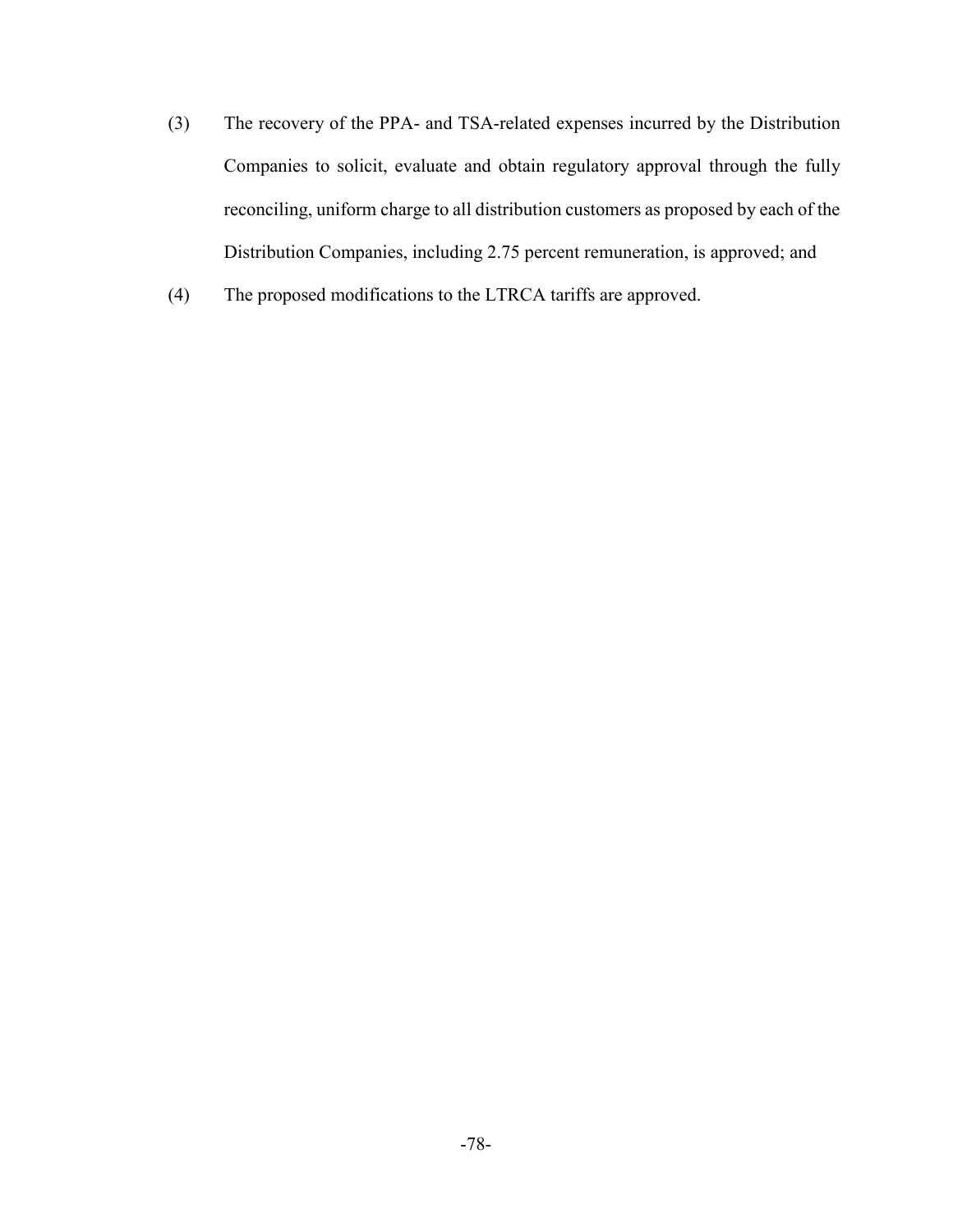**Respectfully submitted,**

## **NSTAR ELECTRIC COMPANY d/b/a EVERSOURCE ENERGY**

By its attorney,

Danic C. WIN

Danielle C. Winter, Esq. Keegan Werlin LLP 99 High Street, Ste. 2900 Boston, Massachusetts 02110

## **MASSACHUSETTS ELECTRIC COMPANY and NANTUCKET ELECTRIC COMPANY d/b/a NATIONAL GRID**

By its attorneys,

John K. Halik

John K. Habib, Esq. Matthew S. Stern, Esq. Keegan Werlin LLP 99 High Street, Ste. 2900 Boston, Massachusetts 02110

Je K \_\_\_\_\_\_\_\_\_\_\_\_\_\_\_\_\_\_\_\_\_\_\_\_\_\_\_

Laura Bickel, Esq. Senior Counsel 40 Sylvan Road Waltham, MA 02451